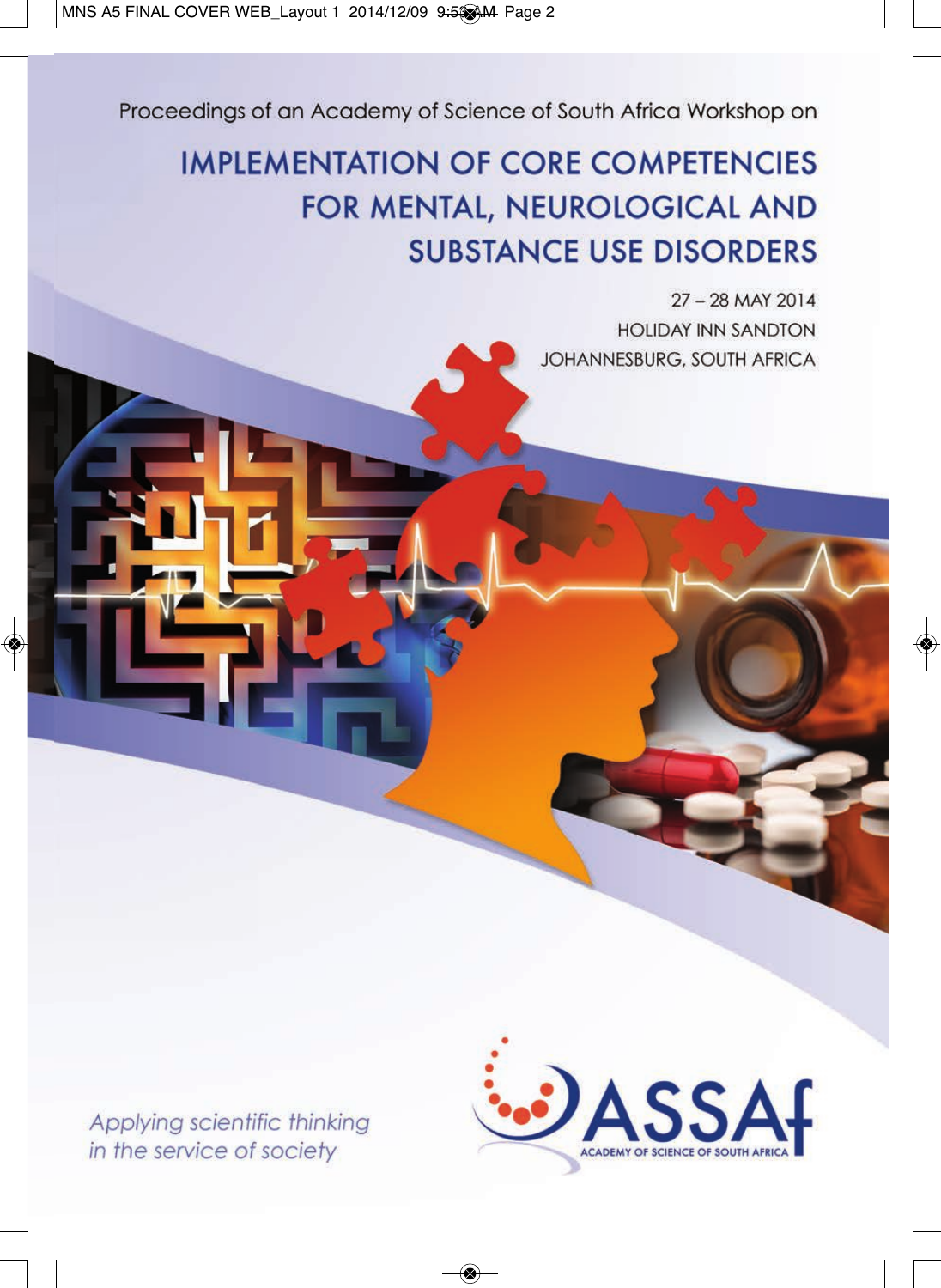© Academy of Science of South Africa

IBSN 978-0-9922286-7-5

September 2014

Published by:

### **Academy of Science of South Africa (ASSAf) PO Box 72135, Lynnwood Ridge, Pretoria, South Africa, 0040 Tel: +27 12 349 6600 • Fax: +27 86 576 9520 E-mail: admin@assaf.org.za**

Reproduction is permitted, provided the source and publisher are appropriately acknowledged. The Academy of Science of South Africa (ASSAf) was inaugurated in May 1996. It was formed in response to the need for an Academy of Science consonant with the dawn of democracy in South Africa: activist in its mission of using science and scholarship for the benefit of society, with a mandate encompassing all scholarly disciplines that use an open-minded and evidence-based approach to build knowledge. ASSAf thus adopted in its name the term 'science' in the singular as reflecting a common way of enquiring rather than an aggregation of different disciplines. Its Members are elected on the basis of a combination of two principal criteria, academic excellence and significant contributions to society.

The Parliament of South Africa passed the Academy of Science of South Africa Act *(Act 67 of 2001)*, and the Act came into force on 15 May 2002. This made ASSAf the only academy of science in South Africa recognised by government and representing the country in the international community of science academies and elsewhere.

This report reflects the proceedings of the symposium on Implementation of Core Competencies for Mental, Neurological and Substance Use Disorders hosted by the Academy of Science of South Africa on 27 - 28 May 2014 at the Holiday Inn Sandton, Johannesburg, South Africa.

Views expressed are those of the individuals and not necessarily those of the Academy nor a consensus view of the Academy based on an in-depth evidence-based study.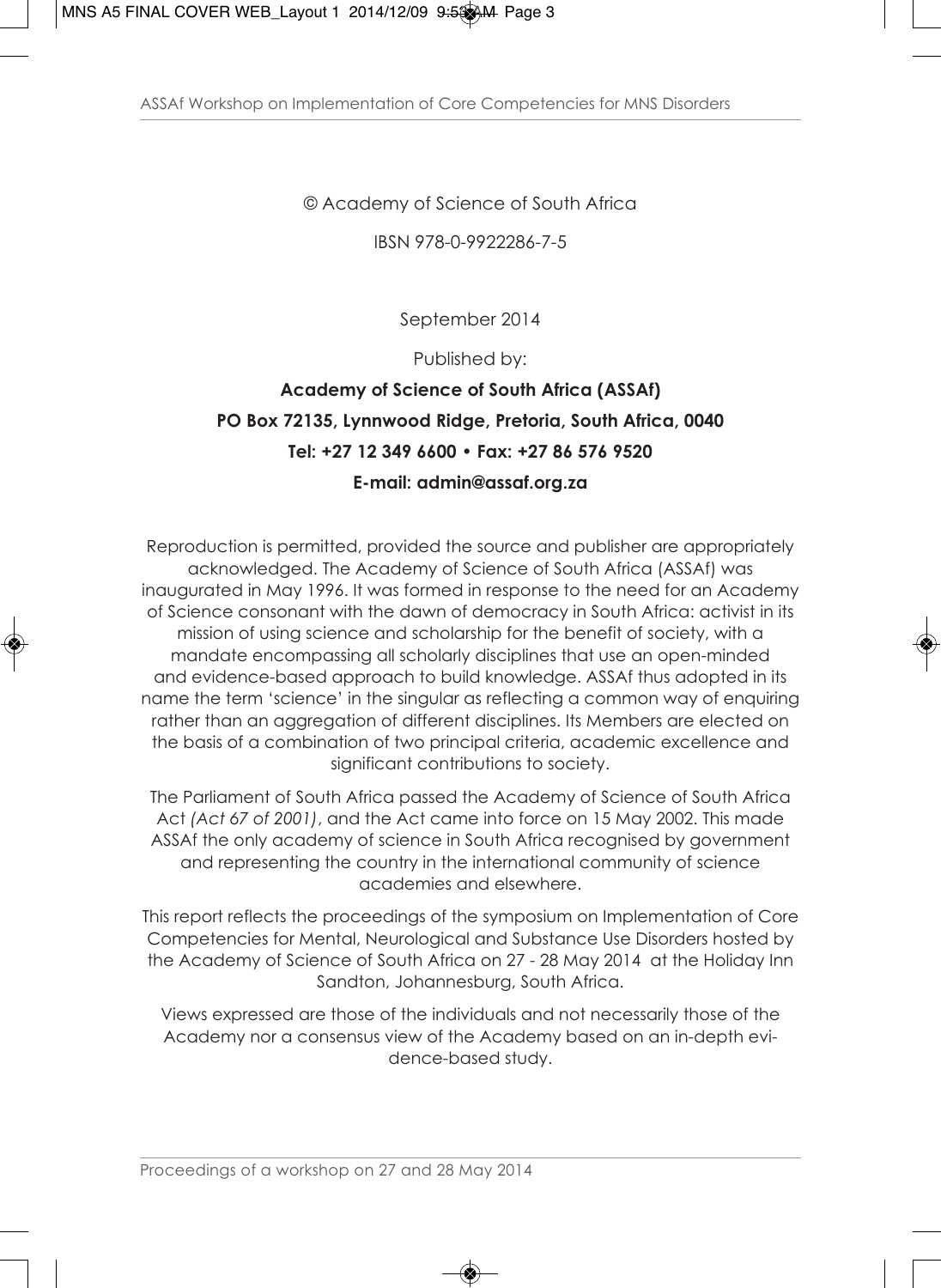### ACADEMY OF SCIENCE OF SOUTH AFRICA

## **PROCEEDINGS OF A WORKSHOP ON THE IMPLEMENTATION OF CORE COMPETENCIES FOR MENTAL, NEUROLOGICAL AND SUBSTANCE USE DISORDERS**

27 – 28 MAY 2014 HOLIDAY INN SANDTON JOHANNESBURG SOUTH AFRICA

Applying scientific thinking in the service of society

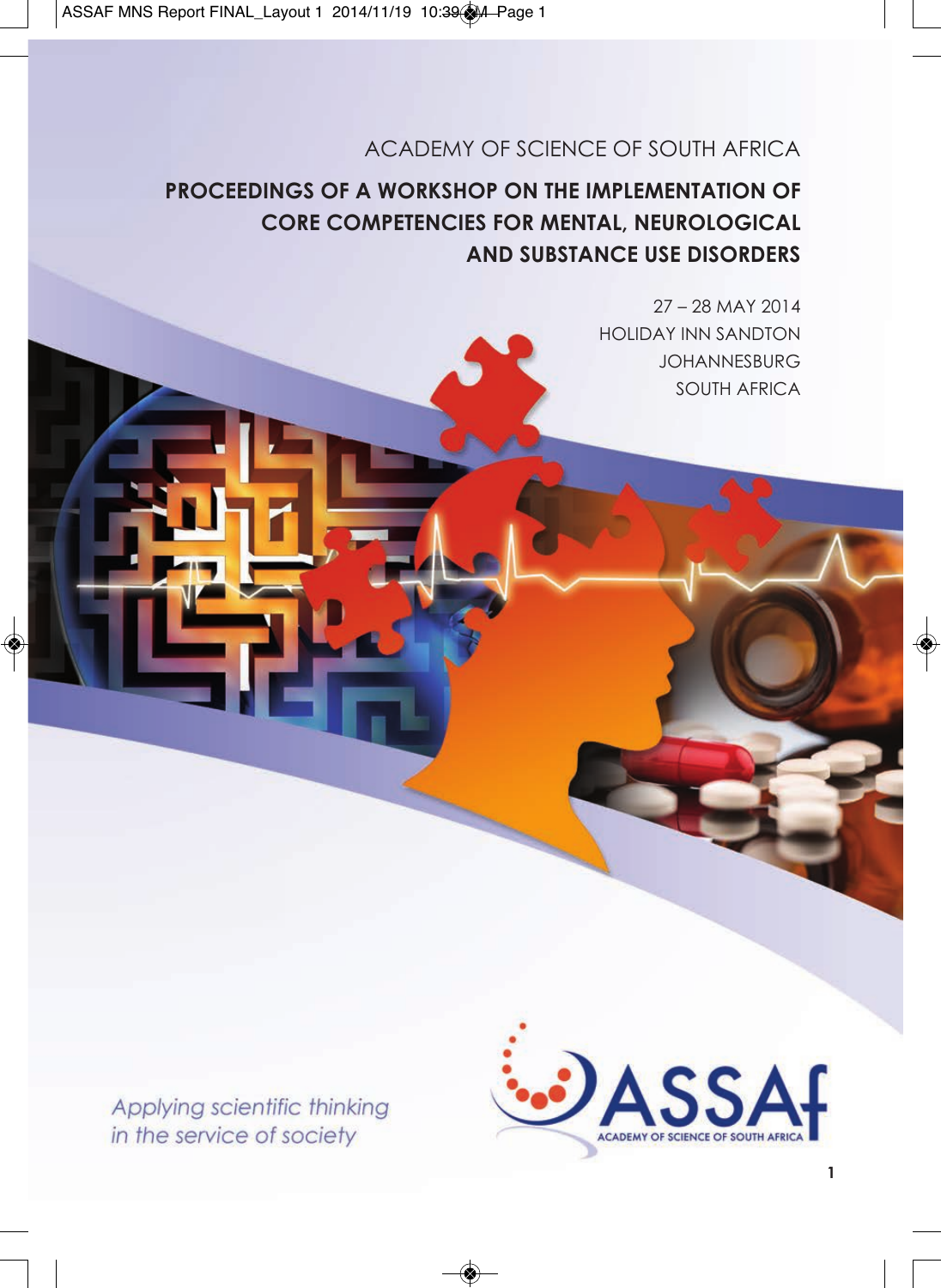# **TABLE OF CONTENTS**

| <b>ACRONYMS</b>                                                                                                                                                                      | 5  |
|--------------------------------------------------------------------------------------------------------------------------------------------------------------------------------------|----|
| <b>ACKNOWLEDGEMENTS</b>                                                                                                                                                              | 7  |
| <b>EXECUTIVE SUMMARY</b>                                                                                                                                                             | 9  |
| <b>DAY ONE</b>                                                                                                                                                                       | 16 |
| <b>SESSION ONE: OPENING AND BACKGROUND</b>                                                                                                                                           | 16 |
| Opening and Welcome Remarks, Workshop Objectives,<br><b>Focus Areas and Outputs</b>                                                                                                  | 16 |
| Background to the Project and an Overview of the Mental,<br>Neurological and Substance Use (MNS) Disorders Core<br>Competencies Identified in the Institute Of Medicine (IOM) Report | 17 |
| Discussion, Q&A                                                                                                                                                                      | 26 |
| Roundtable Discussion: Reflections on the IOM Report's<br>MNS Disorders Core Competencies and how these can<br>be Domesticated for the South African Context                         | 34 |
| Discussion, Q&A                                                                                                                                                                      | 37 |
| <b>SESSION TWO: TOWARDS IMPLEMENTATION OF MNS DISORDERS</b><br><b>CORE COMPETENCIES</b>                                                                                              | 46 |
| South African Mental Health Policy Framework and<br>Implementation                                                                                                                   | 46 |
| Implementation of Core Competencies for MNS Disorders                                                                                                                                | 52 |
| Human Resource Mix for Integrated Mental Health Care<br>Using a Task-sharing Approach                                                                                                | 55 |
| Discussion, Q&A                                                                                                                                                                      | 61 |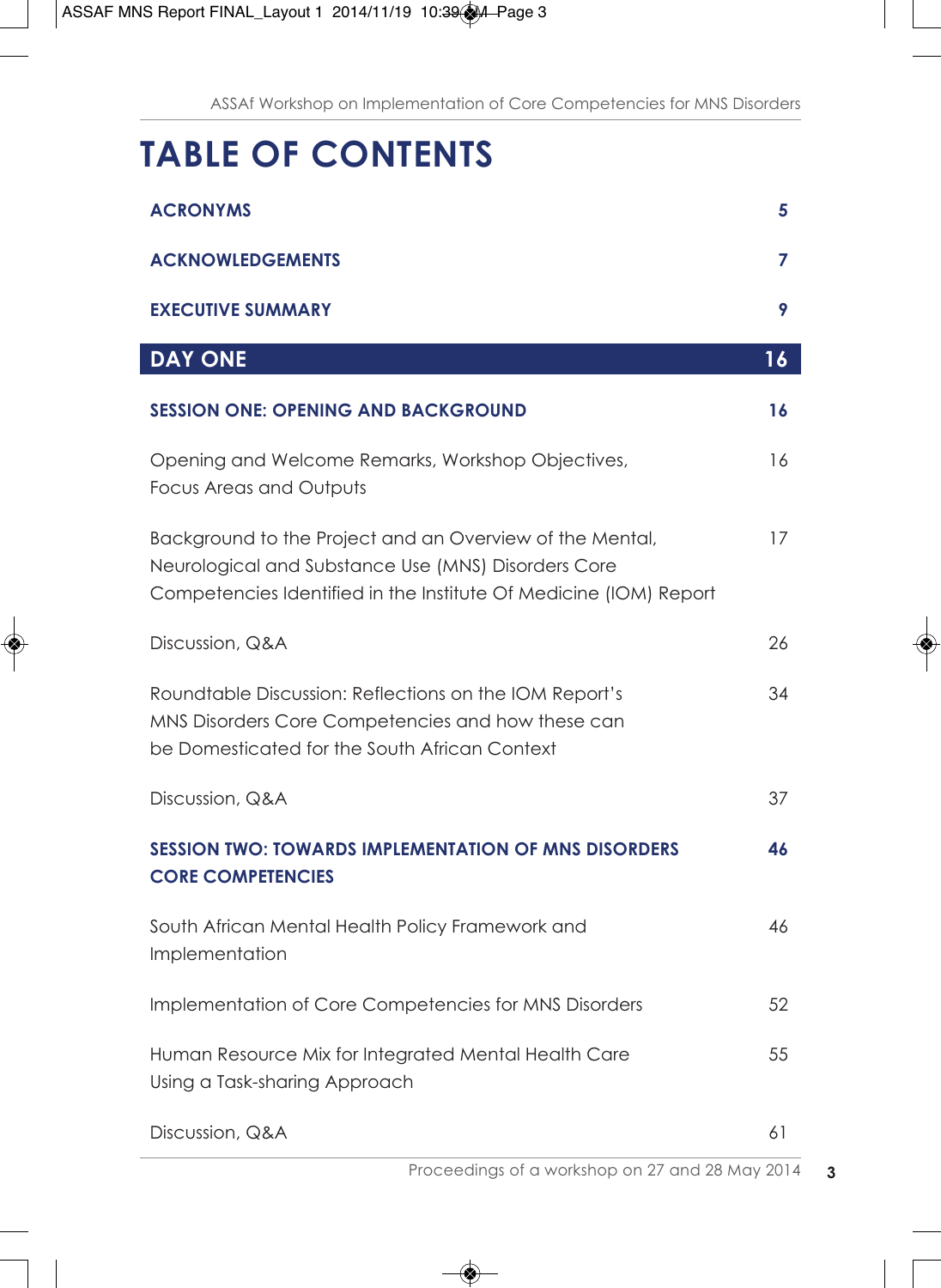| <b>SURVEY FINDINGS: CURRENT STATUS OF MNS DISORDERS</b><br><b>CURRICULA AT SOUTH AFRICAN EDUCATION AND TRAINING</b><br><b>INSTITUTIONS</b> | 66 |
|--------------------------------------------------------------------------------------------------------------------------------------------|----|
| Discussion, Q&A                                                                                                                            | 72 |
| Wrap-up and Closure for Day One                                                                                                            | 76 |

| <b>DAY TWO</b>                                                                                                                         | 77 |
|----------------------------------------------------------------------------------------------------------------------------------------|----|
| <b>SESSION THREE: CHALLENGES AND OPPORTUNITIES FOR</b><br><b>EFFECTIVE IMPLEMENTATION OF MNS DISORDERS CORE</b><br><b>COMPETENCIES</b> | 77 |
| Recap from Day One                                                                                                                     | 77 |
| Breakaway Session One: Provider Groups                                                                                                 | 78 |
| Feedback from Groups                                                                                                                   | 79 |
| <b>Breakaway Session Two: Sector Groups</b>                                                                                            | 88 |
| <b>Feedback from Groups</b>                                                                                                            | 88 |
| Overall Response by the National Department of Health (DoH)                                                                            | 95 |
| Summary and Proposed Way Forward                                                                                                       | 96 |
| <b>Closing Remarks</b>                                                                                                                 | 98 |

## **ANNEXURE A: ATTENDANCE LIST 100**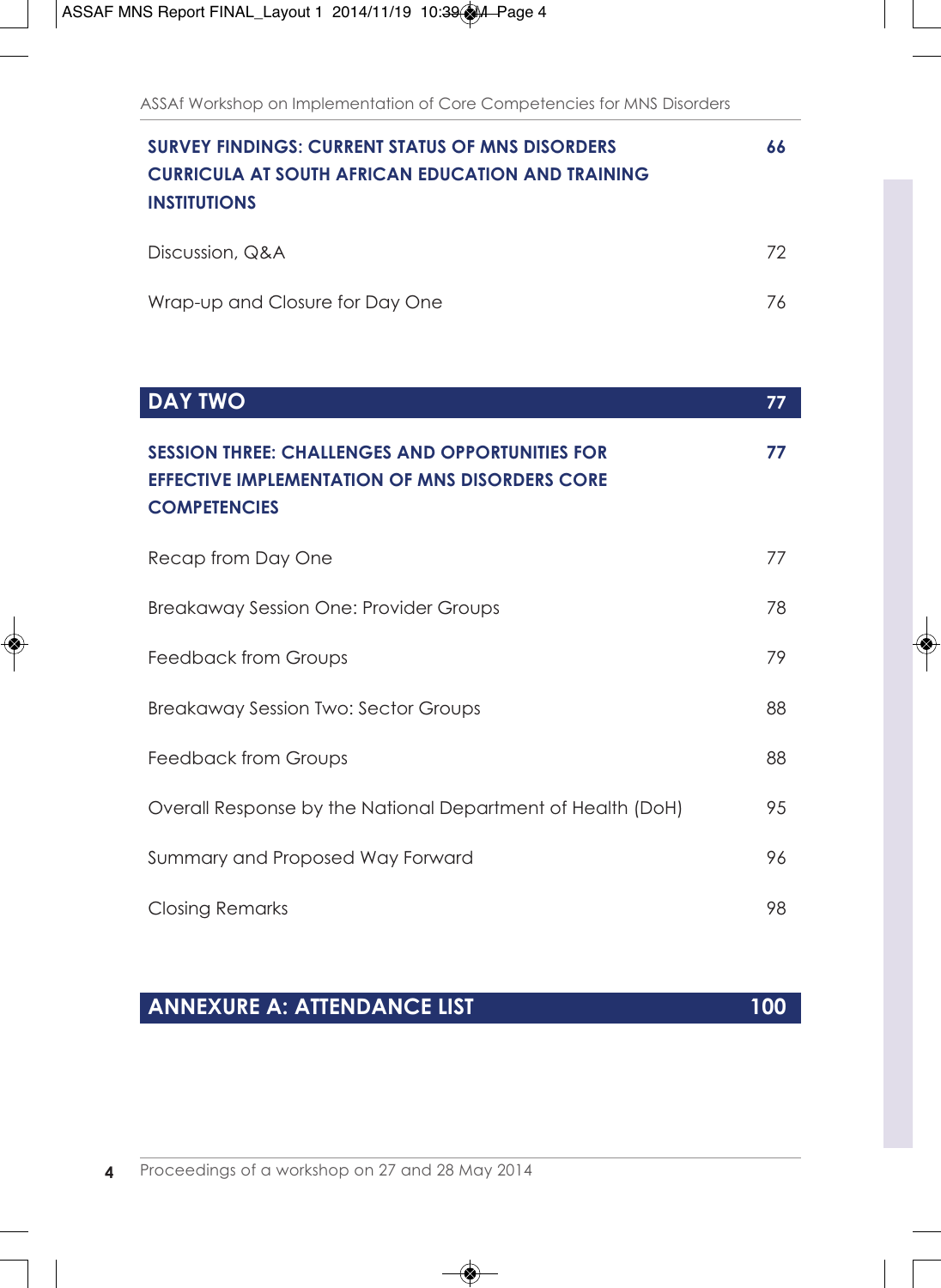# **ACRONYMS**

| <b>ADHD</b>    | Attention deficit hyperactivity disorder                |
|----------------|---------------------------------------------------------|
| <b>AIDS</b>    | Acquired immunodeficiency syndrome                      |
| <b>APA</b>     | American Psychiatric Association                        |
| <b>ART</b>     | Anti-retroviral therapy                                 |
| <b>ASSAf</b>   | Academy of Science of South Africa                      |
| <b>CBO</b>     | Community-based organisation                            |
| <b>CDA</b>     | Central Drug Authority                                  |
| <b>CPD</b>     | Continuing professional development                     |
| CSO            | Civil society organisation                              |
| <b>DENOSA</b>  | Democratic Nursing Organisation of South Africa         |
| <b>DHET</b>    | Department of Higher Education and Training             |
| DoH            | Department of Health                                    |
| <b>DSD</b>     | Department of Social Development                        |
| DST            | Department of Science and Technology                    |
| <b>EDL</b>     | Essential drugs list                                    |
| <b>EMERALD</b> | European Commission's Emerging Mental Health Systems in |
|                | Low and Middle-income Countries                         |
| <b>FAS</b>     | Foetal alcohol syndrome                                 |
| <b>FET</b>     | Further education and training                          |
| <b>FTE</b>     | Full-time equivalent                                    |
| <b>GP</b>      | General practitioner                                    |
| <b>HET</b>     | Higher education and training                           |
| <b>HIV</b>     | Human immunodeficiency virus                            |
| <b>HPCSA</b>   | Health Professions Council of South Africa              |
| <b>HSRC</b>    | Human Sciences Research Council                         |
| <b>ICDM</b>    | Integrated Chronic Disease Management                   |
| <b>IOM</b>     | Institute of Medicine                                   |
| <b>LAMIC</b>   | Low and middle-income countries                         |
| <b>MDG</b>     | Millennium Development Goal                             |
| <b>MDMP</b>    | Mini Drug Master Plan                                   |
| <b>MEC</b>     | Member of the executive council                         |
| mHealth        | Mobile health                                           |
| <b>MMed</b>    | Master of Medicine                                      |
| <b>MNS</b>     | Mental, neurological and substance use (disorders)      |
| <b>MRC</b>     | Medical Research Council                                |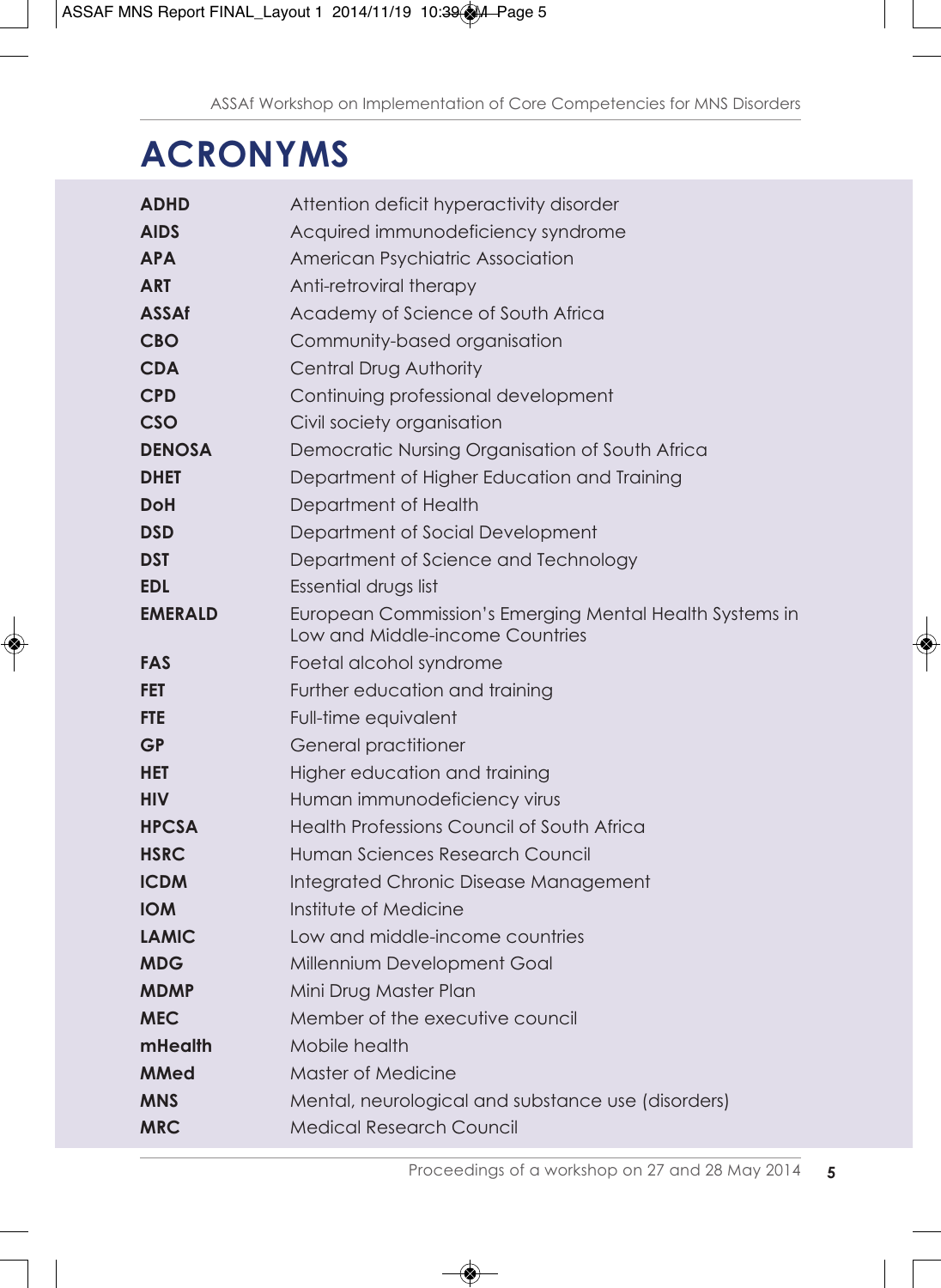| <b>NASA</b>     | Neurological Association of South Africa                          |
|-----------------|-------------------------------------------------------------------|
| <b>NCD</b>      | Non-communicable disease                                          |
| <b>NGO</b>      | Non-governmental organisation                                     |
| <b>NHC</b>      | National Health Council                                           |
| <b>NHI</b>      | National Health Insurance                                         |
| <b>NQF</b>      | <b>National Qualification Framework</b>                           |
| <b>NWU</b>      | North-West University                                             |
| OT              | Occupational therapist                                            |
| <b>PC101</b>    | Primary Care 101                                                  |
| <b>PHASA</b>    | Public Health Association of South Africa                         |
| <b>PHC</b>      | Primary health care                                               |
| <b>PRIME</b>    | Programme for Improving Mental Health Care                        |
| <b>PRIME-SA</b> | <b>PRIME South Africa</b>                                         |
| <b>PSR</b>      | Psychosocial rehabilitation                                       |
| <b>PsySSA</b>   | Psychological Society of South Africa                             |
| <b>SADAG</b>    | South African Depression and Anxiety Group                        |
| <b>SAMA</b>     | South African Medical Association                                 |
| <b>SANC</b>     | South African Nursina Council                                     |
| <b>SANCA</b>    | South African National Council on Alcoholism &<br>Drug Dependence |
| <b>SAQA</b>     | South African Qualifications Authority                            |
| <b>SCRC</b>     | South Coast Recovery Centre                                       |
| <b>SDG</b>      | Sustainable Development Goal                                      |
| <b>SSA</b>      | Sub-Saharan Africa                                                |
| <b>SU</b>       | Stellenbosch University                                           |
| TB              | <b>Tuberculosis</b>                                               |
| TBI             | Traumatic brain injury                                            |
| <b>UCT</b>      | University of Cape Town                                           |
| <b>UFS</b>      | University of the Free State                                      |
| <b>UKZN</b>     | University of KwaZulu-Natal                                       |
| <b>UP</b>       | University of Pretoria                                            |
| <b>US</b>       | <b>United States</b>                                              |
| <b>UWC</b>      | University of the Western Cape                                    |
| <b>WHO</b>      | World Health Organisation                                         |
| <b>Wits</b>     | University of the Witwatersrand                                   |
| <b>WRHI</b>     | Wits Reproductive Health and HIV Institute                        |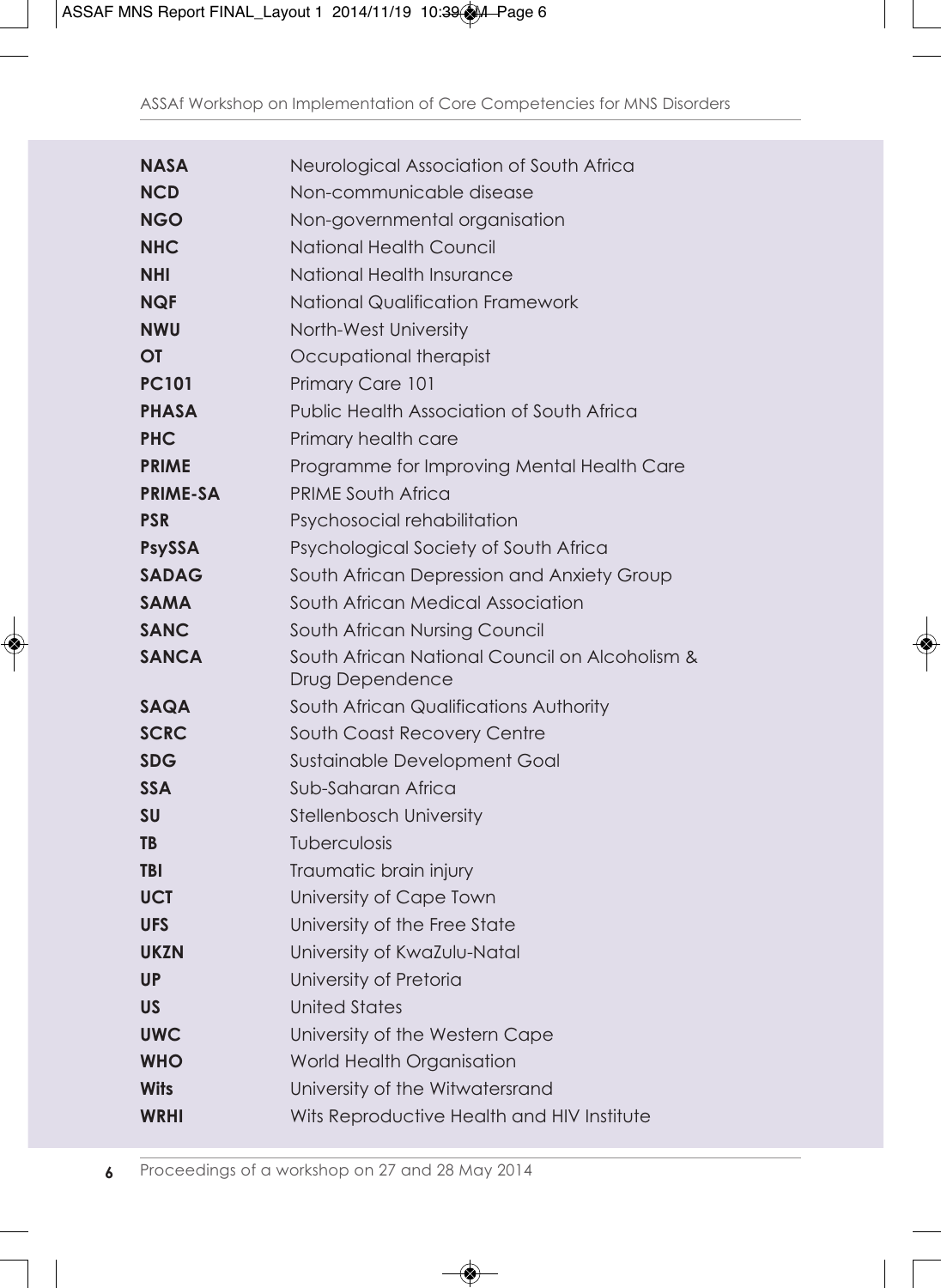# **ACKNOWLEDGEMENTS**

This report is the summary of the workshop proceedings which took place from 27 – 28 May 2014 at the Holiday Inn Sandton, Johannesburg, South Africa. The workshop was entitled: Implementation of Core Competencies for Mental, Neurological and Substance Use (MNS) Disorders.

The initiative for this workshop came from the US Institute of Medicine (IOM). The main intention was to assess how South Africa can implement the candidate core competencies for MNS disorders as they are outlined in an IOM workshop summary report entitled: *Strengthening Human Resources through Development of Candidate Core Competencies for Mental, Neurological and Substance Use Disorders in sub-Saharan Africa.* 

The key objectives of the workshop held in Johannesburg were: to identify and discuss the key challenges in the implementation of core competencies for MNS disorders; and to explore the best strategies and opportunities that can be adapted by the different stakeholders for effective implementation of these core competencies.

ASSAf would like to thank all the workshop participants (as listed in Annexure A) in their different roles, for enriching the discussions and sharing their experiences.

The task team that was part of the planning process for the workshop is sincerely thanked for their expert advice, guidance and assistance. Task team members were: Prof Solomon Rataemane (University of Limpopo), Dr Laila Asmal (Stellenbosch University), Prof Arvin Bhana (University of KwaZulu-Natal), Prof Inge Petersen (University of KwaZulu-Natal), Prof Bronwyn Myers (Medical Research Council) and Dr Mashadi Motlana (consultant).

ASSAf also extends its appreciation to Prof Melvyn Freeman and Mr Sifiso Phakathi (National Department of Health) for their valuable inputs and support received throughout the process.

Dr Bruce Altevogt (IOM) is thanked for all his inputs and assistance in the planning process, during the workshop and in the post-workshop phase. Other IOM staff who are acknowledged are: Dr Diana Pankevich and Ms Patricia Cuff.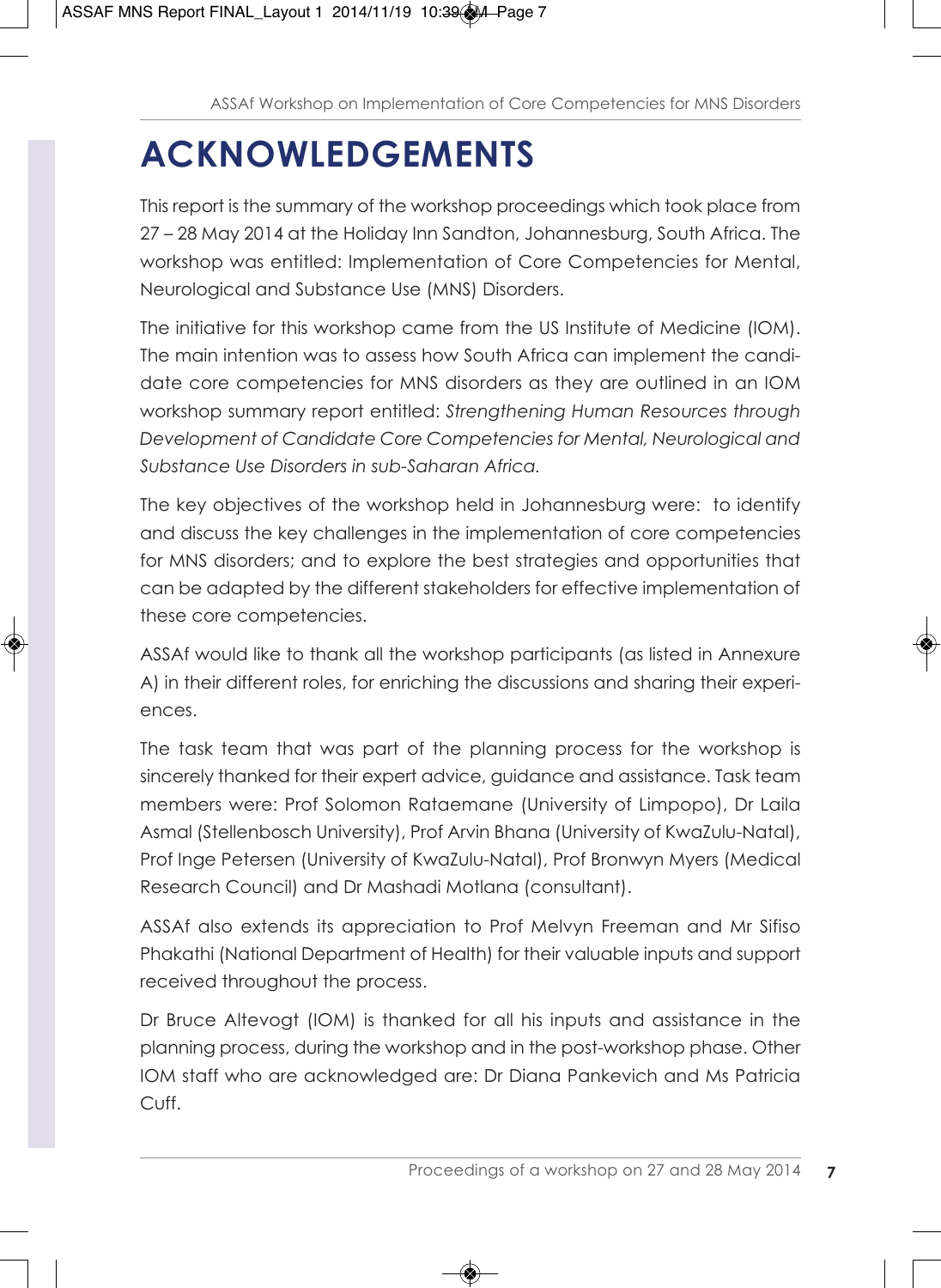The workshop and this publication were made possible through funding received from IOM. ASSAf extends its sincere appreciation to the IOM, particularly Dr Altevogt, for facilitating this funding process.

Mr Ashley Govender is thanked for undertaking the survey on The Current Status of MNS Disorders Curricula at South African Education and Training Institutions, the findings of which were presented at the workshop.

ASSAf staff, in their various roles, are also acknowledged for all their contributions to this project. They are: Ms Phakamile Mngadi, Mr Ian Shendelana, Ms Henriette Wagener, Ms Patricia Scholtz, Ms Lebo Makgae, Ms Constance Manyeli, Mr Phathu Nemushungwa and former intern, Ms Tumelo Matlala.

Scribes from Write Connection CC are thanked for compiling this workshop summary. BusinessPrint is also thanked for publishing the report.

### **Professor Roseanne Diab**

Executive Officer: Academy of Science of South Africa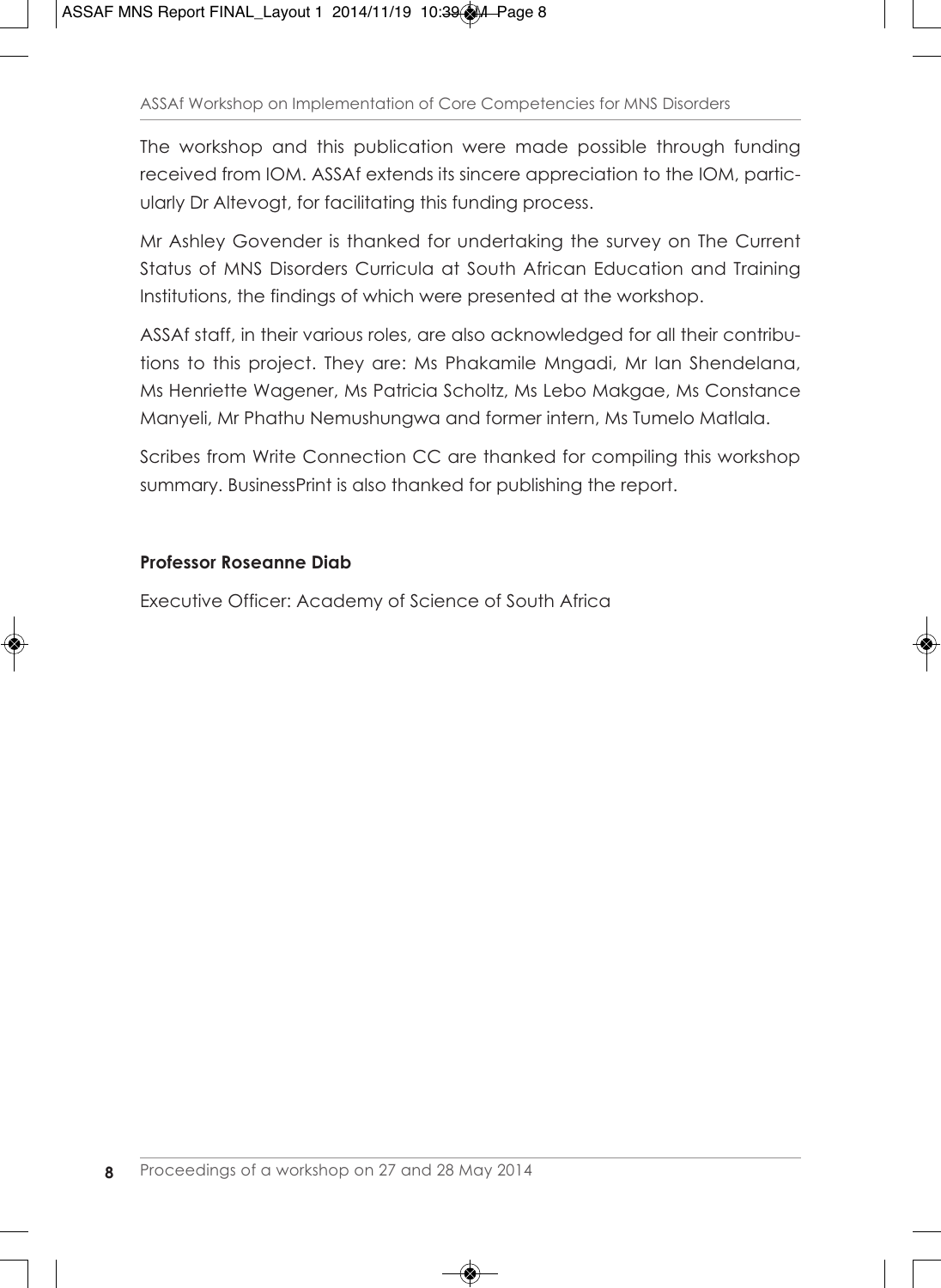# **EXECUTIVE SUMMARY**

According to the South African Depression and Anxiety Group (SADAG), one in six South Africans suffers from disorders such as anxiety, depression or substance use; this excludes disorders such as bipolar or schizophrenia. Due to inadequate resources in managing this burden, less than 16% of patients receive treatment (South African College of Applied Psychology, 2013).

The Academy of Science of South Africa (ASSAf) has a strong focus on health issues of the nation and through its convening influence, hosted a workshop on The Implementation of Core Competencies for Mental, Neurological and Substance Use Disorders on 27 – 28 May 2014 in Johannesburg. The workshop was attended by stakeholders from government (national and provincial), academia, non-government organisations (NGOs), civil society organisations (CSOs) and professional association/council representatives.

This ASSAf workshop follows a series of workshops initiated by the United States' Institute of Medicine (IOM) aimed at contributing towards addressing the burden of mental, neurological, substance use (MNS) disorders in sub-Saharan Africa (SSA). This included a workshop (August 2009) titled Reducing the Treatment Gap, Improving Quality of Care that was held in Uganda (in collaboration with the Ugandan National Academy of Sciences). In September 2012, a second workshop titled Strengthening Human Resources through Development of Core Competencies for MNS Disorders in SSA was also held in Uganda. It was at this 2012 workshop that the candidate core competencies for providers across all MNS disorders were developed, and the output from that workshop forms the basis for the ASSAf workshop. The core competencies enable screening, identification, formal diagnosis, referral, treatment and care of MNS disorders.

The **objectives** of the ASSAf workshop were to:

- 1. Identify and discuss the key challenges in the implementation of the MNS disorders core competencies within the South African health system context.
- 2. Explore the best strategies and opportunities that could be adopted by the different stakeholders for effective implementation of MNS disorders core competencies.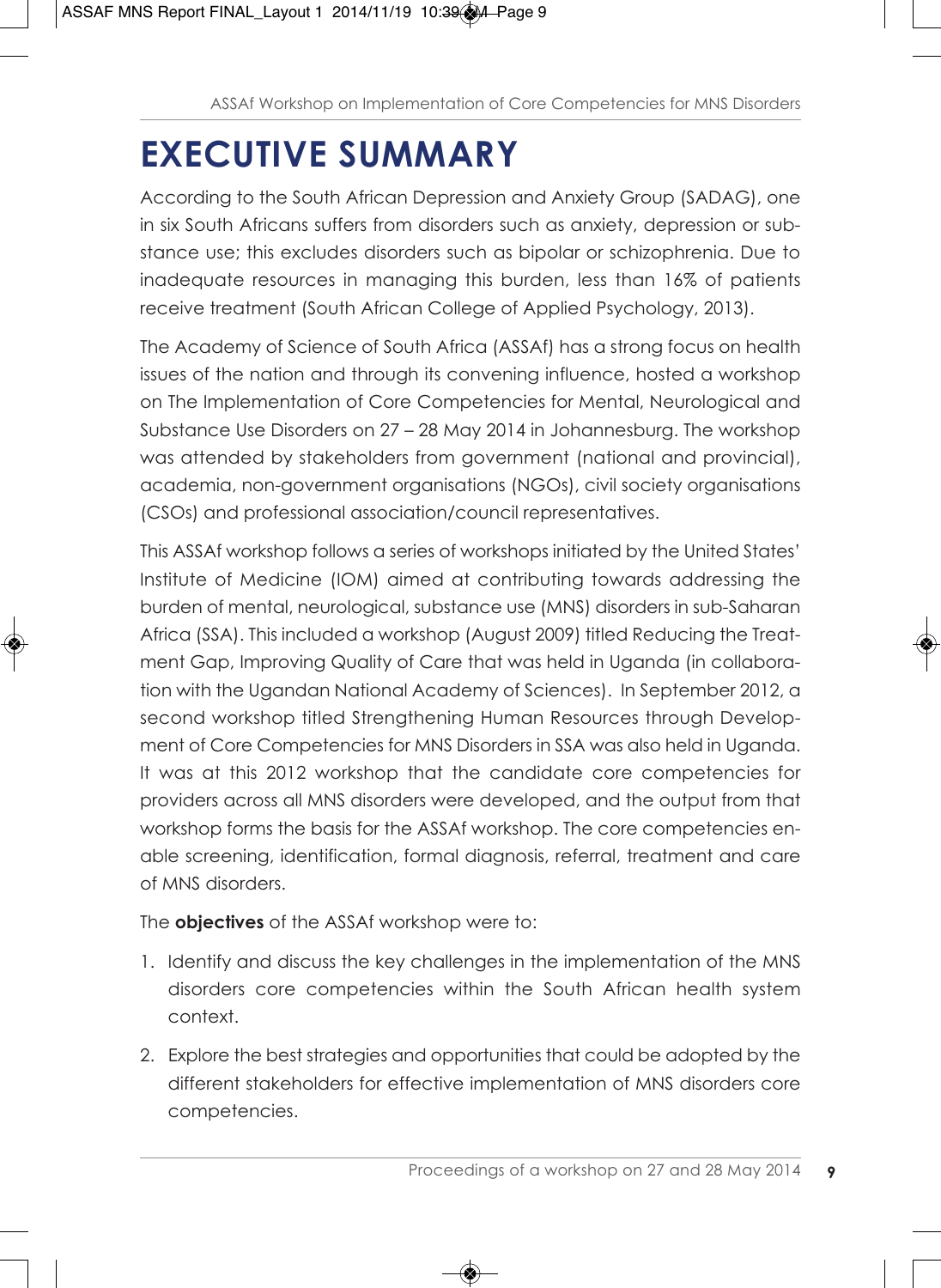Workshop participants and speakers identified and discussed a number of overarching key challenges and gaps when it comes to addressing MNS disorders adequately in South Africa.

### **1. Key challenges and gaps identified:**

#### **➢ Poor coordination:**

- Coordination and integration of services to ensure provision of a holistic framework and services, beginning with prevention to treatment and the continuum of care are poor.
- Peer-led or service user organisations are not as widely available as could be.
- **➢ Limited resources** in dealing with the MNS disorders burden.
- **➢ Stigmatisation** and **discrimination** prevent many people from accessing mental health-care services:
	- Lack of knowledge and acknowledgement of MNS disorders and the stigma attached to seeking and receiving treatment hamper effective care.
- **➢ Prescription** of psychiatric medication:
	- There are issues of competencies related to risk management and lines of responsibility in respect to prescribing psychotropic drugs by non-specialists.
	- Some medical aid schemes do not allow non-specialists (such as general practitioners) to prescribe normal anti-depressants for a period longer than six months.

### **➢ Baseline evidence:**

- Reliable evidence on the situation in South Africa is required.
- There is no nationally representative data on the prevalence of child and adolescent MNS disorders.
- **➢ Curricula review** in order to meet the mental health-care needs:
	- Nurses will no longer be registered in psychiatric nursing (as of 2015) after they have completed the basic training and this poses a challenge for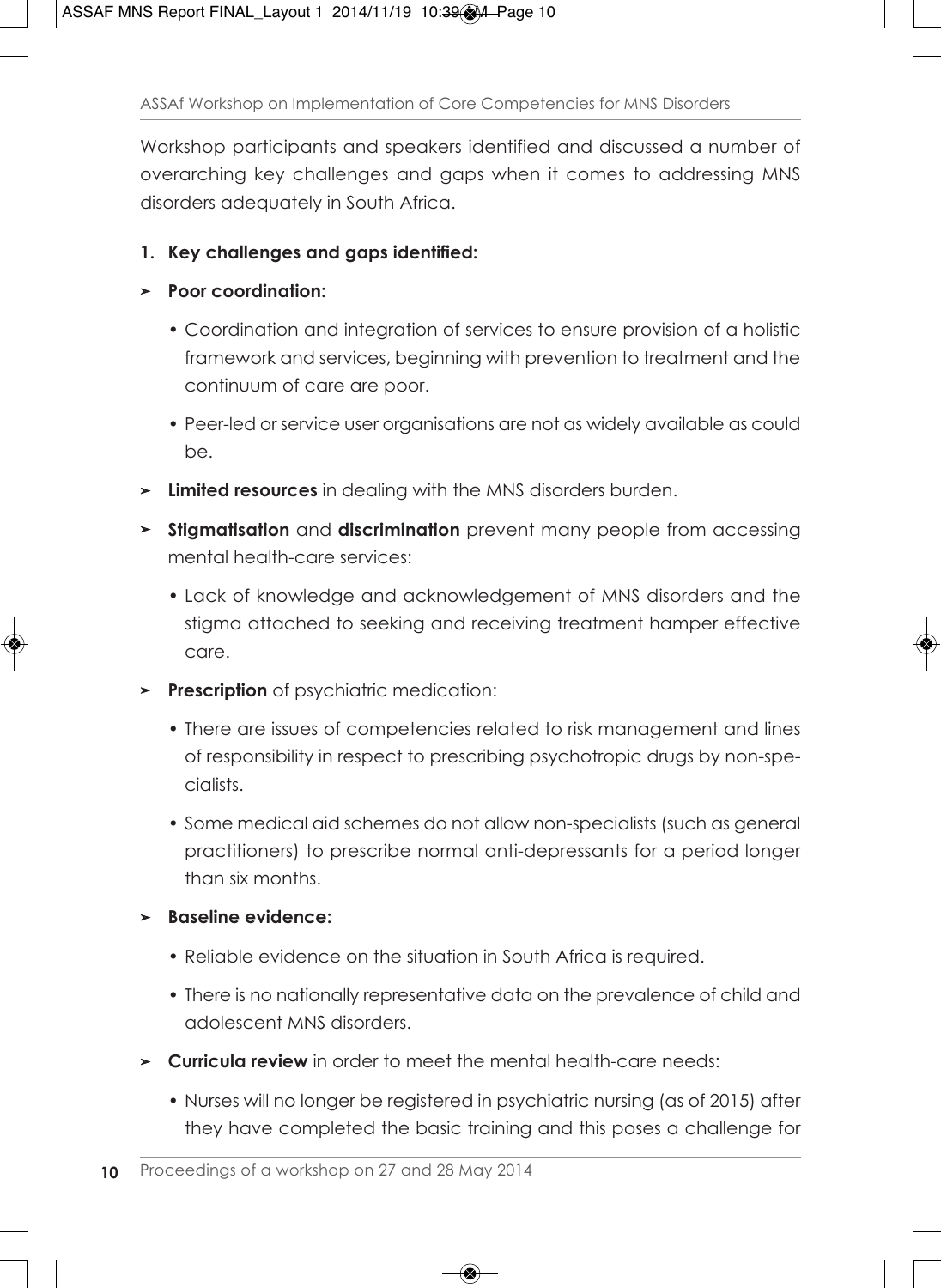MNS disorders.

**➢** The role of **training** and **accreditation** bodies on a broader national scale needs to be ascertained.

### **2. Key strategies and opportunities for addressing the gaps and challenges**

There was an extensive discussion on how the challenges and gaps identified could be addressed. The importance of leveraging available service delivery platforms, initiatives, resources and policies for the integration of MNS disorders was a main focus. There was also a focus on the National Mental Health Policy Framework and Strategic Plan 2013 to 2020, which has a task-sharing approach.

### **➢ Integration of mental health care**

It was noted that it is important to decide whether particular priority MNS disorders should be identified for South Africa, then to identify available service delivery platforms that could be leveraged for the integration of these disorders. In this respect, mental health care should be integrated into the primary health-care (PHC) system and mental health care should become part of the job descriptions of health-care workers. In addition, collaborative steppedcare packages for each of the prioritised MNS disorders should be identified and the collaborative care approach embraced, particularly in respect of mental disorders and other chronic-care disorders, as well as a team-based approach to care that is required in task-shifting.

In response to the suggestion of prioritisation of MNS disorders, workshop participants highlighted these MNS disorders as key for South Africa: depression, non-communicable diseases (NCDs), alcohol use disorders/substance misuse, epilepsy, stroke, cognitive impairment, anxiety disorder, dementia, cognitive impairment, schizophrenia and bipolar mood disorder.

### **➢ Implementation of the National Mental Health Policy Framework and Strategic Plan 2013 to 2020**

The National Mental Health Policy Framework and Strategic Plan 2013 to 2020 outlines South Africa's plans to address mental health-care issues. The objectives of this policy framework relate to: the implementation of a district-based mental health service aligned with primary health care; the development and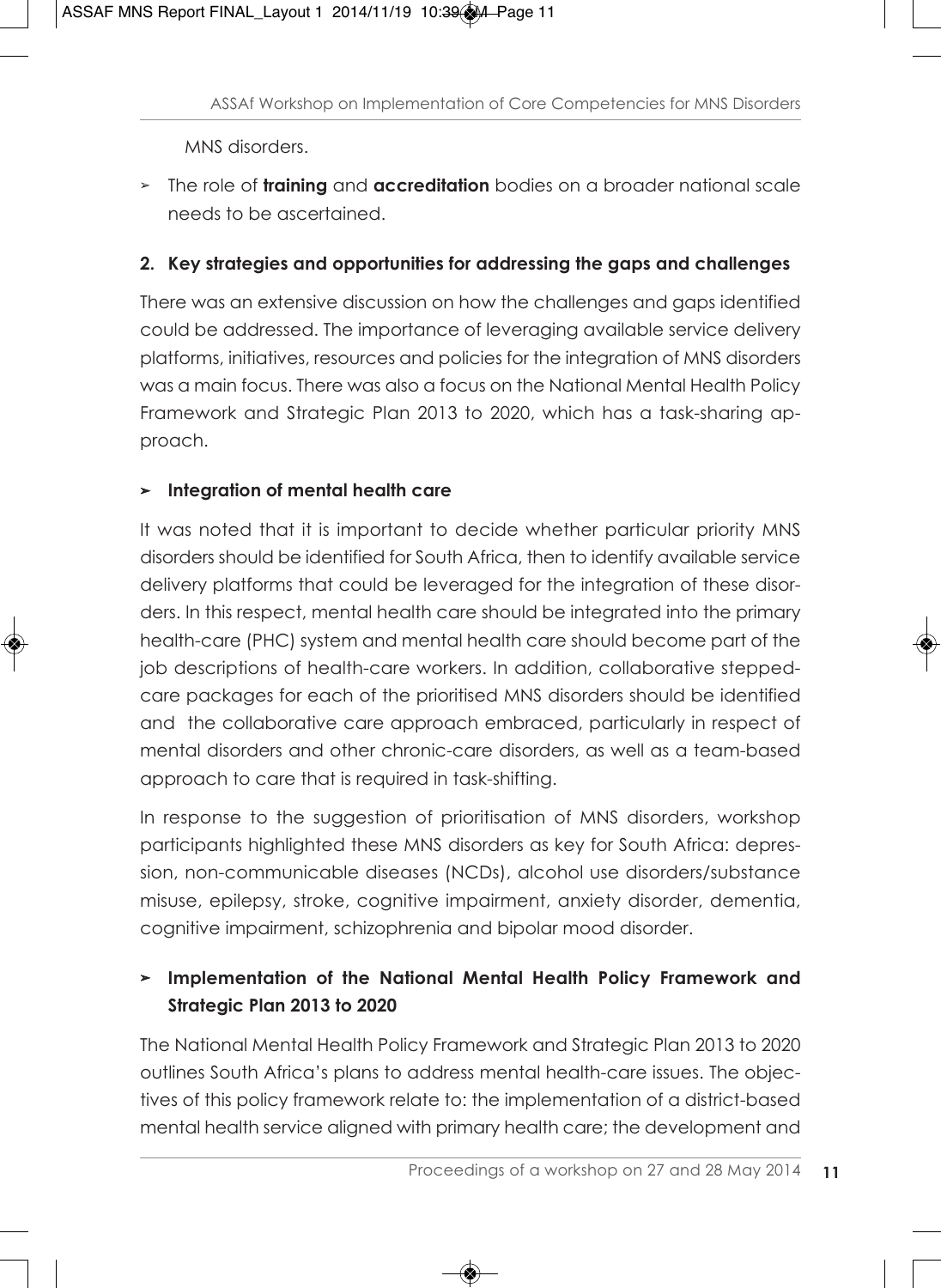establishment of institutional capacity building; strengthening of surveillance, research and innovation; infrastructure and capacity of facilities; mental health technology, equipment and medicines; inter-sectoral collaboration between health and other sectors; human resources for mental health; and mental health advocacy and promotion, and prevention of mental illness.

Participants noted that with regard to the policy framework, the problem is that provincial representatives at the national level do not interface with the people who are responsible for implementation, which means that the work being done is not filtering down to the areas where implementation is meant to take place. It was highlighted that provincial road shows on the policy framework will be held to popularise the plan and to support provinces to develop provincial plans, secure funding and implement the plan.

The policy framework also outlines plans for addressing the issues/challenges of human resources in mental health care, and include:

- Basic mental training for all health staff working in general health settings, with ongoing routine supervision and mentoring.
- Expansion of the mental health workforce by all provincial Departments of Health (DoH).
- Task-shifting approach will be used in the development of the mental health workforce to allow trained non-specialist workers to deliver evidence-based psychosocial interventions with supervision and support from specialists.
- Capacity development for staff in the national directorate for mental health and substance abuse, and for provincial mental health coordinators in policy development, planning, service monitoring and the translation of research findings into policy and practice.
- Access to basic in-service training in mental health for non-health-related public sector workers and civil society partners at district level (including user-led service providers who can contribute to mental health care in the district).

The setting up of district mental health-care teams was also emphasised as a crucial part of the plan in addressing mental health care.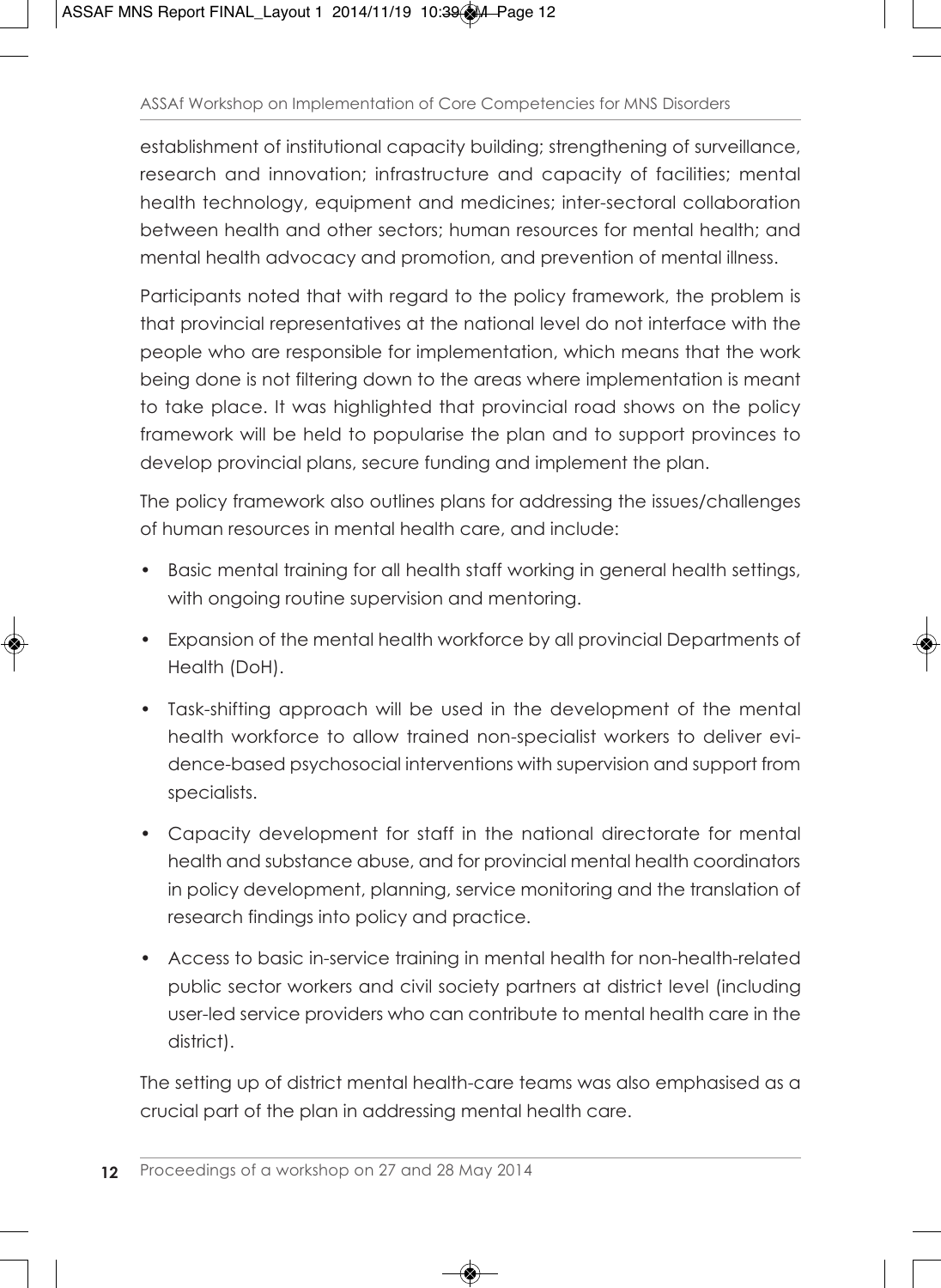### **➢ Human resource mix for integrated mental health care using the task-sharing approach: A case study**

A case study on the human resource mix for integrated mental health care using task-sharing approach was presented. This case study, based on the work of the Programme for Improving Mental Health Care (PRIME), a multicountry collaborative project aimed at generating evidence on how best to integrate mental health into PHC settings. This project is in collaboration with the DoH in one specific district, Dr Kenneth Kaunda District in the North-West province. PRIME South Africa is considering how to integrate mental health into the Integrated Chronic Disease Management (ICDM) service delivery platform, focusing on three disorders: depression and alcohol misuse co-morbid with chronic conditions, and psychosocial rehabilitation for chronic psychotic disorders, embracing the task-sharing approach.

### **➢ Addressing training gaps**

Training was raised as one of the challenges during the discussions. These training gaps and challenges and how they can be addressed were the focus of two group discussion sessions (i.e. provider groups and sector groups). The provider groups included community/lay workers; non-specialist, non-prescribing providers; non-specialist prescribing providers (including nurses); and specialist providers. The sector groups were categorised as NGOs, CSOs and advocacy groups; health professional and education bodies/councils/associations; academia; and government.

A number of suggestions were made, by the different groups, on how to bridge some of the training gaps and these are summarised as follows:

- Training should be standardised and accreditation of training courses is crucial.
- Resources should be made available for referral purposes.
- The existing resources (both profession and lay) should be used adequately.
- There is a need to review prescribing protocols for the task-shifting and task-sharing approach. Telemedicine should be used as a means to facilitate prescribing in rural communities.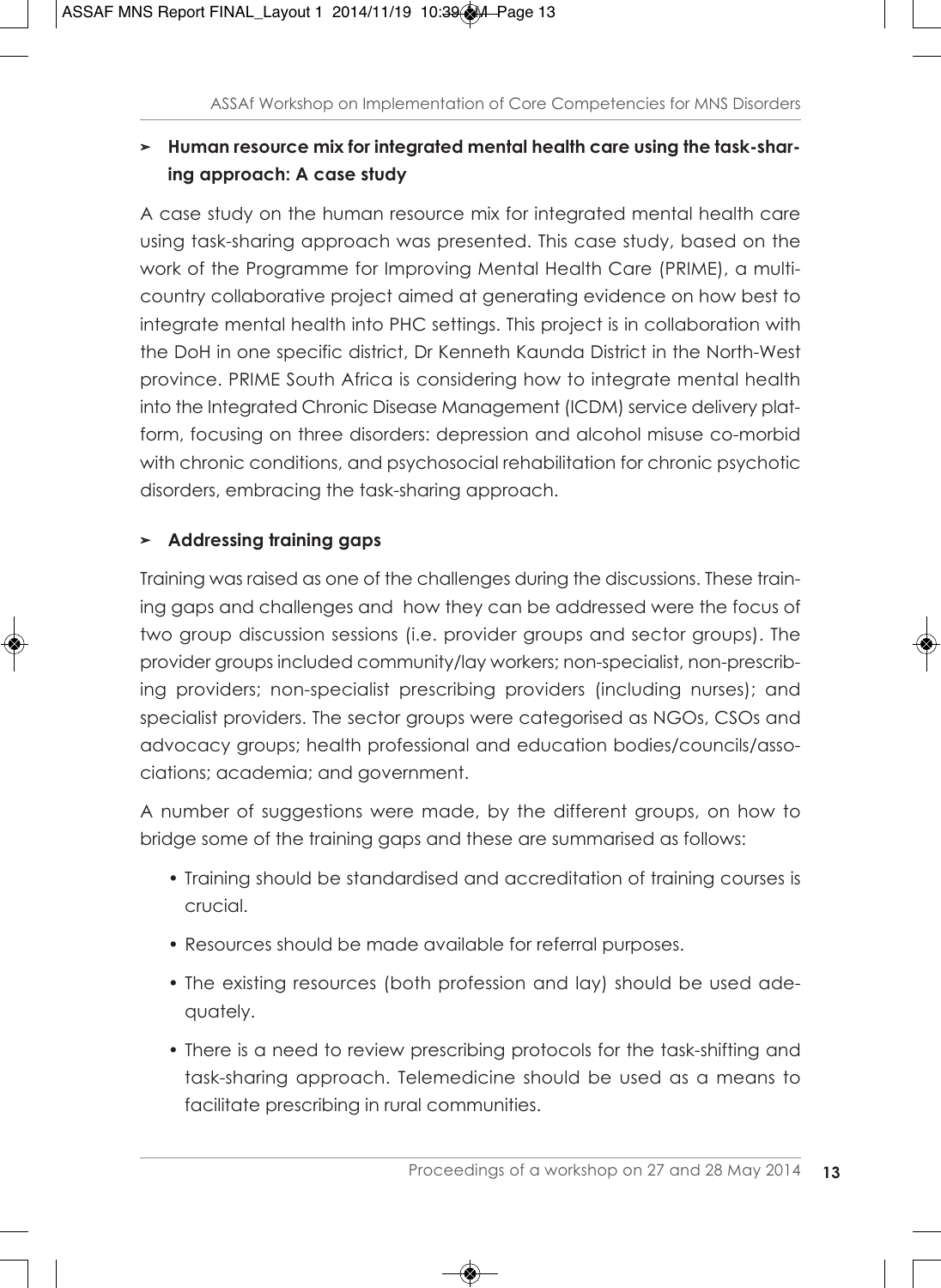- Training programmes need to be reviewed and shorter training courses for non-specialists groups to screen, diagnose and manage MNS disorders should be encouraged.
- Production of specialists who will become trainers and quality controllers is needed. There is a need for the utilisation of already existing distance learning and web-based training programmes.
- Increasing awareness of available training materials in the NGOs sector.
- In-service training should incorporate interactions with people with lived experiences.
- Advocacy role to play within the health system and with policy to address stigma and the lack of policy and guideline implementation is important.
- Scope of practice for each profession needs to be clarified and ring-fenced.
- An audit is required to look at South African Qualifications Authority (SAQA) accreditation in order to map the landscape in terms of all of the cadres of social and health-care providers.
- Translation of the National Mental Health Policy Framework to every district and province of the country through customising a generic model.
- Provision of funding for training needs to be clarified.

### **Proposed way forward**

Workshop participants agreed that more work and dialogue need to take place in trying to address the MNS disorders and that it is important not to work in silos but to get all sectors involved and actively participating. The way forward was proposed and it was noted that some issues can be resolved immediately while others may require more time. Some of the proposed suggestions for the way forward were as follows:

- **1.** Inter-professional and multi-sectorial dialogue and sharing
	- Full representation, to include provincial representatives, other government departments and the business sector.
- **2.** Establishing a MNS disorders forum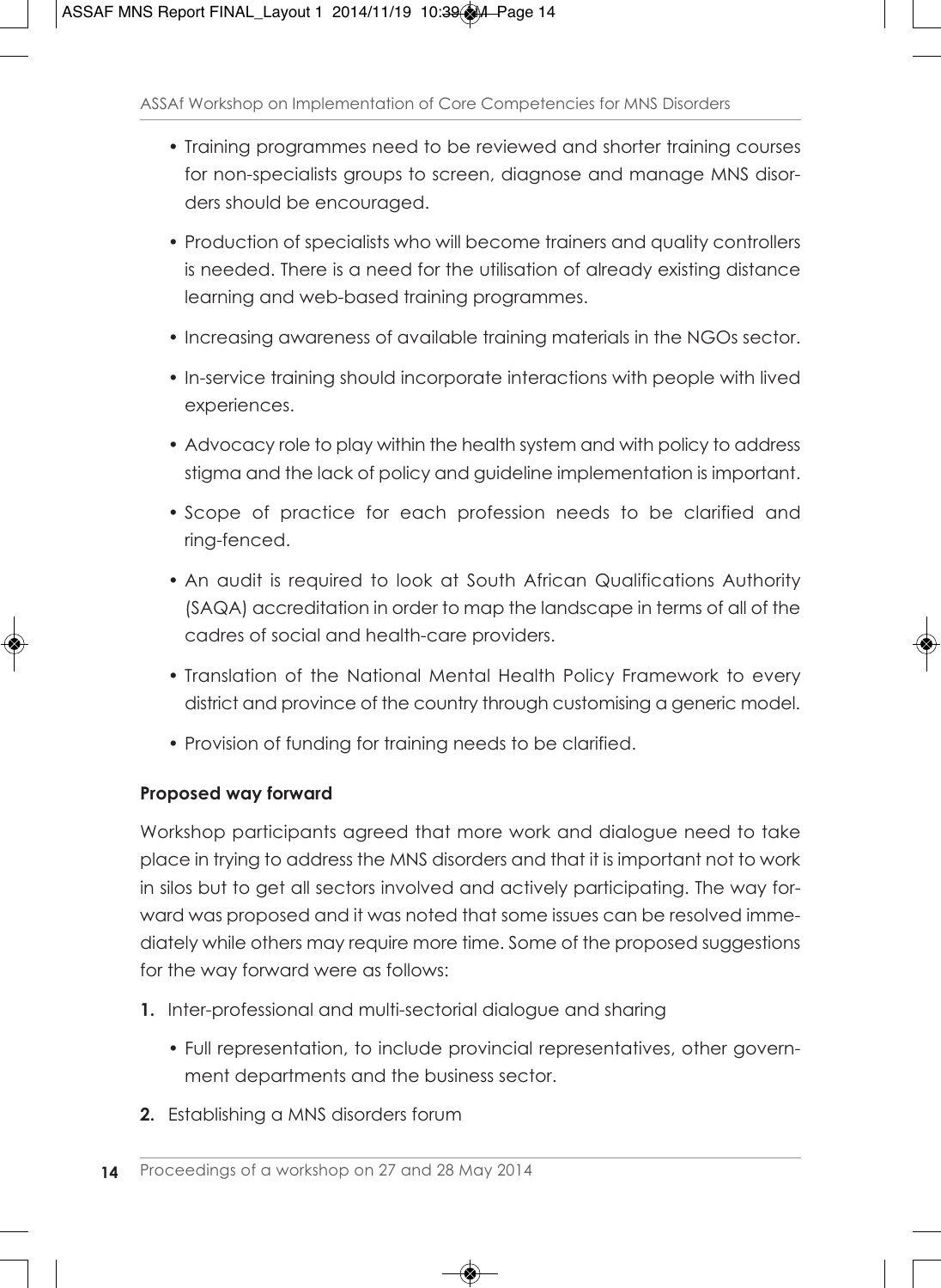- Forum should include all levels of professionals and stakeholders in MNS disorders.
- ASSAf to utilise its neutral standing to convene this type of forum.
- **3.** An audit of the training curricula for MNS disorders
	- Audit to include the number of professionals that are being trained across the field, what are they being trained for, to do what, and at what level.
	- ASSAf to undertake this survey.
- **4.** Optimal utilisation of existing resources
	- Put more emphasis on resourcing the existing facilities.
	- Consider the current training curricula in relation to the human resource needs that have been identified.
- **5.** Harness technology, such as mobile health, in order to achieve and support integration.
- **6.** Implementation of the National Mental Health Policy Framework 2013 2020.
- **7.** Focus on building strong collaborative teams.

ASSAf agreed to be the convening body for continued dialogue between the different stakeholders and also to undertake an audit of MNS disorders curricula at tertiary institutions, both of which are envisaged to contribute towards addressing MNS disorders. The representation of stakeholders will also be taken into consideration for future dialogue in order to ensure a multi-sectoral approach.

### **Reference**

South African College of Applied Psychology (2013). Retrieved on 22 September 2014 from http://www.sacap.edu.za/mental-health-south-africa-whose-problem-counselling/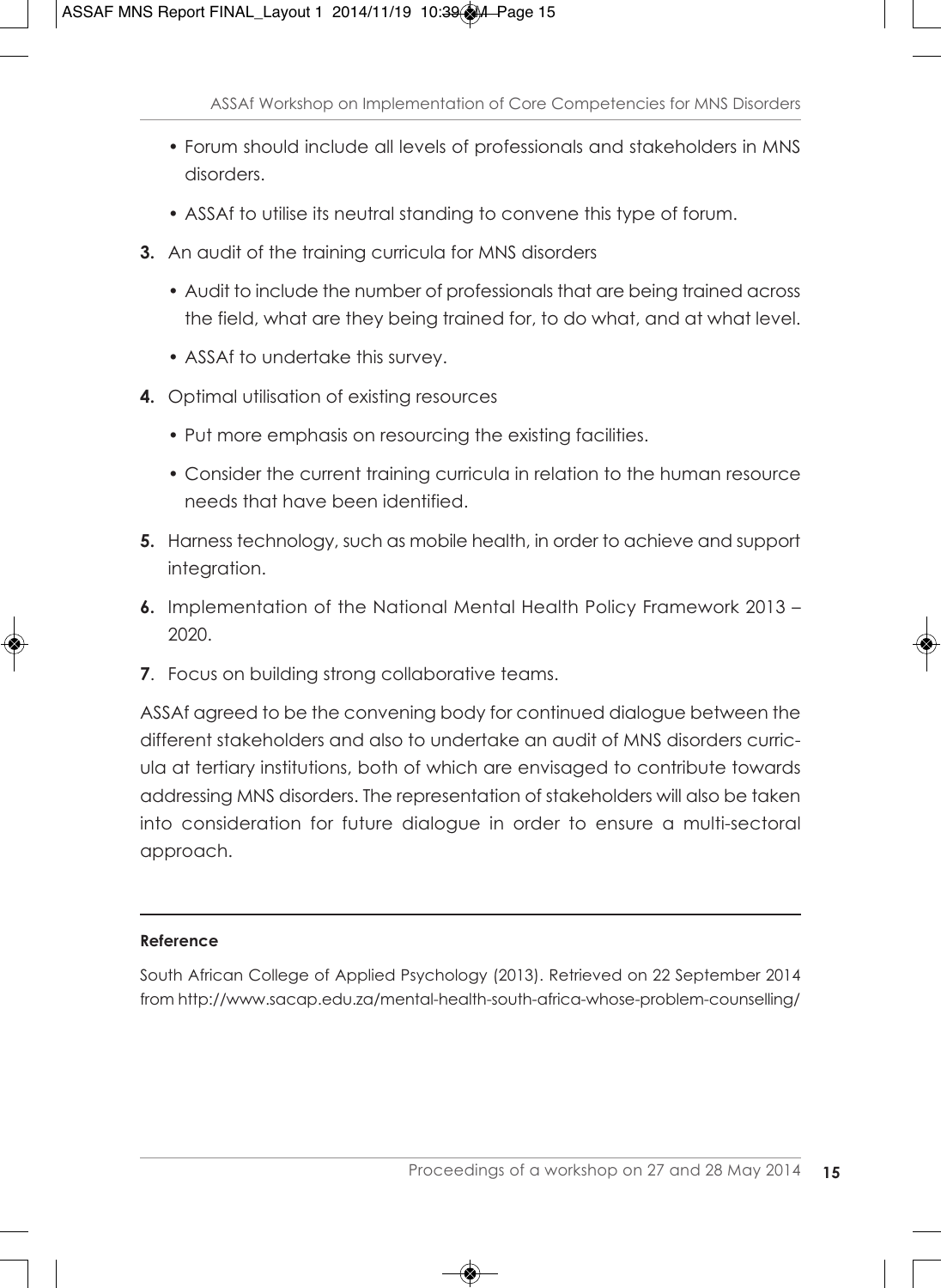## **DAY ONE**

## **SESSION ONE: OPENING AND BACKGROUND**

**Facilitator: Prof Helen Rees, Wits Reproductive Health and HIV Institute (WRHI), South Africa**

## **Opening and Welcome Remarks, Workshop Objectives, Focus Areas and Outputs**

### **Prof Roseanne Diab, Academy of Science of South Africa (ASSAf)**

Prof Diab welcomed everyone and she presented a brief overview of the Academy.

ASSAf is a statutory body that reports to and is funded by the Department of Science and Technology (DST), but is independent in that it draws on the expertise of its Members and others to give evidence-based science advice to government. ASSAf was established in 1996 and is officially recognised as the national science academy representing South Africa in the international arena of science academies through its Act of Parliament, which came into operation in 2002. ASSAf is a membership-based organisation and Members are elected to Membership based on their excellence and their standing in the scientific community. The current 423 Members are drawn from a very broad spectrum of disciplines. Membership of the Academy is both an honour and an obligation to serve society. Members volunteer their services and contribute their expertise to the studies undertaken by the Academy, and are not paid for these services.

ASSAf has a very strong reputation in the health sciences having previously undertaken a number of landmark studies such as one on HIV/AIDS, Tuberculosis and Nutrition and another on Revitalising Clinical Research in South Africa. One of the traditional strengths of science academies is their convening power: the ability to draw together a wide variety of experts from different disciplines, backgrounds and sectors. Policymakers, researchers and practitioners are brought together in a single forum to deliberate on a topic.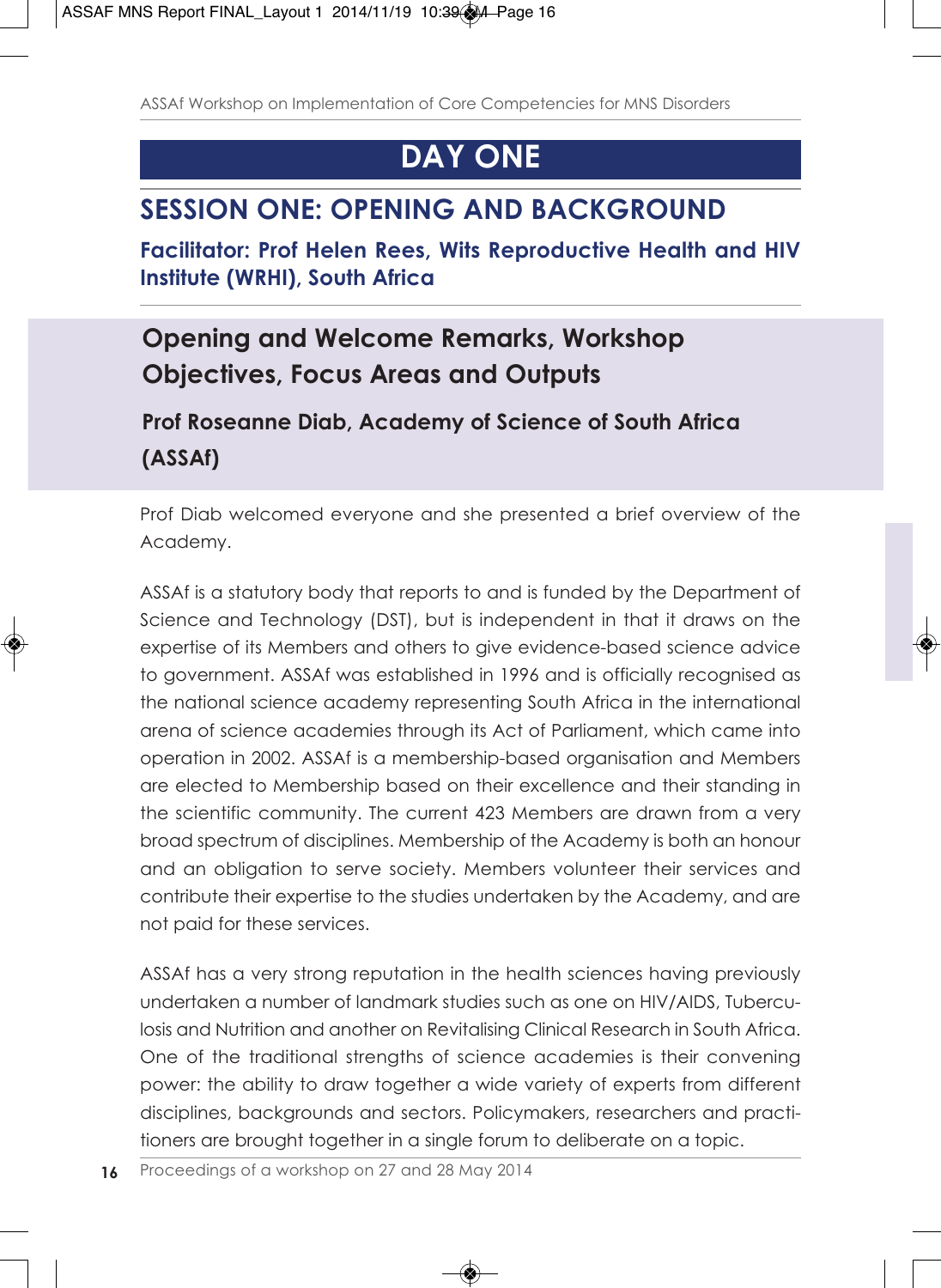The key objective of the workshop is to explore how best South Africa could domesticate and implement the core competencies outlined in the IOM Workshop summary report entitled, *Strengthening Human Resources through Development of Candidate Core Competencies for Mental, Neurological and Substance Use Disorders in sub-Saharan Africa.* The anticipation being that the workshop would provide a platform to discuss the challenges and opportunities in the implementation of the MNS core competencies.

Millions of South Africans suffer from MNS disorders. Many are undiagnosed and untreated, and millions more are impacted and in need of support. It is estimated that 80% of those with MNS disorders in sub-Saharan Africa (SSA) do not reach health services. This huge treatment gap is one of the focus areas of the workshop.

## **Background to the Project and an Overview of Potential Core Competencies for MNS**

## **Dr Bruce Altevogt, Institute of Medicine (IOM) of the US National Academies**

Dr Altevogt directs the IOM's Forum on Neuroscience and Nervous System Disorders, which has an ongoing initiative focused on improving the quality of care for individuals in Africa with mental, neurological, and substance use (MNS) disorders. The Neuroscience Forum brings together stakeholders from government (including the United States (US) National Institutes of Health), foundations, academics, patient groups, industry and clinicians. Much of its focus is on improving the translation of neuroscience research findings and on improving quality of care in SSA. The MNS disorders project, a collaborative activity, started in 2008 as a result of concern expressed by forum members about the low levels of awareness of MNS disorders in SSA and a subsequent decision to address the burden of MNS disorders in SSA. The goals of the initiative are to:

- raise awareness and define the need for improved quality of care;
- develop overarching guidance;
- address two critical barriers to strengthening services for MNS disorders, namely human resources and access to essential medicines.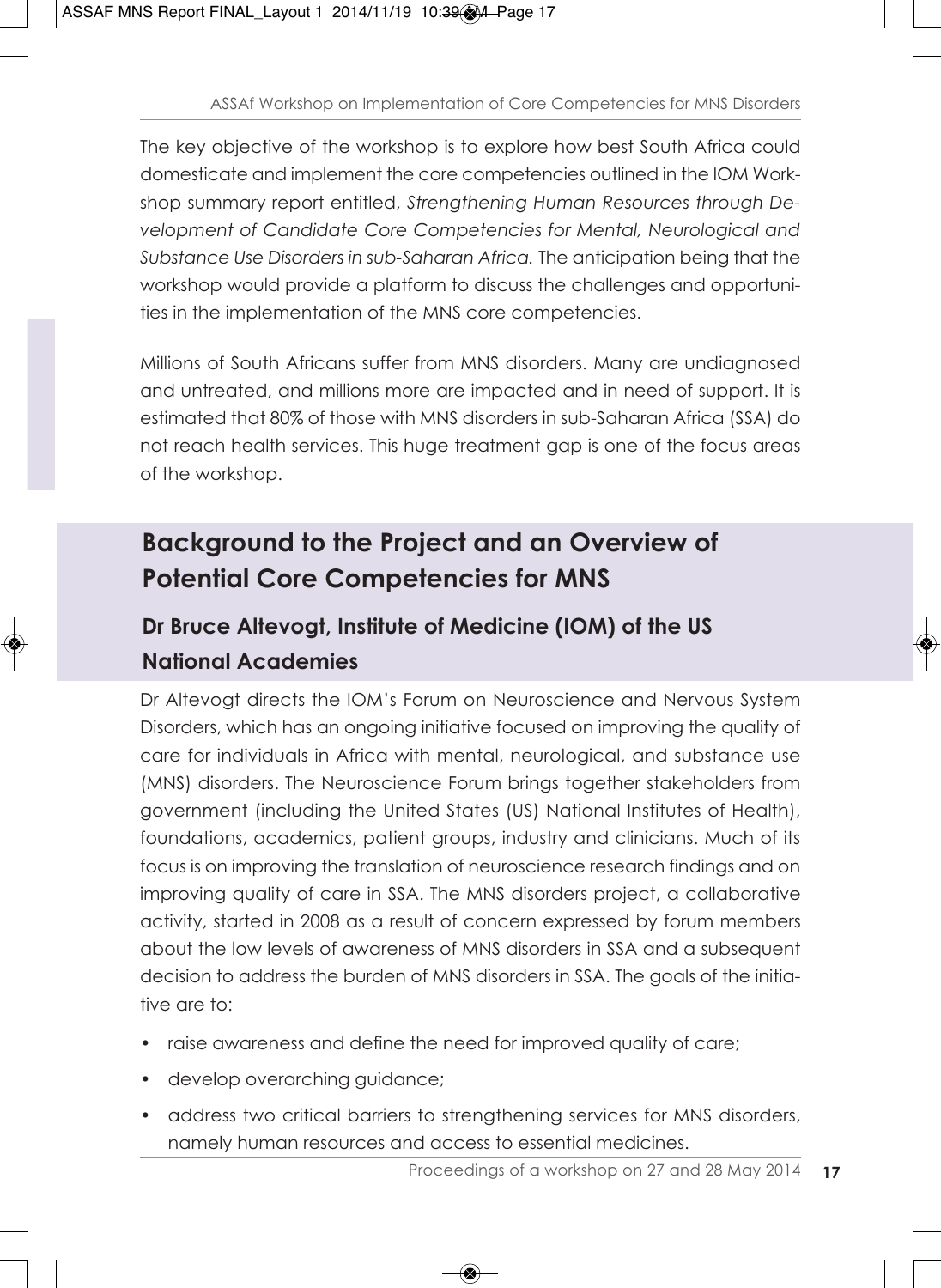- o Human resources:
	- Strengthen human resources through the development of core competencies.
	- Discuss potential task-shifting and task-sharing among human resources and across treatment locations.
	- Explore potential methods for acquiring and maintaining core competencies.
- o Access to essential medicines:
	- Examine successful essential medicines procurement models.
	- Identify approaches for improving current pricing models.
	- Discuss methods to address quality assurance issues.
	- Explore national policies that directly impact access.
	- Develop a basic procurement model for SSA countries.

There is a significant absence of human resources for MNS disorders in SSA. There are 100-fold fewer providers than necessary, only 2.5 full-time equivalents (FTEs) providers per 100 000 individuals compared to the necessary; 250 per 100 000. In many countries nurses provide the greatest amount of care, but there are often only 5 – 10 specialists (psychiatrists or neurologists) for an entire country. Therefore, care is provided by many levels of providers from social workers and community health workers through clinical and psychiatric nurses. The project aimed to identify the core competencies for every level of provider within the health system.

The activity had begun with an international workshop, Reducing the Treatment Gap, Improving Quality of Care, held in Kampala, Uganda in August 2009 and organised in collaboration with the Ugandan National Academy of Sciences. The workshop objectives were to:

- examine the burden of disease for MNS disorders:
- explore opportunities to improve national, evidence-based policies addressing quality of care and health-care systems for MNS disorders, and discuss how to facilitate collaborations among a variety of stakeholders, including policymakers and health-care professionals.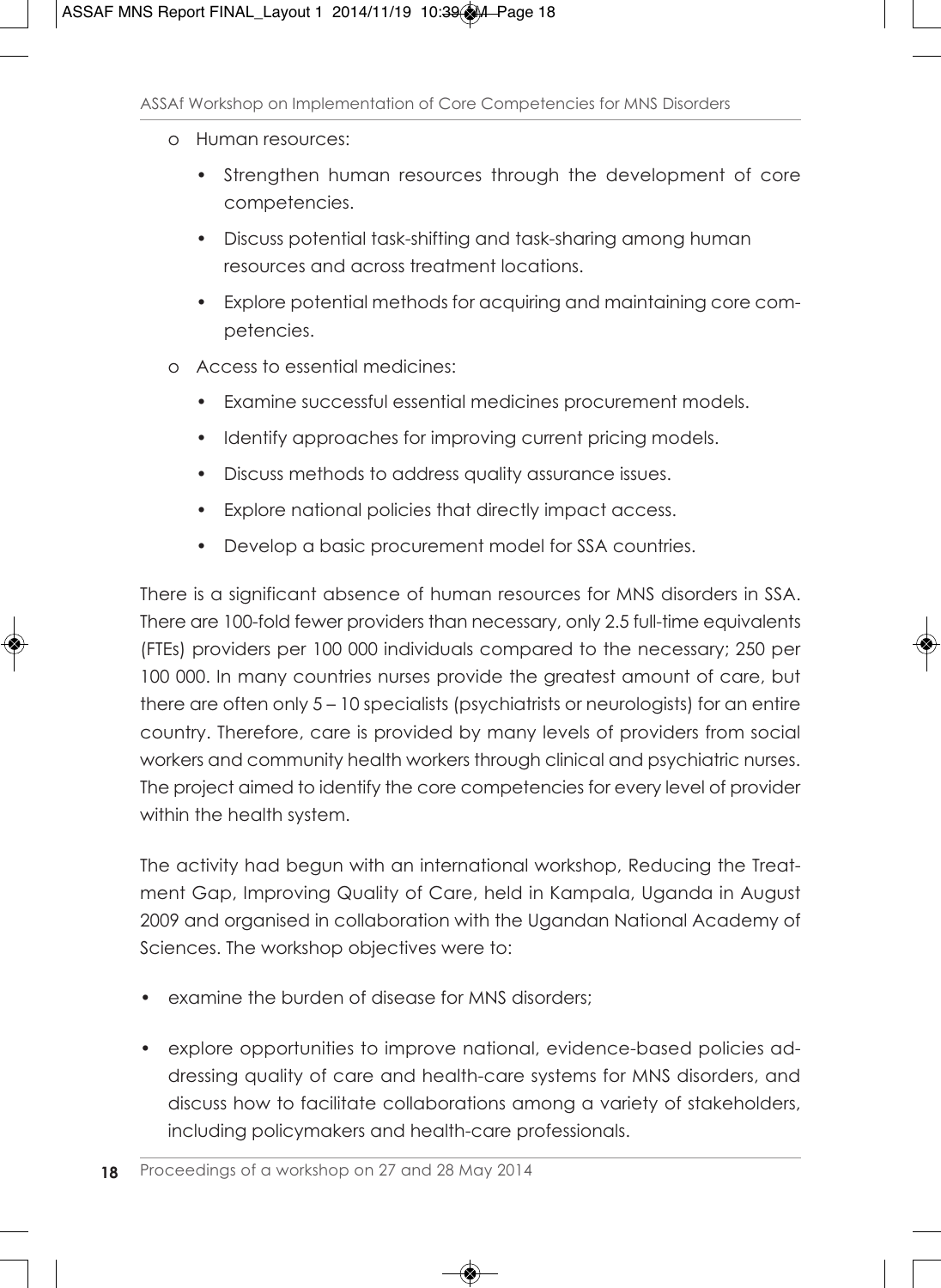The workshop summary emphasised the importance of developing and providing unified and coordinated care for mental, neurological, and substance use disorders, since they are each disorders of the nervous system. Based on this, the IOM initiative has focused its efforts on improving quality of care for all 'MNS disorders' and not just mental health or neurological disorders<sup>1</sup>. Two key themes emanating from the workshop focused on expanding the use of high quality, community-based care, training of community health workers and improving the available medication formulary for MNS disorders.

A second workshop, Strengthening Human Resources through Development of Core Competencies for MNS Disorders in SSA, organised by a multi-disciplinary planning committee comprising collaborative international expertise including expertise from SSA was held in Kampala, Uganda in September 2012. The workshop deliberated on the provider types, the core competencies that could be established for providers across all MNS disorders and competencies that had previously been identified and could serve as a starting point. Providers were divided into four categories: community/lay workers, non-specialised/non-prescribing, non-specialised/prescribing and specialised, and working group discussions focused on the core competencies required by providers for four MNS disorders (depression, schizophrenia (psychosis), epilepsy and alcohol use disorder) and the core competencies to enable screening, identification, diagnosis, treatment and care in each of the four MNS disorders.

An exercise that involved leveraging the expertise of the providers who participated in the working groups through filling in a series of questionnaires had resulted in the identification of over 111 different core competencies for consideration by stakeholders. The core competencies were organised across disorders and providers, and incorporated as Annexure A of the workshop summary report<sup>2</sup>. The summary of candidate core competencies are as indicated in Table 1 and Table 2.

### **Reference**

1IOM. 2010. *Mental, Neurological, and Substance Use Disorders in sub-Saharan Africa: Reducing the Treatment Gap, Improving Quality of Care.* Summary of a Joint Workshop. Washington, DC: The National Academies Press.

2IOM. 2013. *Strengthening Human Resources through Development of Candidate Core Competencies for Mental, Neurological, and Substance Use Disorders in sub-Saharan Africa:* Workshop summary. Washington, DC: The National Academies Press.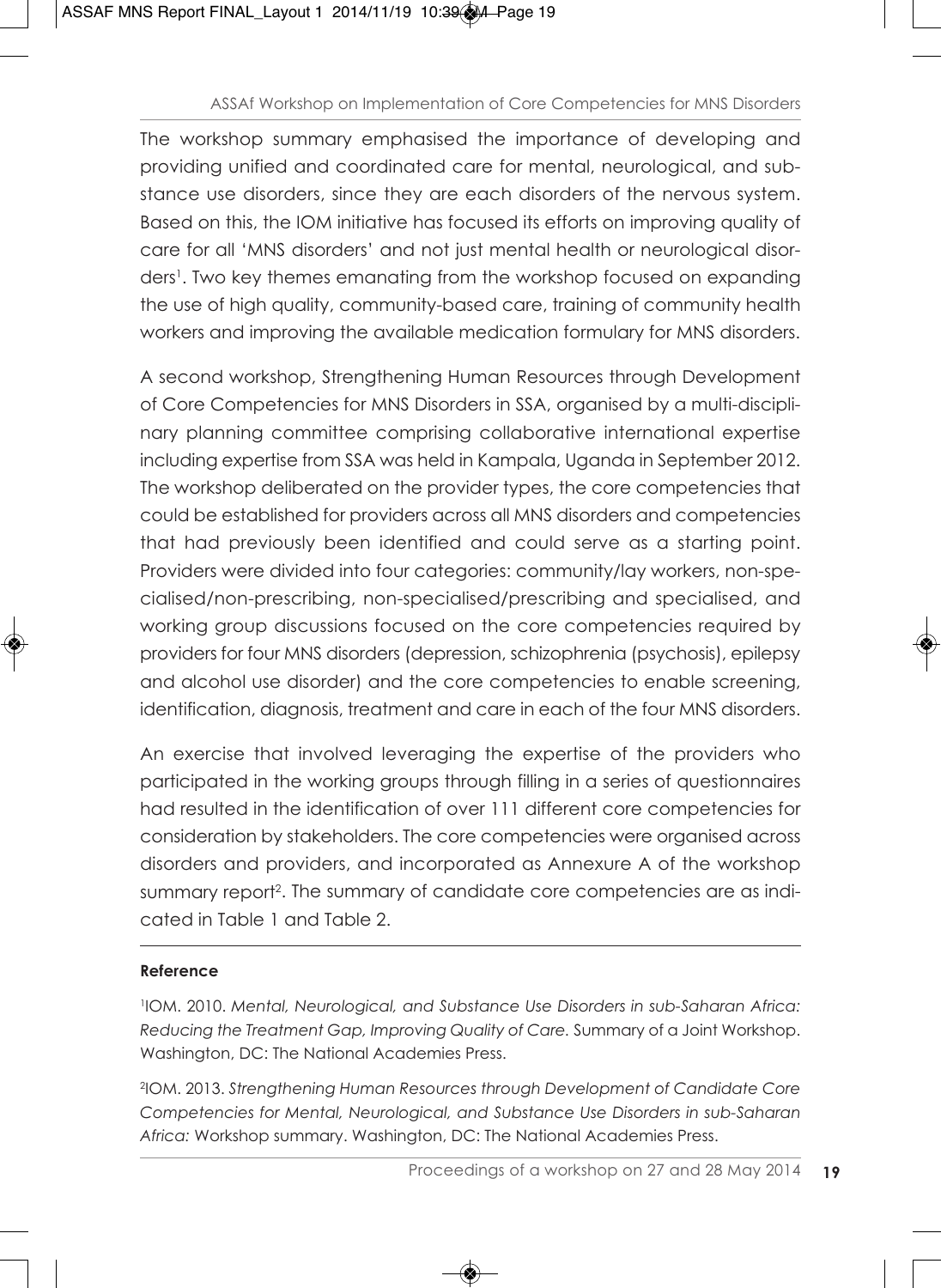**Candidate Core Competencies: Across Providers and Disorders**

**Table 1. Candidate core competencies discussed for all provider types across MNS disorders.1**

**Screening/Identification**

- **SI.1 Demonstrates awareness of common signs and symptoms**
- **SI.2 Recognises the potential for risk to self and others**
- **SI.3 Demonstrates basic knowledge of causes**
- **SI.4 Provides the patient and community with awareness and/or education**
- **SI.5 Demonstrates cultural competence**
- **SI.6 Demonstrates knowledge of other mental, neurological, and substance use disorders**

**Formal diagnosis/Referral**

- **DR.1 Demonstrates knowledge of when to refer to next level of care/other provider/specialist**
- **DR.2 Demonstrates knowledge of providers for specialised care within the community**

**Treatment/Care**

- **TC.1 Provides support for patients and families while in treatment and care**
- **TC.2 Identifies and assists patients and families in overcoming barriers to successful treatment and recovery (e.g. adherence, stigma, finances, accessibility, access to social support)**
- **TC.3 Demonstrates ability to monitor mental status**
- **TC.4 Demonstrates knowledge of how to offer emergency first aid**
- **TC.5 Initiates and/or participates in community-based treatment, care and/or prevention programmes**

1This table presents candidate core competencies discussed by one or more workshop participants. During the workshop, all participants engaged in active discussions of candidate competencies. In some cases, participants expressed differing opinions about whether a particular competency could be useful and included in the list. However, since this is a summary of workshop comments and not meant to provide consensus recommendations, workshop rapporteurs endeavoured to include all candidate core competencies discussed by workshop participants across providers and disorders. This table and its content should be attributed to the rapporteurs of this summary as informed by the workshop.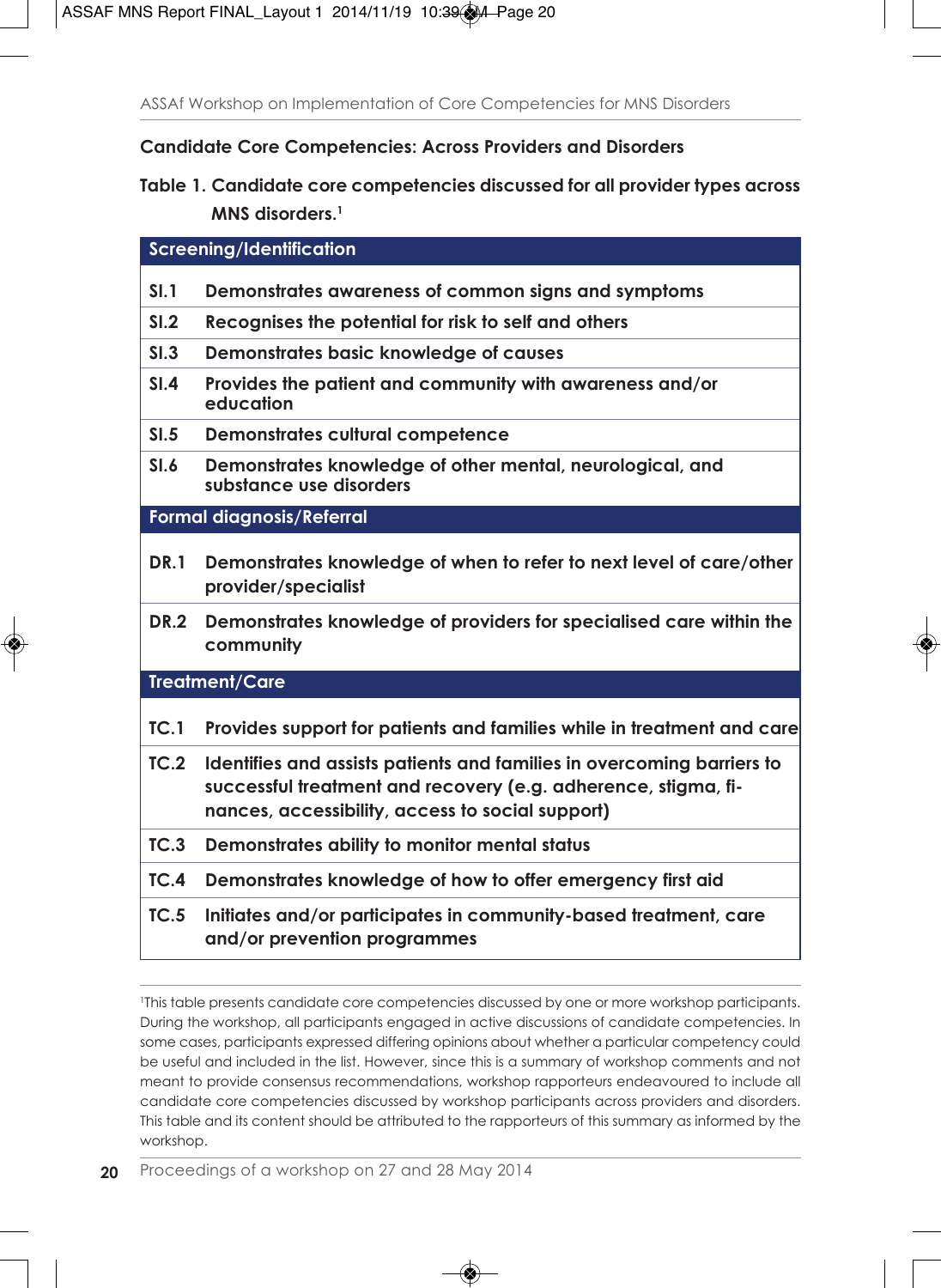### **Treatment/Care continued**

- **TC.6 Demonstrates knowledge of treatment and care resources in the community**
- **TC.7 Promotes mental health literacy (e.g. to minimise impact of stigma and discrimination)**
- **TC.8 Communicates to the public about MNS disorders**
- **TC.9 Monitors for adherence to and/or side effects of medication**
- **TC.10 Practices good therapeutic patient interactions (e.g. communication, relationship, attitude)**
- **TC.11 Provides links between patients and community resources**
- **TC.12 Identifies available resources to support patients (e.g. rehabilitation, medication supplies)**
- **TC.13 Promotes activities that aim to raise awareness and improve the uptake of interventions and the use of services**
- **TC.14 Protects patients and identifies vulnerabilities (e.g. human rights)**
- **TC.15 Demonstrates respect, compassion, and responsiveness to patient needs**
- **TC.16 Demonstrates knowledge and skills to use information technology to improve treatment and care**

**Table 2. Candidate core competencies discussed for non-specialised prescribers and specialised providers across MNS disorders.2**

**Screening/Identification**

- **SI.1 Demonstrates awareness of common signs and symptoms**
- **SI.2 Recognises the potential for risk to self and others**
- **SI.3 Demonstrates basic knowledge of causes**
- **SI.4 Provides the patient and community with awareness and/or education**
- **SI.5 Demonstrates cultural competence**
- **SI.6 Demonstrates knowledge of other mental, neurological, and substance use disorders**
- **SI.7 Demonstrates the ability to screen for and use screening tools**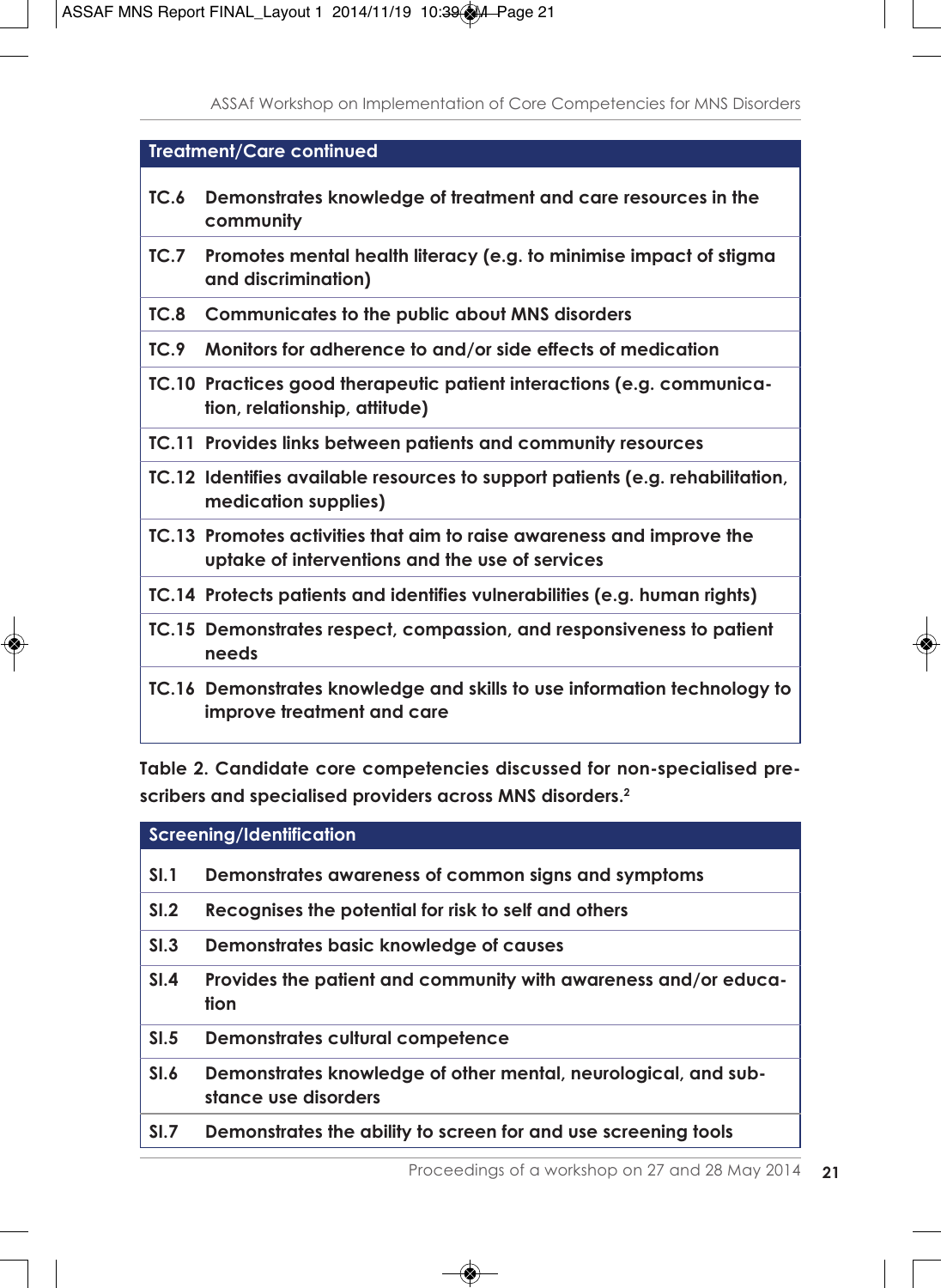|              | Screening/Identification continued                                                                                                |  |
|--------------|-----------------------------------------------------------------------------------------------------------------------------------|--|
| SI.8         | Demonstrates knowledge and skills in taking patient history                                                                       |  |
| SI.9         | Demonstrates the ability to conduct a mental status exam                                                                          |  |
| <b>SI.10</b> | Recognises patients who are relapsing and require inpatient care                                                                  |  |
|              | <b>Formal diagnosis/Referral</b>                                                                                                  |  |
| <b>DR.1</b>  | Demonstrates knowledge of when to refer to next level of care/other<br>provider/specialist                                        |  |
| <b>DR.2</b>  | Demonstrates knowledge of providers for specialised care within the<br>community                                                  |  |
| <b>DR.3</b>  | Demonstrates skills in assessment of relative levels of social, cogni-<br>tive, and physical functioning                          |  |
| DR.4         | Demonstrates knowledge of required information for effective<br>referral                                                          |  |
| <b>DR.5</b>  | Demonstrates skills in using various functional assessment tools                                                                  |  |
| <b>DR.7</b>  | Demonstrates an understanding of and ability to apply contextually<br>appropriate diagnostic systems (e.g. DSM, ICD) <sup>3</sup> |  |
| DR.8         | Demonstrates knowledge and skills to make a formal diagnosis and<br>formulation of differential diagnosis                         |  |
| <b>DR.9</b>  | Demonstrates ability to determine severity level                                                                                  |  |
|              | DR.10 Demonstrates ability to make a diagnosis according to an algorithm<br>(not considered a clinical diagnosis)                 |  |
|              | <b>Treatment/Care</b>                                                                                                             |  |
| TC.1         | Provides support for patients and families while in treatment and care                                                            |  |

3 DSM: Diagnostic and Statistical Manual of Mental Disorders; ICD: International Statistical Classification of Diseases and Related Health Problems

<sup>2</sup> This table presents candidate core competencies discussed by one or more workshop participants. During the workshop, all participants engaged in active discussions of candidate competencies. In some cases, participants expressed differing opinions about whether a particular competency could be useful and included in the list. However, since this is a summary of workshop comments and not meant to provide consensus recommendations, workshop rapporteurs endeavoured to include all candidate core competencies discussed by workshop participants across providers and disorders. This table and its content should be attributed to the rapporteurs of this summary as informed by the workshop.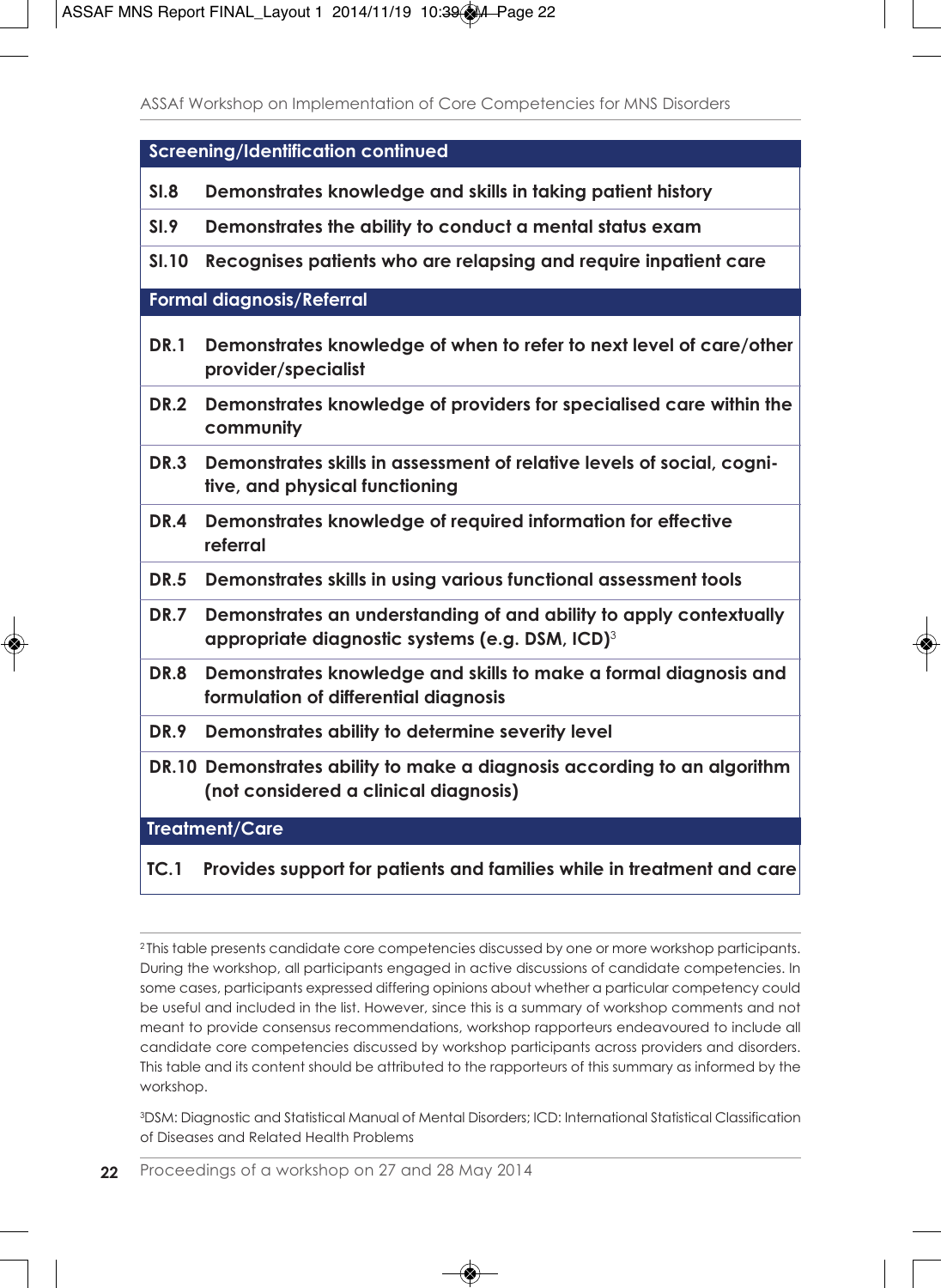|      | <b>Treatment/Care continued</b>                                                                                                                                                            |
|------|--------------------------------------------------------------------------------------------------------------------------------------------------------------------------------------------|
| TC.2 | Identifies and assists patients and families in overcoming barriers to<br>successful treatment and recovery (e.g. adherence, stigma,<br>finances, accessibility, access to social support) |
| TC.3 | Demonstrates ability to monitor mental status                                                                                                                                              |
| TC.4 | Demonstrates knowledge of how to offer emergency first aid                                                                                                                                 |
| TC.5 | Initiates and/or participates in community-based treatment, care,<br>and/or prevention programmes                                                                                          |
| TC.6 | Demonstrates knowledge of treatment and care resources in the<br>community                                                                                                                 |
| TC.7 | Promotes mental health literacy (e.g. to minimise impact of stigma<br>and discrimination)                                                                                                  |
| TC.8 | Communicates to the public about MNS disorders                                                                                                                                             |
| TC.9 | Monitors for adherence to and/or side effects of medication                                                                                                                                |
|      | TC.10 Practices good therapeutic patient interactions (e.g. communica-<br>tion, relationship, attitude)                                                                                    |
|      | TC.11 Provides links between patients and community resources                                                                                                                              |
|      | TC.12 Identifies available resources to support patients (e.g. rehabilitation,<br>medication supplies)                                                                                     |
|      | TC.13 Promotes activities that aim to raise awareness and improve the<br>uptake of interventions and the use of services                                                                   |
|      | TC.14 Protects patients and identifies vulnerabilities (e.g. human rights)                                                                                                                 |
|      | TC.15 Demonstrates respect, compassion, and responsiveness to patient<br>needs                                                                                                             |
|      | TC.16 Demonstrates knowledge and skills to use information technology to<br>improve treatment and care                                                                                     |
|      | TC.17 Demonstrates ability in general counselling skills                                                                                                                                   |
|      | TC.19 Demonstrates ability to select appropriate treatment based on an<br>understanding of diagnosis                                                                                       |
|      | TC.21 Provides brief advice on symptom management                                                                                                                                          |
|      |                                                                                                                                                                                            |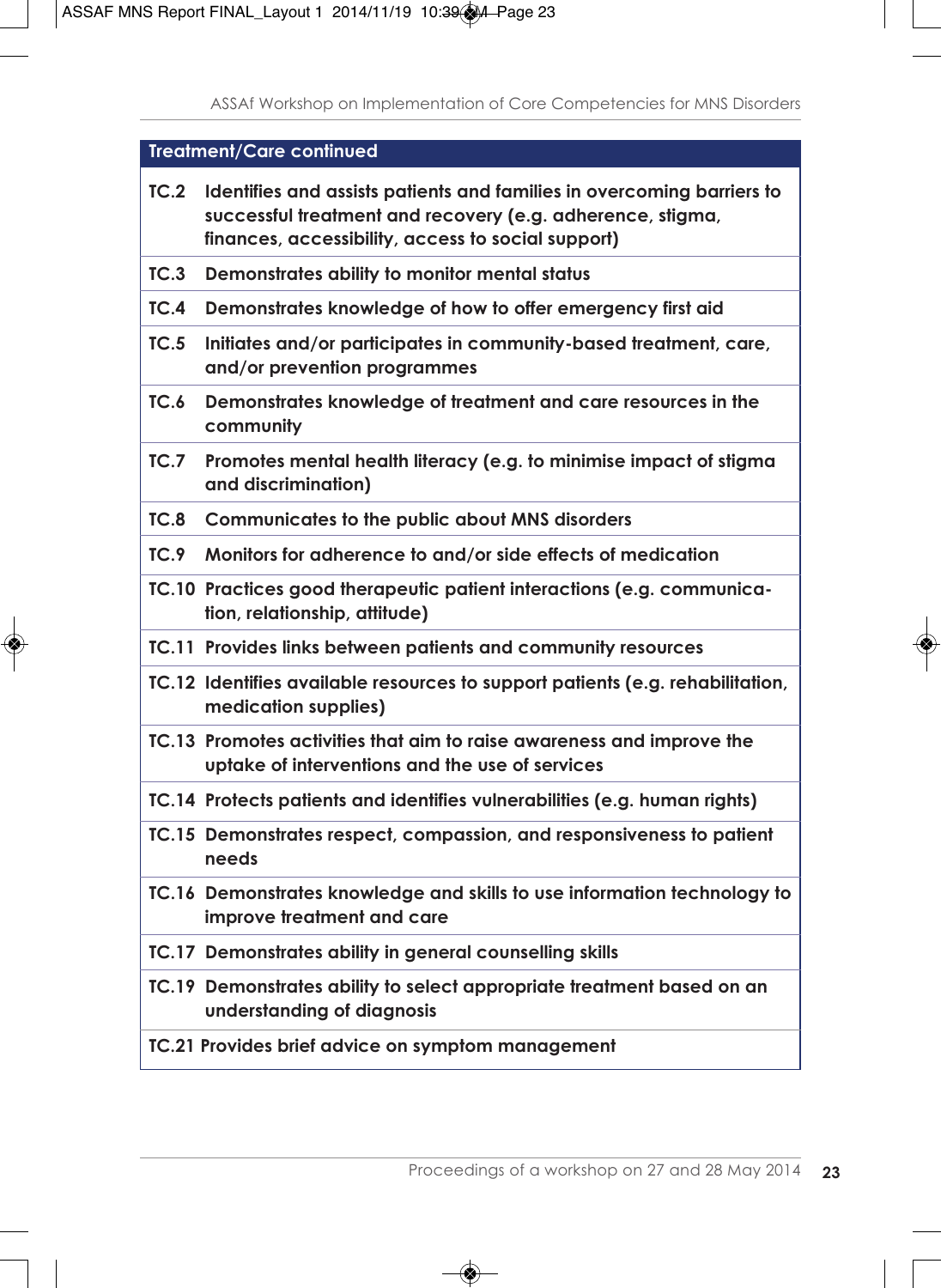| Treatment/Care continued                                                                                                     |
|------------------------------------------------------------------------------------------------------------------------------|
| TC.28 Demonstrates knowledge of and ability to apply relevant legislation<br>and policies and access to appropriate services |
| TC.34 Reports information to relevant health management systems                                                              |
| TC.36 Assists patients with access to other providers and helps coordinate<br>efforts                                        |
| <b>TC.38 Documents medical records</b>                                                                                       |
| TC.39 Demonstrates knowledge and skills to consult with other providers in<br>the treatment/care team                        |
| TC.40 Demonstrates knowledge and skills to provide proactive follow-up<br>and monitors outcomes of care                      |
| TC.41 Demonstrates knowledge of standard drug regimens                                                                       |
| TC.42 Provides mentoring and support to other health-care providers                                                          |

Reprinted with permission from *Strengthening Human Resources through Development of Candidate Core Competencies for Mental, Neurological, and Substance Use Disorders in sub-Saharan Africa:* Workshop Summary, 2013 by the National Academy of Sciences. Courtesy of the National Academies Press, Washington, D.C.

While not specifically addressed in the workshop summary, it is important to consider core competencies within the context of traditional healers and improve the integration of these providers, recognising that in many countries they are often the first port of call for patients. A further matter that requires consideration when applying the competencies into country-specific health systems is how to leverage existing resources in other components of the health system, (such as HIV and TB), and integrate MNS care within these wellsupported programmes, mechanisms and models.

In January 2014, the Institute of Medicine's Forum on Neuroscience and Nervous System Disorders convened a workshop with the goal of bringing together key stakeholders to discuss opportunities for achieving long-term affordable access of medicines for MNS disorders in sub-Saharan Africa.

Workshop speakers and individual participants were invited to explore challenges and opportunities for improving access to essential medicines in four critical areas: insufficient demand, inappropriate selection, ineffective supply chains, and high pricing and poor financing. In addition, participants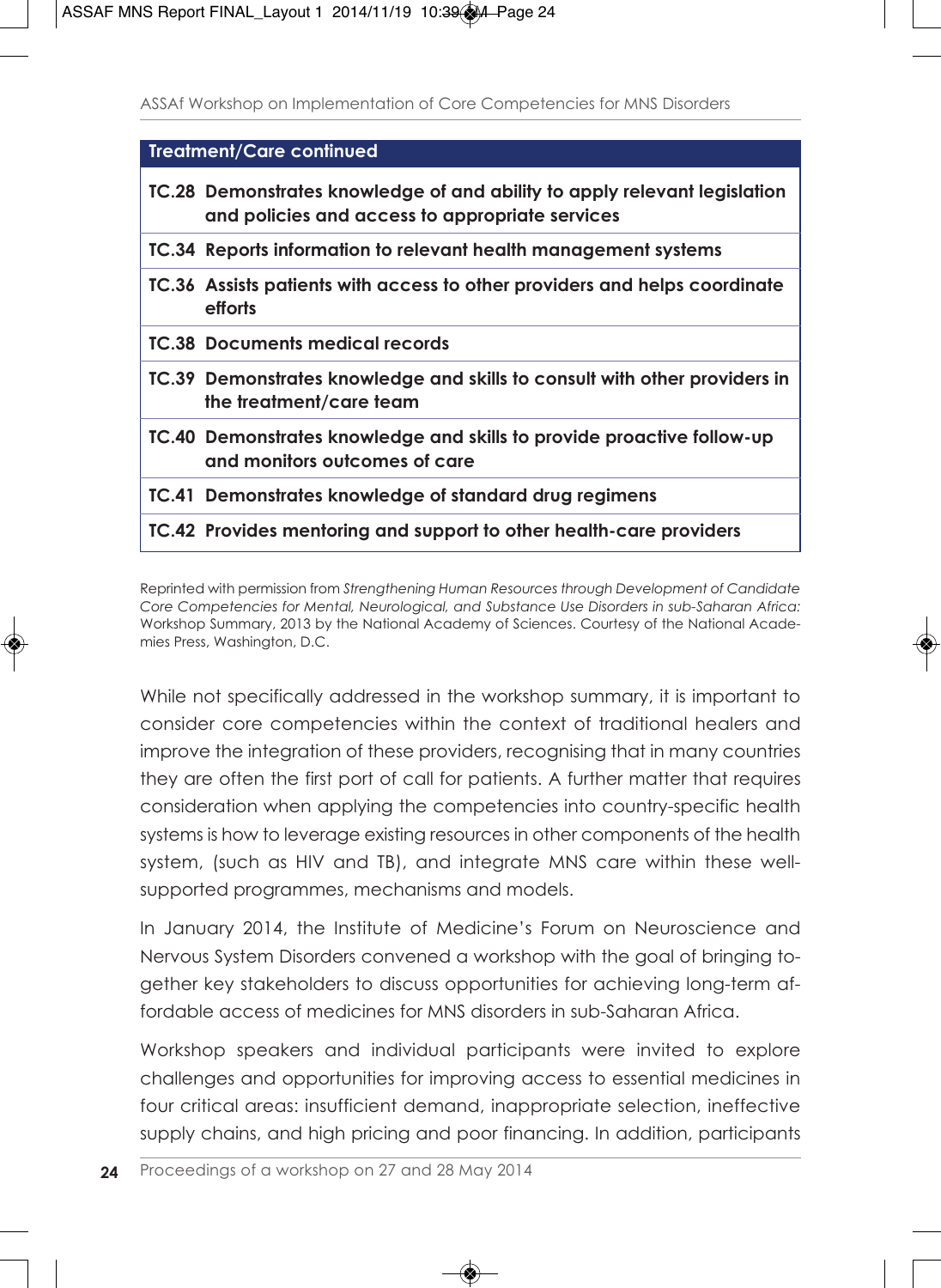examined successful activities that increased access to essential medicines both within SSA, and in other developing countries. Throughout the workshop, participants discussed a number of potential opportunities to improve access to essential medicines for MNS disorders, which can be found in a report that was published later in 20143.

The IOM has collaborated with many providers from SSA along with the World Health Organisation (WHO) and the European Commission's Emerging Mental Health Systems in Low and Middle-income Countries (EMERALD) Project to help enable countries such as South Africa to use the work as a starting point, to consider how to adapt it to meet the needs of South Africa in order to develop the core competencies and ensure that everybody had access to the right care at the right time and the at right place.

The objectives of the current workshop, in bringing together key stakeholders and experts within South Africa, are to:

- Identify and discuss the key challenges in the implementation of MNS disorders core competencies, asking how the core competencies could best be adapted to meet the needs of South Africans and fit into the South African health system.
- Explore the best strategies and opportunities that could be adopted by the different stakeholders for effective implementation of MNS disorders core competencies, asking:
	- o what needs to be done to ensure that patients have access to the right care, at the right time and at the right place?
	- o what are the actionable next steps to move this forward?

3IOM 2014. *Improving access to essential medicines for mental, neurological, and substance use disorders in sub-Saharan Africa*. Workshop summary. Washington, DC: The National Academies Press.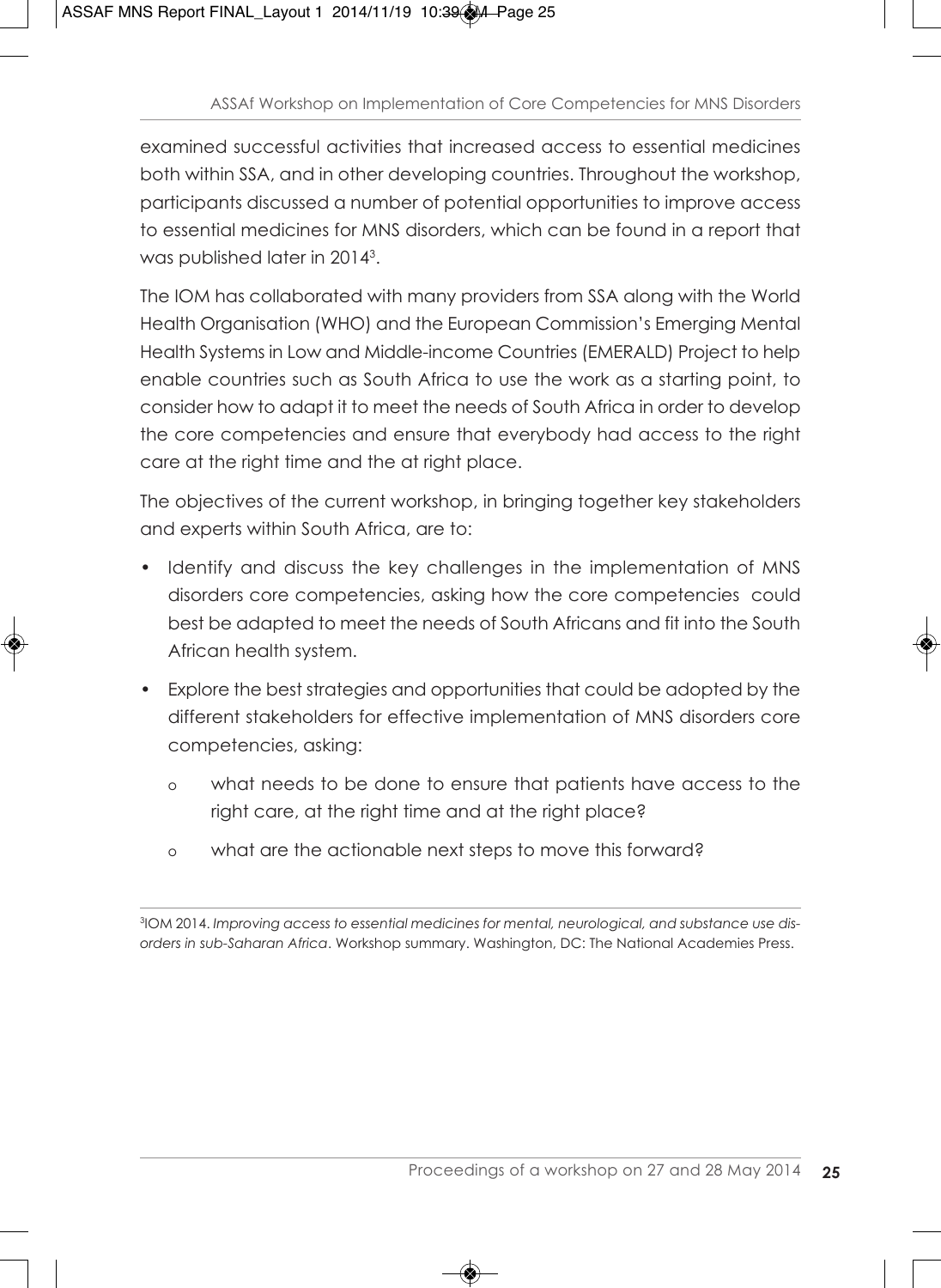## **Discussion, Q&A**

### **Dr Robin Allen:**

- 1) I was intrigued to read that the grand challenges of global mental health identified that children were a particularly important group and yet there is nothing that addresses core competencies in relation to children, from the perspective of preventative action and smart investment.
- 2) I am curious about the composition of this group of participants and the expectations of the group that have been assembled to participate in today's workshop. I do not see any academic heads of departments from universities. They would be important to have if we are to discuss curriculum changes for training psychiatrists. The way in which psychiatrists are currently being trained is inappropriate to meet the mental health-care needs of low and middle-income countries.

### **Response, Dr Bruce Altevogt:**

- 1) We did not go into any of the vulnerable populations in specific detail. This was deliberate as initially we wanted to make sure that we were able to at least identify the core competencies and access issues for anyone with MNS disorders. The economic perspective and preventative action was very important and should be highlighted throughout these deliberations.
- 2) I was not involved in the organisation of this workshop, which was organised by an *ad hoc* planning committee under the auspices of ASSAf. What I am hoping to learn from this workshops is how the general core competencies that our previous work identified could be adapted into the South African context. The expertise of the planning committee members was relied on for the identification of individuals to attend the previous IOM workshops. We wanted to hear about how the core competencies could be adapted. Actionable steps and responsible parties should be identified. Participants should not represent their organisations but their own individual views. We hope to have an open dialogue on how to implement these ideas and ensure that something tangible comes from this so that we can provide care for individuals.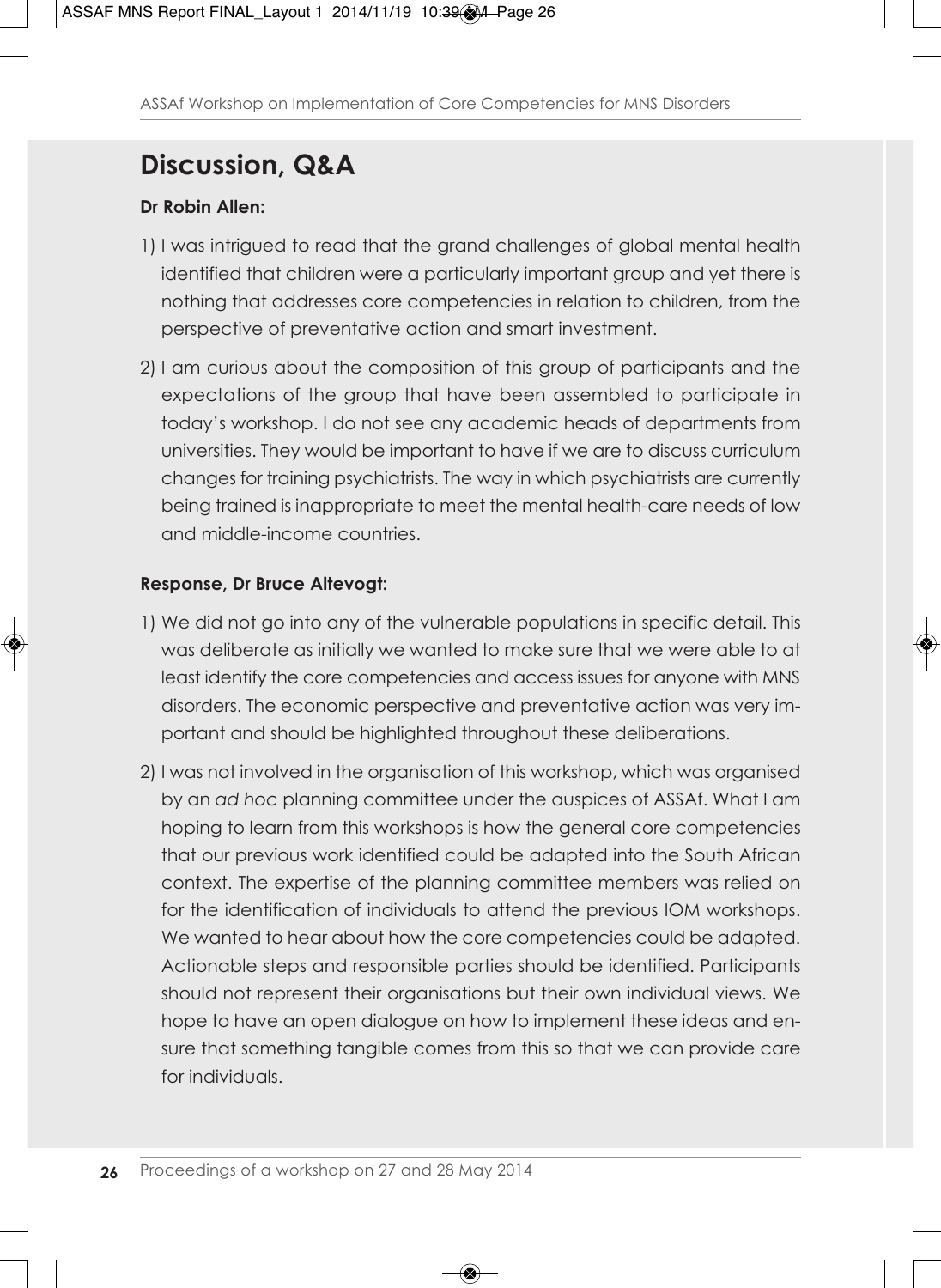**Response, Prof Roseanne Diab:** 2) We are aware that the coverage of academia, as well as some of the other sectors was not comprehensive. We tried to ensure that there was some representation from each of the sectors, and used the snowballing technique to contact others.

**Response, Prof Helen Rees:** This is a South African specific output and it would not be appropriate if buy-in was not obtained from all the sectors. A recommendation could be made from the floor that there needs to be a secondary set of recommendations emanating from this workshop.

**Prof Melvyn Freeman:** I assume that the slide giving the numbers of providers per category, making up the MNS health-care workforce in various countries is based on the numbers of people already working in mental health. However, the model seems to assume a much broadened version of who should be doing mental health (integrated, inter-general primary health care, community health workers, and so on). There seems to be a gap between developing core competencies for those who are potential mental health workers and those who are already working in the field. Many of the core competencies are those that need to be developed in people who could potentially do the work rather than in those who are already doing the work.

**Response, Dr Bruce Altevogt:** The material referred to is from the WHO's Mental Health Gap programme. The numbers included occupational therapists and social workers that would only be focusing on MNS disorders. I do not know what the gap would be for general practitioners (GPs) and others and how this would play into the numbers. The most important question was how to integrate and ensure that they have the knowledge base to provide the care needed. This is part of what I would like to hear coming out of this workshop.

**Prof Crick Lund:** The framework takes the debate to the next level in terms of identifying core competencies for a range of different health-care providers. One of the potential gaps, a task-sharing or task-shifting model, is shifting the role of specialists from those who provide clinical care to also being trainers and supervisors. To what extent has this been taken into account? The model seems to focus on identification, screening, diagnosis and treatment. Did you identify, per providers, the specific competencies required in supervision and training of specifically primary care generalist providers?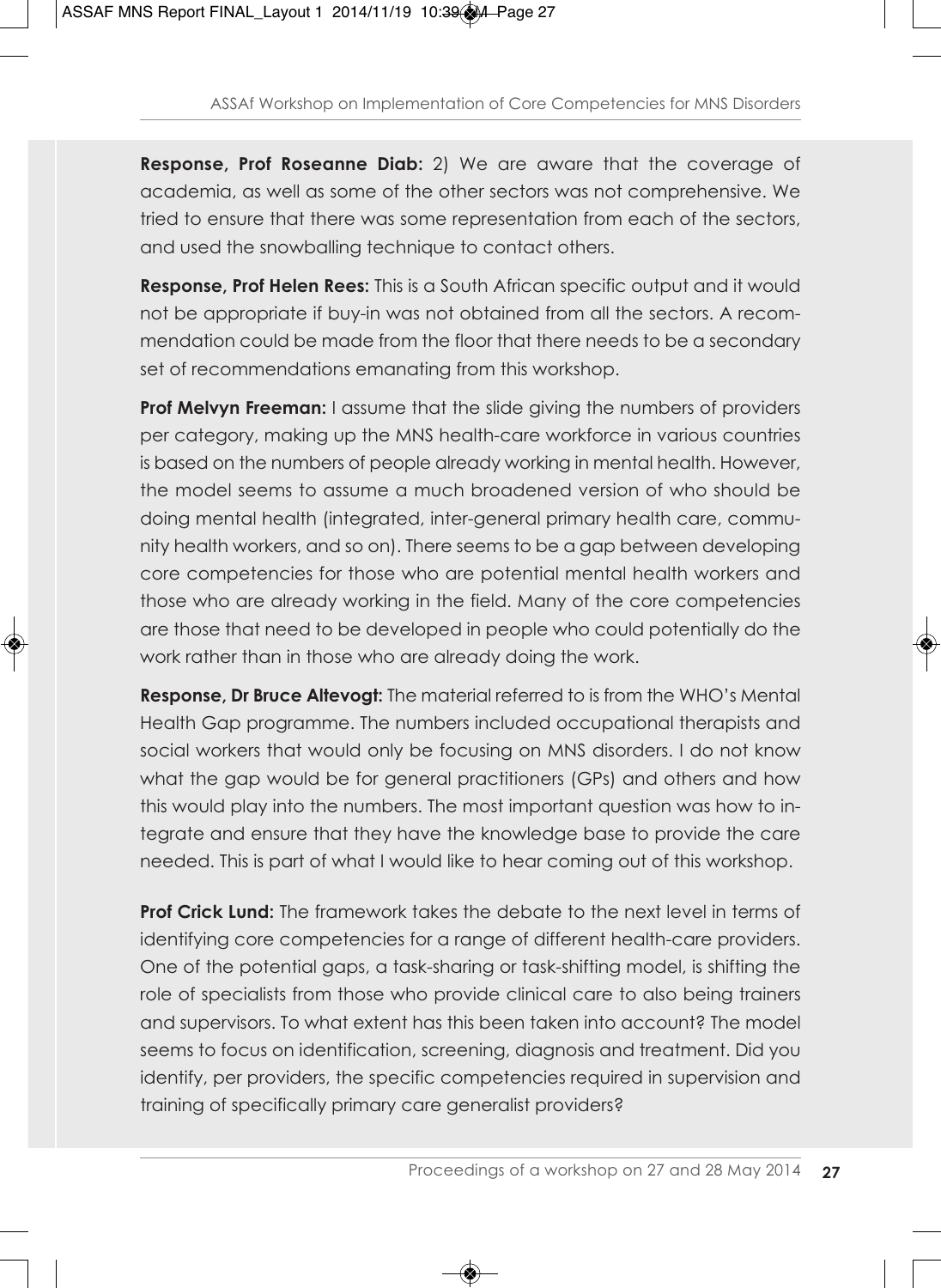**Response, Dr Bruce Altevogt:** We did not go through the specific competencies for the training but recognised that it had a trickle-down effect and needed to move more towards supervision, oversight capacity recognising that in some countries where there are only five psychiatrists, they should not be the ones to provide day-to-day care, but needed to be in the supervisory role. This was taken into account. The questionnaire that participants filled out addressed the relationships and collaborations between the two.

**Dr Angelique Coetzee:** In South Africa, the GP is the first entry point at primary care level. We see a lot of psychiatry, predominantly depression and anxiety, in our daily consultations. I am not sure that GPs are always equipped to deal with this. Unfortunately, it is not possible to do courses as these are full time and impractical for a GP in private practice to attend. There is a need for part-time courses. In addition, GPs find that patients want them to take time to listen to their problems. It would help if health-care workers were trained to do this.

**Response, Dr Bruce Altevogt:** The idea of a short course for GPs is what we would like to hear more about so that ways can be found to move this forward.

### **Dr Lawrence Tucker:**

- 1) Epilepsy is one of the conditions we have been tackling in the SSA context. Training people who are not neurologists or even nurses to treat, diagnose and manage epilepsy in particular, can be done simply. On the other hand it is very important to maintain the quality of our specialist education. We need to produce excellent specialists who will become trainers and quality controllers and then devolve responsibility for particular conditions to people who are specifically trained in that area. We have already started with distance learning and a web-based programme for training competencies in neurophysiology. The courses are practical-based with an assessment component and are a wonderful way to reach people who are in geographically remote areas of SSA. Access to information is possible but the problem is how to use the information appropriately. This also applies to diagnostic machines.
- 2) The 2<sup>nd</sup> Africa Epilepsy Congress held recently in Cape Town was organised by a collaborative partnership between advocacy and academic groups.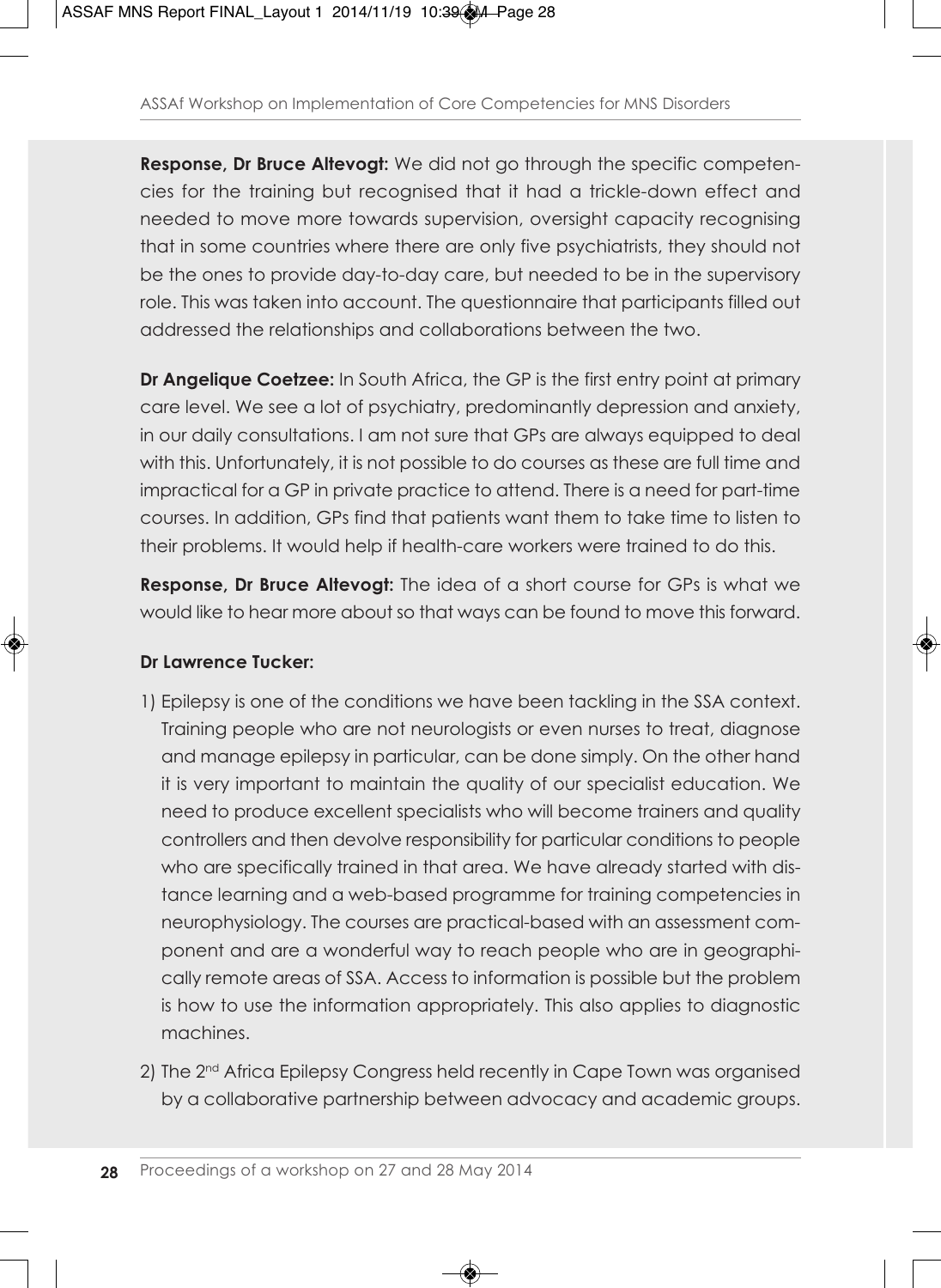**Dr Bruce Altevogt:** How can we use cell phones to communicate health strategies to get the knowledge to people who might not be able to attend a full-time course, but who will be able to communicate using a cell phone or an application? This applicability is not being utilised and should be considered.

**Dr Angelique Coetzee:** An excellent document explaining the levels of healthcare provision was compiled a few years ago. These guidelines should be used to train GPs and health-care workers in the basics of care for those with MNS disorders.

**Dr Robin Allen:** I am the national convenor for the public sector group of the South African Society of Psychiatrists and we have many guidelines. The problem is that we are a non-statutory body that represents psychiatrists and we do not have any official standing. This means that the adoption of the guidelines cannot be enforced. We are working towards establishing a relationship with government and various provincial services so that we can offer the guidelines as a resources base to inform practice. This is work in progress.

**Prof Carolus Reinecke:** I manage the metabolomics platform located at the North-West University. I used to have the view that mental conditions would not be reflected in the metabolite profile but I was wrong. It is clear that a metabolite profile can reflect some of the conditions (such as mother-to-child transmission of HIV, alcoholism, fibromyalgia). South Africa has the ability to have a small sector that looks at metabolite profiles in cases of MNS disorders. The necessary expertise is available and should be used.

**Ms Nomvula Sibanyoni:** My question concerns the candidate core competencies. The model seems to suggest that promotion and prevention would be part of treatment and core competencies. Was a decision taken not to elevate promotion and prevention as primary care, separate from treatment care? The competencies listed suggest that patients are not seen before developing an MNS disorder, but present themselves at health centres already with an MNS disorder.

**Response, Dr Bruce Altevogt:** We did not deliberately say that prevention would not be taken into account. Prevention is a critical piece of this. Some of the competencies identified contribute towards the idea of promotion and recognition at every level but there are gaps. This is where we need you to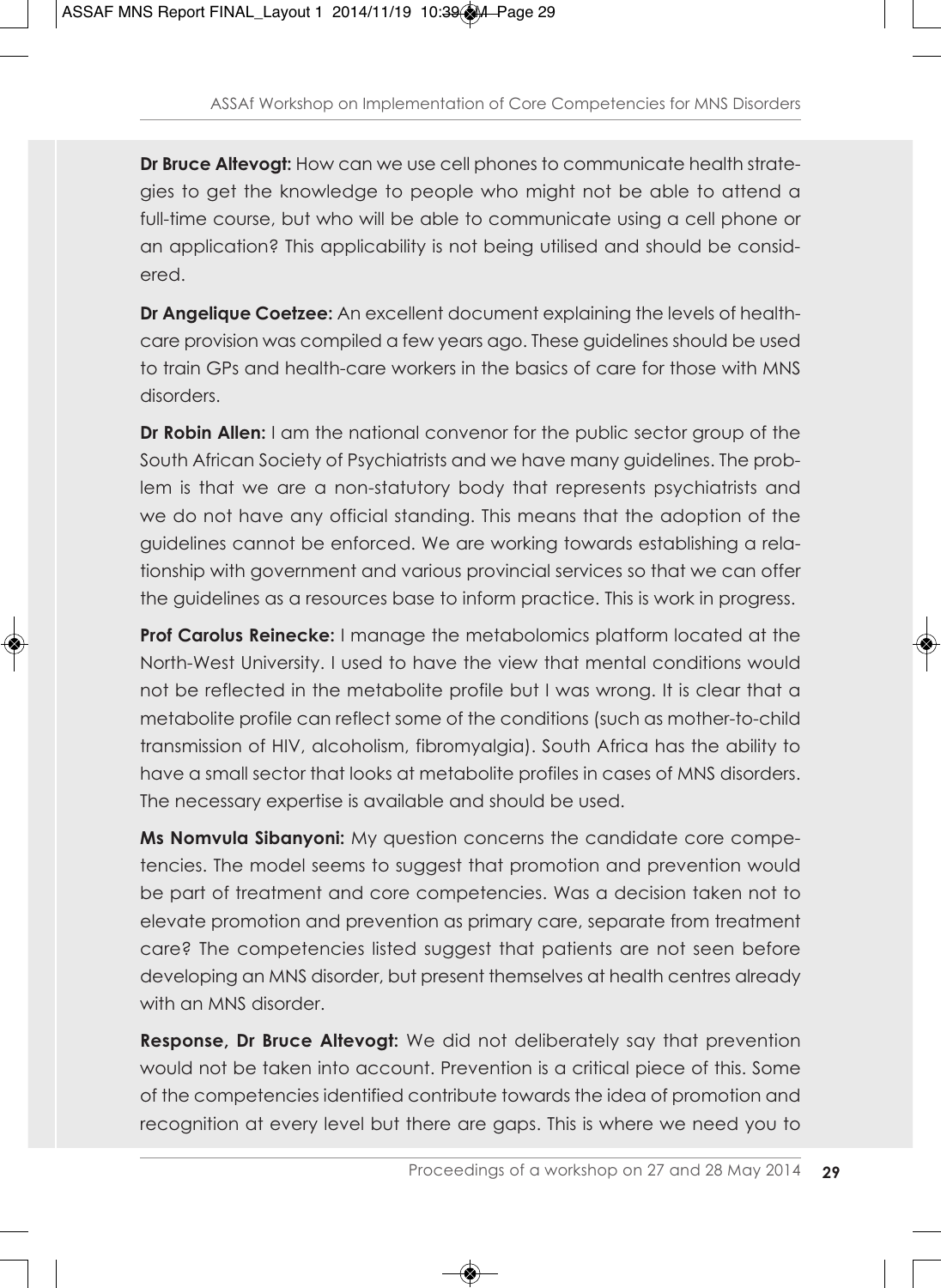adapt the list of core competencies within the context of the South African health system. If there needs to be a strong emphasis on prevention then we should have a conversation about how it should be implemented.

**Response, Prof Inge Petersen:** The workshop was structured around the four specific disorders and focused on people presenting with MNS disorders. We need to look at the evidence for prevention of these disorders in low and middle-income countries (LAMIC). We have general evidence on mental health promotion but very little on the prevention in LAMIC. This was one of the factors that could have hindered the inclusion of prevention and promotion in the process. This does not mean that we should not be looking at these areas. It is difficult to do everything at once. Perhaps we need to take things one step at a time in developing these services. The next major challenge will be prevention and mental health promotion.

**Dr Thirusha Naidu:** I can understand why we should not immediately address mental health prevention and promotion issues but I wonder if there is enough emphasis on maintenance treatment after symptom alleviation and so on. As a psychologist my work involves a lot of maintenance and requires a high level of care. I do not think there is enough task-shifting to communities. Many of the terms used in the list of core competencies are vague (such as 'awareness', 'demonstrating knowledge'). Will these be defined in practice? In psychology we spend a lot of time supporting the health practitioner. This should be considered at primary health-care level, at the beginning of implementation or it could fall by the wayside.

### **Unknown person:**

- 1) Literature indicates that peer-led organisations or service user organisations are very important. I do not see peer-led or service user organisations coming to the fore in South Africa. What can be done to encourage this development in the country?
- 2) I noticed that although the role of advanced nurse practitioners is changing dramatically, they are not included under the provider categories presented by Dr Altevogt. Was there any input from advanced nursing organisations such as the South African Nursing Council (SANC)?

**Response, Dr Bruce Altevogt:** Clinical and other levels of nurses did participate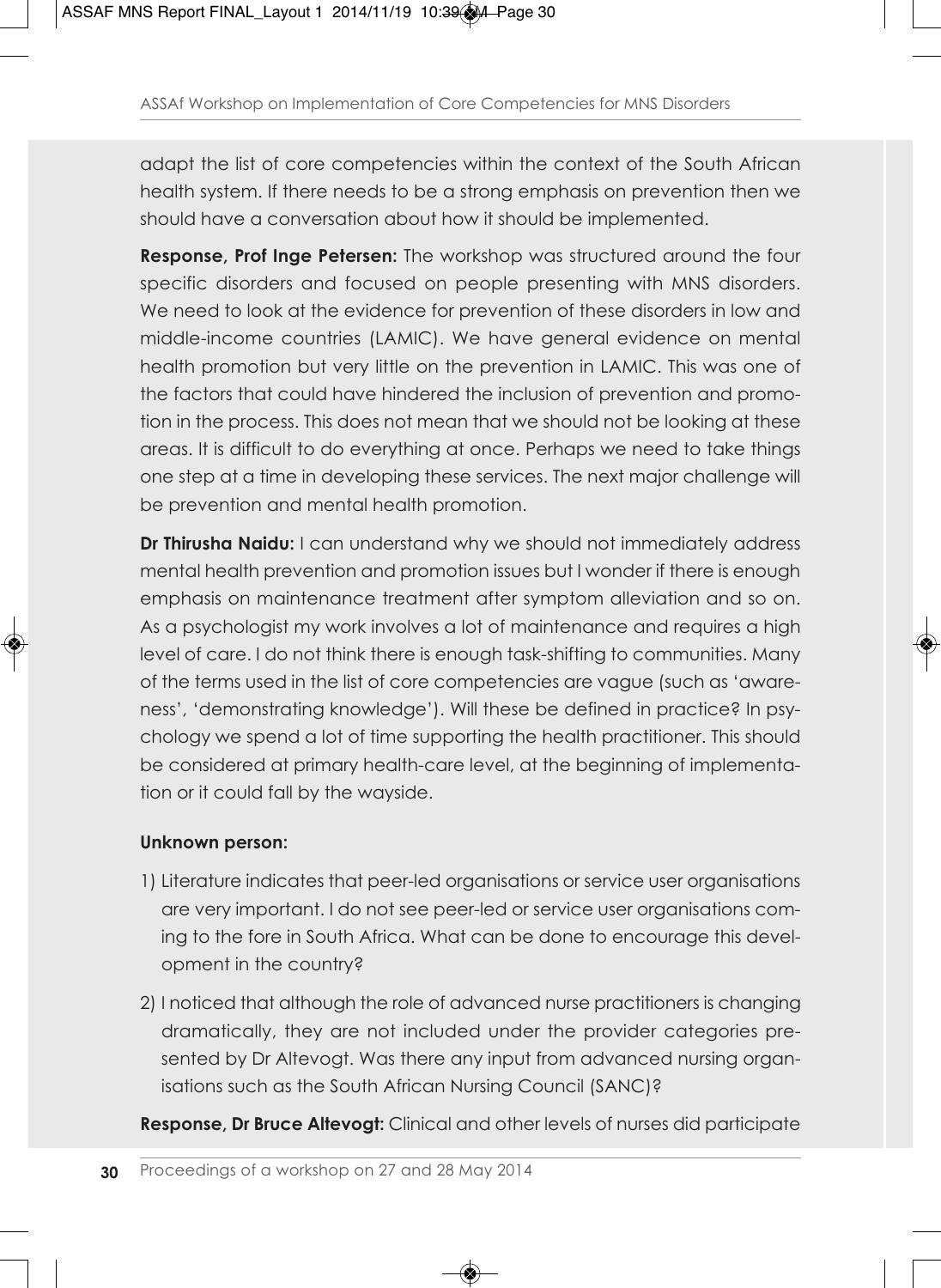in the workshop. The diversity across Africa and how nurses are able to provide care is being reflected and needs to be applied to the specific context of what can be done by clinical nurses within the South African context.

**Ms Charlene Sunkel:** I represent a service user-led organisation that operates in Gauteng. There is potential to expand advocacy movements to other provinces. The advocacy movement uses representatives who are volunteers and have MNS disorders. They receive relevant training on mental health disorders treatment, compliance, human rights and so forth, and they go into the communities and build partnerships with local clinics, train service users, and offer them emotional support. The national movement is not as widely spread as it could be. Funding is also a challenge.

**Response, Dr Bruce Altevogt:** It is encouraging to hear the strength of advocacy within South Africa. It should be leveraged within the South African context as it would help apply pressure to the implementers and would encourage the conversation about how to do this is a coordinated and collaborative manner. One of the reasons why there have been advances in mental health care in the US is because of the strength of the patient advocates

**Mrs Carol du Toit:** I represent the South African National Council on Alcoholism and Drug Dependence (SANCA) in Durban and the South African Council for Social Service Professions. My concern is that we are not addressing one of the biggest problems we face that has to do with the coordination and integration of services to ensure provision of a holistic framework and service, beginning with prevention to treatment and the continuum of care. These are not unique and distinct processes but we should be looking at one long process in a holistic way as this is the problem we face currently. There are many good initiatives but very little effort has gone into the proper coordination and proper strategic planning around the broader framework.

**Prof Yusuf Moosa:** I represent clinical services in the Johannesburg health district. My view is that the core competencies are excellent and cover almost every area.

1) My concern is that when the core competencies were matched against the various categories of providers there was no agreement on the South African understanding of a community health worker, for example. It would be necessary to match the core competencies with the South African resources available, with our legislation, the prior learning skills and basic level of education of the various categories of providers.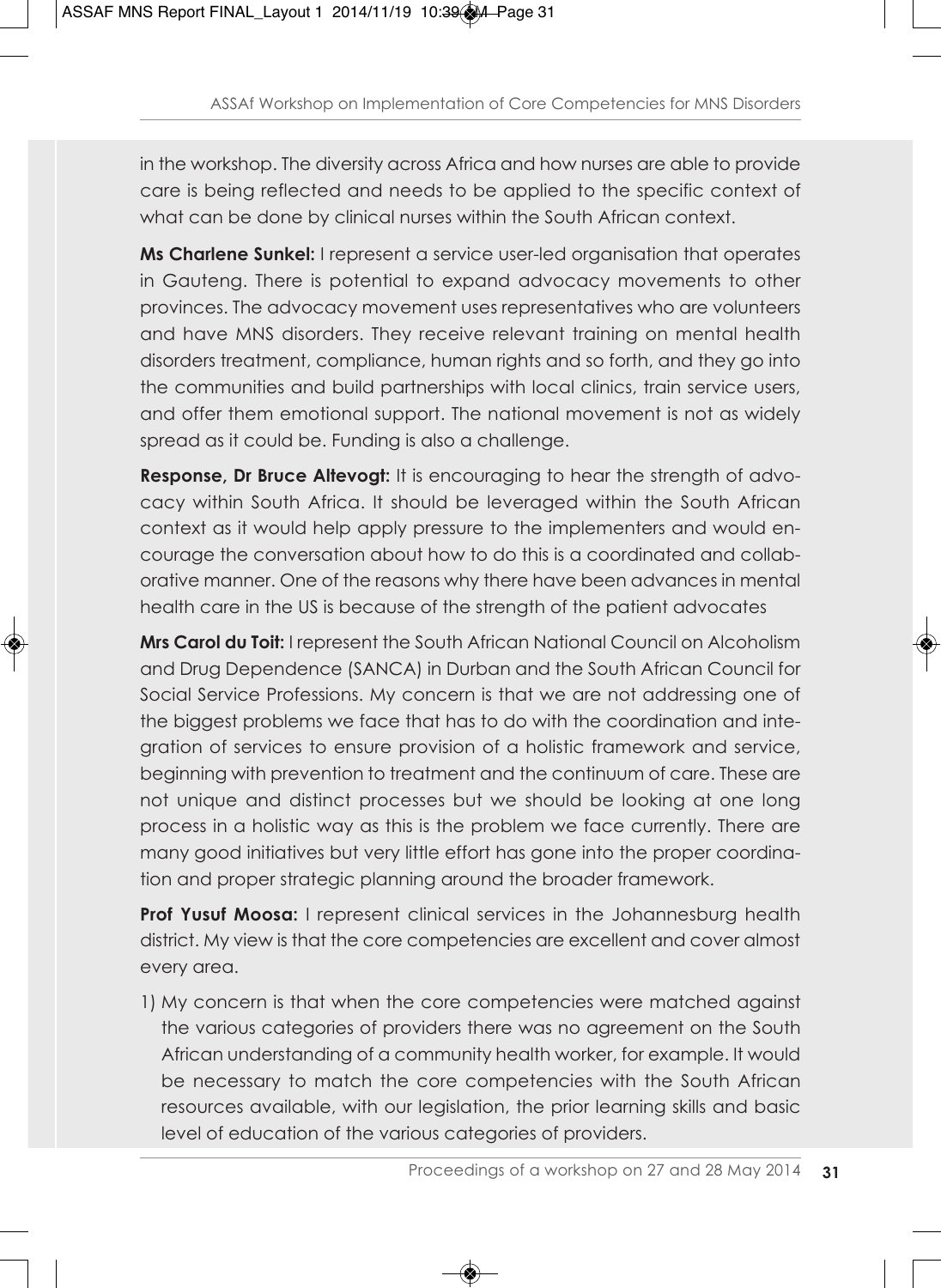2) Before deciding that the core competencies should be implemented it is necessary to look at the resources available and whether implementation would be realistically possible.

**Dr Bruce Altevogt:** These two comments are relevant to the purpose of this workshop and I would encourage continued dialogue in this regard.

**Prof Helen Rees:** Looking at the levels of providers that we have and who we currently rely on in the system, one of the challenges, as in the case of HIV, is that although many counsellors are trained it is extremely difficult to counsel. This quite sophisticated job is given to people after three days of training. What can be expected of people who might not have a matric? We will be forced to think about the challenges of our own health-care professionals. What does the Department of Health (DoH) think about this and about task-shifting and task-sharing?

### **Prof Melvyn Freeman:**

- 1) I made the assumption that all participants of this workshop would have read the National Mental Health Policy Framework and Strategic Plan 2013 to 2020. It sets out the framework in which we believe mental health care needs to develop over the next few years, and certainly involves a task-shifting approach. We will not be able to do it with the mental health professional resources that we have currently. Task-shifting will bring resource constraints on the existing staff members if new ones are not added. We have to look at what the extra FTEs are.
- 2) There is also the issue of the National Health Insurance (NHI). We will have to start thinking more positively about its potential. If we assume that less than 10% or 20% of our mental health resources are serving 80% of the population, and we bring in the other 80% or 90% then the picture looks different in terms of user to professional ratios and the current situation, what we could do and how we can start a process to contract GPs into the public health service. There is no reason why we should not contract other professionals who could play a particular role, both in their traditional professional competency as well as in training and so on. There is a lot of potential that we should use in moving to NHI.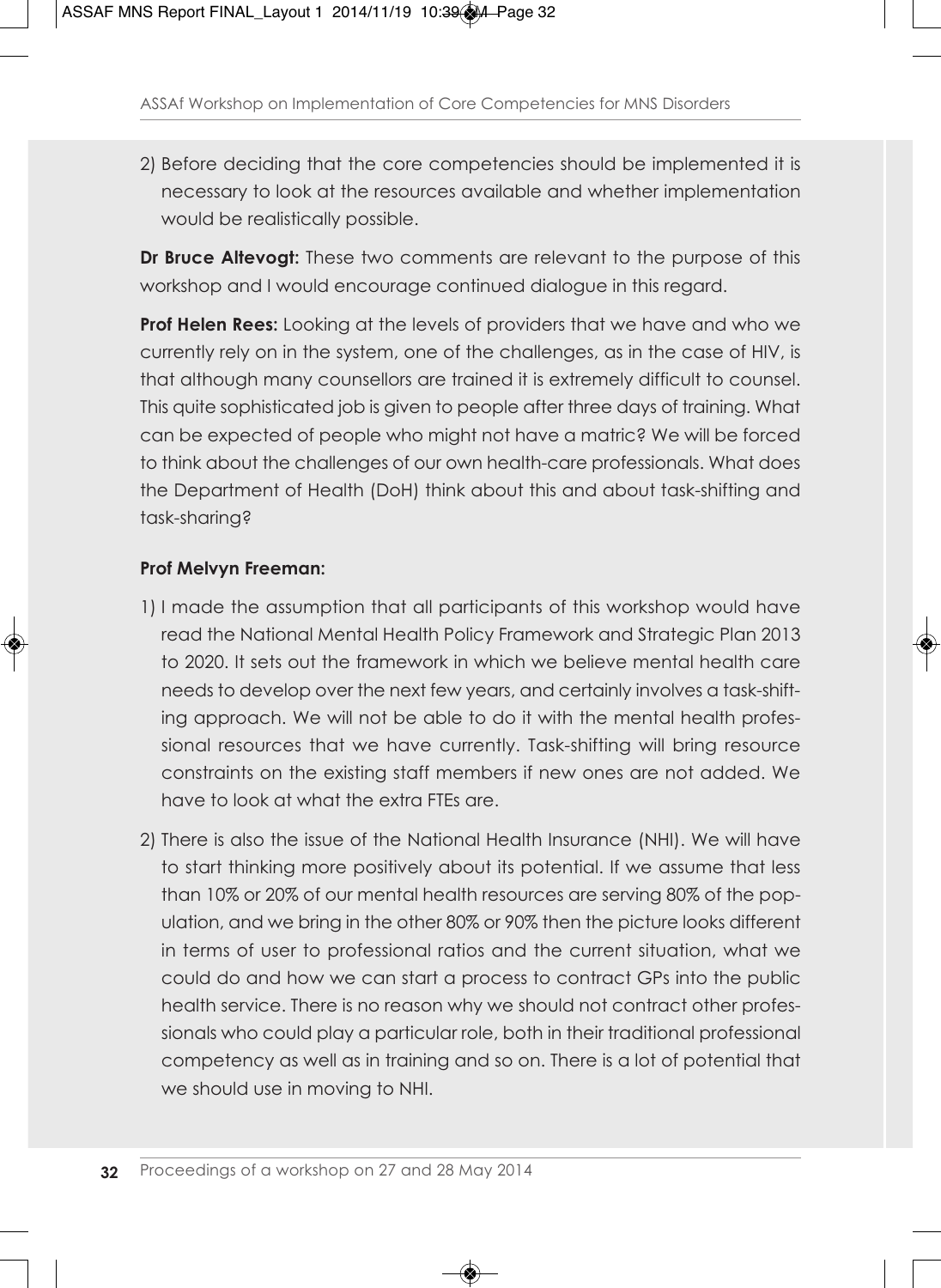- 3) With regard to re-engineering primary health care we have looked at screening within school health services as a means to intervene as early as possible. We are concerned that we will not be able to take the next step once cases are identified. Could it be linked to NHI potential by bringing more people in and referring more people out? We need the NHI fund in order to do this.
- 4) The DoH has been struggling with the issue of prescribing of psychiatric medication. We thought we had made a breakthrough when nurses were allowed to prescribe anti-retroviral therapy (ART), but it has not been quite so simple.
- 5) There is much work still to be done but we have a fair idea of where we are going. We have looked at who should be involved and general competencies that they might need, but not the specific competencies. This is where this group could be useful to the DoH.

**Dr Bruce Altevogt:** I encourage everybody to read the DoH plan. When the IOM identified countries where we would do more direct implementation, South Africa came to the fore because of the plan. There is an opportunity to leverage what the DoH is leading and it is important to move forward within the context of the DoH plan.

**Unknown person:** We have seen the DoH plan. The framework is excellent and covers all the areas. The problem is that those at national level who represent other provinces do not interface at all with the people who are responsible for implementation. There is a mismatch. The excellent work done is not filtering down to the areas where implementation takes place. This issue needs to be addressed.

**Prof Helen Rees:** This is a very practical suggestion and is noted.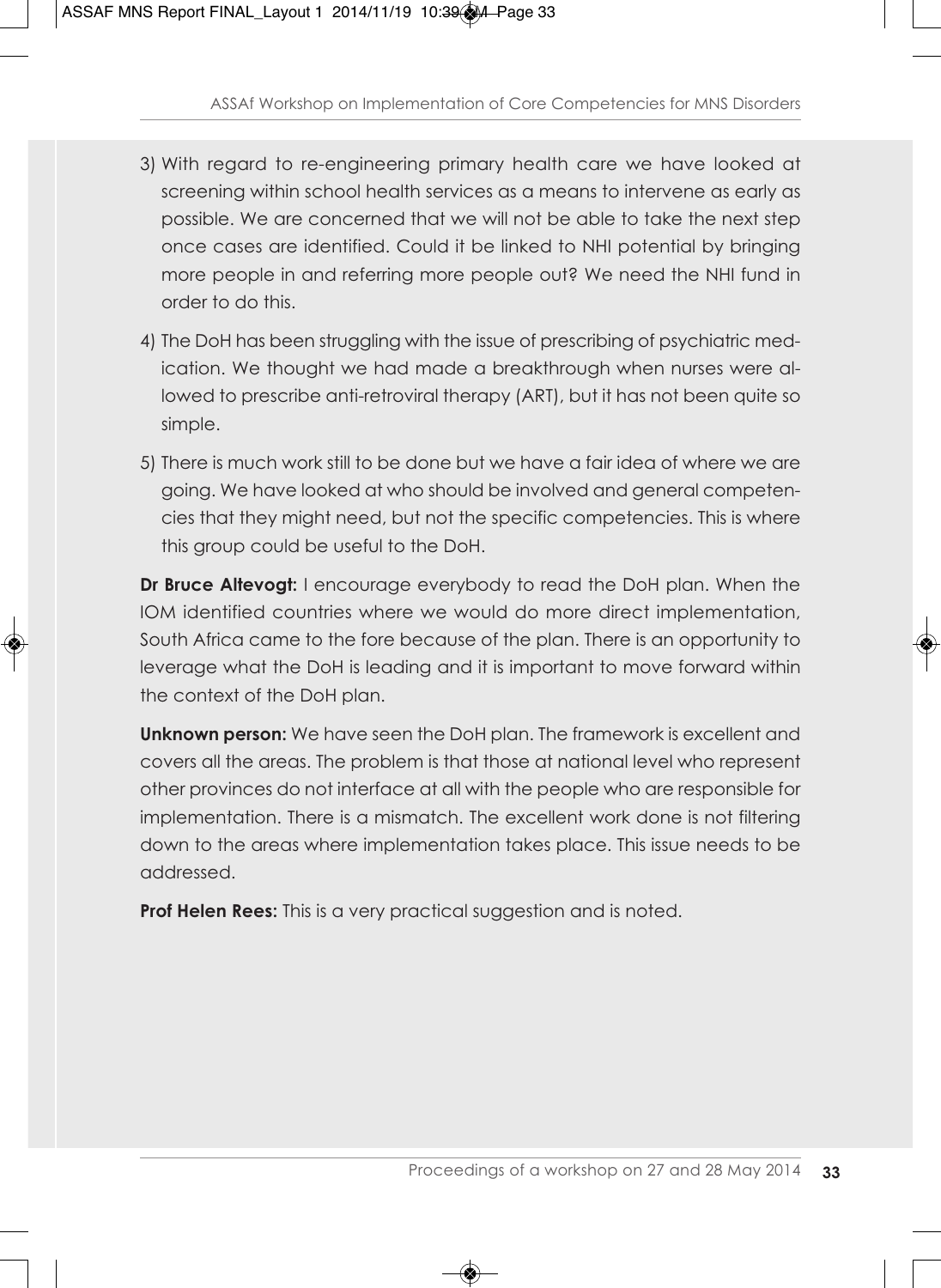## **Roundtable Discussion: Reflections on the IOM Report's MNS Disorders Core Competencies and how these can be Domesticated for the South African Context**

## **Panel: Prof Arvin Bhana, University of KwaZulu-Natal (UKZN), Prof Inge Petersen (UKZN), Ms Sebolelo Tseeke (SANCA)**

The panel comprised South African experts who had participated in the 2012 workshop on MNS disorders in SSA in Uganda.

### **Prof Arvin Bhana**

The IOM had the insight to understand how to improve access to mental health services and how to do this in SSA. Initially, there was a sense that because of the diversity of views and opinions, and the fact that different countries had very different contexts, it would be difficult to develop a coherent and comprehensive list of core competencies. The initial process involved gathering of information as groups of people got together in teleconferences to fill out the questionnaires (presented by Dr Altevogt) and to debate the different elements that would constitute core competencies across the different levels of health-care providers. This formed the basis of the discussion at the workshop in Uganda.

The Ugandan meeting was interesting from the point of view that it brought together people in groups around depression, psychosis, epilepsy and alcohol use, and people often moved between groups. The breakout group discussions were very interesting. People were not reserved and expressed the issues they thought were important, including whether it was good practice to allow people who did not have core competencies to go near patients. Everybody was willing to give serious thought about how task-sharing could occur. There was an incredible amount of consensus about the core competencies. The workshop summary presented a distillation of the wide-ranging views, including how to bring in those who practised what could be described as elements of witchcraft considered as therapy.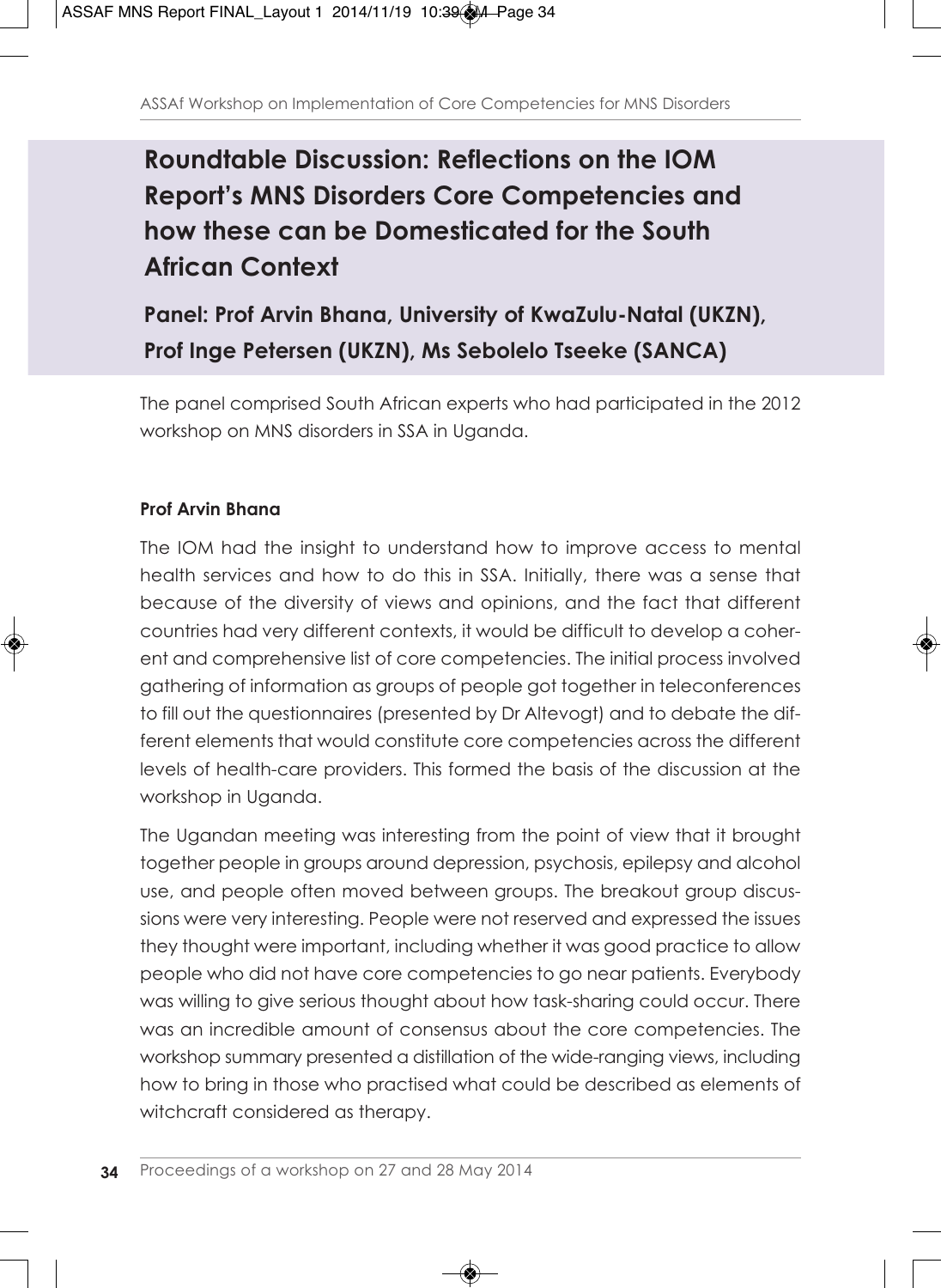This workshop should concentrate on making headway in terms of the plan that has been put forward by the DoH in order to advance access to mental health care.

### **Prof Inge Petersen**

It is a very useful idea to apply the work done at the Uganda workshop, to look at how the core competencies could be implemented in a particular country. The difficulty is to look at how the list of core competencies can be integrated into service delivery platforms within the context and the framework of the National Mental Health Policy Framework and Strategic Plan 2013 to 2020, which embraces task-sharing.

In order to move forward, it is necessary to begin by deciding whether particular priority MNS disorders should be identified for South Africa, and then to identify available service delivery platforms that could be leveraged for the integration of MNS disorders. The third task is to identify collaborative steppedcare packages for each of the prioritised MNS disorders.

The work done in Uganda was largely related to the compilation of lists of core competencies and did not consider the relation between different mental health-care workers. It is necessary to embrace the collaborative care approach particularly in respect of mental disorders and other chronic-care disorders, and a team-based approach to care that is required in task-shifting. Roles and functions need to be identified for available providers that can be utilised within the service delivery platform and those that can provide care for a particular disorder within the collaborative stepped-care package. This will avoid task-dumping on the level below and will give a broad picture of the core competencies within the collaborative care framework and clarify roles and functions.

Once teams have been identified and there is clarity about the services they should provide, it will be possible to identify tasks that will inform the core competencies. Last, it will be necessary to identify how core competencies can be obtained, as well as sustained. This presents a further challenge and will require integration of core tasks into job descriptions and stipulated performance targets.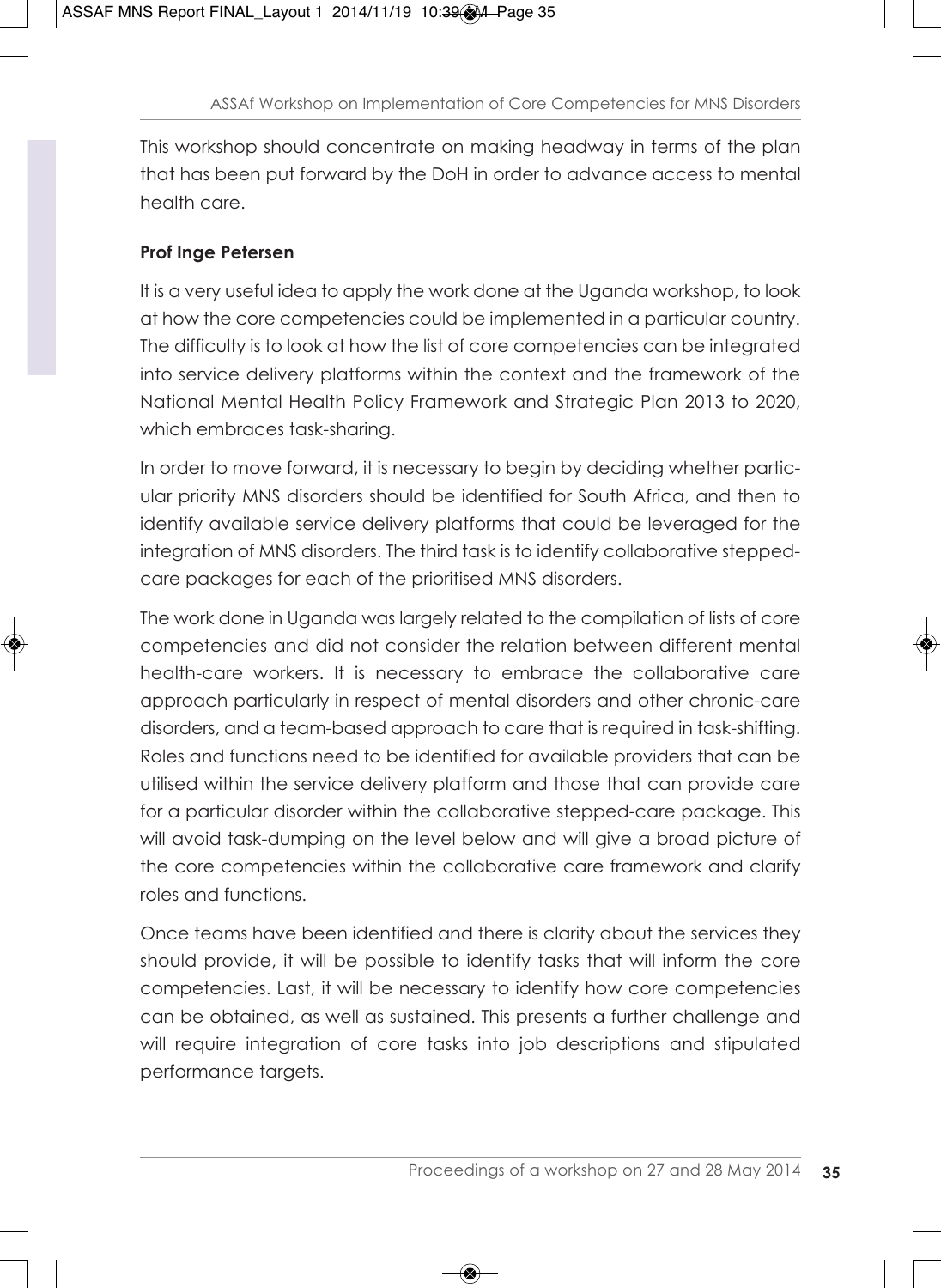The role of training and accreditation bodies in training on a broader national scale will have to be ascertained. Although there are several small-scale projects to support task-sharing approaches, country-wide implementation of task-sharing and uniformity of training and accreditation is necessary.

#### **Ms Sebolelo Tseeke**

It will be useful to take the work from the Uganda workshop and try to implement it in South Africa. Regional differences, especially in relation to the treatment of substance abuse, were highlighted at the workshop. In South Africa, social workers are very involved in the treatment of substance abuse, whereas in other SSA countries, nurses are the main role players in this area. In South Africa, non-governmental organisations (NGOs) provide services in the area of substance abuse, particularly in urban areas. There are too few social workers who are directly involved with substance abuse treatment and care in rural areas.

This workshop should focus on the way forward and address the lack of coordination of mental health services in the country.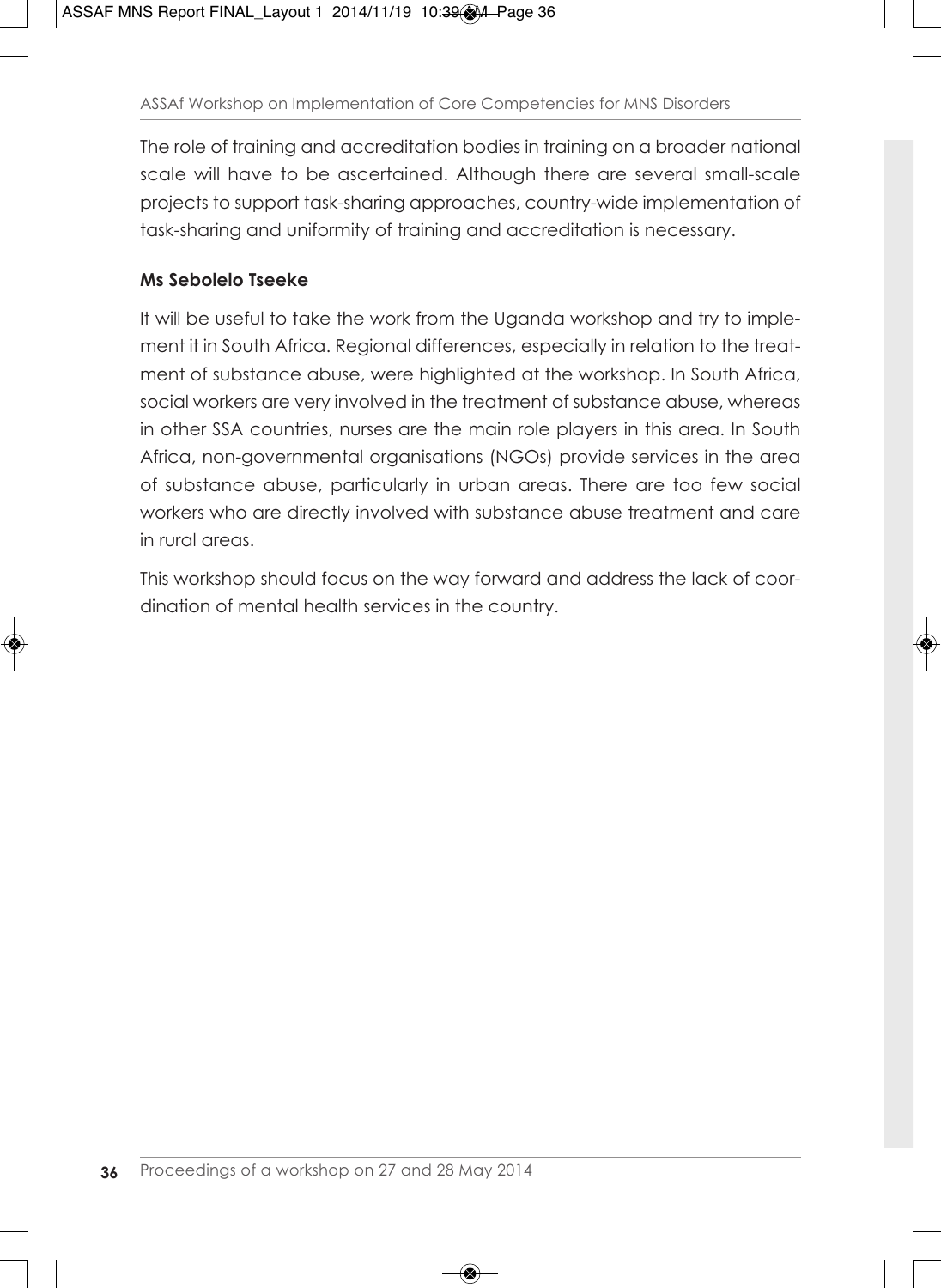# **Discussion, Q&A**

**Prof Helen Rees:** This was a useful starting point to open our thinking about how we use the recommendations from the Uganda consultation. The panellists gave some important thoughts and comments for further consideration. Important points raised were about:

- The categories of health-care workers (including traditional healers and the traditional framework).
- Taking the recommendations of the Uganda workshop and looking at the framework for health-care providers, the tasks and the competencies.
- Regional differences, social workers as the main caregivers of substance abuse patients in South Africa and the disparity between rural and urban communities in respect of treatment and care of MNS disorders.

**Prof Crick Lund:** I agree with the suggestions from the panel in terms of the way forward, especially in respect of the need to prioritise the main disorders and which key professional groups we want to include. The Health Professions Council of South Africa (HPCSA) is a key stakeholder. Was the HPCSA willing in principle to engage in this process to the extent that the professional guidelines of various professional categories can be modified within the remit of the **HPCSA?** 

**Prof Tholene Sodi:** I am the Vice-President of the HPCSA, as well as the Head of Department of Psychology at the University of Limpopo. The HPCSA is entrusted with the responsibility to guide the health professions and protect the public, and would welcome these issues being brought to its attention. It is only on this basis that the council will be in a position to act.

**Prof Crick Lund:** One of the things that needs to change within the task-sharing approach is the core competencies for psychiatrists and psychologists who are also involved in supervision and training of primary care providers to be team leaders within an integrated health service delivery platform. To what extent can we change the accreditation of psychiatrists and psychologists and would there be support for this in the HPCSA? The other is that generalists would need to expand their competencies to include detection and management of common mental health problems, referral and so on. Quite a lot of the framework for their core competencies would need to be changed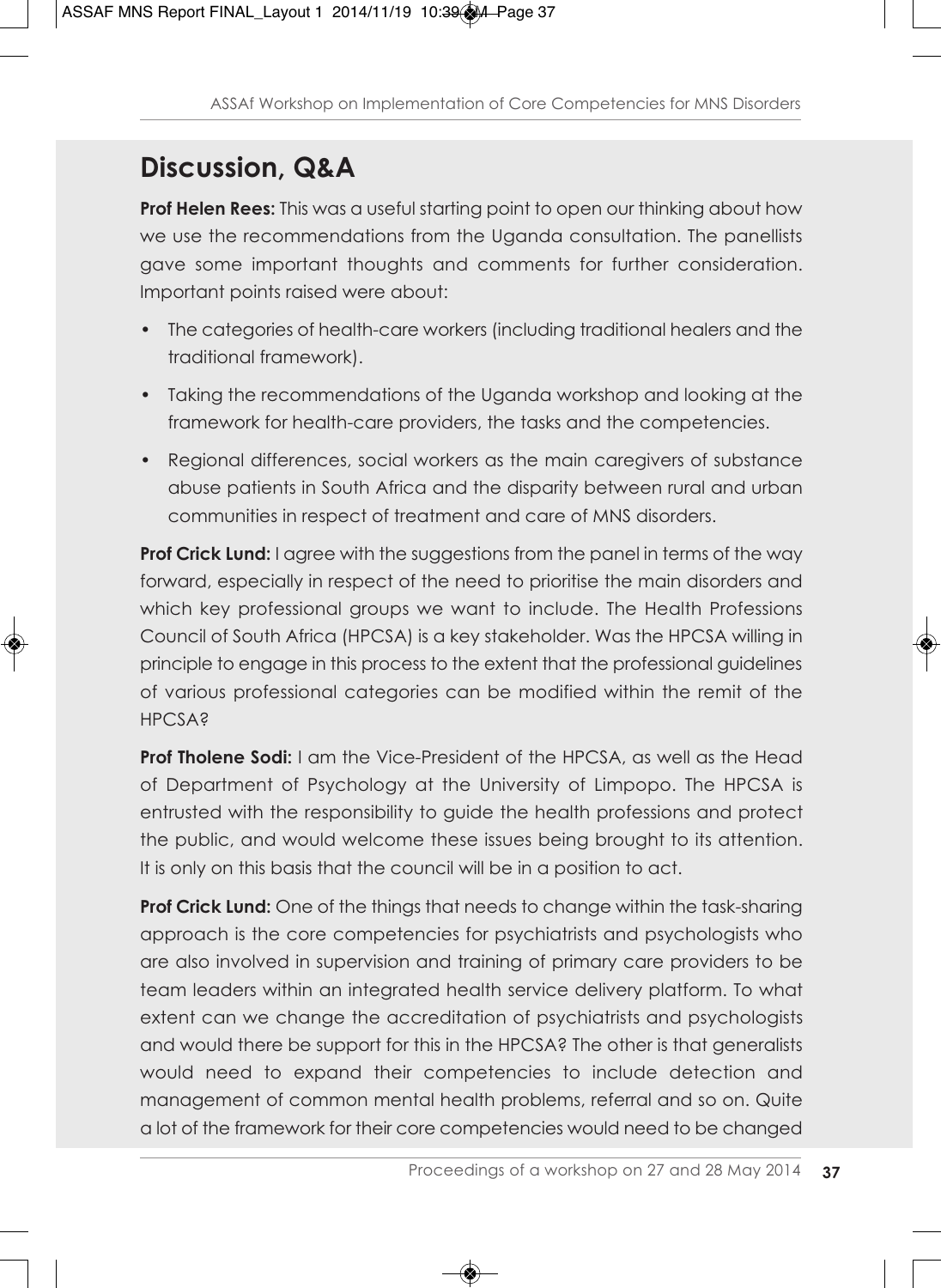in a regulated way and it needs to filter down into the training programmes that are offered by universities across the country in a fairly consistent way in order to be scalable. These are large institutional changes that need to happen.

**Prof Melvyn Freeman:** Another related issue is that although the HPCSA can agree to certain things, problems will occur if the agreement is not part of the provincial commitments. The HPCSA agreed to the training of middle-level psychologists and the universities started doing the training, but once they were trained there were no jobs within the public service. There must be a coordinated effort where all the role players agree that there will be jobs. I raised the issue of time in respect of community health-care workers to do mental health care. It will be necessary to allocate a specific proportion of their time to mental health care or it will not work. This is a real issue that has to be looked at in conjunction with the prescribing issue.

**Prof Helen Rees:** Is there a platform in which these kinds of issues have been widely discussed or has it tended to happen in silos?

**Prof Crick Lund:** It does tend to happen in silos. This is an opportunity to look across the different professions.

**Prof Helen Rees:** Prof Freeman made the point about the DoH struggling with the issue of prescribing psychiatric medication, who is allowed to prescribe what? This is important in the context of task-sharing. What is the barrier to changes in this regard?

**Ms Nomvula Sibanyoni:** The DoH engaged SANC on the issues relating to nurses prescribing medication. The major issue is that there are legal limitations placed on nurses in terms of prescribing specific drugs. There are issues of competencies related to risk management and lines of responsibility in respect of psychotropic drugs, most of which are Schedule 5 drugs. SANC agreed to allow nurses to be authorised to prescribe psychotropic drugs on condition that they have the requisite training and their competencies are being monitored by an outside body to ensure that the risk issues are addressed.

**Dr Angelique Coetzee:** I would like to point out that the South African Medical Association (SAMA) raised the problem of discrimination against GPs. Some of the medical schemes informed the GPs that they could not prescribe normal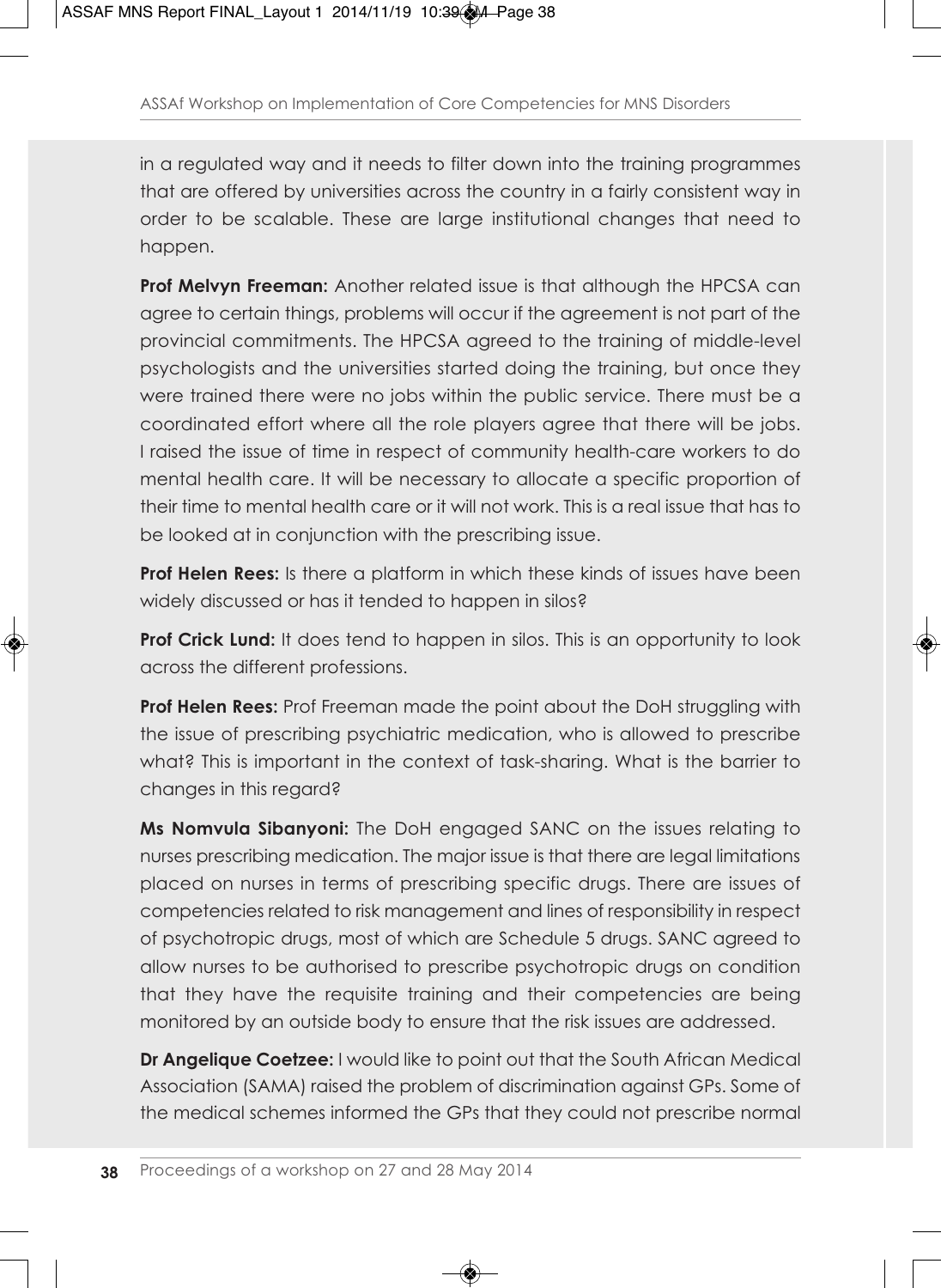anti-depressants for a period longer than six months. The patient would need to visit a psychiatrist and this leads to patients discontinuing the medication. SAMA has also noticed that although GPs cannot prescribe normal antidepressants that are on the market, they are allowed to prescribe generic medicines. Medical schemes place barriers in the way of GPs prescribing psychiatric medication. Some patients do not need to visit a psychiatrist.

**Prof Helen Rees:** An interesting point has been raised. The influence of the medical schemes in the private sector could be controlling behaviour. We need to engage this sector in this discussion.

**Prof Inge Petersen:** When looking at the different providers it is crucial that we leverage mental health care to be integrated into the primary health-care (PHC) system. Mental health care should become part of the job descriptions and the way PHC providers are measured otherwise they will not do mental health care. Task-sharing is not necessarily cheaper and integrating mental health will require more investment on the part of the DoH. Mental health is not yet a priority and much more advocacy work and evidence are required before people see the impact that integrating mental health can have on overall health care, and the cost saving to health care. This is very important. The advocacy work in relation to the service user bodies in South Africa also needs to be leveraged in order to raise the public health priority of mental health.

**Prof Helen Rees:** What are the barriers to this not being a priority? Is it reluctance for the different categories of health-care providers to have an expanded job description or is it that it is not recognised on a national level for the impact that it has?

**Prof Inge Petersen:** The PHC providers see too many patients and do not have time to do a proper consultation. One nurse can see 90 patients in a day at a chronic-care clinic. How would the nurse identify someone with depression? This is a systemic reality. There is a lot of quality improvement work going on and we are in an encouraging position in relation to what the DoH is doing with regard to re-engineering. Leveraging the NHI system will also help. We need to look at the whole process of integration from a very broad perspective in terms of what is required to strengthen the systems. This will be a slow process and we should take it step by step. It will be important for us to prioritise.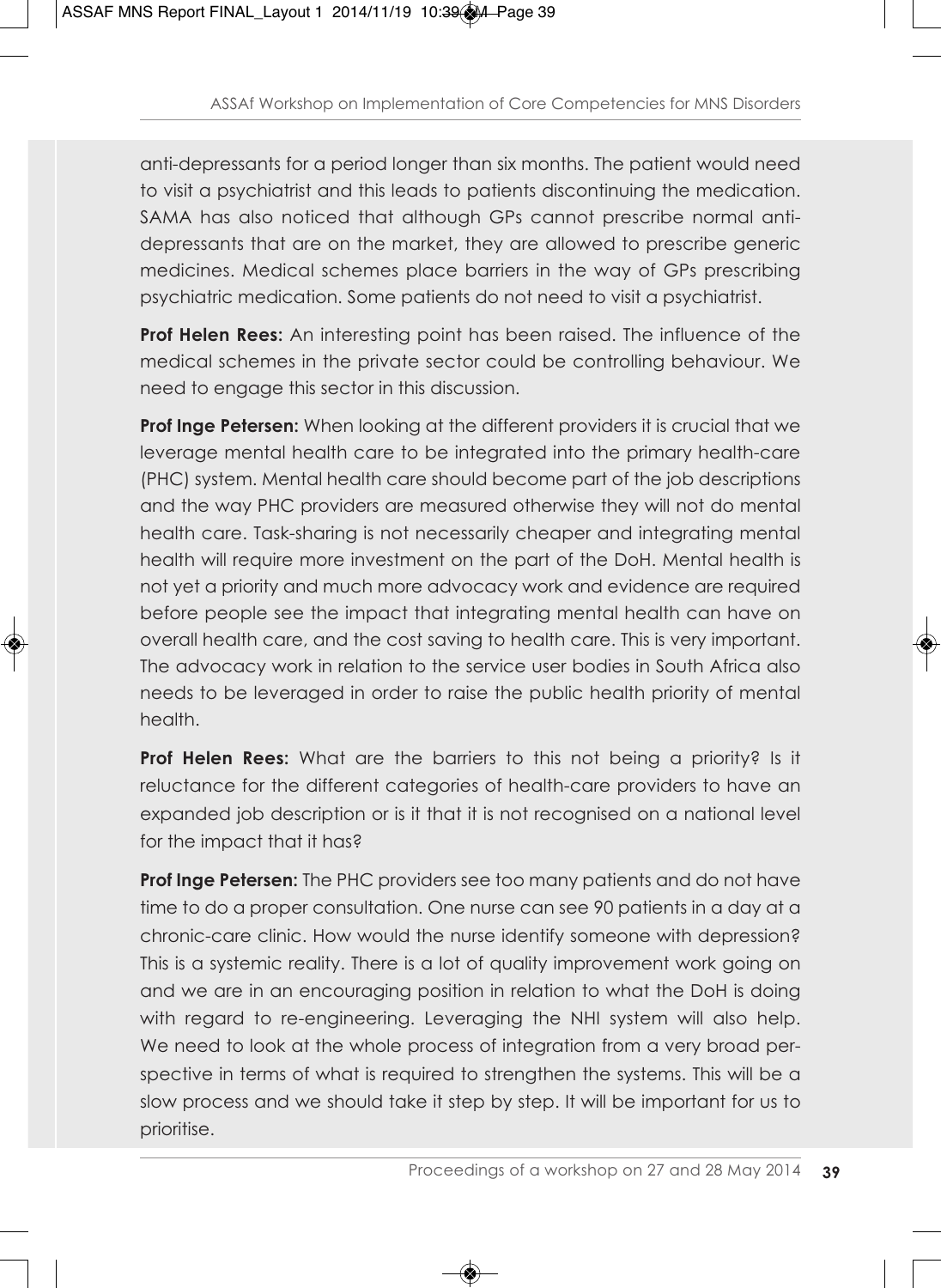**Ms Sebolelo Tseeke:** I would like to comment on accreditation. Social workers receive generic education and training. I feel that social workers who work in any of the four priority fields should get accreditation after working for some time and attending workshops. We also need an accreditation body.

**Prof Helen Rees:** Do you think that the priority areas identified at the Uganda workshop would be appropriate in the South African setting, or should we consider other/additional/alternative priority areas?

**Prof Inge Petersen:** We know that depression compromises ART adherence, thereby compromising the huge investment made in ART. We also have a rising burden of non-communicable diseases (NCDs) in this country and depression also compromises adherence, as well as changes in lifestyle of NCD patients. Depression has the highest prevalence in South Africa. I would therefore say that it would be very important to target depression, particularly in chronic-care patients.

**Prof Arvin Bhana:** I would like to see alcohol use disorders as a priority. The latest WHO report indicates that 50% of mortality of NCD patients is associated with alcohol. The issues of substance misuse in South Africa are particularly significant, as are the impacts on treatment compliance for HIV, as well as chronic illnesses. Alcohol use is a very critical element of priority setting.

**Ms Sebolelo Tseeke:** I agree with Prof Bhana. The scourge of substance abuse and alcohol abuse is on the increase and the country is ill prepared for the effects. Children start experimenting at an early age and patients present with co-morbid conditions. I put forward substance abuse and alcohol abuse as priorities.

**Dr Lawrence Tucker:** Epilepsy quite clearly must be on the list of priorities. There are ten million people in SSA who suffer from the condition. HIV is also a priority but to train someone in core competencies in this area is a mammoth task as it manifests in so many ways. Stroke should also be looked at as a priority. This condition is top of the list of causes of physical disability. Secondary prevention and lifestyle changes can make a huge difference, and can dramatically reduce the incidence of strokes. I would add epilepsy and stroke to the list of priorities.

**Dr Angelique Coetzee:** Anxiety disorder should be a priority as it is on the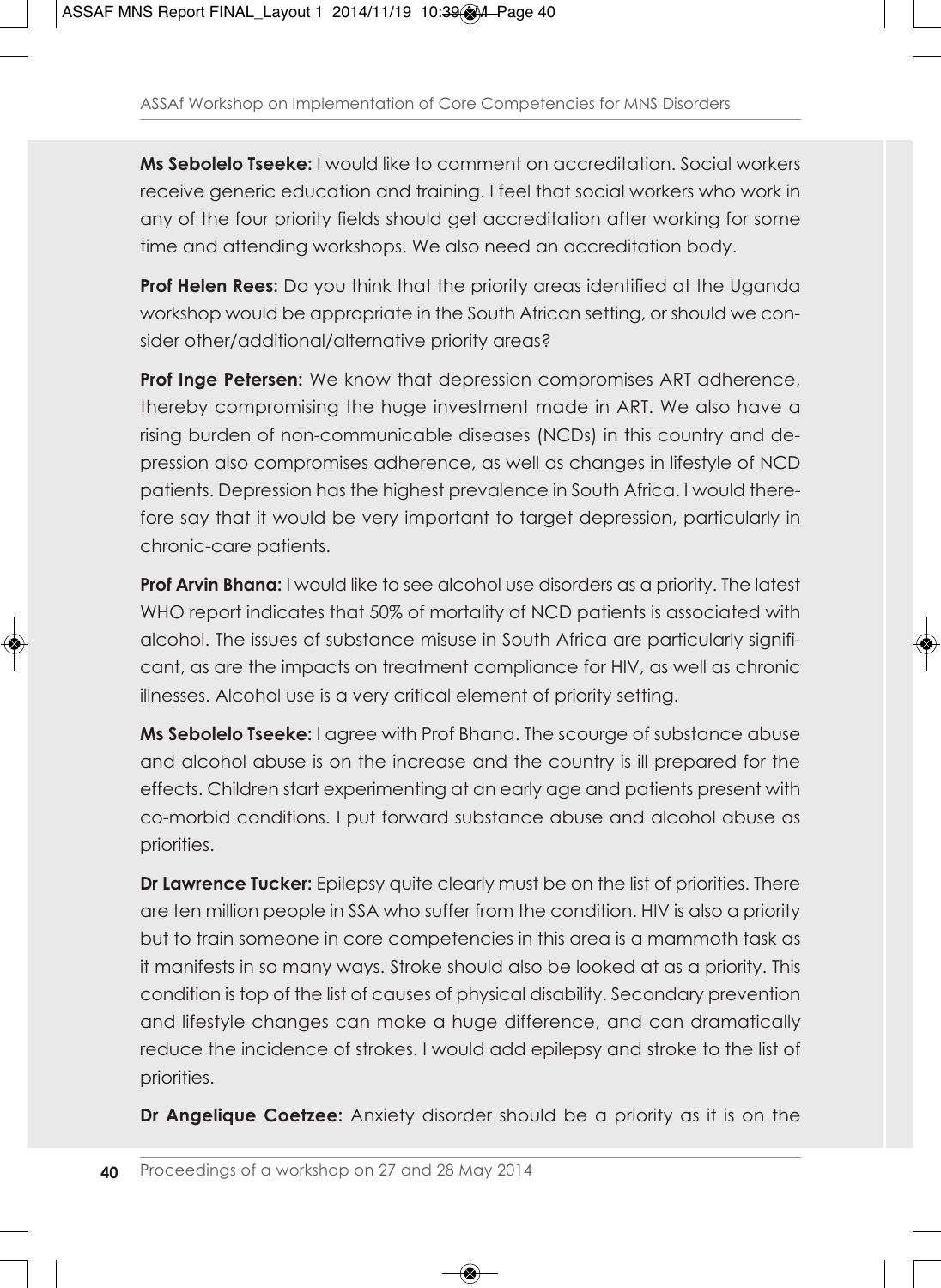increase, especially in the youth. Statistics about anxiety disorder diagnoses are skewed as funders only pay for depression at a GP level.

**Dr Laila Asmal:** I would like to suggest that dementia and cognitive impairment be regarded as a priority. This covers stroke and some of the neurocognitive disorders associated with HIV. The 1066 project has recognised that only 10% of research is in developing countries, yet they account for 66% of dementia worldwide. South Africa has a huge prevalence of dementia and cognitive impairment in people under 60, which is related to HIV, strokes and substance abuse. Language, education and cultural differences in this country cause problems with the recording of conditions, as well as screening, which is often not done appropriately.

**Unknown person:** I support what Dr Asmal said about dementia. If we think about dementia as associated with traumatic brain injury (TBI) and a history of violence, HIV and stroke, and not only age-related dementia, then it should be prioritised. We are seeing a changing epidemiology.

**Prof Helen Rees:** How good are our overall statistics on many of these conditions, particularly in the context of the rapid emergence of HIV, HIV on ART and people getting older? It would be worth exploring how well we are recording the conditions, especially something like dementia, as older people can often be written off without a diagnosis.

**Prof Crick Lund:** Children and adolescents are an overlooked group. Around 40% to 43% of our South African population is under the age of 18 and around 50% of MNS disorders have their origin before the age of 18. We need to take a life course approach to intervene, especially in relation to childhood behavioural disorders and childhood neurodevelopmental disorders in those who are often overlooked. There are no nationally representative data on the prevalence of child and adolescent MNS disorders.

**Prof Helen Rees:** Do you see the introduction of the new school health programme as an opportunity and have any nurses been trained?

**Prof Crick Lund:** The programme is definitely an opportunity and core competencies of teachers and school nurses within this framework should be considered.

**Dr Annatjie van der Wath:** I want to paint the picture from the nursing perspective. All the nursing schools are in the process of re-curriculating according to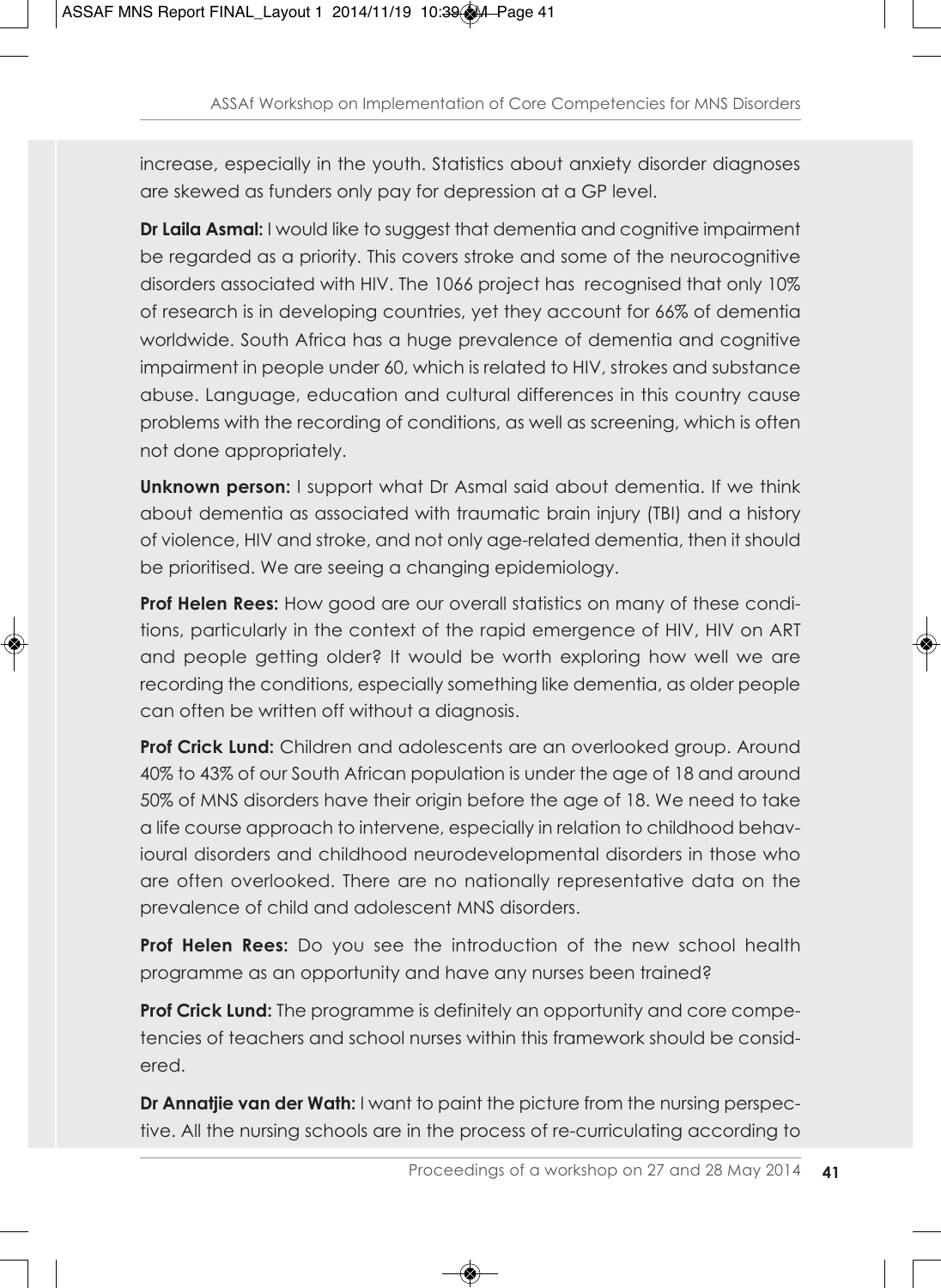the new regulations of the SANC. Nurses will no longer be registered in psychiatric nursing after they have completed their basic training. It will become more difficult to instil the core competencies. They will be registered in general nursing and midwifery. There will be some outcomes prescribed by SANC related to mental health and mental illness, but it will become more difficult because nurses will no longer have that qualification. The good news is that the post-basic qualification in psychiatric nursing will be brought back. Nurses will also be able to do a Masters degree in advanced psychiatric nursing. These nurses will work more in the tertiary services and the specialised services. The core competencies could be compared with the outcomes prescribed by SANC in order to implement this in the new curriculum. The major changes are being implemented currently.

**Prof Helen Rees:** The impact of this decision has not been clearly thought through nor has there been consultation. This information highlights a gap at the level of nursing.

#### **Dr Taskeen Khan:**

- 1) My comment is about doctors who do a diploma in mental health. Perhaps this is another resource for us to look at when drawing in people for competencies. In this way there may be more interest in the field of psychiatry. At present it is unclear what those with this qualification are capable of doing.
- 2) The statistics and epidemiology of mental disorders in South Africa are a problem. For NCDs in general, the problem is that what gets measured gets done and at present we are not measuring mental health adequately or appropriately. Until we start developing baseline research and baseline statistics we will not be able to contextualise the setting. Given the quadruple burden of disease in this country, it will also be extremely difficult to make a case for why it is needed. A starting point will also be to gather some evidence on the situation in South Africa or at least concur on what evidence we can use reliably as a baseline.

**Unknown person:** I am an occupational health practitioner. I would like to support those who put forward substance abuse, depression and anxiety as priorities. These are prevalent. When we consider implementation of the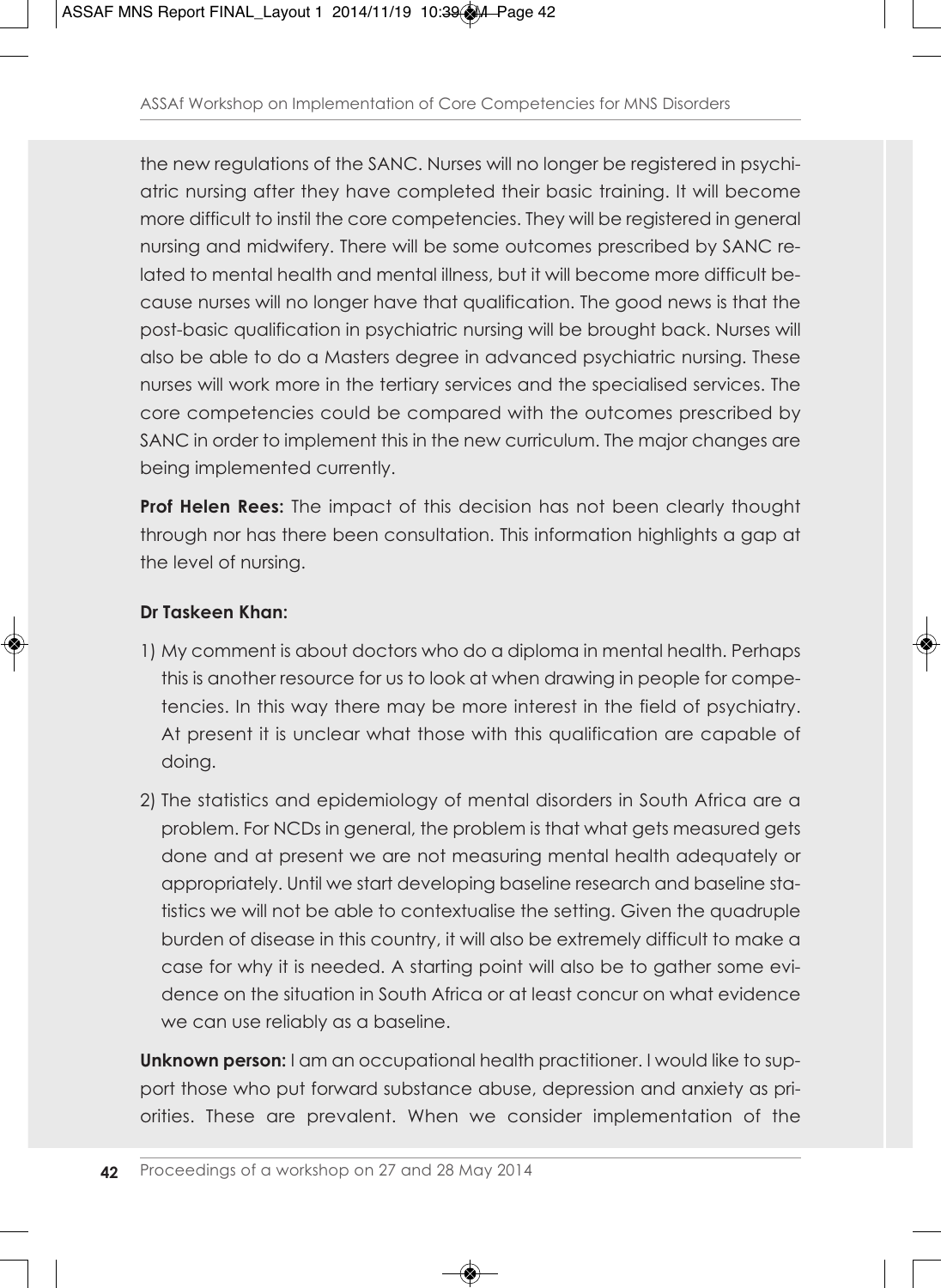management of MNS disorders, it is also necessary to address stigmatisation, which is very common and affects productivity in the workplace.

**Ms Tania Rauch-van der Merwe:** I represent occupational therapy, which is one of the allied health professions that straddles both social and natural sciences. As we are currently re-curriculating, one of the natural avenues for the implementation of these core competencies would be by service learning taking into account that all health professionals deliver community service after their training. Most occupational therapists (OTs) are placed in rural communities where we deliver service learning and find a prevalence of substance abuse and alcohol. Foetal alcohol syndrome (FAS) is evident in communities. In some of the classrooms in schools that are serviced by OTs, the majority of children are diagnosed with FAS. This is a huge problem. A very common observation is that under-diagnosed depression and anxiety disorders occur more commonly among community leaders. The definition of occupational therapy in the IOM workshop summary report neglects the important occupational science basis of social justice and the advocacy of human rights. In addition, no mention is made of the political and social dimensions. The WHO has pointed out that social determinants are the major determinants of health. This needs to be recognised.

**Prof Helen Rees:** The discussion identified the following priorities:

- Depression and anxiety disorders, the link between the two and the relationship between depression and the NCDs, HIV and TB, and lifestyles.
- Alcohol abuse, substance abuse and their interplay with NCDs.
- Epilepsy, which was reaffirmed as an important issue.
- Stroke, particularly primary and secondary prevention, is a new issue that has been firmly put onto the agenda.
- Dementia and cognitive impairment in the context of our changing epidemiology, NCDs and HIV.
- Prevention, the issue of reaching children and adolescents particularly through school health programmes and the fact that South Africa has a youthful population.
- Schizophrenia and psychotic disorders (bipolar mood disorder) as both are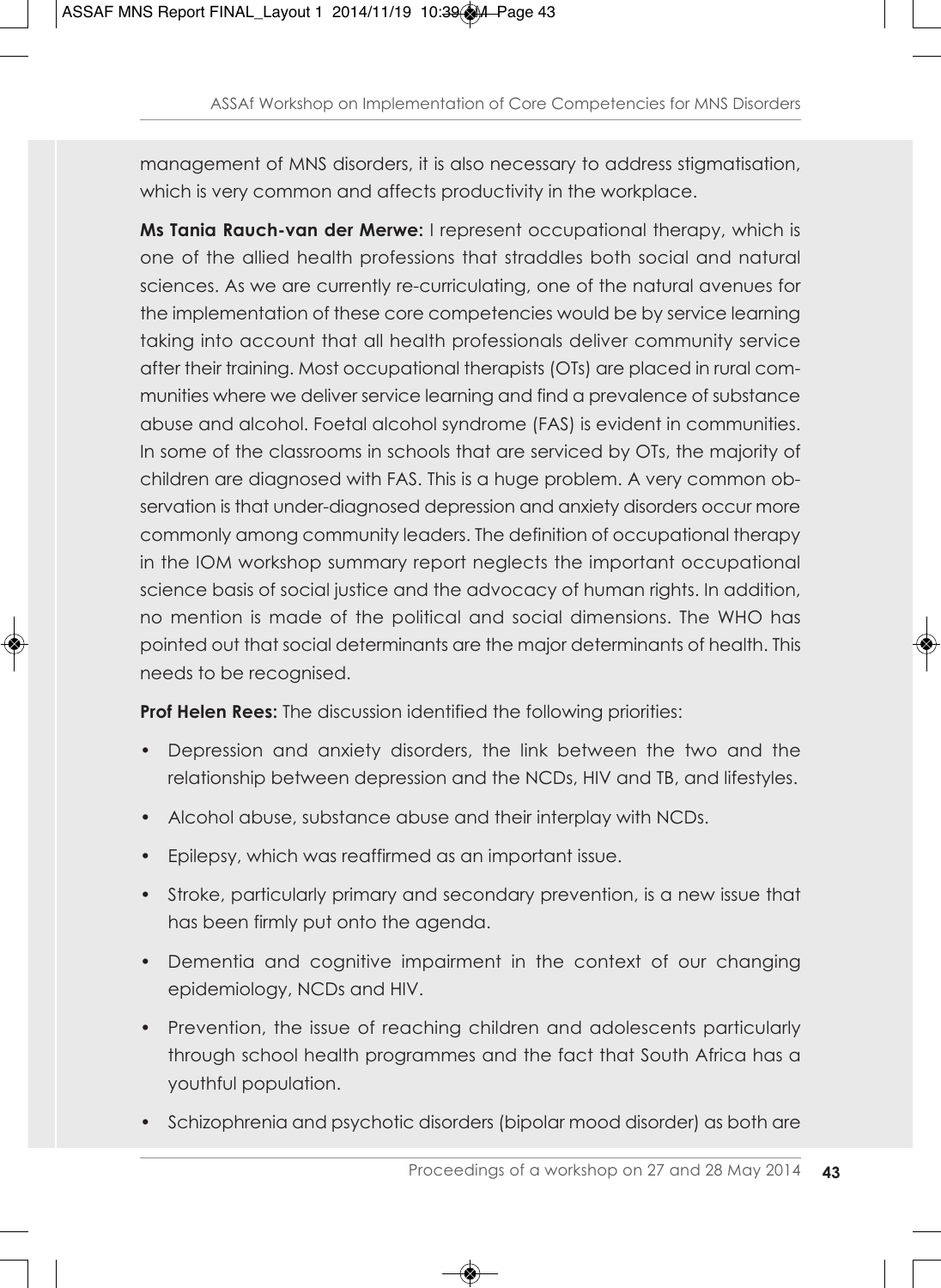misunderstood and are often associated with demon possession or bewitchment. Stigmatisation and discrimination prevent many people accessing mental health-care services.

**Prof Arvin Bhana:** I believe that all the priorities mentioned are important, and that we should champion children and adolescents as an important area. In terms of this exercise, the evidence for treatment efficacy through task-sharing is a critical element. If the core competencies are to be taken up then one has to look at the evidence. There is a reasonable level of evidence for depression, as well as for alcohol misuse. The issue of dealing with prevention, health promotion and early intervention is a critical area. We may want to think about using the platform that already exists in terms of screening at schools and expand it to include a level of identification that includes tasksharing and so on. The pragmatics about what is achievable should be looked at and then building on that platform rather than trying to do everything and doing nothing well.

**Prof Inge Petersen:** Whatever we decide must be guided by the DoH priorities. We need to consider the best options in relation to integrating mental health into health-care service delivery platforms. We also need to look at where we have the best evidence for interventions. This needs to be done for both treatment, as well as prevention. The disease control priority exercise which is underway is looking at extended cost-benefit analyses of what will be the best buys for mental health, both treatment and prevention at a health-care facility level, as well as at a community and policy level. Some of the current work can be leveraged to inform our decisions.

**Prof Helen Rees:** The fact that there is no simple answer to the priority question and that this matter has generated so much discussion show that there is a need to stimulate the debate. The following issues have come out of the discussions in terms of consensus:

• We need to relook at the dedicated and potential capacity that is already in place in order to increase integration and the overall capacity of the health sector to respond to the needs that we are not able to do adequately at the moment, in the context of PHC re-engineering, the NHI and the private sector that is not integrated into the workplace sector.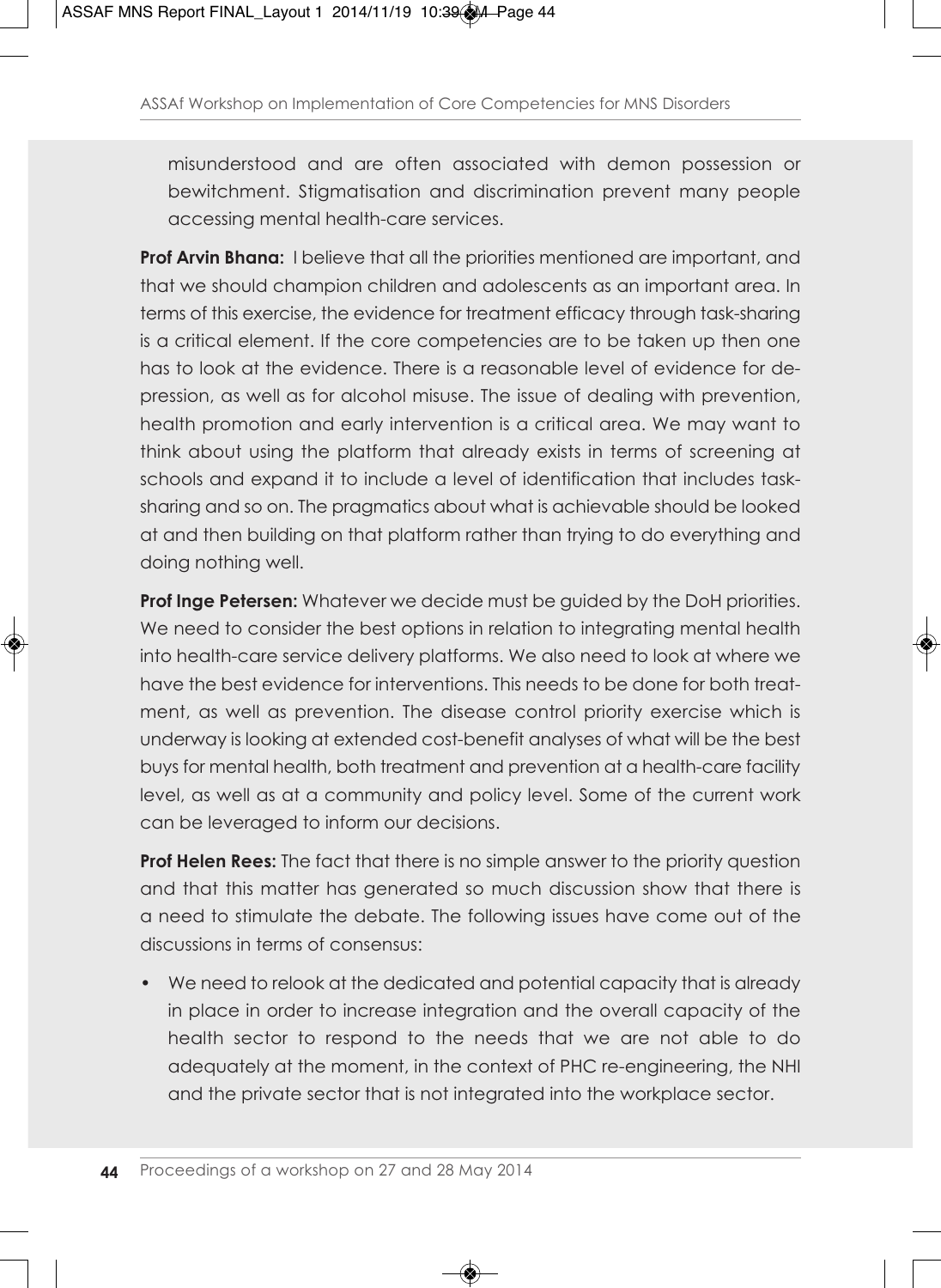- We need to identify not only the categories of health-care providers but also look at how to integrate the issues better into the outputs of healthcare providers in the different categories.
- We need to look at the levels of health-care providers in this country and identify the tasks for each, and identify the minimum that they could do in order to intervene in mental health care, without overloading health-care workers with things that are beyond their capacity.
- We need to clarify the referral mechanism after screening and identification.
- We recognise that we do not have a good grasp of the epidemiology of many of the diseases that have been prioritised.
- We need to look at the evidence for best practice for intervention, both for prevention and treatment.
- We should be looking at what is the best practice for treatment efficacy, adherence and prevention efficacy.

Some additional thoughts that were raised in discussions are:

- The lack of civil society mobilisation and advocacy.
- The need for more attention to stigma, prevention, and social determinants of the emergence of some of the disorders.

The priorities (neglected areas) identified are:

- depression and anxiety disorders;
- alcohol abuse, substance abuse;
- epilepsy;
- stroke, particularly primary and secondary prevention;
- dementia and cognitive impairment;
- children and adolescents, with an opportunity through school health programmes and teachers;
- schizophrenia and bipolar mood disorder.

There is a need to improve coordination across the sectors, particularly as currently, thinking at all levels is taking place in silos. One national strategy is required and this will relate to recommendations concerning training and accreditation.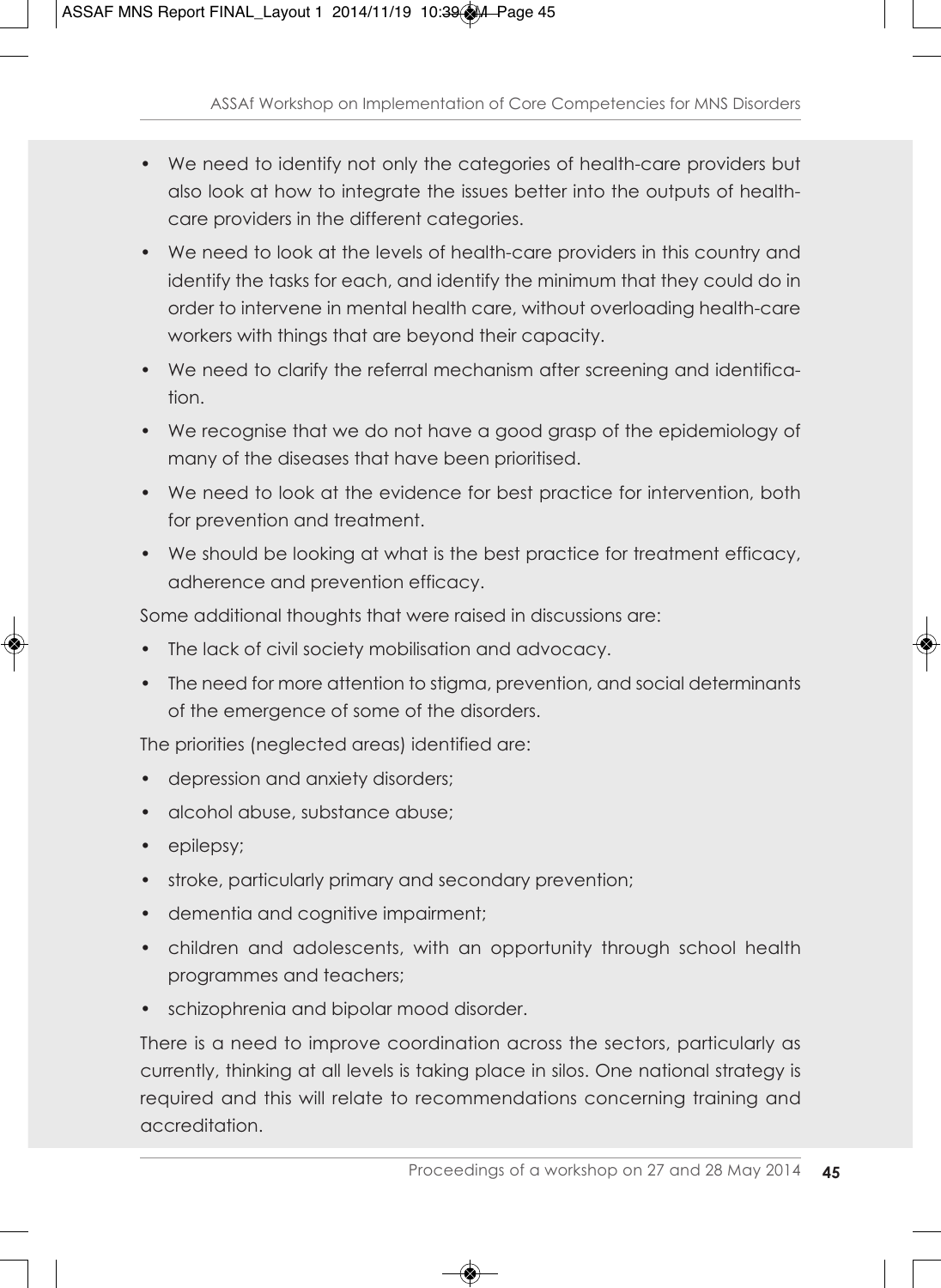## **SESSION TWO: TOWARDS IMPLEMENTATION OF MNS DISORDERS CORE COMPETENCIES**

**Facilitator: Prof Bronwyn Myers, Medical Research Council (MRC), South Africa**

## **South African Mental Health Policy Framework and Implementation**

### **Prof Crick Lund, University of Cape Town (UCT)**

Mental health services in South Africa were introduced with colonialism when the view was that mental health problems should be removed from society. The development of psychiatric hospitals was a hallmark of colonialism that saw the establishment of several asylums in South Africa, including one on Robben Island in 1846, which had 500 patients by 1912. Mental health care was profoundly racialised. Reforms were introduced under the Mental Disorders Act of 1916, which repealed previous legislation and replaced the use of the term 'asylums' with new terms such as 'mental institutions', but continued to enforce racial segregation in facilities, a practice that continued up to 1994. In 1979, South African psychiatric facilities were criticised by a visiting delegation from the American Psychiatric Association. Mental health services under apartheid were marked by racial discrimination, institutionalisation, custodial care and paternalism.

During the period 1950 to 1990, a large movement of de-institutionalisation took place in many western countries and psychiatric hospital beds were reduced by between 80% and 90%. The movement was driven by psychotropic medication, the growth of the human rights movement and attempts to save costs associated with psychiatric care. In many cases this was a failure and led to a burgeoning population of mentally ill prisoners and homeless mentally ill people. De-institutionalisation has worked relatively well in some countries, such as Italy, and today there are fewer psychiatric hospitals and a large array of community-based, residential facilities. Mental health services have been integrated into PHC. The de-institutionalisation movement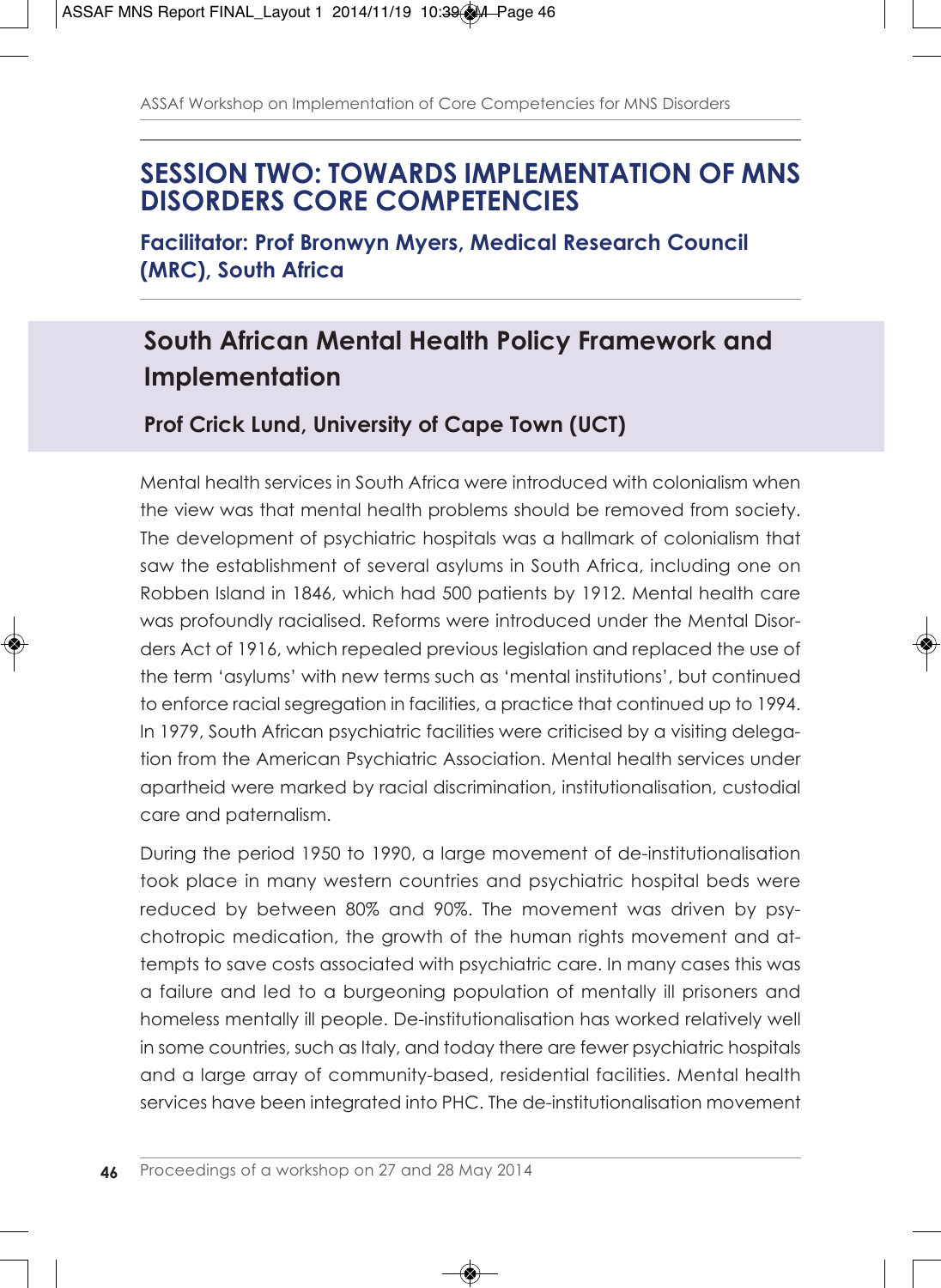bypassed South Africa and mental health services in this country remained based in psychiatric hospitals. The DoH had made piecemeal efforts at community service development in South Africa but it was only in the postapartheid era that a new National Mental Health Policy (1997) was adopted. It introduced a strong community-based approach and was pro-human rights. The DOH's White Paper of 1997 stated that, "a comprehensive and community-based mental health service should be planned and coordinated at the national, provincial, district and community levels, and integrated with other health services", in line with the model proposed by the IOM report and the framework presented to this workshop.

This was taken further through the reform of the South African national mental health legislation. The new Mental Health-care Act (2002) is based on international human rights principles, consistent with WHO recommendations and a powerful advocacy tool for the rights of mental health service users. Part of the difficulty and challenge with regard to the implementation of the Act is the lack of resources and budgets to implement some of the provisions. For example, the Act provides for the establishment of 72-hour observation facilities in district and regional hospitals, but the provincial departments have been unable to commit resources to these facilities in order to adequately house people who are admitted under the provisions of the Act. Inadequate resources have prevented review boards from functioning in some provinces.

Many of the post-apartheid challenges experienced in the area of mental health, but also common to the area of substance abuse and neurological disorders, relate to:

- formalising mental health policy;
- implementing new legislation;
- translating national policy into provincial strategic plans and budgets;
- integrating mental health into primary health care;
- strengthening community-based services;
- broadening the area of mental health to other sectors, such as education, housing, criminal justice and social development.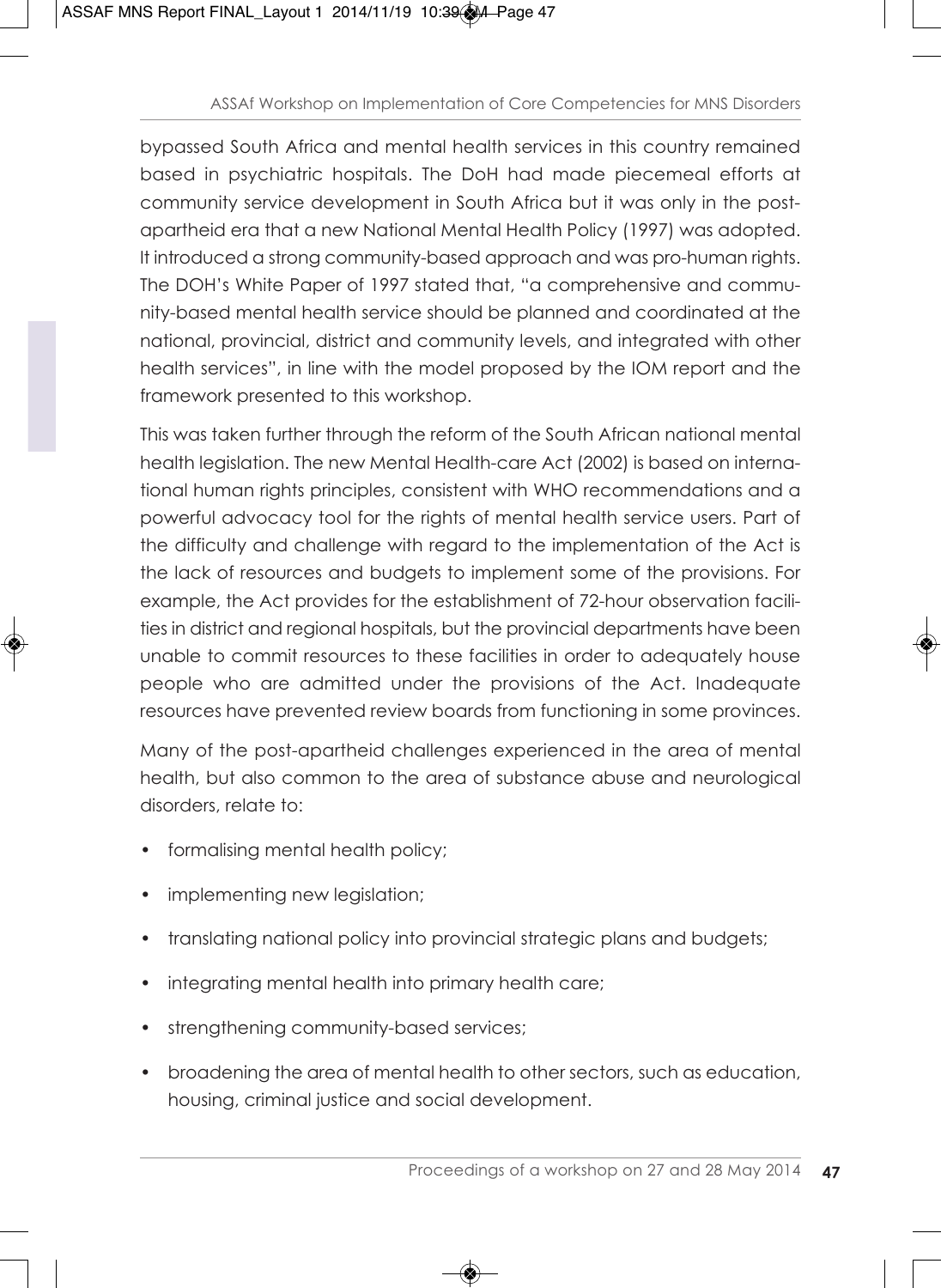In 2011, the National Health Council (NHC) resolved that mental health services needed to be reviewed. A national consultative process ensued, led by the Minister of Health and provincial members of the executive councils (MECs) of Health. A number of provincial mental health summits, attended by about 4 000 participants, took place in early 2012, which culminated in a national summit held in April 2012 under the theme Scaling-up Investment in Mental Health for a Long and Healthy Life for all South Africans. Discussions at the summits focused on:

- reviewing both the quality and quantity of mental health services that were being provided;
- identifying the key challenges in the mental health-care system;
- providing information on best practices that have emerged since 1994.

Agreement was reached at the summits about the priorities that would have to be implemented as part of the reorganisation and further strengthening of the health system.

The national summit adopted the Ekurhuleni Declaration, put together at the summit, consisting of 11 action areas and a commitment to formalising a new National Mental Health Policy and an action plan that would enable the policy to be implemented.

Findings from the national summit were:

- Some progress has been made in enacting mental health legislation and policy, but there are still many challenges especially with implementation.
- Neuropsychiatric disorders ranked third in their contribution to the national burden of disease, after HIV/AIDS and other infectious diseases.
- The high prevalence of common mental disorders (depression, anxiety and substance use disorders).
- Mental health intersects with other health priorities and outcomes, particularly HIV and NCDs.
- High levels of poverty, unemployment, violence, substance abuse and other adversities increase vulnerability.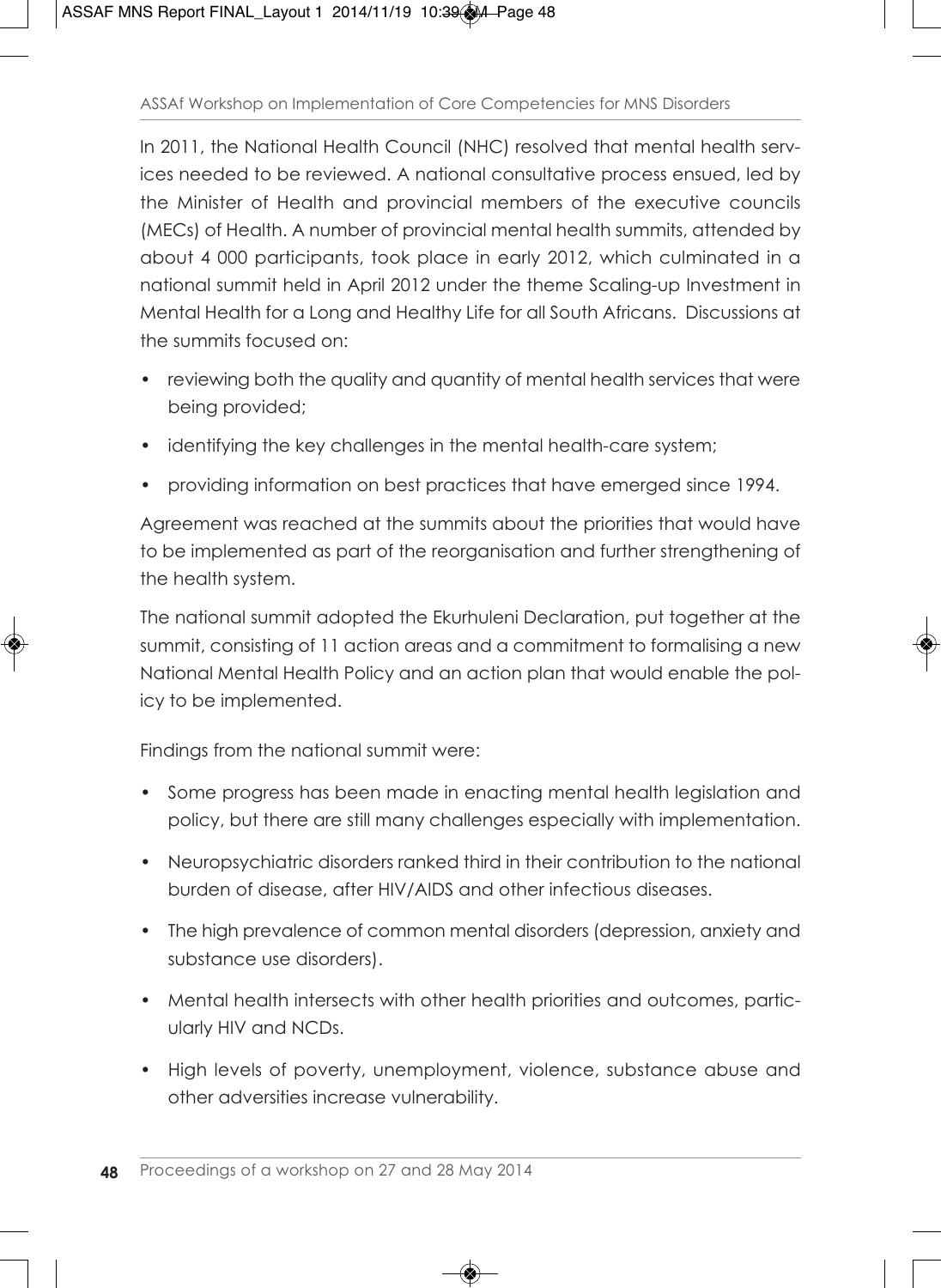- The existence of a substantial treatment gap (only 25% of those with a common mental disorder have access to formal mental health services).
- Mental health systems' weaknesses and weak institutional capacity (at all levels).
- Dilapidated and old infrastructure.
- Inequity in distribution of resources (including human resources) between and within provinces.
- Over-reliance on specialised psychiatric hospitals.
- Limited investment in community-based mental health care and primary mental health care.
- Limited information on mental health.
- Challenges with the production, supply and retention of mental health practitioners.
- Challenges with access to and supply of appropriate mental health technology, equipment and medicines.
- Widespread stigma and discrimination against people living with mental illnesses.
- Public ignorance about mental health.
- Poor coordination of effort with other key sectors.
- Sufficient evidence is not available on the effectiveness of prevention and treatment of mental disorders to scale up mental health services.

Subsequent to the national summit, the DoH appointed a working group of stakeholders to help formulate an action plan from the many areas prioritised by the summit, and to draft a mental health policy. The new Mental Health Policy Framework and Strategic Plan was formally adopted for implementation by NHC on 29 July 2013. Eight catalytic objectives were selected by the working group in consultation with the Deputy Minister and senior policymakers in the DoH, forming the substance of the policy framework and strategic plan, aligned with the WHO Global Mental Health Action Plan 2013 – 2020. The objectives relate to: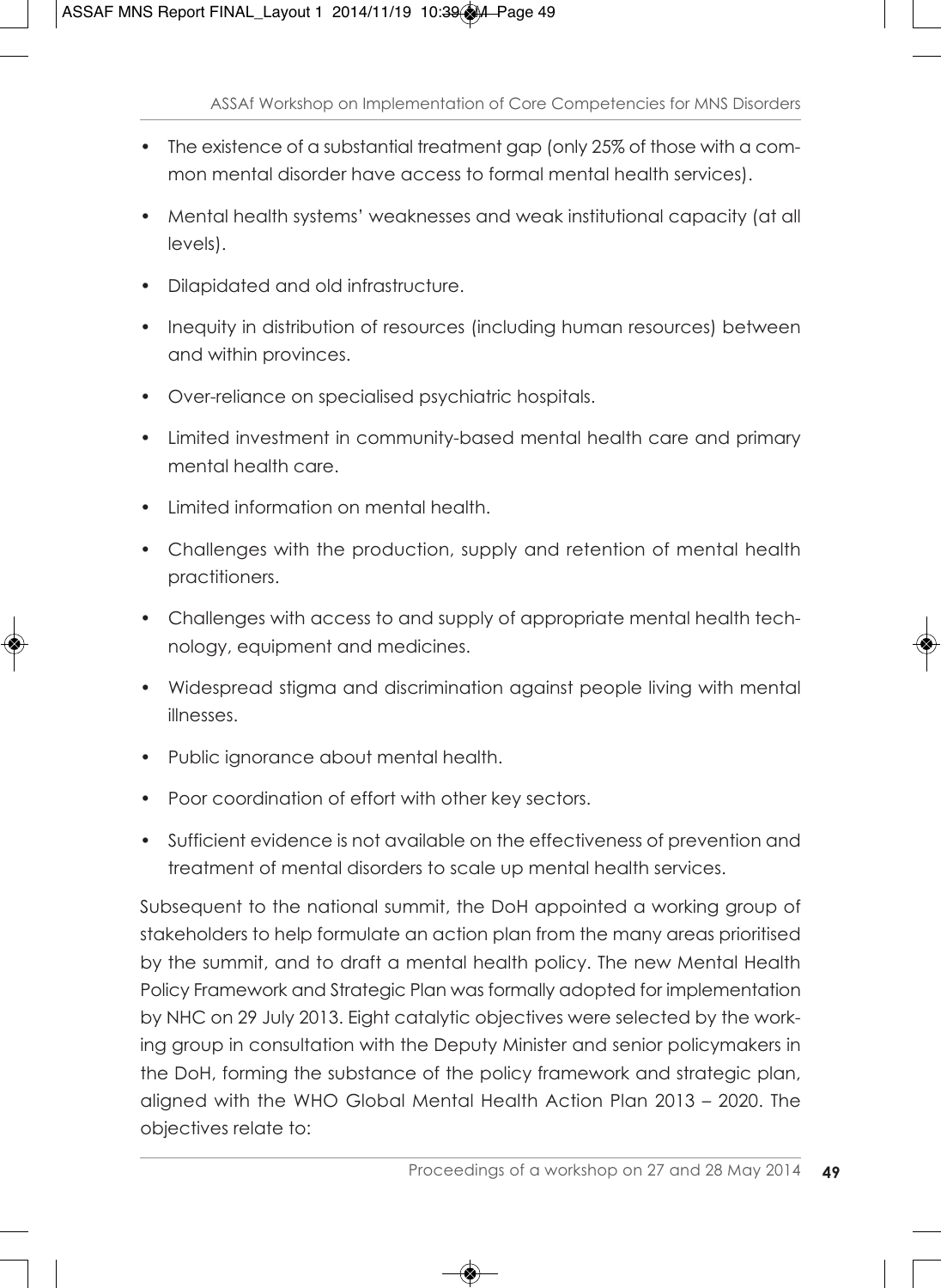- 1) Implementation of a district-based mental health service aligned with primary health care (focusing initially on the NHI pilot district sites at a projected cost of around R23 million), involving:
	- o establishment of at least one specialist mental health team in each district<sup>+</sup>
	- o designating selected health centres and clinics to provide psychological services (current services are primarily medical);
	- o inclusion of mental health as part of chronic care within primary health services.
- 2) Development and establishment of institutional capacity building, by:
	- o establishing a Ministerial Mental Health Technical Advisory Committee in terms of section 71 of the Mental Health-care Act, approved by the Minister. The regulations are currently out for comments;
	- o establishing and appropriately staffing mental health directorates in each of the nine provinces;
	- o establishing functional Mental Health Review Boards in keeping with the Mental Health-care Act.
- 3) Strengthening surveillance, research and innovation by:
	- o ensuring the accurate collection and use of the minimum dataset for mental health that is integrated into the general health information system at all levels;
	- o establishing a national mental health research agenda;
	- o developing and implementing a monitoring and evaluation system to track and report progress with the implementation of the Health Sector Drug Master Plan.
- 4) Infrastructure and capacity of facilities, by:
	- o building/attaching mental health inpatient units to designated district and regional hospitals (for emergency admissions, 72-hour assessment, care, treatment, and rehabilitation of voluntary, assisted and involuntary mental health users);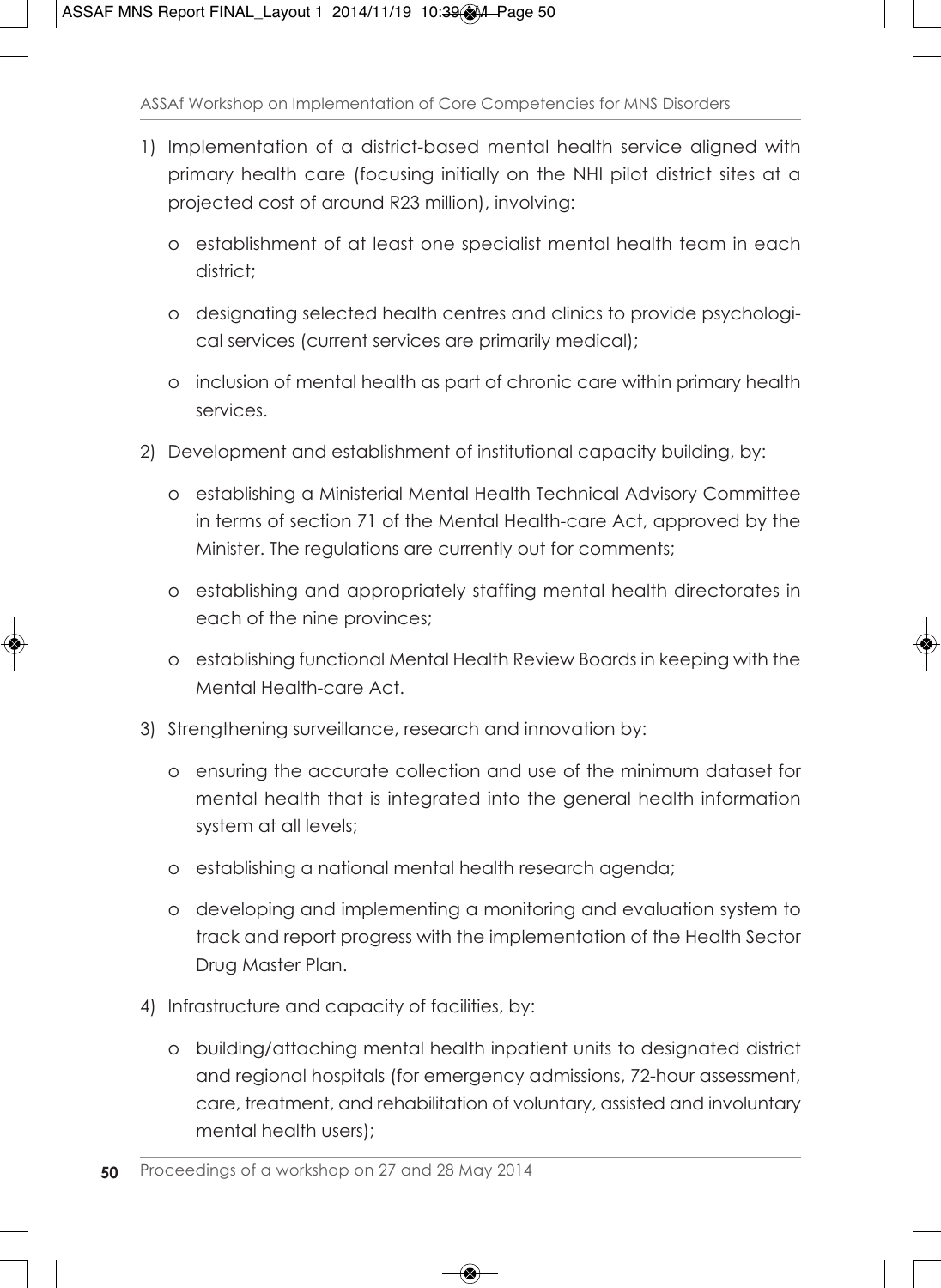- o designing specifications to comply with the Mental Health-care Act. (A unit within the CSIR is addressing this matter.);
- o establishing a specialised psychiatric hospital in Mpumalanga Province (to conduct forensic psychiatric evaluations, admit state patients and mentally ill prisoners, etc.);
- o revitalising dilapidated mental health facilities in all provinces;
- o developing community residential care facilities (including halfway houses, assisted living and group homes) to provide accommodation for de-institutionalised service users.
- 5) Mental health technology, equipment and medicines, by:
	- o making all psychotropic medicines, as provided on the essential drugs list (EDL) available at all levels of care, including PHC clinics;
	- o equipping clinics and health centres with psychology infrastructure and equipment.
- 6) The ongoing challenge of inter-sectoral collaboration between health and other sectors, by:
	- o including mental health on the agenda and assuring mental health representation on the newly established National Health Commission.
- 7) Human resources for mental health, by:
	- o training health professionals (including medical interns, nurses, and pharmacists) who will rotate through psychiatric units in district and regional general hospitals;
	- o selecting key staff in every primary health facility who will receive basic mental health training using the Primary Care 101 guideline, and ongoing routine supervision and mentoring;
	- o ensuring that the language competency of all mental health professionals is improved, particularly in indigenous African languages.
- 8) Mental health advocacy and promotion, and prevention of mental illness, by: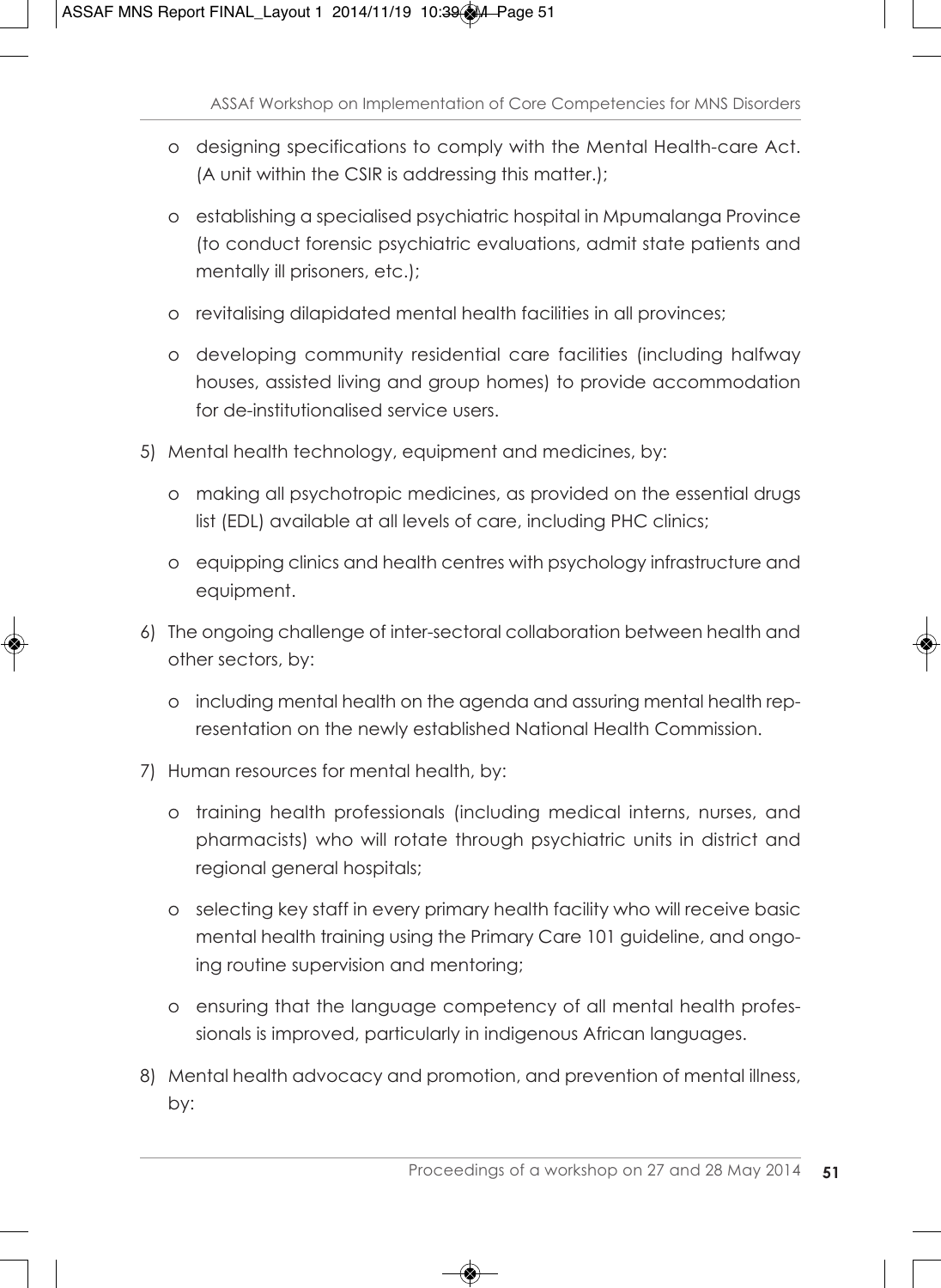o establishing a national public education programme for mental health, including knowledge about mental health and illness, stigma and discrimination against people with mental illness, and available services.

The way forward, as directed by the NHC, is that provincial road shows on the Mental Health Policy Framework and Strategic Plan be held to popularise the plan and to support provinces to develop provincial plans, secure funding and implement the plan. In addition, regular reports on progress will be submitted to the NHC.

## **Implementation of Core Competencies for MNS Disorders**

### **Prof Melvyn Freeman, National DoH**

It has often been stated that less than 25% of people in need of mental health treatment receive treatment. This raises questions about possible reasons for the undersupply and whether additional mental health services would adequately address the matter. A lack of knowledge and acknowledgement of MNS disorders, and the stigma attached to seeking and receiving treatment for MNS disorders are the major factors contributing to the gap between the disorders and treatment. More resources and even putting resources in the right places is only part of the answer to the problem.

Integrating mental health into general health care, decentralising and equipping health workers with the core competencies are the main thrust of the discussions at this workshop. Ironically, current debates around what needs to be done are no different from those of 30 years ago, or 20 years ago in 1994. The vision of what was required 20 years ago has not changed and remains focused on decentralised services, integration into general health care, more prevention and promotion taking into account the social determinants. The key principles that has prevented the vision being accomplished are decentralisation, integration into generalised health care, more prevention and promotion, advocacy and changing people's views and perceptions, and social determinants. Enabling legislation has not helped advance the cause for mental health. This stagnation can be attributed to a lack of or poor leadership, evidence or research, guidance literature, human and financial resources,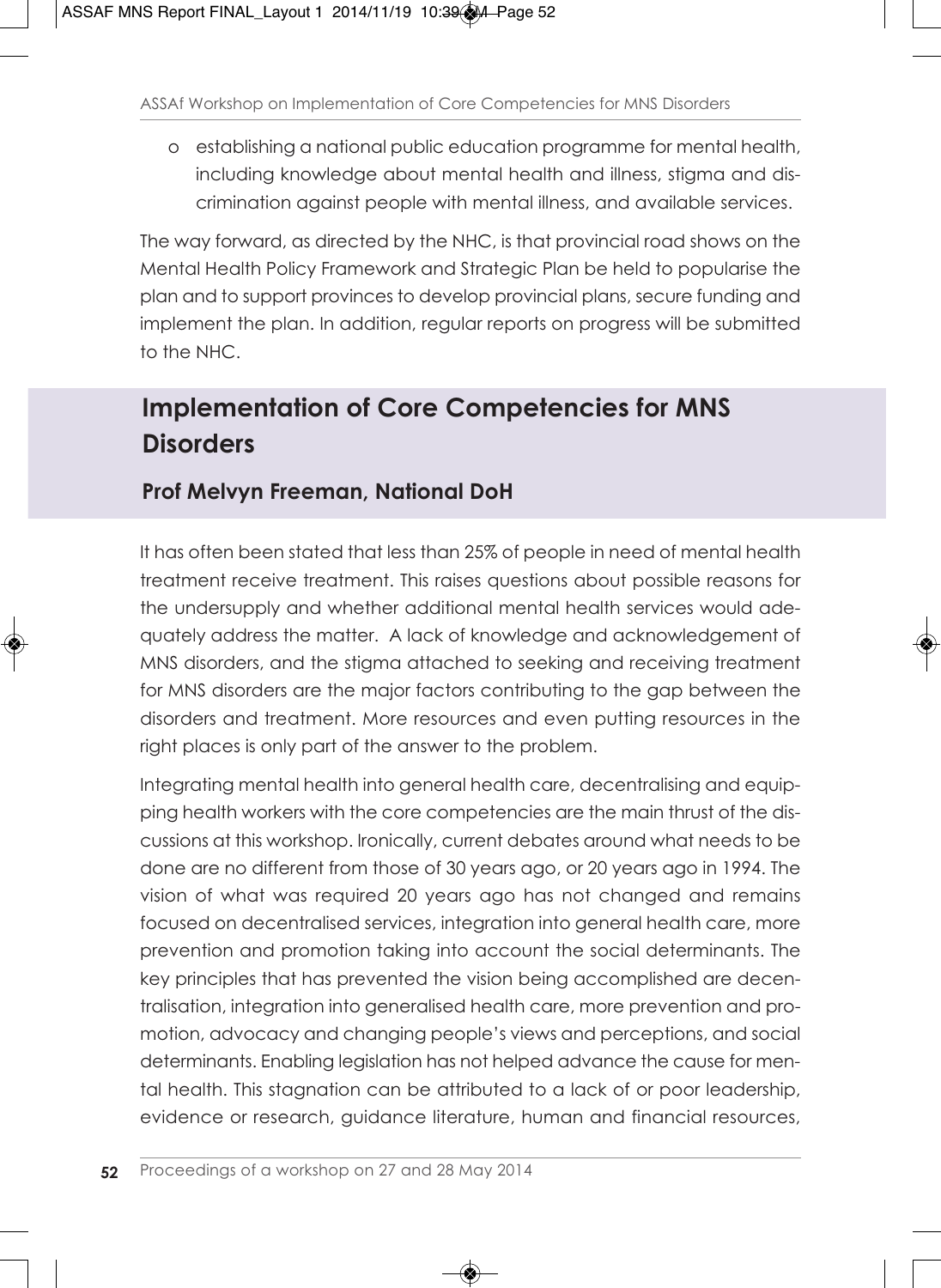prioritisation of mental health, and understanding of MNS disorders and the needs of people with MNS disorders. It may also be due to an overloaded workforce and the fear of moving towards a decentralised mental health system or shifting resources allocated to mental health.

The National Mental Health Policy Framework and Strategic Plan 2013 – 2020 states, in respect of human resources, that by 2015:

- All health staff working in general health settings will receive basic mental health training, and ongoing routine supervision and mentoring. (In order to provide mental health services for all it would be essential to task-shift and to train people.)
- The expansion of the mental health workforce will be actively pursued by all provincial Departments of Health. (This will involve task-shifting and expansion of the workforce.)
- A task-shifting approach will be used in the development of the mental health workforce to allow trained non-specialist workers to deliver evidence-based psychosocial interventions with supervision and support from specialists.
- Capacity will be developed for staff in the national directorate for mental health and substance abuse, and for provincial mental health coordinators in policy development, planning, service monitoring and the translation of research findings into policy and practice.
- Non-health-related public sector workers and civil society partners at district level (including user-led service providers who can contribute to mental health care in the district) will have access to basic in-service training in mental health.

The DoH's current political leadership and commitment to the policy differs from that of 20 years ago. Even though the Minister of Health's priorities for the next term of office are uncertain, there is certainty about the United Nations' (UN) priorities in relation to the post-2015 Millennium Development Goals (MDGs) agenda or Sustainable Development Goals (SDGs) and it is critical for the DoH to set certain targets as part of the SDGs. The Minister has indicated that the three priorities in this context will be: addressing universal health coverage, completion of the current MDGs and addressing NCDs. The DoH has added mental health to its NCDs plan, but it is unclear whether or not mental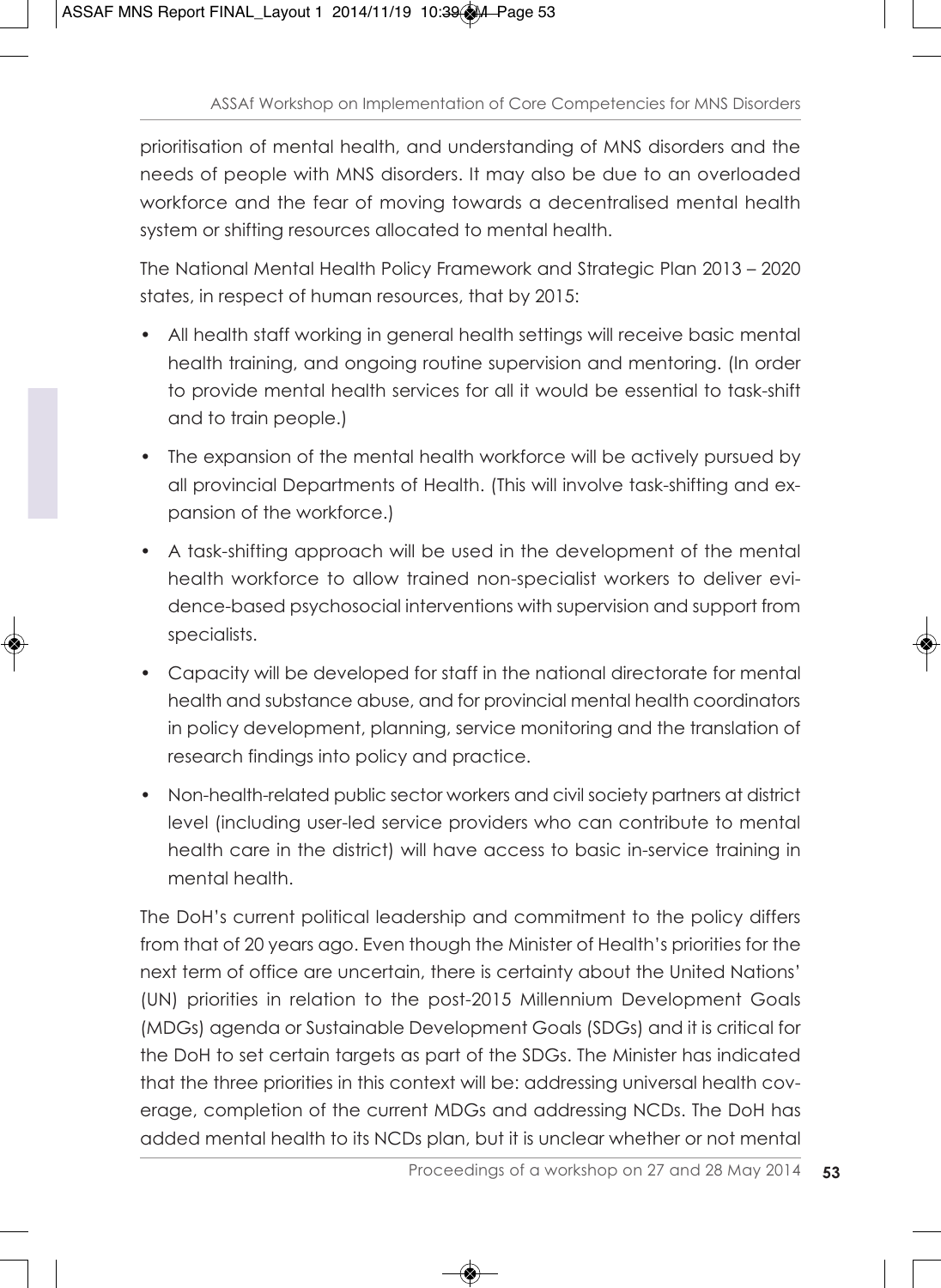health is regarded as an NCD. If NCDs are included as part of the SDGs, presumably mental health will come together in the prioritisation process. The Minister is committed to ensuring the implementation of the new Mental Health Policy Framework for South Africa and setting up district mental health teams will be a crucial step in the process. The terms of reference for district mental health teams addresses the following:

- Adopting a public health approach to the mental health of the district, conducting a situation analysis of mental health needs and service resources in the district population, and developing an action plan for promotion, prevention, treatment and recovery.
- Establishing routine, ongoing training and supervision for PHC staff through the district specialist mental health team.
- Establishing routine referral pathways from primary health care to specialist services in each district.
- Introducing routine indicated assessment and management of common mental disorders (depression, anxiety and alcohol use disorders) in priority programmes at PHC level, looking at the integration of MNS disorders and other health problems, such as TB, HIV/AIDS, family planning, chronic diseases, antenatal and postnatal care within a certain district.
- Embedding suicide prevention and treatment at primary care level through identification of risk factors for suicide in all health service provision.
- Strengthening school systems for mental health promotion, prevention of mental illness, detection and management of child and adolescent mental disorders in schools, and referral where appropriate in line with the School Health Policy.
- Establishing posts for psychologists in community settings, and looking for opportunities for psychologists in psychiatric hospital settings to move to community settings.
- Providing clinical and consultation liaison services within districts.
- Encouraging implementation of the Traditional Health Practitioners Act by facilitating links between mental health services and traditional healers and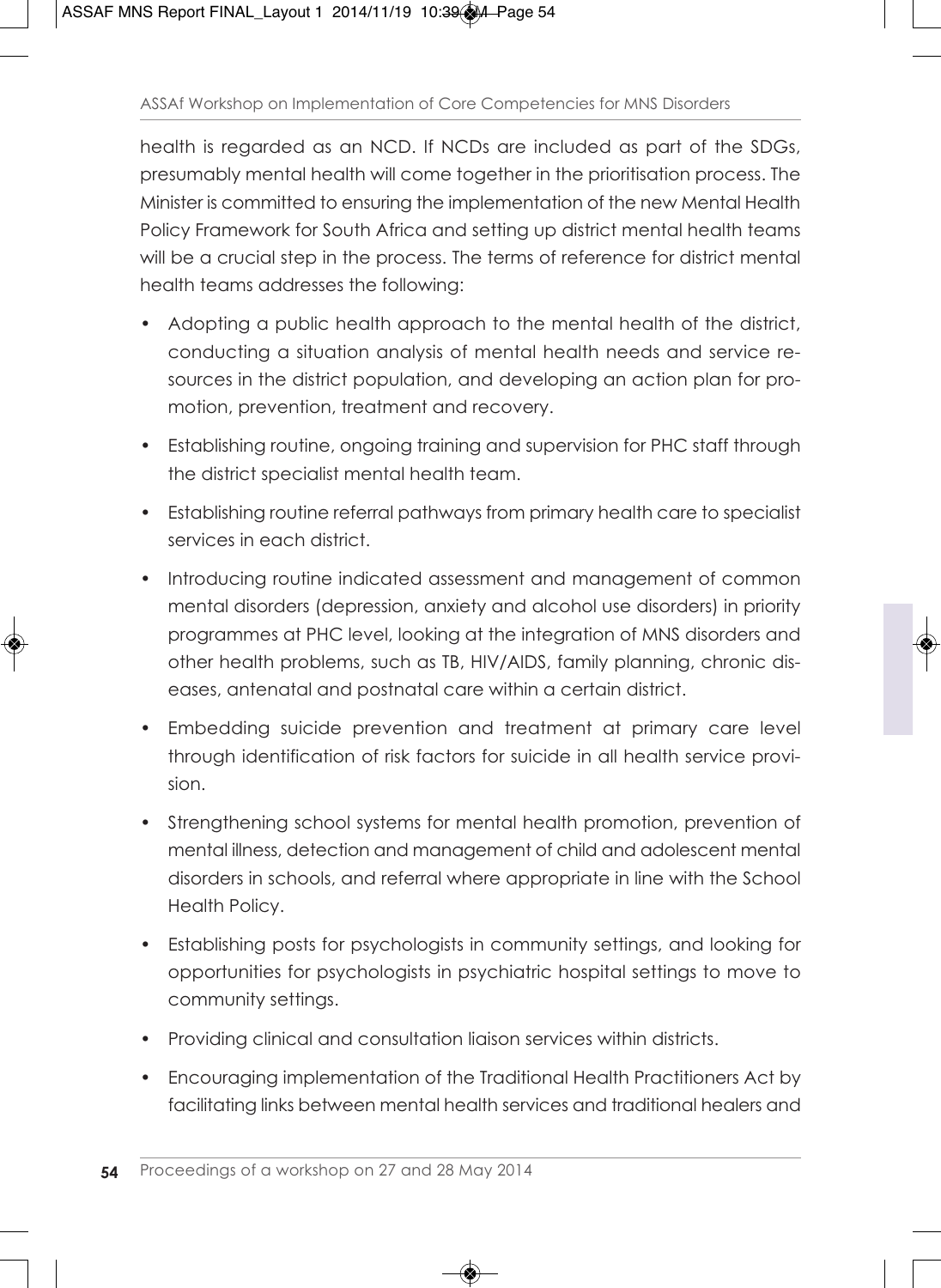faith healers at local district levels, including appropriate referral pathways in both directions.

- Deploying intern psychologists and registered counsellors to provide training, supervision and support for counselling roles of community health workers.
- Building capacity for users (service users, their families) to provide appropriate self-help and peer-led services, such as support groups, facilitated by NGOs.

Time allocated to screening, follow up and counselling per percentage of 100 000 population will affect the level of FTEs required. Adding tasks to primary care workers will require additional time and resources. The core competencies required at each level of care could be easily determined, but work will have to be done to determine appropriate screening tools, as well as training curricula and courses. Congruency in respect of all aspects of the National Mental Health Policy Framework will be of the utmost importance.

## **Human Resource Mix for Integrated Mental Health Care using a Task-sharing Approach**

### **Prof Inge Petersen, UKZN**

Prof Petersen presented a case study, based on the work of the Programme for Improving Mental Health Care (PRIME), a multi-country collaborative project aimed at generating evidence on how best to integrate mental health into PHC settings. South Africa is one of five countries involved in the study. The programme's international partners include:

- Centre for Public Mental Health
- WHO
- Centre for Global Mental Health
- Basic Needs
- Perinatal Mental Health Project

PRIME in South Africa (PRIME-SA) works in collaboration with the DoH in one specific district, the Dr Kenneth Kaunda District in the North-West Province,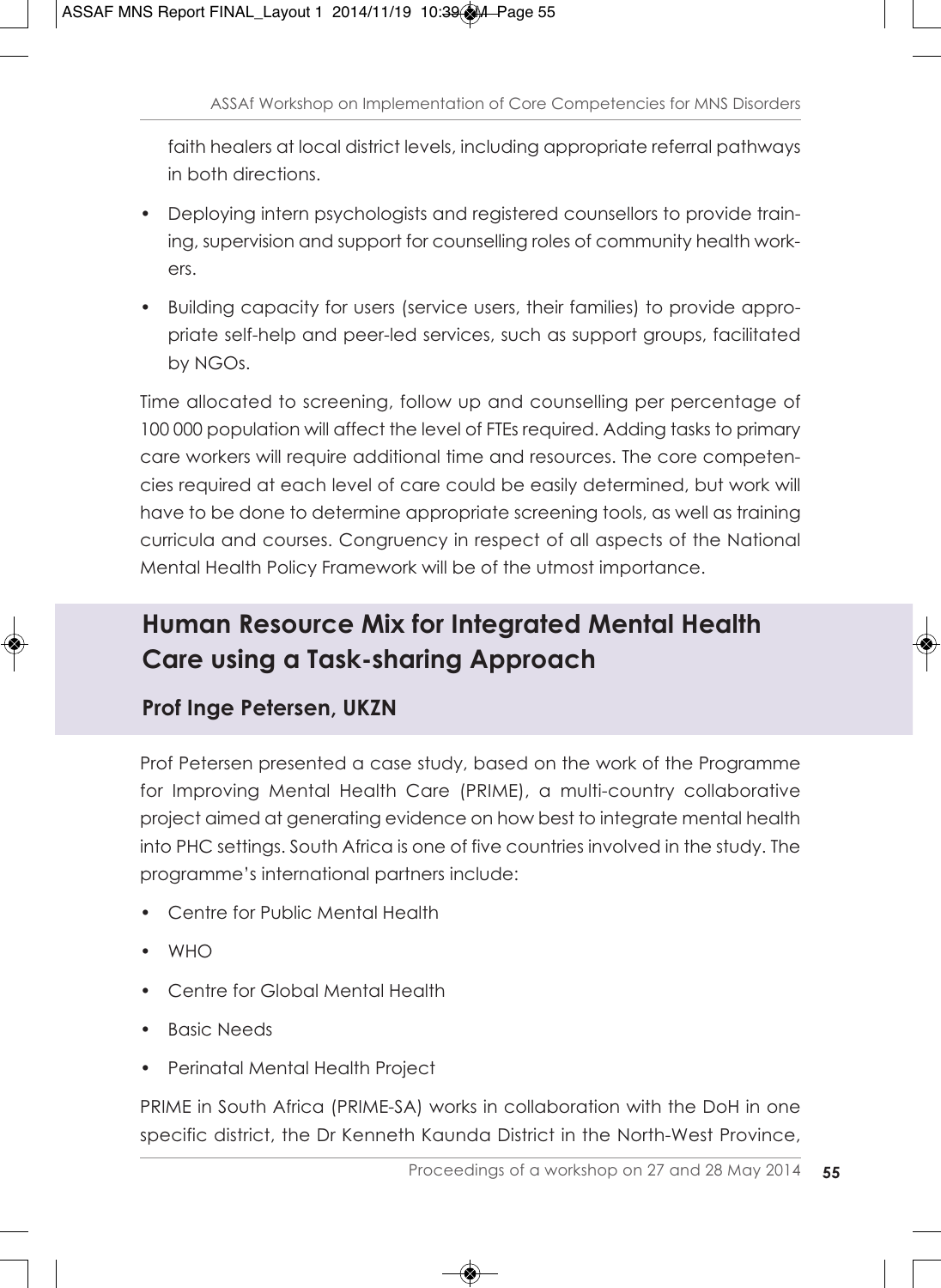which has been selected as the PRIME site because of its status as a NHI pilot site, as well as a pilot site for Integrated Chronic Disease Management (ICDM). The ICDM model adopted in South Africa addresses servicing of all people with chronic diseases including people with mental disorders at a single service point. PRIME-SA is considering how to integrate mental health into the ICDM service delivery platform, focusing on three disorders: depression and alcohol misuse co-morbid with chronic conditions, and psychosocial rehabilitation for chronic psychotic disorders, embracing the task-sharing approach.

PRIME-SA plays a role similar to that envisaged for district management teams in terms of setting up a service. The project started with a formative phase including a situational analysis, theory of change, workshops with key stakeholders in the district and 87 in-depth qualitative interviews with service users, service providers, as well as focus groups, towards developing a district mental health-care plan.

Primary Care 101 (PC101) is an integrated set of guidelines for chronic diseases (including mental health) for PHC providers, piloted by the DoH in the nine NHI pilot sites, with a focus on strengthening the mental health-care component of the guidelines.

The role of the PHC nurse has been identified as being responsible for:

- identifying schizophrenia, alcohol misuse, depression and other mental disorders, and communicable diseases and NCDs using PC101;
- initiating initial management of these illnesses, including referral;
- providing follow-up repeat medication for chronic conditions (including schizophrenia).

The following three different collaborative care models have been developed for each of the disorders in collaboration with district health authorities, looking at the available human resources to implement the models within the district.

• Depression: PHC nurses would identify people with moderate to severe depression using PC101 and refer them to a PHC doctor and for counselling. People with suicide risk would be referred directly to the outpatient section for specialist care. Referred patients would be reassessed by the PHC nurse after nine to ten weeks and referred back to the local clinic for continued management.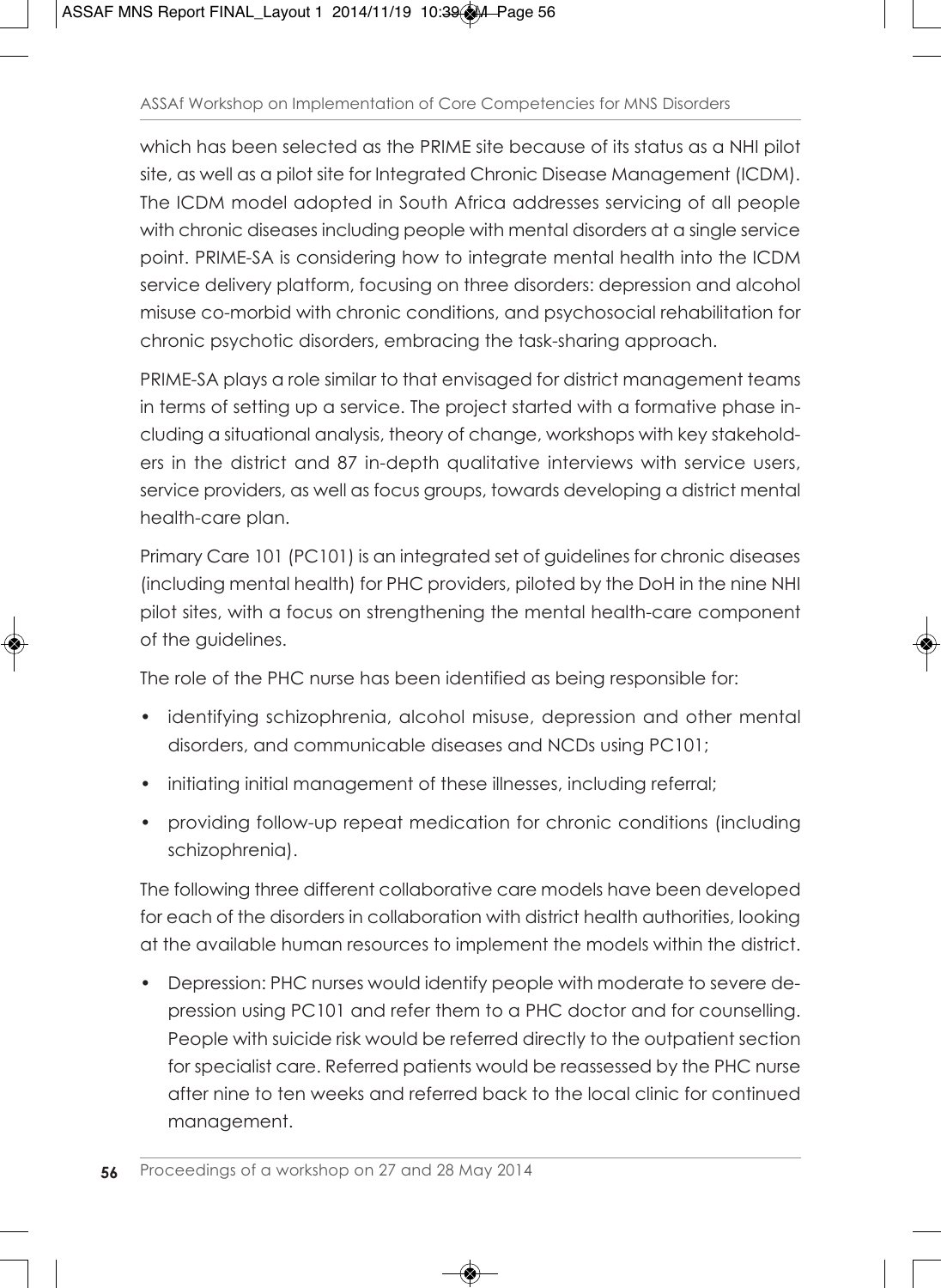- Alcohol misuse: PHC nurses would identify people with alcohol misuse disorders using PC101 and initiate screening brief intervention, included in PC101. Those identified as having alcohol dependency would be referred to the district hospital for detoxification and referred onwards to rehabilitation services.
- Schizophrenia: PHC nurses would identify people with schizophrenia and refer acute conditions to the district hospital, send them for observation management as contained in the Mental Health-care Act, and refer them onwards to a specialist in-patient care. After stabilisation, patients would be referred back to local clinics for continued management. A psychosocial rehabilitation intervention (which has been identified as a gap in the system) would be facilitated by auxiliary social workers or health promoters.

Community health workers in the system would be involved in case detection and tracing of non-adherent patients, as well as psycho-education to improve mental health literacy and self-referral.

Tasks performed by each human resource and tools provided to assist them to perform these tasks have been identified within the following tiers:

• PHC support team:

The team is available at the district level and comprise a PHC manager, sub-district master trainer, a district or sub-district chronic care or mental health coordinator, a part-time psychiatrist, psychologists and intern psychologists at the district and sub-district hospitals, and the family physician. Services or tasks of each level of health provider on the team have been identified and specific tools have been placed at the disposal of the PHC management team responsible for PHC as a whole in the district as part of integrating mental health care into the PHC system. Change management workshops (for certain levels of health-care managers) have been introduced because historically, the health-care system geared towards acute episodic care and a shift to chronic care had not seen a change in staff attitudes to operate within a different paradigm of care. Chronic care requires a team-based approach and a shift from a biomedical approach to a more patient-centred approach. Each district or sub-district will have a master trainer who will train facility-based trainers in PC101 so that each facility has a PC101 trainer, ensuring provision of ongoing training, as well as supervision and support.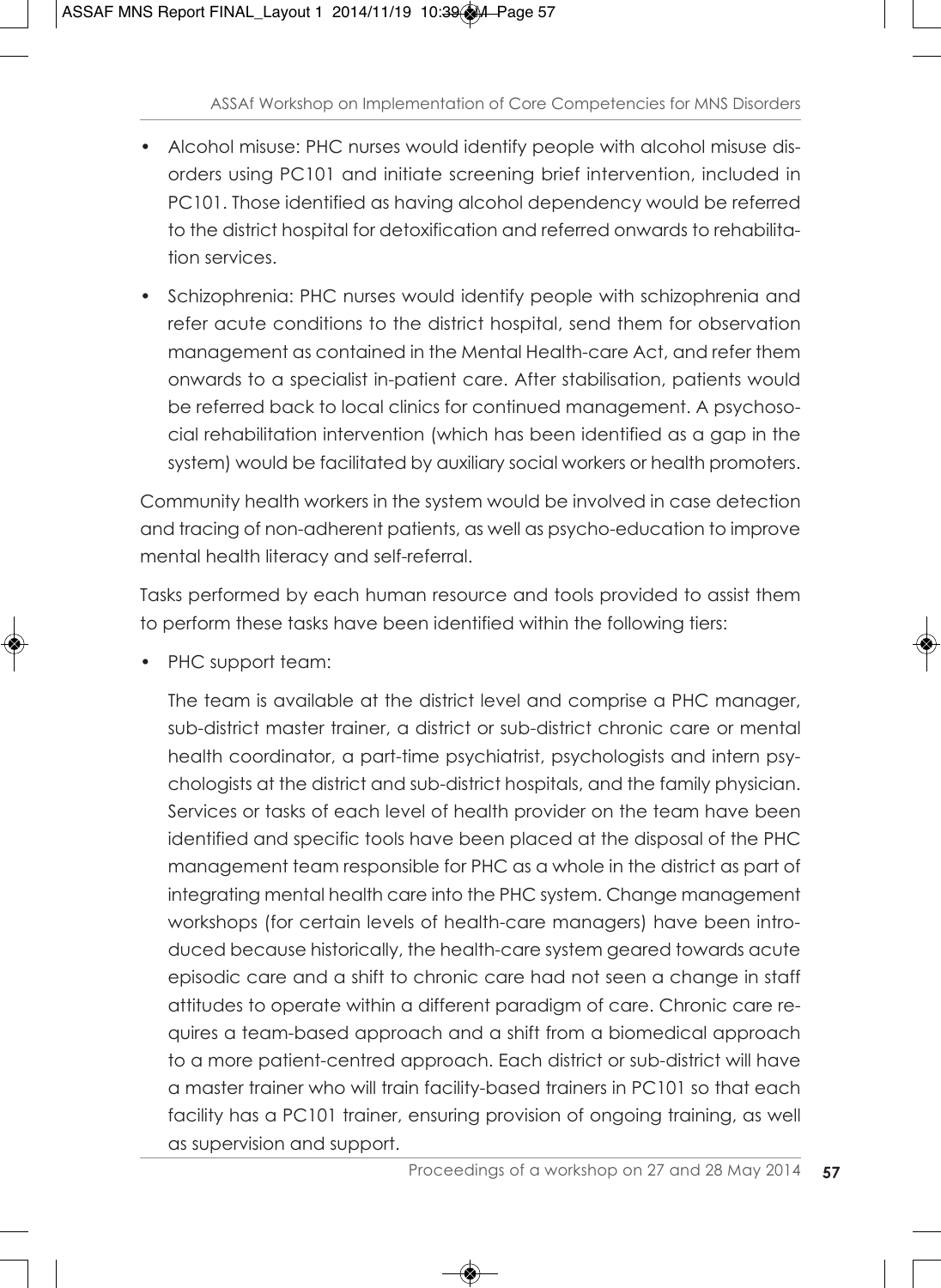#### • PHC facility tier:

This tier comprises the resources available at PHC clinics in the re-engineering PHC model (facility manager, PHC doctors, PC101 facility trainer, PHC nurse, lay counsellor, information officer, health promoter and community health worker), it looks at the services and tasks at each level, and provides tools to facilitate the integration of mental health care into the PHC management system.

• Community tier:

This tier comprises social workers, auxiliary social workers, user groups, NGOs and private practitioners, as well as traditional healers. Engagement with traditional healers has not been addressed in the plan because more research is requried. The roles of each provider in terms of mental health have been identified and tools have been provided to facilitate the integration of mental health care. Social workers are responsible for assisting psychiatric patients in their applications for disability grants and for training and supervision of auxiliary social workers in the delivery of communitybased psychosocial rehabilitation. Commitment has not yet been obtained from the Department of Social Development (DSD) to utilise auxiliary social workers for the delivery of community-based psychosocial rehabilitation. This highlights the need for much more multi-sectoral engagement in mental health care. User groups and NGOs will assist in psycho-educational campaigns to improve mental health literacy and reduce stigma and discrimination.

Identification of core competencies would be the next step in the process.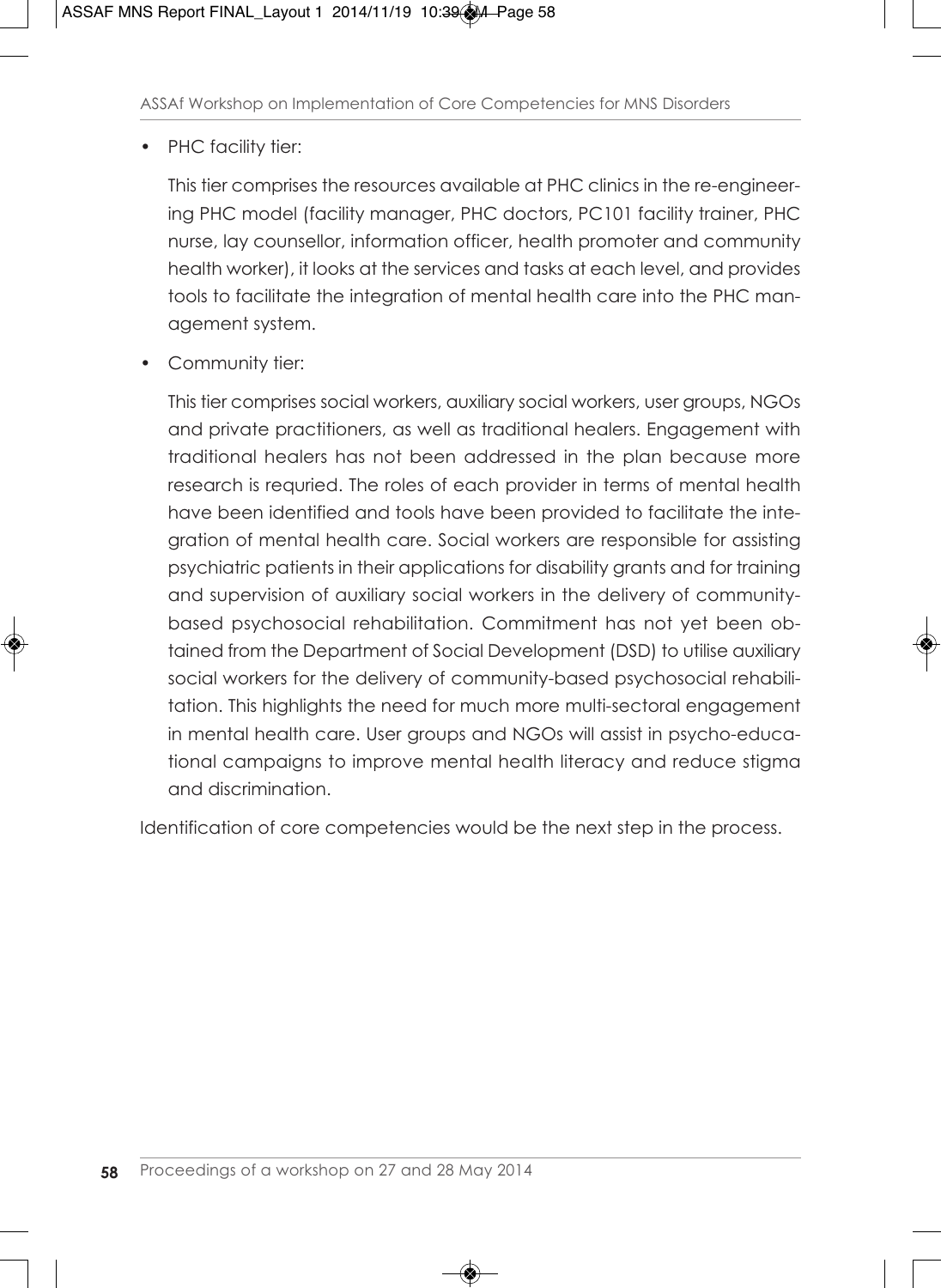The implementation toolbox that includes all the material made available by PRIME-SA is as follows:

| <b>Material</b>                                                                  | Designed for use by                                                                        | <b>Purpose</b>                                                                |  |
|----------------------------------------------------------------------------------|--------------------------------------------------------------------------------------------|-------------------------------------------------------------------------------|--|
| PRIME Implemen-<br>tation Toolkit                                                | All those involved in imple-<br>menting PRIME in a facility                                | A how-to guide to imple-<br>ment                                              |  |
|                                                                                  |                                                                                            | An educational resource                                                       |  |
| PC101+ guideline<br>2014 edition                                                 | PC 101/PRIME trainers nurses,<br>doctors, pharmacists, man-                                | Central training tool for<br>PC101/PRIME trainers                             |  |
|                                                                                  | agers                                                                                      | With accelerated mental<br>health component                                   |  |
| PC101+ training<br>manual                                                        | PC 101/PRIME trainers                                                                      | Used as interactive tool<br>for on-site training                              |  |
| Lay counsellor<br>step-by-step                                                   | Lay counsellors                                                                            | Central tool for lay coun-<br>sellors for delivering inter-<br>vention groups |  |
| Psychosocial<br>Rehabilitation<br>(PSR) Facilitator<br>Guideline 2014<br>edition | Health promoters, auxiliary<br>Tool for delivering PSR<br>group sessions<br>social workers |                                                                               |  |
| PSR training<br>manual                                                           | PSR programme trainers<br>Facilitator training for PSR<br>programme                        |                                                                               |  |
| Waiting room ed-<br>ucational talks                                              | Lay counsellors, health pro-<br>moters, auxiliary social<br>workers and nurses             | Assist in making mental<br>health issues accessible<br>for all                |  |
| Patient informa-<br>tion leaflets and<br>posters                                 | Lay counsellors, health pro-<br>moters, auxiliary social<br>workers, nurses                | Patient information<br>leaflets and posters                                   |  |
| Referral docu-<br>mentation                                                      | Nurses, lay counsellors,<br>health promoters, auxiliary<br>social workers, doctors         | Standardise referral<br>system                                                |  |
| Supervision docu-<br>mentation                                                   | Supervisors, lay counsellors,<br>health promoters, auxiliary<br>social workers             | Ensuring safe practice<br>and care for those deliv-<br>ering                  |  |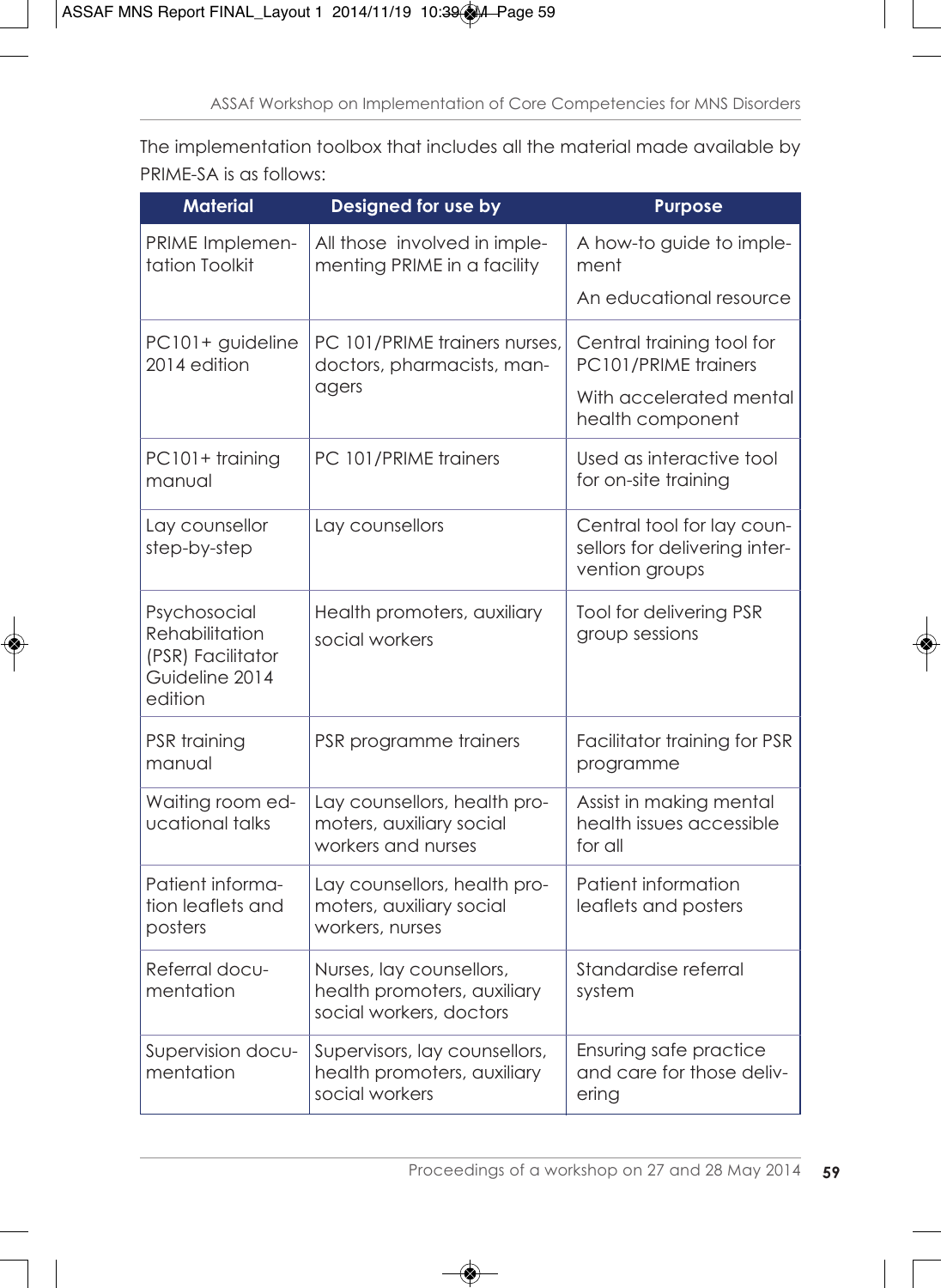Human resource estimates, taking into account that task-sharing require additional resources, looked at existing coverage and used assumptions of current coverage and target coverage in 2025. Current coverage has been adjusted to accommodate findings from a recent facility detection survey that surveyed over 1 200 chronic-care patients from clinics. Findings showed that only 5% of people presenting with depression and less than 1% of people presenting with alcohol misuse disorder had been correctly identified. Conservative targets of 25% and 10% respectively have been set for 2025. According to figures from 2011 in terms of costs, the actual FTE per 100 000 population for care for these priority disorders is about two. Scale up according to the National Mental Health Policy Framework and Strategic Plan 2013 – 2020 and the inputs required in the plan, require just over nine FTEs per 100 000 population to reach these targets. The exercise showed that task-shifting would not be able to be implemented effectively without an input of resources.

In addition to the core competencies, the biomedical orientation of healthcare providers would have to shift as chronic care requires a patient-centred approach. Not everyone is suited to providing mental health care and employee assistance programmes are very important to support this initiative. System issues include:

- Lack of space for counselling
- High patient numbers
- Weak information systems for mental health
- Poor tracking of defaulters
- Exclusion of mental health care from job descriptions of lay counsellors and unclear roles of lay counsellors
- No targets for identification of mental disorders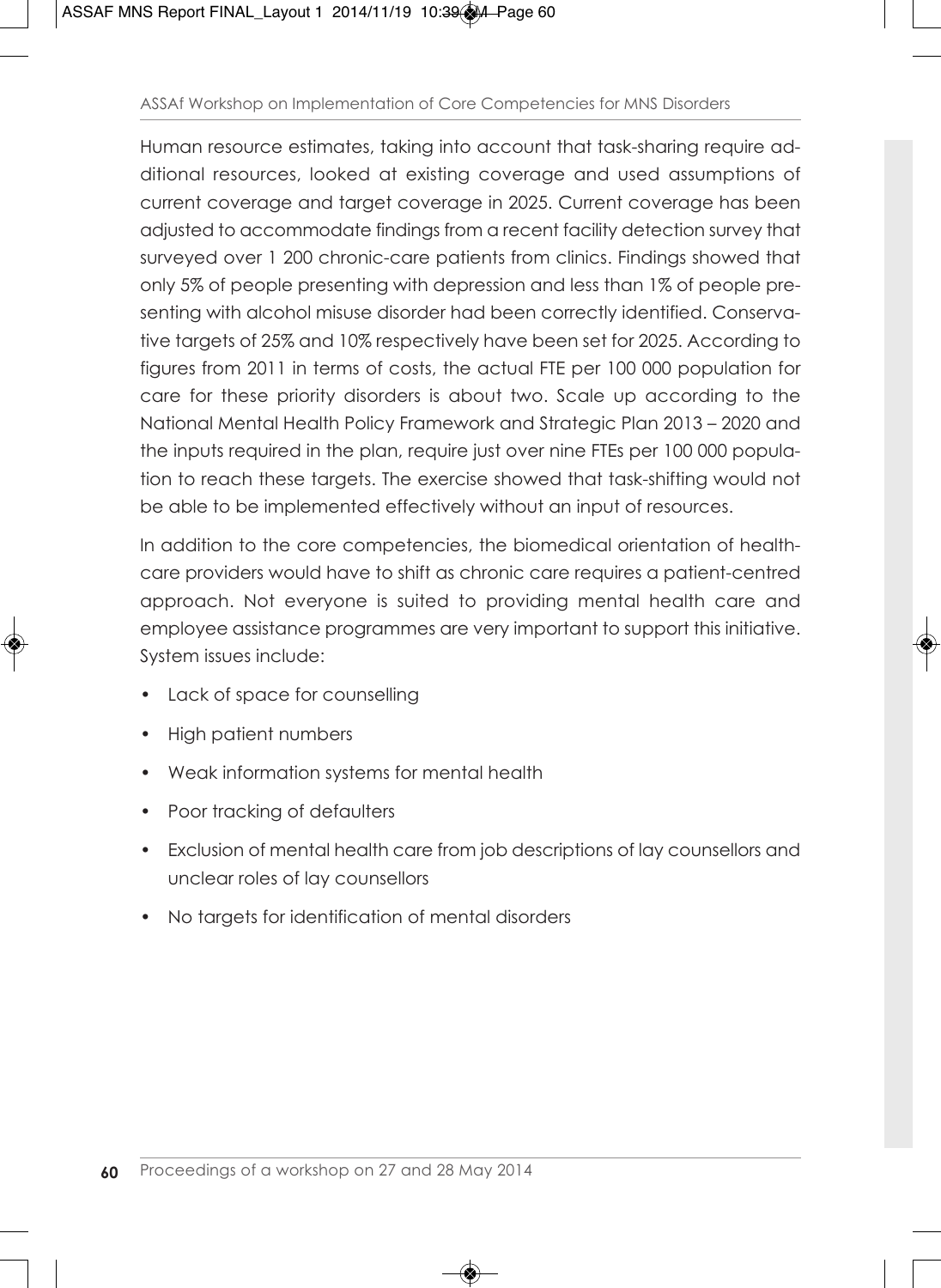# **Discussion, Q&A**

#### **Dr Angelique Coetzee:**

- 1) Would the DoH clarify the role of the GP in the district mental health teams? The models do not show involvement of GPs. If GPs are not involved at district level, silos will be perpetuated within district mental health care.
- 2) There is a huge problem with regard to mentally ill prisoners being held in the same penitentiary facilities as normal prisoners. This should receive urgent attention.
- 3) How many psychiatrists are there in South Africa currently, in private practice, as well as the state system?
- 4) Does the use of 'psychologists' refer to clinical psychologists?

#### **Response, Prof Melvyn Freeman:**

- 1) There is a role for GPs in this system. I mentioned the issue of contracting GPs earlier. There is no reason why they should not play a mental health role as part of the contract. It would be necessary to look at the resource within a specific district because GPs might play varying roles depending on the resources available in the district. For example, the GP's role would be accentuated in a district where there is no psychiatrist.
- 3) I believe that there are about 800 psychiatrists on the registry currently but this does not mean that they are all in practice or are all in the country. About 60% of them are in private practice (serving 20% of the population) and 40% are in state mental health care.
- 4) At the moment the DoH employs clinical psychologists. We are looking at extending this to include community and counselling psychologists, and potentially others as well.

**Dr Lawrence Tucker:** There is quite a significant difference in the way we approach psychiatric and neurological conditions no matter what training there is or personnel we have doing this work. I understand why epilepsy is acceptable in this mix of primary conditions. Stroke is a very important illness and I can see why it sits uncomfortably in the conversations and should perhaps be looked at in terms of NCDs. Do we see a way of unifying the structures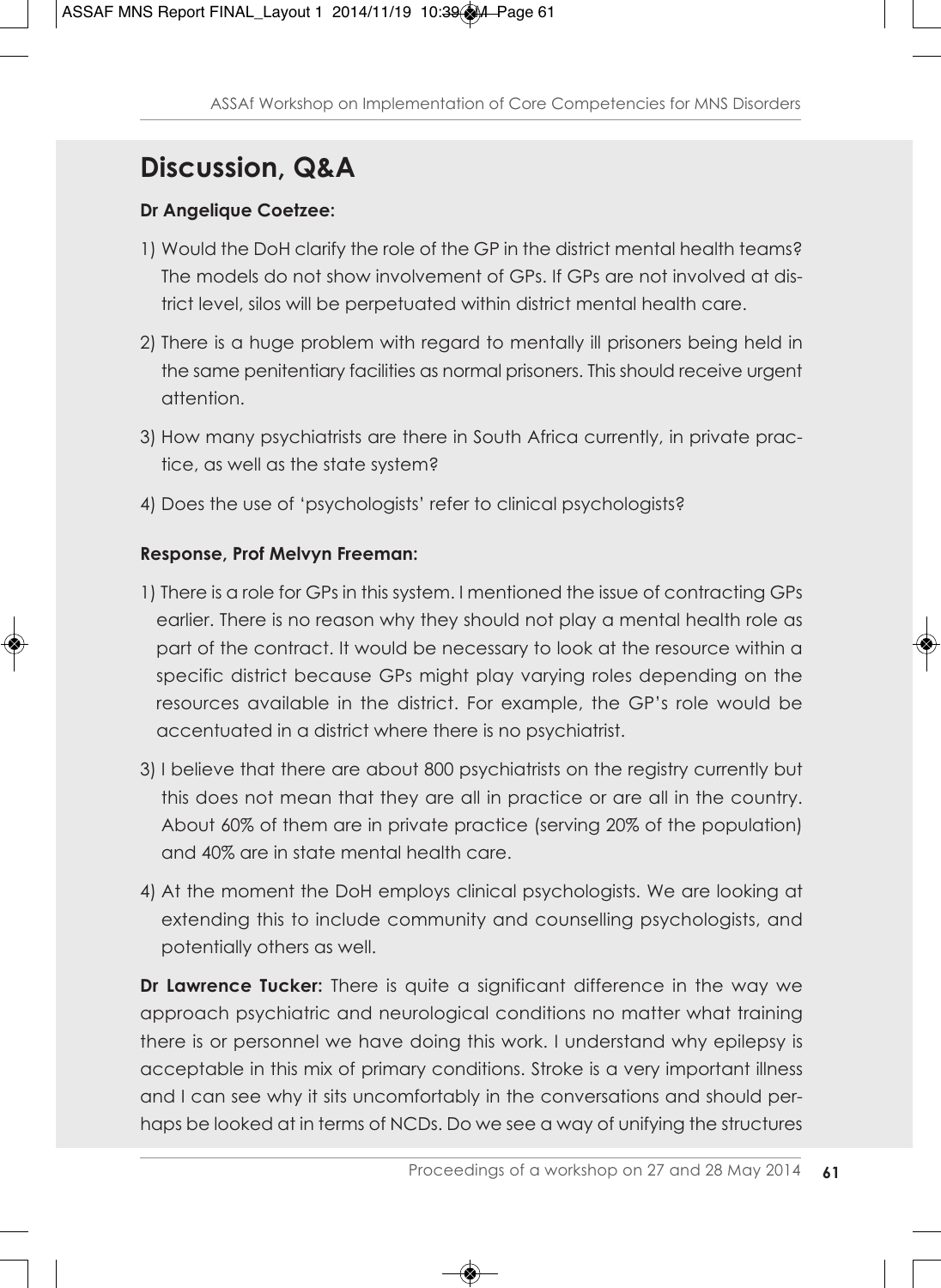for neurological conditions, such as epilepsy, which is not an illness but a condition?

**Response, Prof Crick Lund:** Dr Tucker's comment speaks to the fact that we have tended to drift into silos during this process. The value of this kind of forum is that it is an opportunity to come together and to realise that we have a lot in common in terms of our policy agenda. We are all speaking about conditions that have a high public health burden and are generally neglected in public health policy debates. Epilepsy is one of the conditions we are focusing on in three of the other PRIME countries (Nepal, Ethiopia and Uganda). A similar plan to the Mental Health-care Plan for South Africa is being implemented in the other three PRIME countries that have similar kinds of challenges. We should do more to lobby together as we have more power as a group but we do not have enough fora to do this. I agree that stroke is a slightly different area.

**Prof Bronwyn Meyers:** I agree with Prof Lund. We have a framework that we can use to apply to epilepsy and other common mental disorders and we should work together to push this agenda.

**Dr Paulina van Zyl:** There is a clear disjuncture. Substance abuse treatment and prevention is legislated by the DSD, but the medical treatment for substance abuse is the responsibility of the DoH. This is done in ordinary district hospitals or secondary or tertiary hospitals, which fall under the Provincial Hospital Act. Substance abuse as a directorate falls under mental health. Substance abuse is not mentioned in the Mental Health Act of 2002. Could this disjuncture be the main reason for the lack of prioritisation of mental health care in the DoH?

**Response, Prof Melvyn Freeman:** I would like to refer you to page 10 of the National Mental Health Policy Framework where this issue of substance abuse is addressed. Essentially it says that where there is co-morbidity we work more within the DoH. We do acknowledge that detoxification is a medical procedure and can be done within a health-care environment and we take responsibility for that. We work very closely with the DSD through their Central Drug Authority (CDA) and bilateral meetings.

**Response, Prof Bronwyn Meyers:** The Mini Drug Master Plan (MDMP) also allows for brief interventions in PHC settings for alcohol use disorders.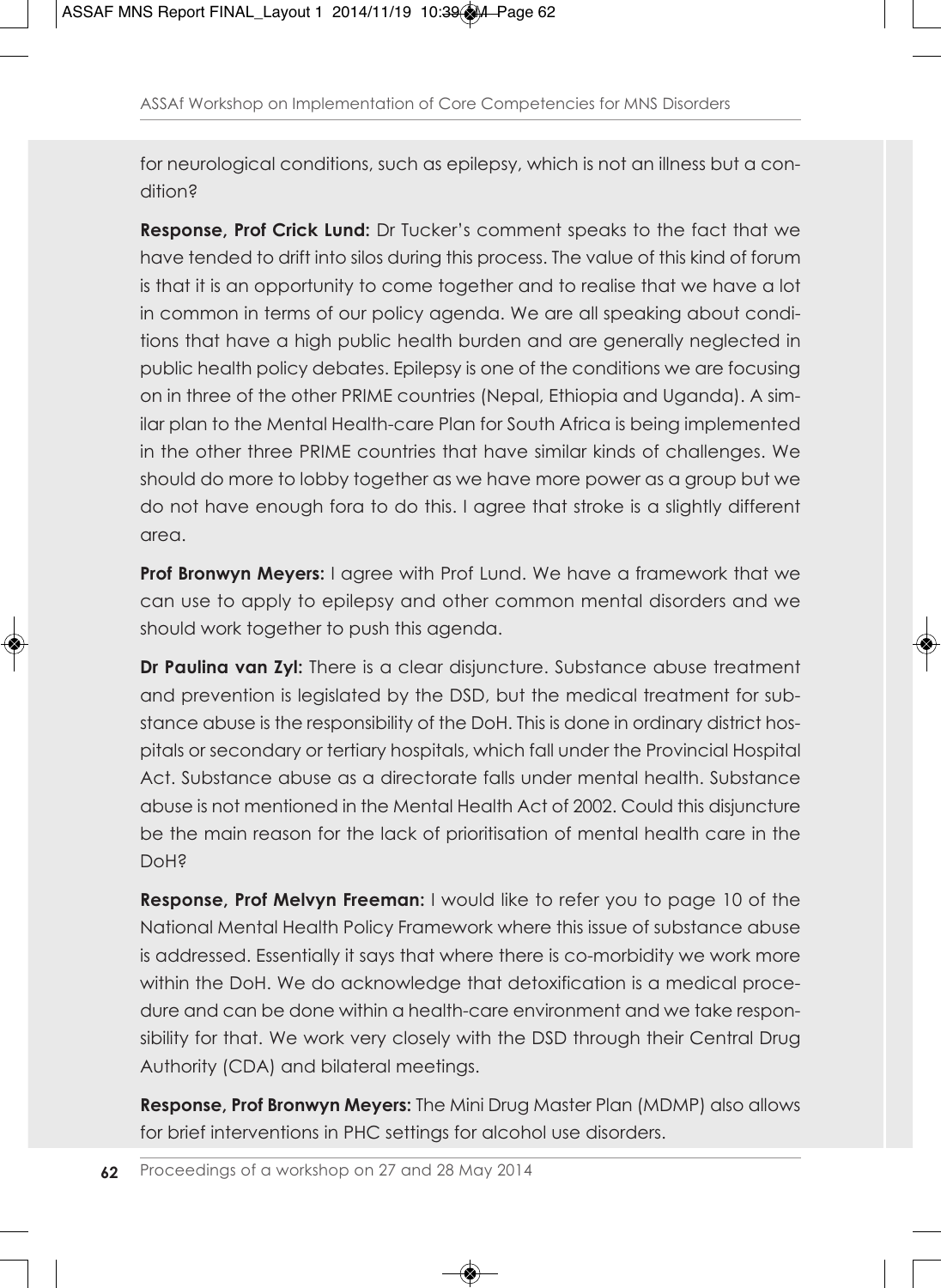**Dr Saiendhra Moodley:** One of the objectives of the National Human Resources for Health Strategy is the establishment of public health units at each district, staffed by public health medicine specialists and other public health practitioners. These units have already started to be established in some of the districts. Has any thought been given to the role that these units will play in terms of implementation of the National Mental Health Strategic Plan given that the district mental health team seems to be responsible for what could be considered a public health role of conducting a situation and needs analysis?

**Response, Prof Crick Lund:** The Technical Advisory Committee did not think about this or know about these units being set up. Better coordination is necessary. One worries that if we were to integrate mental health into the function of public health units it would be dropped as in many instances in the past, and we would want to retain the function of the district mental health teams as fulfilling a public health function with a MNS disorder lens in the way they work. I would like to hear more about these units and how we can better coordinate between them and avoid duplication.

**Dr Angelique Coetzee:** People looking after stroke patients have the potential to suffer from depression or anxiety. Maybe we should look at stroke/epilepsy and the impact these have on health-care providers.

**Dr Lawrence Tucker:** All the reorganisation, task-shifting and so on must be based on training and education of those fulfilling the roles in order for them to do so competently. What are the ideas of the DoH in this context?

**Response, Prof Melvyn Freeman:** This links with the different legs of the strategy working together. We do not want a situation where training moves ahead of the rest. In each district there are district training authorities that are set up to do training, but they have not been doing much for mental health. It would be necessary to train the trainers so that they become master trainers. At the same time a lot of materials have been developed around telemedicine and other alternative training methods, and where feasible, these will be used.

#### **Mrs Carol du Toit:**

1) When we looked at the different functions of the various categories of workers or professionals in the PHC team (in Prof Petersen's presentation), the social workers are allocated functions to do with disability grants and training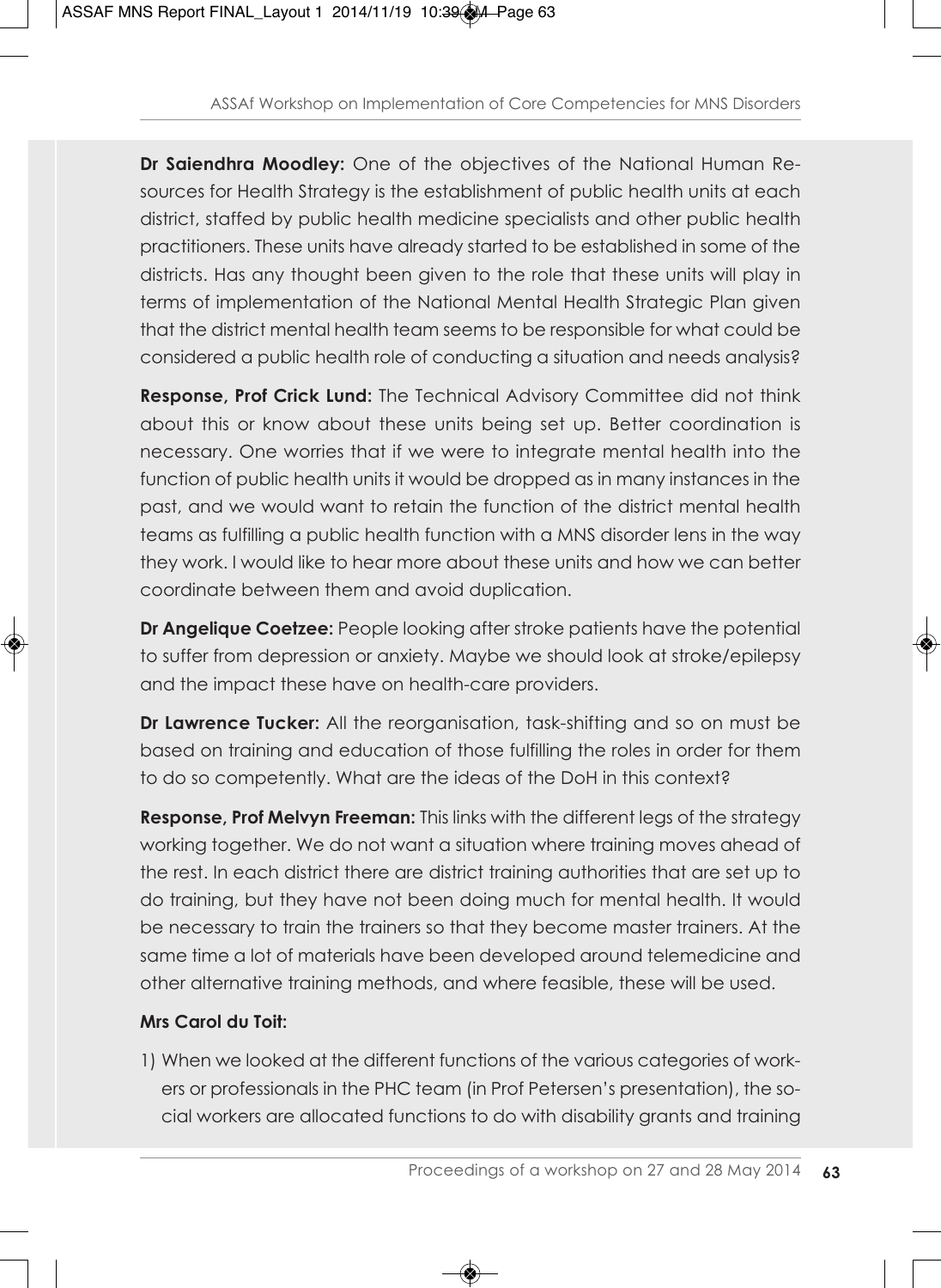auxiliary social workers. Is that what social workers are used for in that specific setting, or is this the view of a social worker's function?

2) Involvement of NGOs was in awareness and information, but were they used as referral sources as well? Some of them do provide specialised services.

**Response, Prof Inge Petersen:** I presented a case study of a particular district and I showed what was represented in the district at the time. Other services of social workers were not mentioned in that study. Getting the DSD to commit to providing resources has been a stumbling block, particularly getting the provincial directorates on board. This was a key challenge of the study.

#### **Prof Solomon Rataemane:**

- 1) The process in the DoH of establishing a Mental Health Technical Advisory Committee will be very important because they will perform a number of tasks. For example, we recognise that the data are not coordinated in the country and we need a common pool of data on different issues. The discussion on core competencies implies that we have a country that is not uniform, and some areas are better resourced than others.
- 2) We have about 500 psychiatrists in South Africa and 70% of them are in private practice, and the other 300 on the South African registry are outside South Africa. We find that there is a strong relationship between those working in private practice and those in public service because most patients are not on medical aid schemes and those who exhaust their medical funds by mid-year are sent to the public service. We give them different medication and this often leads to relapses. A team process is in place.
- 3) Those from psychiatry see the need to work closely with neurology. We teach neuropsychiatry and that involves working with neurologists and we handle many conditions together. Neurologists will have stronger participation in the teams that we want to build.
- 4) The CDA cannot function without the DoH. I think the new formation will ensure that we will work closer together. The WHO has given guidelines on how to manage substance abuse-related problems, including an essential drug list (EDL). Several good medications are not on the list. When the Tech-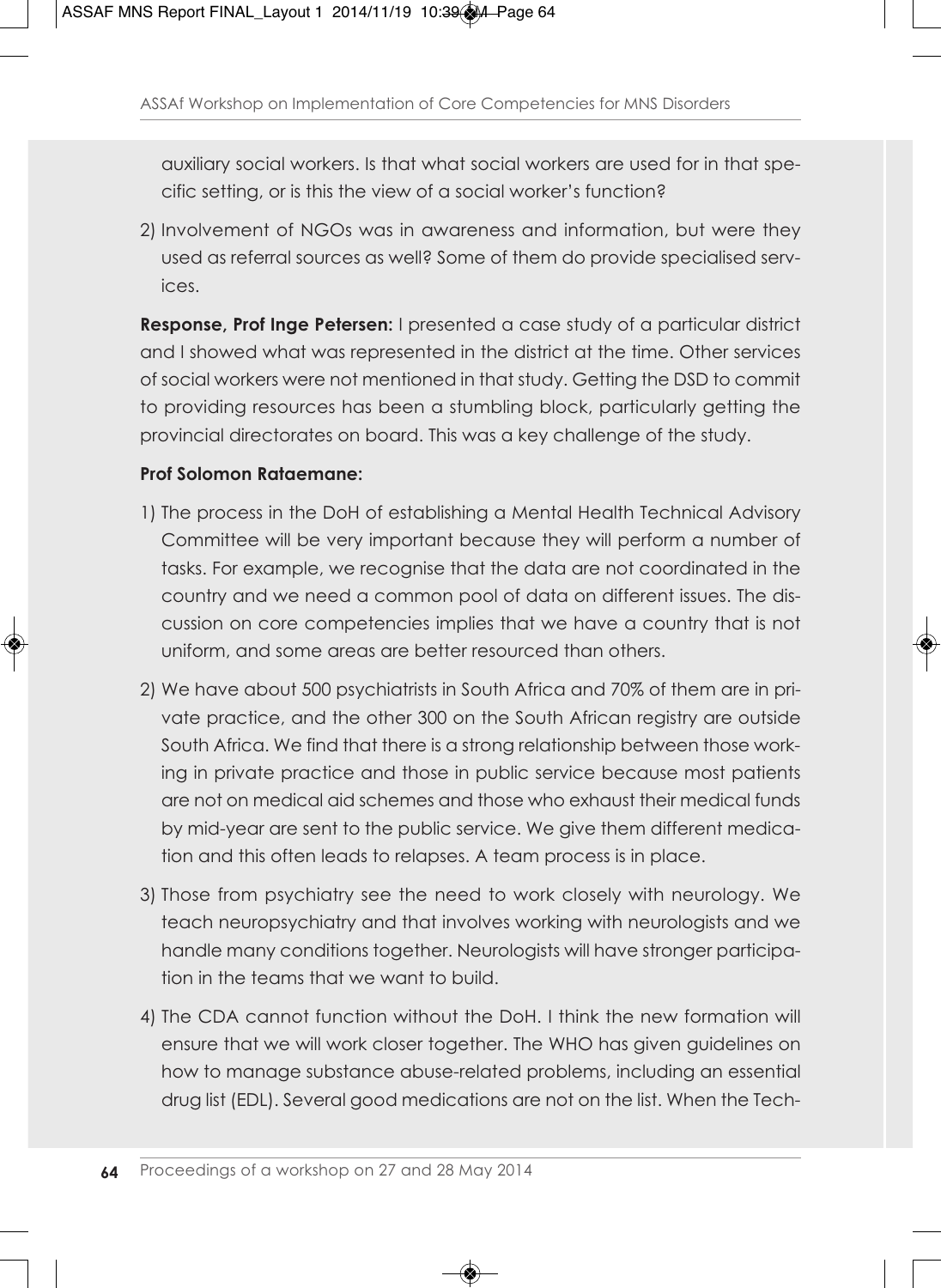nical Advisory Committee is fully appointed and able to advise the Ministry, these gaps will be identified and we will be in position to see what is already in place and what is cost-effective for the country. Evidence will be needed to support certain approaches. This is a key issue.

5) The process of core competencies has helped focus more on what we are doing and what we are not doing. This will lead to cohesion in terms of the way forward.

#### **Unknown person:**

- 1) Prof Lund mentioned something about rotation in training in the hospitals but nothing about training for community services. Will this also happen?
- 2) Prof Freeman spoke about some of the reasons for the change not happening but did not mention paternalism. Is this not perhaps one of the reasons why things have not changed in 20 or 30 years?
- 3) In Prof Petersen's presentation it seemed that there was a top-down effect. She spoke of task-shifting and task-sharing, but was it a mere use of terminology or it is actually happening? Is there any negotiation taking place in this regard?

**Response, Prof Crick Lund:** Community training is definitely part of the agenda using the PC101 tool. It is the core element.

**Response, Prof Melvyn Freeman:** The policy framework and plan was the result of a consultative process in which users took part. We did try to listen to that voice. Users are not well organised in South Africa. One of the terms of reference for the district teams is to help the building of user groups so that we can respond appropriately.

**Response, Prof Inge Petersen:** I mentioned in relation to developing the collaborative care models that we held theory of change workshops involving all stakeholders. Three workshops were held and all providers attended the workshops. The idea was to negotiate who does what. This underpins the collaborative care model.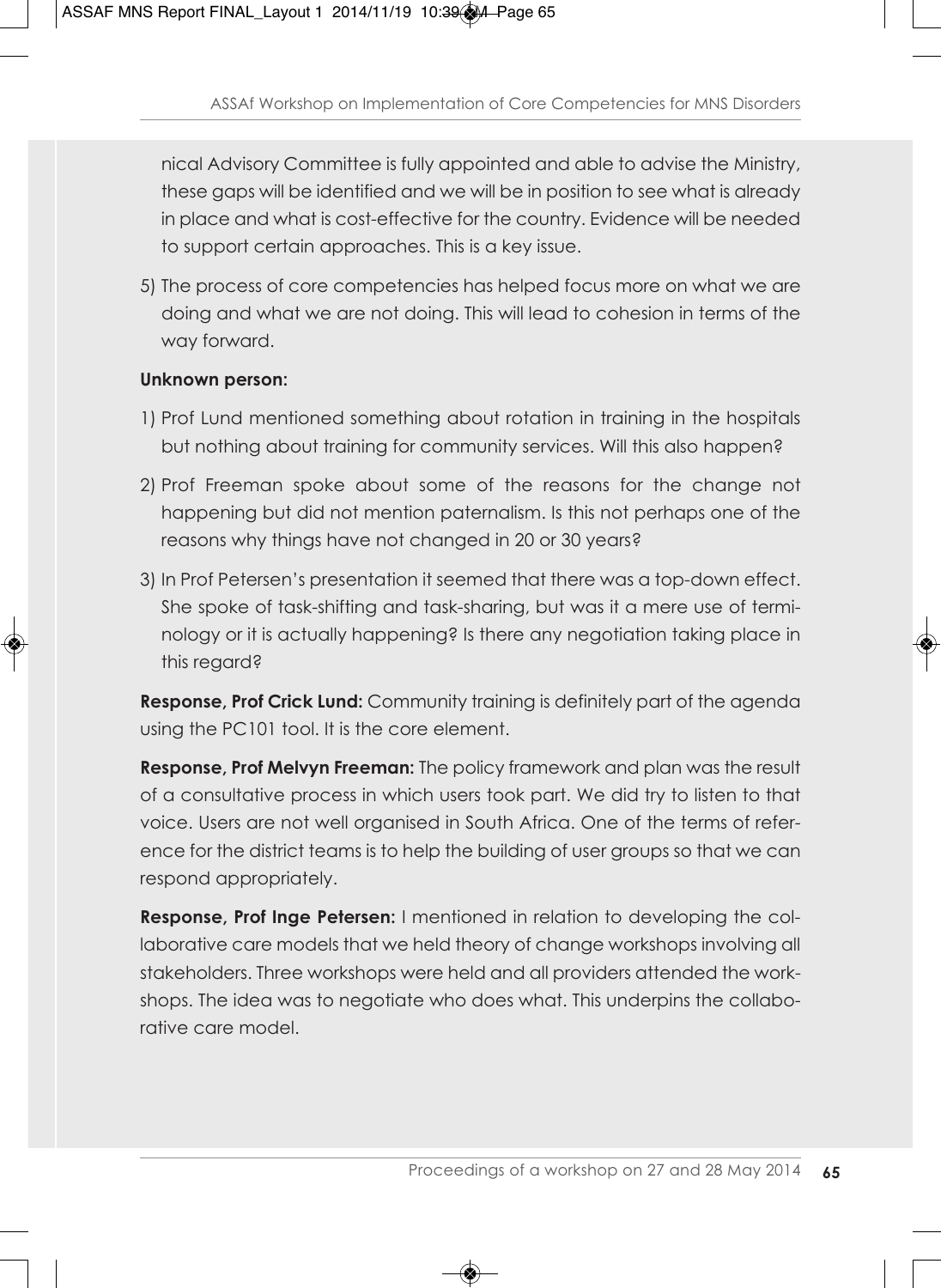# **Survey Findings: Current Status of MNS Disorders Curricula of South African Education and Training Institutions**

#### **Mr Ashley Govender, Contracted Researcher**

Mr Govender was contracted in April 2014 to conduct an assessment of the current status of MNS disorders in curricula of South African education and training institutions. ASSAf designed a questionnaire (See Table 1) that was circulated to universities. Mr Govender was tasked with the following:

- Review, assess/evaluate and consolidate the inputs received from the questionnaires that were circulated to the different training and education institutions.
- Survey the training and education institutions' curricula handbooks on MNS disorders and to cross-check this information with that received from the completed questionnaires.
- Search and provide curricula information for institutions/departments that did not complete or return the questionnaires.
- Compile and consolidate a status report that would be reviewed by ASSAf before finalisation and approval.
- Present the study findings.

The IOM 2012 workshop summary document indicated that SSA has one of the largest treatment gaps for MNS disorders in the world and identified human resources as a critical contributing factor. The final discussion at that workshop highlighted the following points:

- The need to integrate MNS health care as a complement of general health.
- The need for community-driven public education to reduce stigma and misperceptions.
- The need to revise training and career paths of mid-level providers to offer degrees and career growth with continual education being of equal importance to the initial provider trainings.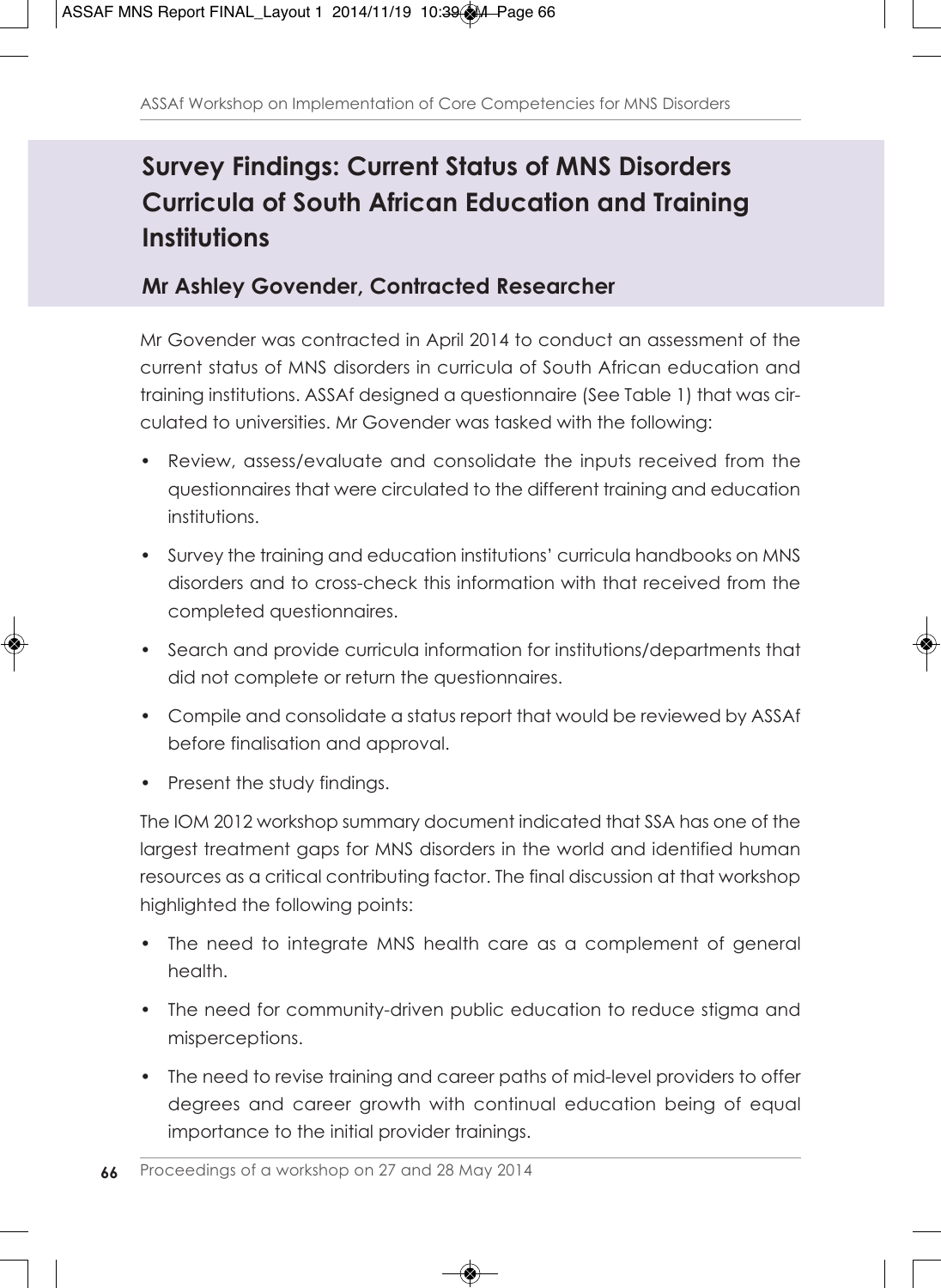- The lack of system level competencies in supervision, teaching, leadership, and advocacy at all curricula levels and the need to address these in order to ease the integration of MNS care into general health care.
- The use of information technology to enable remote consultations with experts by providers in remote or rural areas, and to enhance training and mentoring.
- The application of lessons learnt from examples of successful integration of MNS disorders into the established health systems to guide implementation in training and engagement.
- The importance of collaboration and engagement of stakeholders in improving care for MNS disorders in SSA.
- The need for evidence-based research to secure the support of stakeholders.

| <b>BACKGROUND INFORMATION</b>                      |                                                                           |                                                                                                                |                                                                                                                                        |                                                                                                       |                                                                                 |                                                                                                      |  |
|----------------------------------------------------|---------------------------------------------------------------------------|----------------------------------------------------------------------------------------------------------------|----------------------------------------------------------------------------------------------------------------------------------------|-------------------------------------------------------------------------------------------------------|---------------------------------------------------------------------------------|------------------------------------------------------------------------------------------------------|--|
|                                                    | Name of the University/Institution                                        |                                                                                                                |                                                                                                                                        |                                                                                                       |                                                                                 |                                                                                                      |  |
|                                                    | Name of the Faculty/School/Department                                     |                                                                                                                |                                                                                                                                        |                                                                                                       |                                                                                 |                                                                                                      |  |
| Location of the Faculty/School (Province and City) |                                                                           |                                                                                                                |                                                                                                                                        |                                                                                                       |                                                                                 |                                                                                                      |  |
| Your Full Name (Optional)                          |                                                                           |                                                                                                                |                                                                                                                                        |                                                                                                       |                                                                                 |                                                                                                      |  |
| Your Position/Job Title                            |                                                                           |                                                                                                                |                                                                                                                                        |                                                                                                       |                                                                                 |                                                                                                      |  |
| <b>CURRICULA INFORMATION</b>                       |                                                                           |                                                                                                                |                                                                                                                                        |                                                                                                       |                                                                                 |                                                                                                      |  |
| Name of<br>module/<br>course/<br>pro-<br>gramme    | Level of<br>study<br>$(1^{st}$ year<br>$2^{nd}, \ldots$<br>post-<br>grad) | Part of<br>which<br>$degree(s)$ ,<br>$diploma(s)$ disorders<br>or certifi-<br>cate(s)<br>(list all of<br>them) | Descrip-<br>tion of<br><b>MNS</b><br>content<br>in formal<br><b>lectures</b><br>list main<br>topics/<br>themes<br>that are<br>covered) | *Esti-<br>mated #<br>of hours<br>per<br>module<br>on MNS<br>disorders<br>in formal<br><b>lectures</b> | Descrip-<br>tion of<br>MNS dis-<br>orders<br>content<br>in clinical<br>teaching | <b>Estimated</b><br># of hours<br>per mod-<br>ule on<br>MNS dis-<br>orders in<br>clinical<br>setting |  |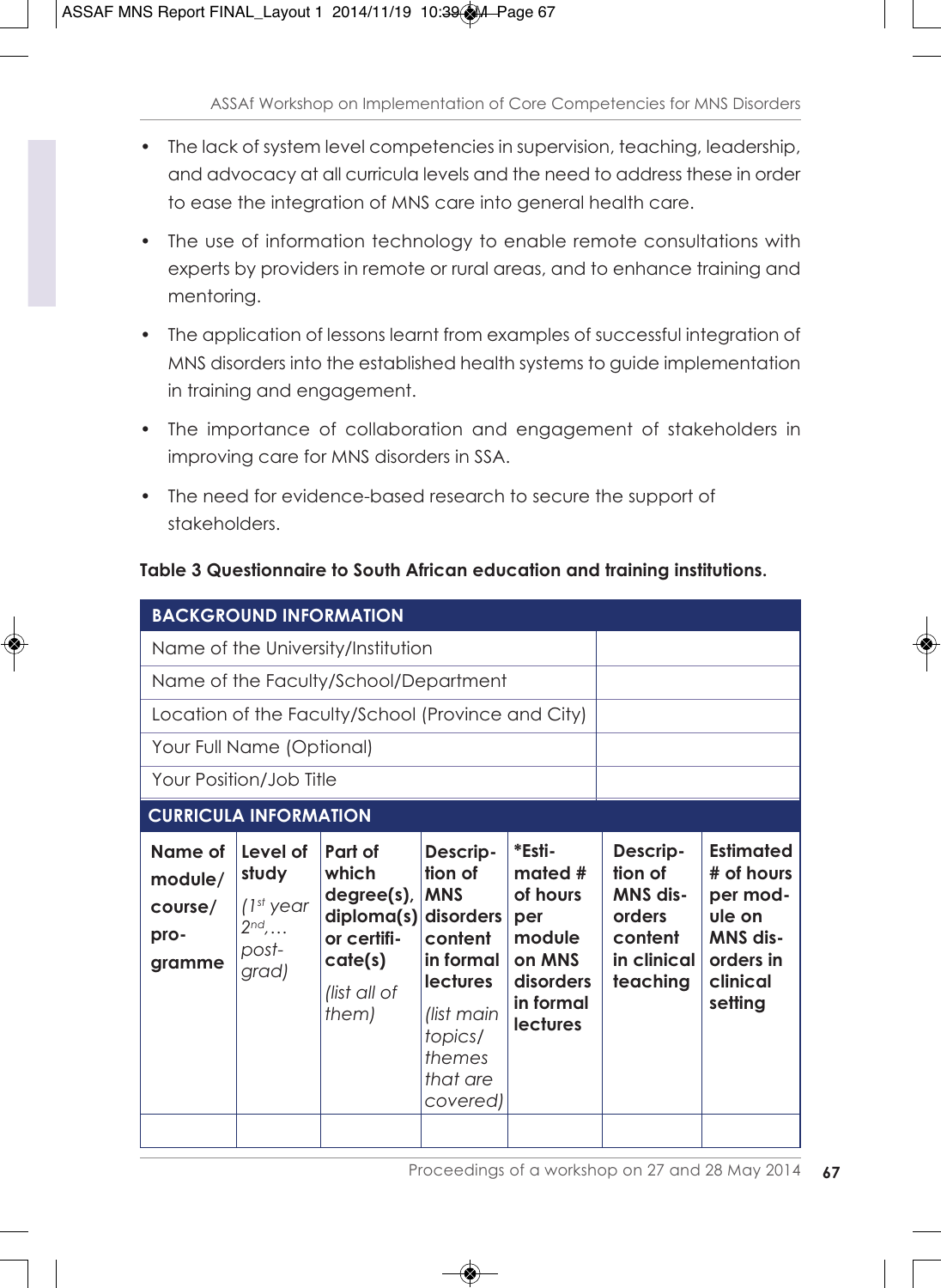| <b>ADDITIONAL INFORMATION</b>                                                                                                                     |                                                                                                     |  |  |  |
|---------------------------------------------------------------------------------------------------------------------------------------------------|-----------------------------------------------------------------------------------------------------|--|--|--|
| Your institution offers other<br>opportunities (formal and<br>informal) for exposure to<br>MNS disorders as part of<br>the training and education | Yes<br>No.<br>If 'yes' please mention them and indicate<br>for which degree/diploma, if applicable: |  |  |  |
| Challenges related to the<br>MNS disorders curricula<br>within your institution                                                                   | Yes<br>No<br>If 'yes' please mention the key five<br>challenges:                                    |  |  |  |

•Note: While the number of hours spent on theory and practica could not be determined, respondents had indicated that a large amount of time was spent on theoretical content and practica/clinical setting content.

# **Survey Results**

Several universities perceived the questionnaire as a formal study that required ethical approval and therefore did not complete the questionnaires. Relevant departments of the following five institutions completed the questionnaire:

- Monash University South Africa Psychology
- University of the Free State (UFS) Nursing
- UKZN Nursing
- North-West University (NWU) Biokinetics, Nursing, PHARMACEN, Pharmacology and Social Work
- Wits Occupational Therapy

ASSAf had contacted other institutions in the further education and training (FET)/higher education and training (HET) band that offered programmes in MNS disorders, but was unsuccessful in obtaining the required information. The Department of Higher Education and Training (DHET) website was used to identify universities and FET colleges in South Africa, and the South African Qualifications Authority (SAQA) website was accessed to identify all programmes related to MNS disorders.

Of the 24 universities identified on the DHET website, six (25%) responded and a total of nine questionnaires were completed.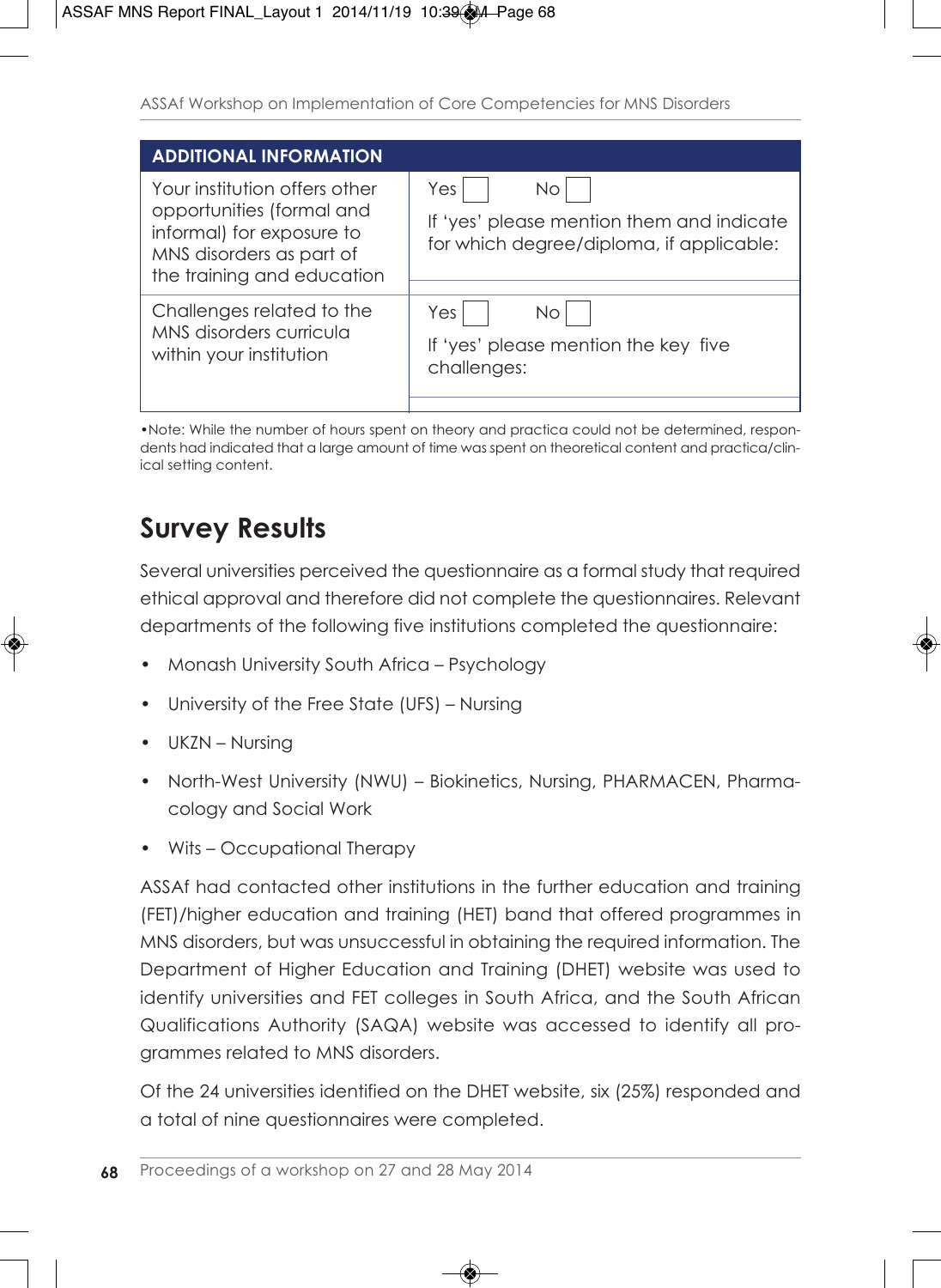The initial search for SAQA-registered qualifications for each university (as the accredited provider) yielded a search result of 7 215 qualifications. A narrowed search used these keywords: 'mental, neurological and substance use' to identify qualifications related to MNS disorders, and were examined for relevance and yielded a total of 136 qualifications. The 2009 National Qualification Framework (NQF) Level Indicator was used. In terms of SAQA-registered qualifications for MNS disorders per university (Figure 1), UCT had 19 qualifications, UKZN had 34 qualifications, University of Pretoria (UP) had 20 qualifications, Stellenbosch University (SU) had 18 qualifications, University of the Western Cape (UWC) had 11 qualifications and Wits had eight qualifications, representing 80.9% of relevant qualifications identified.



Figure 1: Number of Registered Qualifications related to MNS on the SAQA Database

Further sorting was done for programmes offered at UCT, UKZN, UP, SU, UWC, Wits, UFS, Monash University South Africa and NWU, which represented 121 (89%) of the 136 SAQA-registered programmes. Programmes ranged from NQF Level 05 (Certificates) to NQF level 10 (doctoral), with a mode of 52 (41%) for NQF level 09, followed by 37 (30%) for NQF level 08. Completed questionnaires were used to guide the qualitative analysis of the curricula in the universities' handbooks.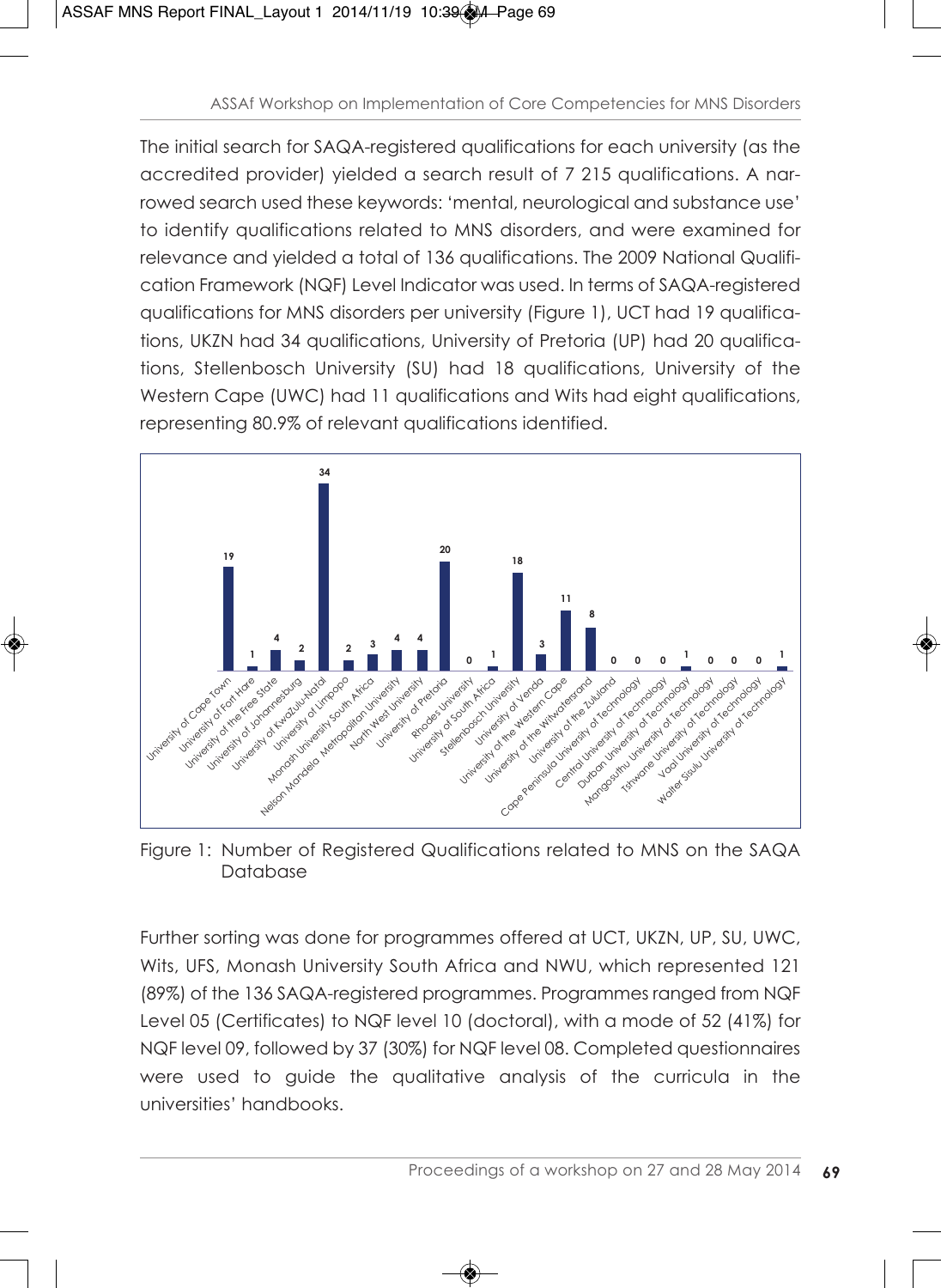The MNS content according to modules of qualifications at each NQF level was identified as follows:

- NQF level 05: A single qualification (Certificate: Nursing: Mental Health) with a 50% mental disorder content in its modules.
- NQF level 06: A single qualification (Diploma: Nursing: Mental Health Nursing) with a 25% mental disorder content in its modules. In addition, UWC offered a winter school related to alcohol problems, hosted by the School of Public Health.
- NQF level 07: Ten qualifications (Bachelor degrees) with mental disorder content ranging from 1.3% to 33%, neurological disorder content ranging from 6.1% to 15% and no content specifically related to substance use disorders.
- NQF level 08: 17 programmes relating to MNS disorders. The mental disorder content ranged from 1% to 50%, neurological disorders ranged from 2.9% to 58%, and substance use disorders content ranged from 2% to 50%.
- NQF level 09: The Masters programmes had a content relating to MNS disorders. Mental disorder content ranged from 11% to 50%, neurological disorders content ranged from 33% to 100% and substance use disorder content was 67% because of a single programme that related specifically to substance use disorders.
- NQF level 10: The analysis of programmes at NQF level 10 (doctorates) indicated that the programmes' content relevance to MNS disorders was dependent on the exact focus of the area of research. This was true for each of the four programmes identified.

Limitations of the study:

- Although attempts were made to obtain all the handbooks from the various university websites, in some cases the information was not readily available. However, the information obtained was representative of more than 80% of the qualifications available.
- The questionnaire design did not make provision for detailed information to be obtained and it asked for the number of hours spent on each activity while the study utilised the number of credits per module and total programme credits to determine MNS disorder content.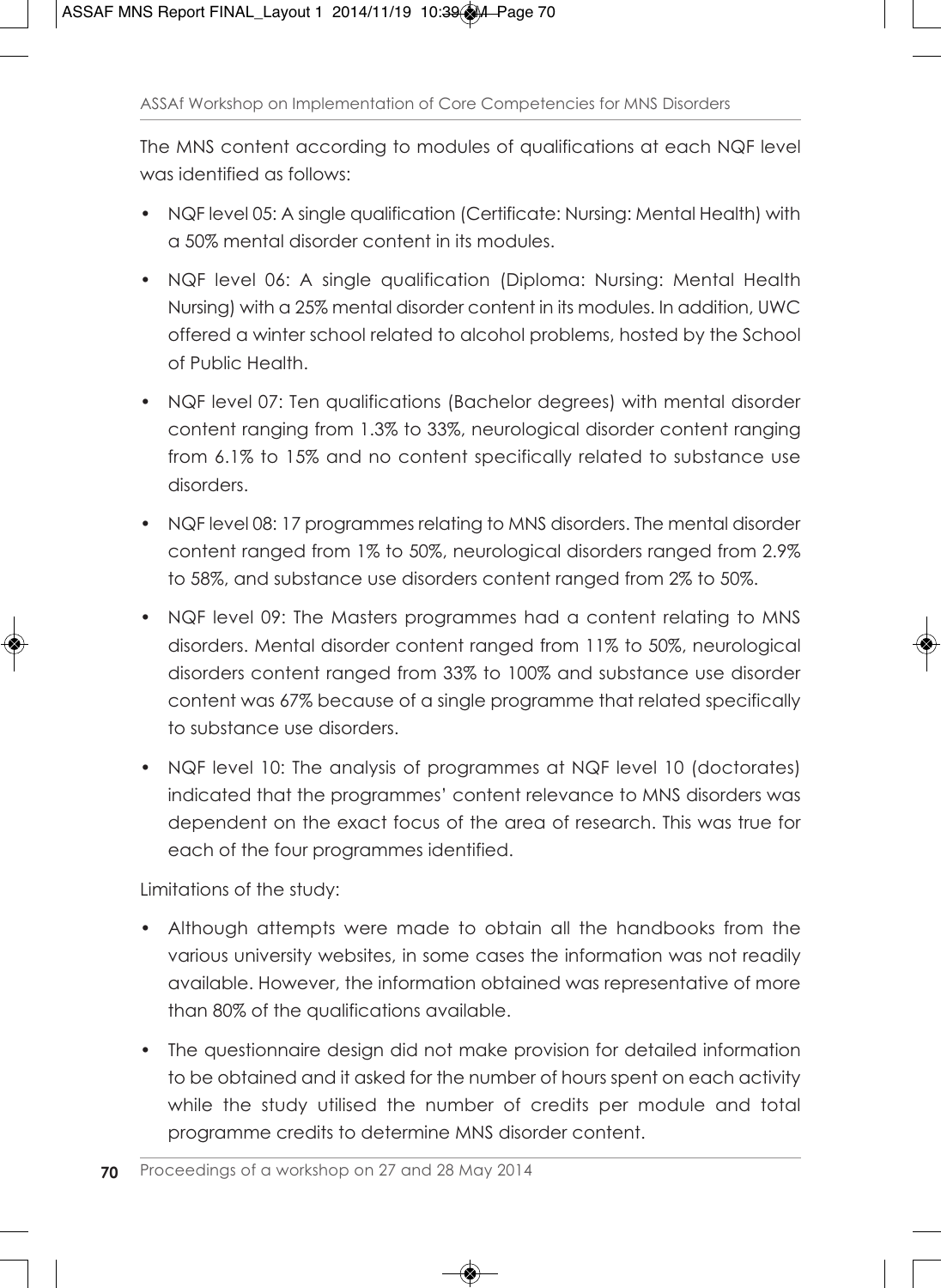- A number of programmes, such as the NQF levels 05 and 06 programmes, will not be continued into 2015 and will not be replaced by other programmes. In addition, more recent curricula due to be used from 2015 have not yet receive SAQA accreditation and therefore were not included in the study.
- It was not possible to determine the clinical MNS content of any of the qualifications.

The study reached the following conclusions:

- The MNS disorder content in qualifications was concentrated in NQF level 09 (41%) and NQF level 08 (30%) programmes.
- The mental disorder content was found in all NQF levels examined. Although NQF levels 05, 06 and 07 seemed to have a large mental disorder content, this was possibly related to the smaller programmes (that did not have a high credit value) and the allocation of all the credits for a module (such as an introduction to psychology module offered in first year) that related to mental disorders could have produced an exaggerated perception of mental disorder content.
- Only at NQF level 08 did the programme content include mental disorders, neurological disorders and substance use disorders.
- The programme content for MNS disorders reached 50% from NQF level 08 and 09. In general, the MNS disorders content increased in the higher NQF levels where programmes had a narrow focus on MNS disorders.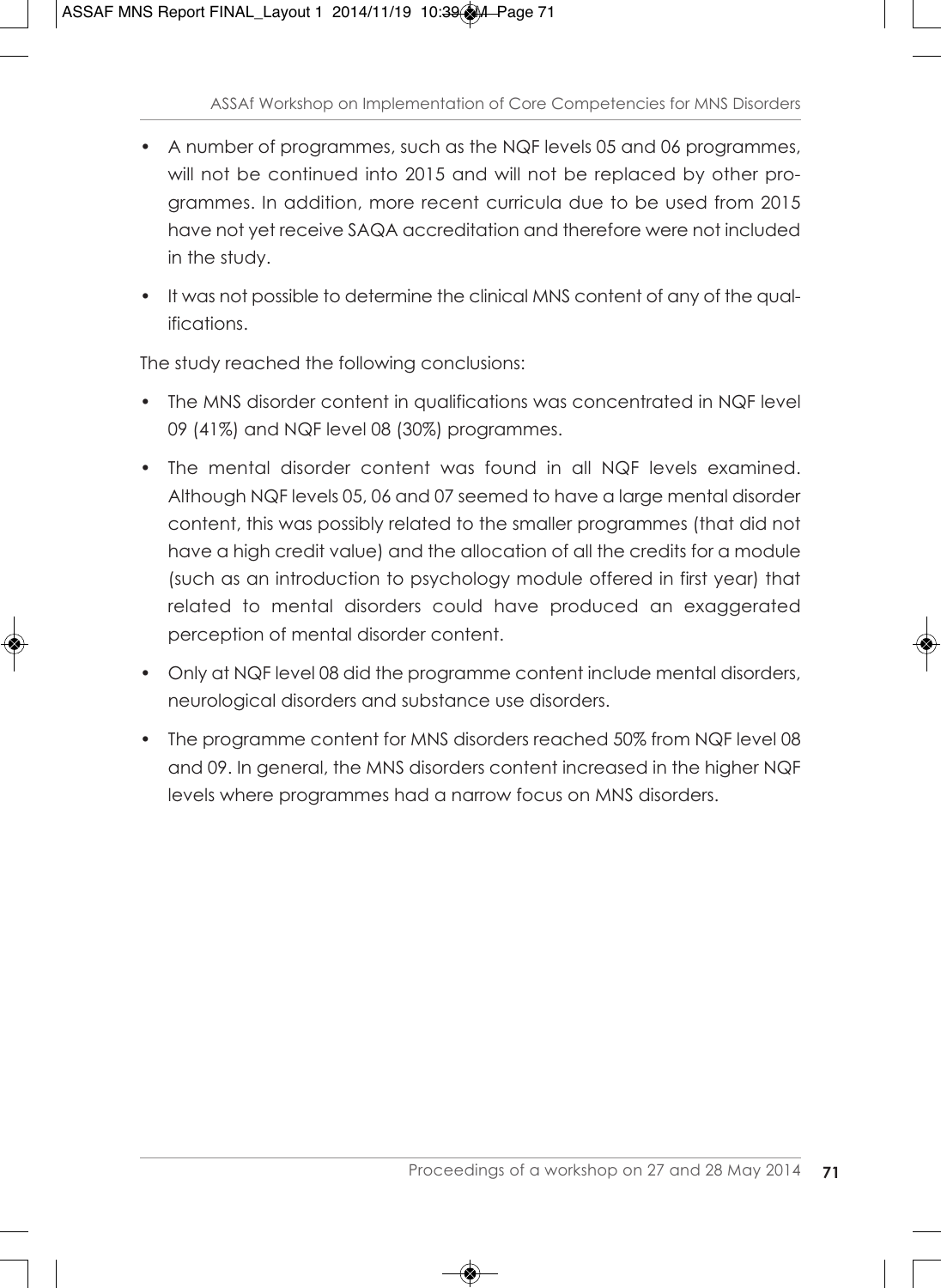# **Discussion, Q&A**

**Prof Bronwyn Myers:** What about the spread of curricula for substance use disorders and whether the curricula are concentrated in any of the provinces, or whether any gaps were noticed?

**Response, Mr Ashley Govender:** I did notice that the UWC and SU had good programmes relating to substance use disorders, whereas the other universities did not focus on this area.

**Prof Bronwyn Myers:** I had expected that there is a huge gap in terms of coverage by the other provinces because the Western Cape Provincial Department of Social Development has provided large amounts of funding to develop curricula around substance use disorders and has invested funding in all three universities in the province.

#### **Mr Mark Lewis:**

- 1) The South Coast Recovery Centre (SCRC) deals with substance abuse and about 40% to 60% of our residents are also dealing with other psychiatric disorders and are on psychiatric medication. There is an extremely close relationship between substance abuse and mental disorders and both have to be treated, with substance abuse being treated first. Relapse on substance abuse and how this triggers other disorders is an area that requires more work. The lack of education around substance abuse must be addressed. It is difficult to find course material to develop training in this area.
- 2) It is very difficult to get support specifically from provincial hospitals in order to do detoxification. This matter also requires attention.

**Prof Crick Lund:** Did you capture any information on the number of mental and neurological substance use disorder professionals that are being trained every year and the number currently in training? It would be interesting to know, for example, how many neurologists, psychiatrists, psychologists, social workers and counsellors are being produced every year.

**Response, Mr Ashley Govender:** This was not part of my brief, but perhaps it should have been. I think that a proper review of all the curricula drilling down into the course content would be useful.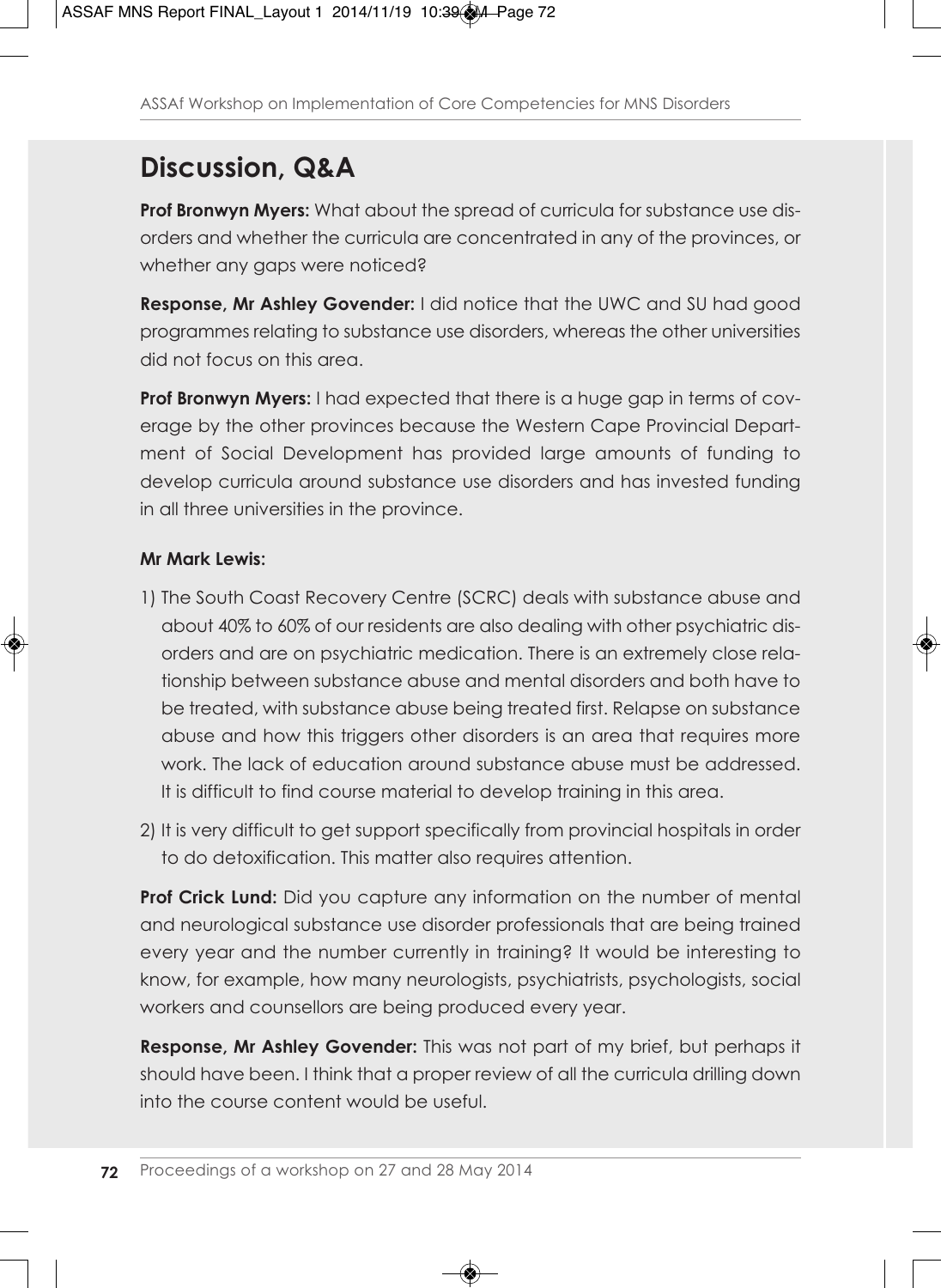**Dr Lawrence Tucker:** There are about 120 practising neurologists in the country and about 30 of them are in the state sector. In terms of throughput, we have 35 registrars in training at any one time, including all the medical schools, and one-third of these get through each year. This means that we produce eight to ten neurologists a year. In terms of specialist training, the Master of Medicine (MMed) Neurology and the MMed Psychiatry is the same qualification and used to be a qualifying degree for specialist practice. More recently, the colleges have taken over the role of administering the exit examination for the specialist qualification. The MMed is still required but is no longer an exit exam. It might be worthwhile looking to the colleges to see how many specialist degrees or specialist fellowships or diplomas are being issued. This would also give an idea of what expertise is in the country.

**Prof Melvyn Freeman:** I want to thank ASSAf for having commissioned this study. However, it is a little disappointing that not all the universities responded and this gives a distorted picture of the reality. The suggestions that we need to follow up and do more in-depth research might be in order. I do not understand how psychiatry training amounted to only about 67% dealing with all three of the areas. What did the other 33% deal with?

**Response, Mr Ashley Govender:** In drawing up the report I did not use the questionnaire. I used the SAQA website to download all the registered qualifications. I looked at the university handbooks to get details on the different programmes and modules offered by the institutions. If the modules related in any way to MNS disorders, the total percentage for the module credit was allocated.

**Mr Sifiso Phakathi:** Training of core competencies involves fundamentals that are added on. This mix needs to be understood especially in relation to taskshifting and task-sharing, and adding these on to the training.

**Unknown person:** I was intrigued by the fact that you said that SU and UCT are doing training in substance abuse, but I realised that these are not a core part of the curriculum for registrars. Not many of the psychiatrists go on to do this training. I was the last registrar participating in the six-month rotation at the old Avalon Alcohol Rehabilitation Unit and since then there has been no rotation at either SU or UCT on substance abuse, particularly alcohol abuse. I suspect that of the three different areas, the gap is substance use despite the fact that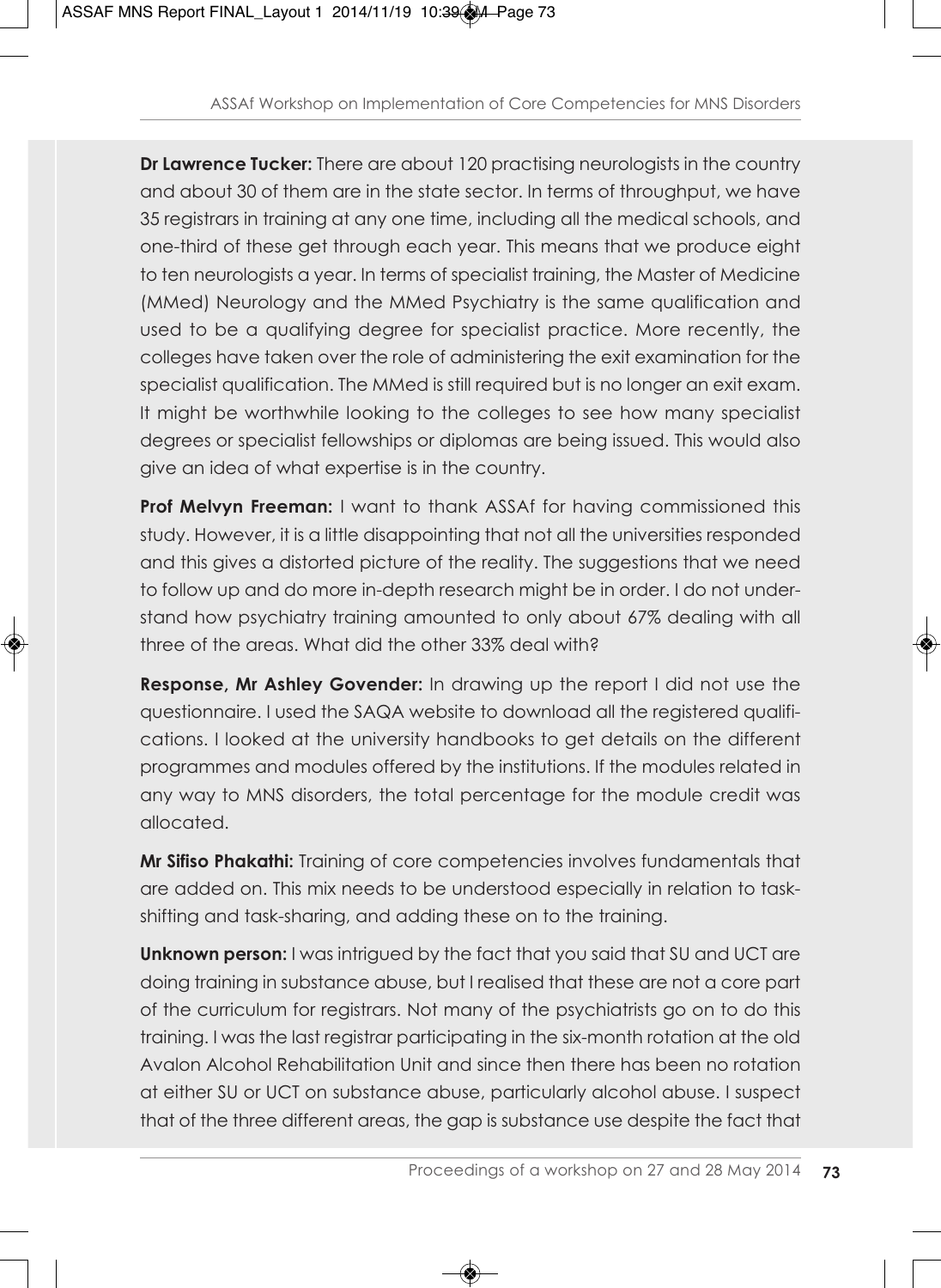one of our problems is dual diagnosis (psychosis with one or other substance use). The other gap is that very little attention is paid to public mental health. If it were not for Prof Lund and his team there would not be any public mental health being taught at UCT or at SU. An editorial in the 2013 *South African Journal of Psychiatry* lamented the lack of input from the college in the matter of ensuring that public mental health becomes a core component of registrar teaching. The Head of the College of Psychiatry made a commitment to the inclusion of public mental health as part of the curriculum for registrars.

**Prof Inge Petersen:** It would be helpful to look at more of the content in relation to the core competencies that we have identified in the human resource mix, and to look at how well this has been matched in terms of training. This would be an important future exercise. I also want to emphasise that public mental health is incorporated into the training for professional specialists and psychologists.

**Prof Bronwyn Myers:** What strikes me is the lack of a pipeline to the specialised courses, especially in relation to substance use disorders. It is difficult to attract people who already have a qualification for specialised training because we are not attracting them earlier on in their training. This is concerning because in the long term we will not be producing the number of people to fill the new posts in the speciality areas.

**Unknown person:** There is a growing demand for private dual diagnosis units. This is where the qualified people are being employed because the state sector does not provide places for them to use their qualifications. The state is not offering this service.

**Dr Angelique Coetzee:** I appeal to those responsible for curricula to take account of the fact that GPs cannot do courses that require them to leave their practices for long periods of time.

### **Prof Crick Lund:**

1) I want to make another suggestion to take the work done by Mr Govender a step further. The IOM framework presented earlier is a useful lens to apply to the core competencies of the various professionals. It might be worth looking at the curricula in relation to those and the extent to which the curricula provides skills to detect, diagnose, treat and refer, and map core competencies onto the existing training curricula.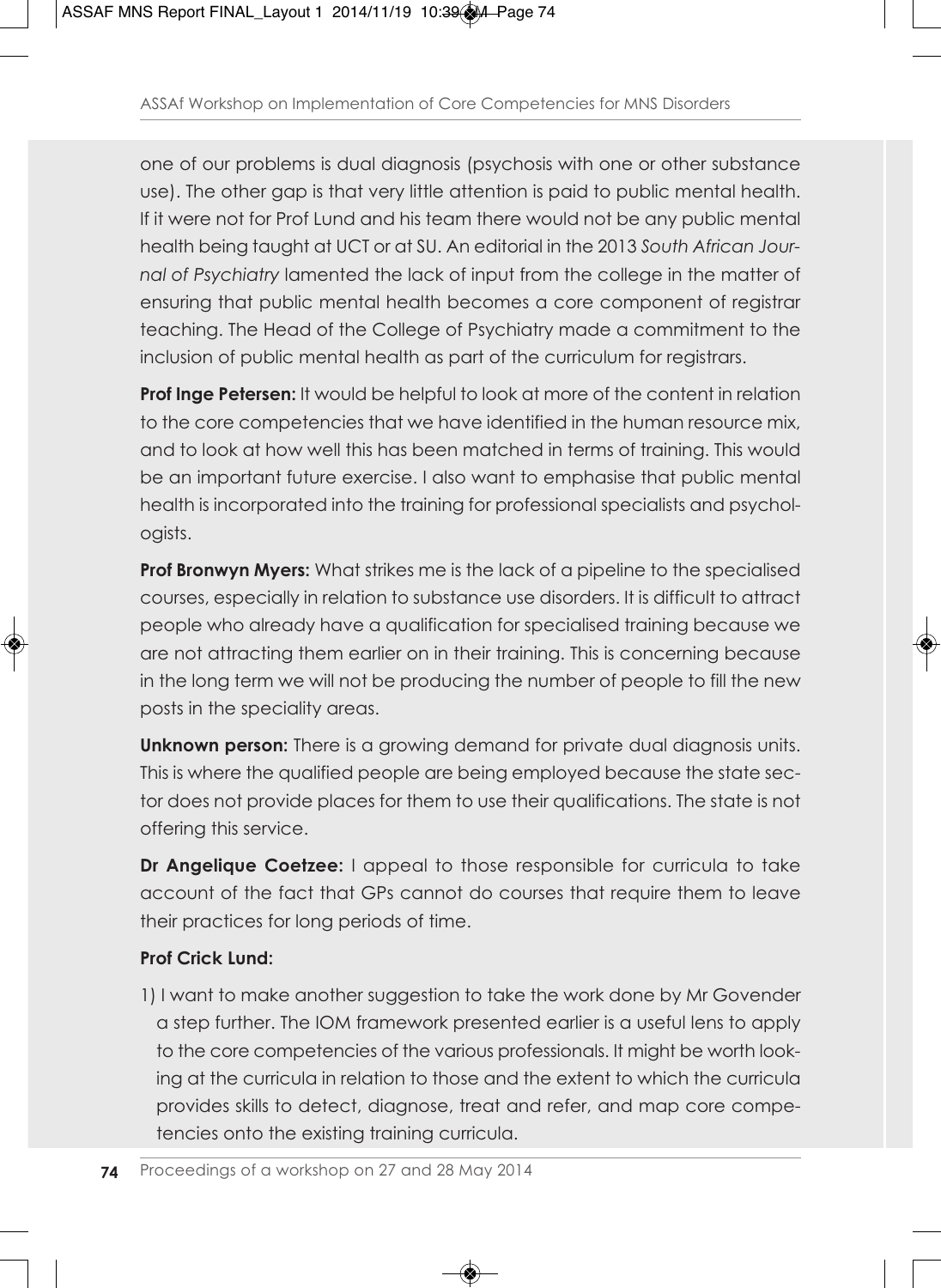2) I would like to appeal for the case of psychologists in respect of the lack of evidence base in the training of clinical psychologists in this country. This requires a special focus.

**Ms Annalie van den Heever:** It is one thing to teach the modules in a classroom and another to put the training into practice. I feel that there is a need for training facilities in the clinical areas because nursing students need to be part of groups that are run by psychiatrists and they do not get the experience they require in terms of substance abuse dilemmas. Students do assessments on the patients and they all have to do the same clinical work. Psychologists and psychiatrists need to train the students at the clinical facilities.

**Mr Mark Lewis:** It is very difficult to get accepted to specialise in psychology. We need to consider whether we are allowing sufficient people to follow this specialised area.

**Unknown person:** SAQA has spoken about horizontal articulation of programmes for many years. I am not sure if this has been implemented yet. I noticed in a study that I did that there is a very small focus on the child and adolescent aspect and this is where the damage is happening. More prevention is needed. We also need to get early treatment.

**Dr Thirusha Naidu:** It is a problem that we do not train enough psychologists in the country but I do not think that training more is the solution. We need specialised training and specialised mental health practitioners. Prof Petersen and PRIME have the right idea. We do not want to spend years training psychologists. We need more low-level cadres to break down competencies and task-sharing.

### **Prof Ashraf Kagee:**

- 1) There is a case to be made for the evolving roles of clinical and counselling psychologists in public service to one that is more of management, supervision and support to other professionals who are in direct contact with patients.
- 2) The issue of training is complex. SU's Department of Psychology would love to train many more psychologists but we do not have the capacity to do so. We need many more clinical supervisors and it is very expensive. We only train ten students at Masters' level. It is not possible to increase that number even though there is a huge need in the country.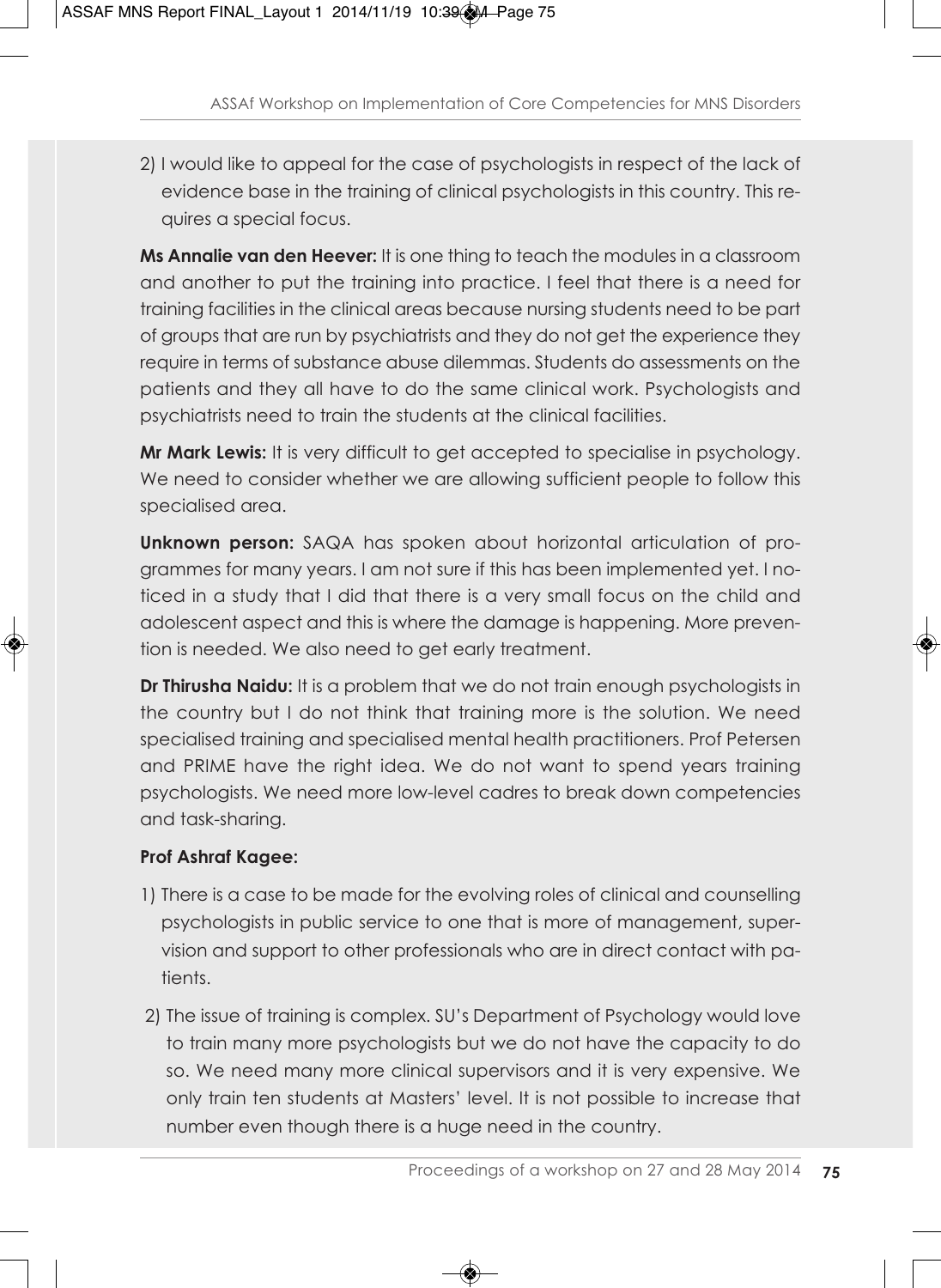3) In terms of the scope of practice promulgated for clinical psychologists and counselling psychologists, it appears as if the counselling psychologists' role is limited to dealing with life challenges and developmental problems whereas clinical psychologists are allowed to assess and diagnose psychopathology. Many do not believe that there should be this differentiation.

### **Wrap-up and Closure for Day One**

### **Prof Bronwyn Myers, MRC**

Prof Myers highlighted the following recurring themes that were raised during the day's deliberations:

- There is a need for better data and evidence in order to build a business case for prioritising mental health and mental health interventions in PHC.
- Consumer voices are key and need to be strengthened in South Africa.
- There is a need for better integration or collaboration across sectors and government departments, and within sectors.
- A tailored approach to training and to developing the human resources mix for each health district moving towards implementation is required. A one-size-fits-all approach is unsuitable.
- It is necessary to focus on building strong collaborative teams.
- Technology, such as mobile health (mHealth), needs to be harnessed to achieve and support integration. mHealth could be used to assist with supervision, case finding and case detection.
- Capacity needs to be built for service planning.
- There is a clear need for additional resources, but the NHI is also an opportunity for harnessing additional resources.
- It is necessary to consider how the role of specialist mental health providers should evolve to meet the needs of a task-shifting and task-sharing approach.
- It is necessary to consider the current training curricula in relation to the human resource needs that have been identified within this approach.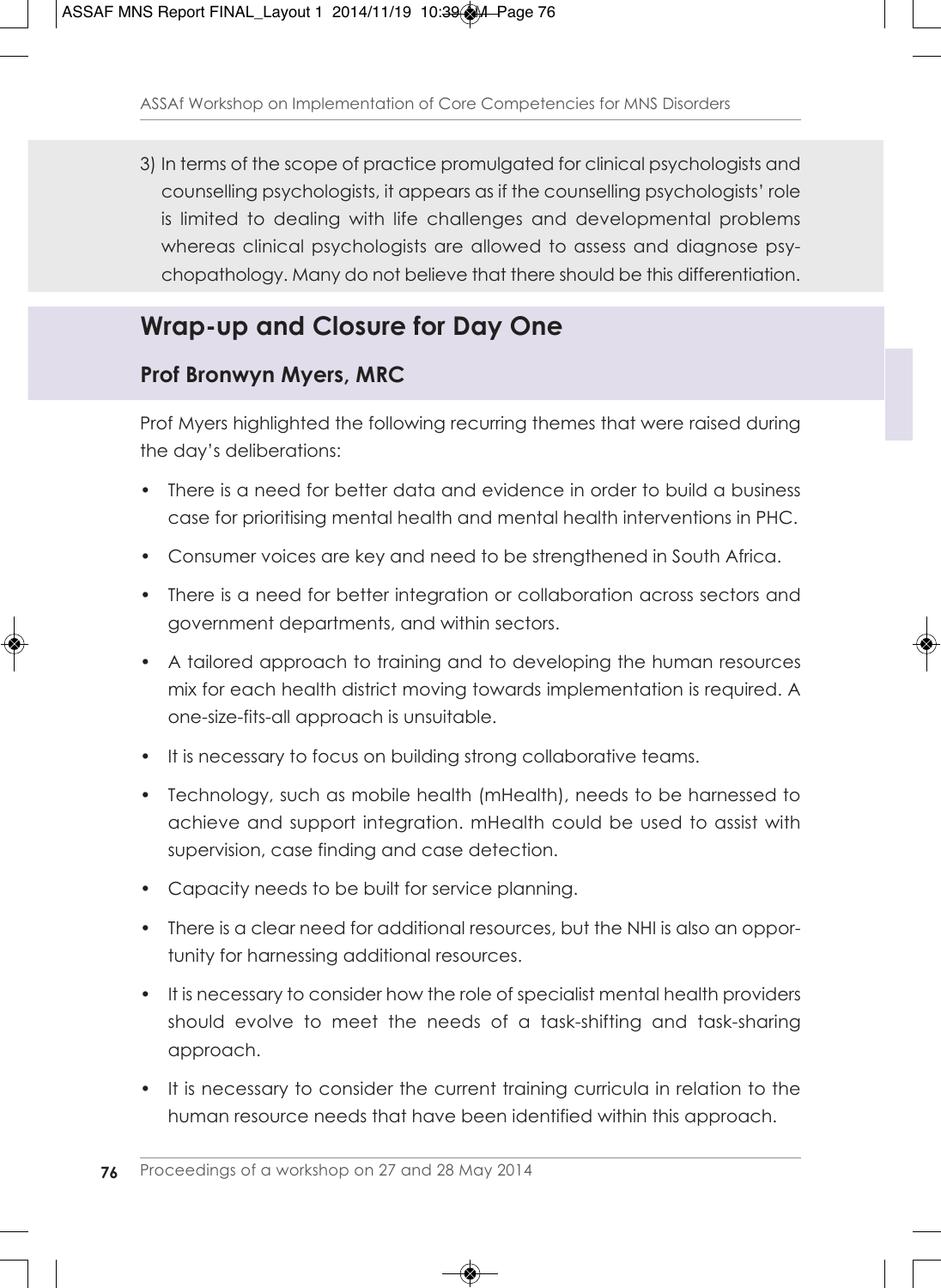# **DAY TWO**

### **SESSION THREE: CHALLENGES AND OPPORTUNITIES FOR EFFECTIVE IMPLEMENTATION OF MNS DISORDERS CORE COMPETENCIES**

### **Facilitators: Dr Bruce Altevogt, IOM and Prof Arvin Bhana, UKZN**

## **Recap from Day One**

### **Dr Bruce Altevogt, IOM**

Dr Altevogt recapped on points raised under some of the recurring themes during the previous day's proceedings, as follows:

- Holistic care:
	- o The importance of a holistic care model.
	- o Health promotion, prevention, treatment and recovery.
	- o Task-shifting and task-sharing, and the collaborative care model.
	- o Address how providers relate to each other.
- Workforce capacity:
	- o The need to balance implementation with realities of how much time and resource providers the DoH has, by:
		- considering the correlation between the needs and the existing capacity and doing an assessment in this regard;
		- considering the impact on the number of required FTEs;
		- balancing FTE 'investment' with health and economic benefits in order to ensure that investment impacts community health, individual health, as well as the economy as a whole;
		- considering how to ensure training and education programmes are developed in a coordinated fashion.
	- o The need to understand the baseline training programmes by looking at who is doing what, modifying and expanding the survey of the current status of MNS disorders curricula at South African education and training institutions.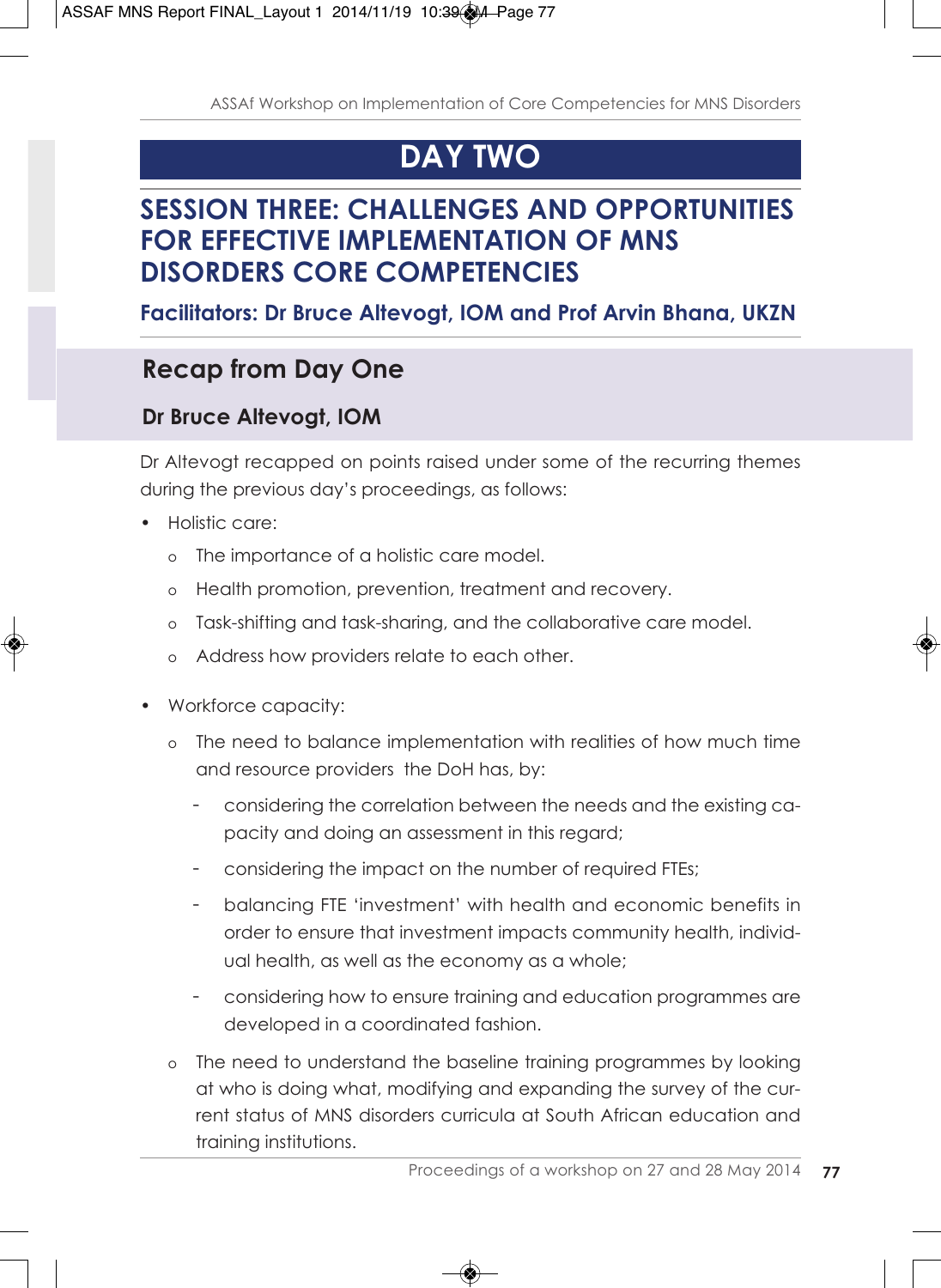- o Considering the role of mHealth and tele-health to increase capacities.
- Enabling a national dialogue:
	- o The need for coordinated and ongoing national multi-sectorial dialogue, including all sectors represented at the workshop, as well as the private sector, and the possible role of ASSAf in convening this activity.
	- o The need to engage and work with provincial and district leadership.
	- o The challenge of leveraging existing guidance into formal policies.
	- o The need to enable a stronger consumer and advocacy voice.
	- o The collection of data to demonstrate the health and economic impact of MNS disorders.

### **Breakaway Session One: Provider Groups**

Participants were invited to join one of the following provider groups:

- 1) Community/lay workers
- 2) Non-specialist, non-prescribing providers
- 3) Non-specialist prescribing providers (including nurses)
- 4) Specialist providers

The groups were given the following brief for their discussions:

- Using the framework of current mental health service providers from the case study presentation discuss whether there are other categories of health workers who also need to be represented in this framework in your provider groups.
- Identify the following:
- o What should providers be trained in to meet service requirements within a task-sharing approach?
- o What are they currently being trained in?
- o What are the gaps?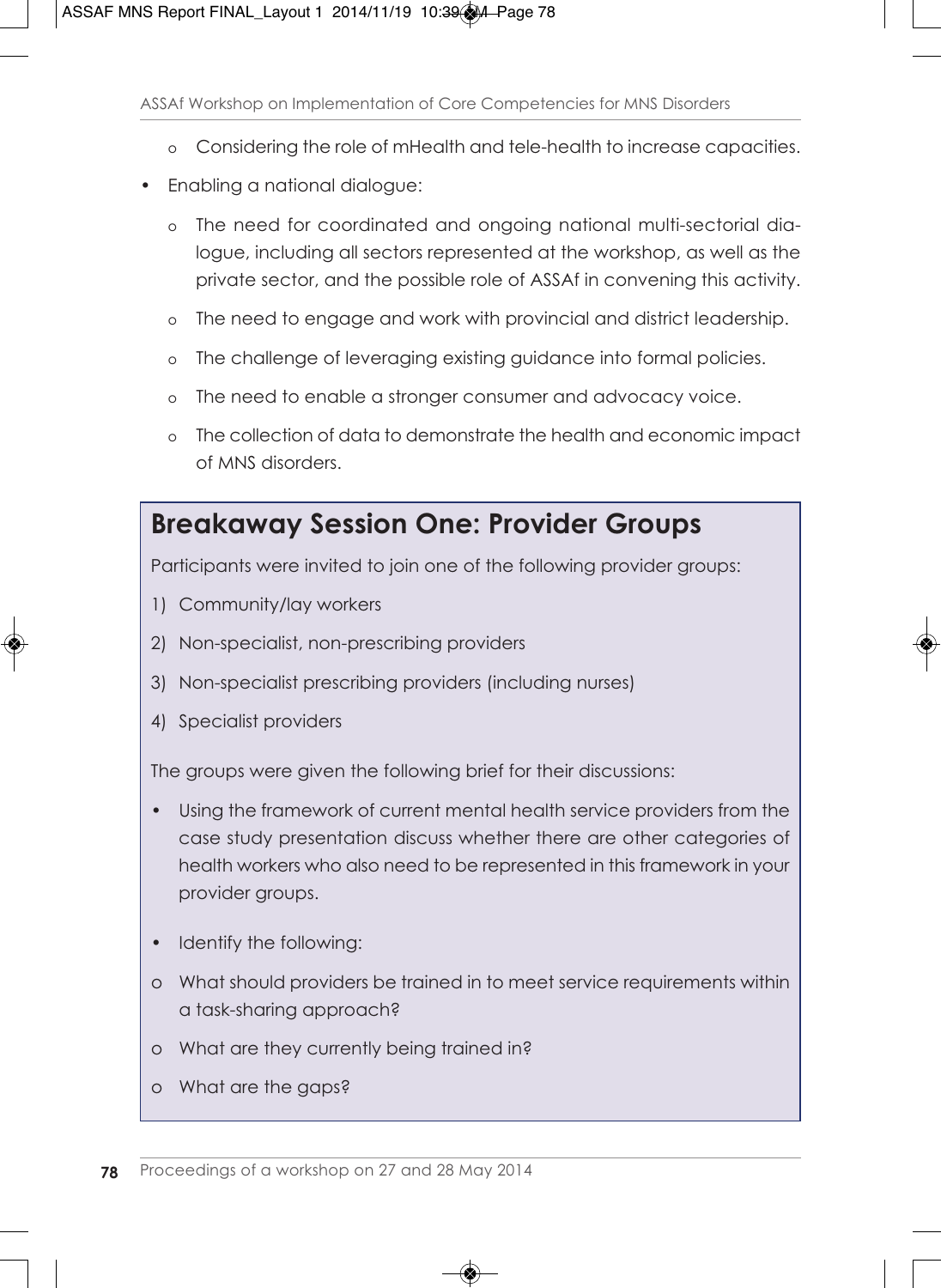# **Feedback from Groups**

### **1) Community/lay workers**

#### **Rapporteur: Ms Charlene Sunkel**

*Are there other categories of health workers who also need to be represented in your provider groups?*

The group comprises HIV counsellors, community health workers (under the DoH), social workers, social auxiliary workers, community development workers (under the DSD and NGOs), support group facilitators, advocacy group representatives (under NGOs), traditional healers, faith-based organisations and teachers in the educational sector.

*What should providers be trained in to meet service requirements within a task-sharing approach, what are they currently been trained in and what are the gaps?*

#### **Chronic-care counsellors (DoH)**

Training received by lay counsellors is diverse and should be standardised and resources should be made available for referral purposes. They should receive training to identify mental disorders and substance use disorders, and in psychosocial rehabilitation, human rights, as well as after care.

### **Social workers (DSD)**

DSD social workers are often inadequately informed or trained in the areas of mental disorders and there is a gap between the referral systems used by social workers from the DSD to NGOs that specialise in mental health. Training required includes:

- Resources for referral purposes
- Identification of mental disorders and substance use disorders
- Psychosocial rehabilitation (a core function of social workers)
- Human rights (should form part of all the core competencies)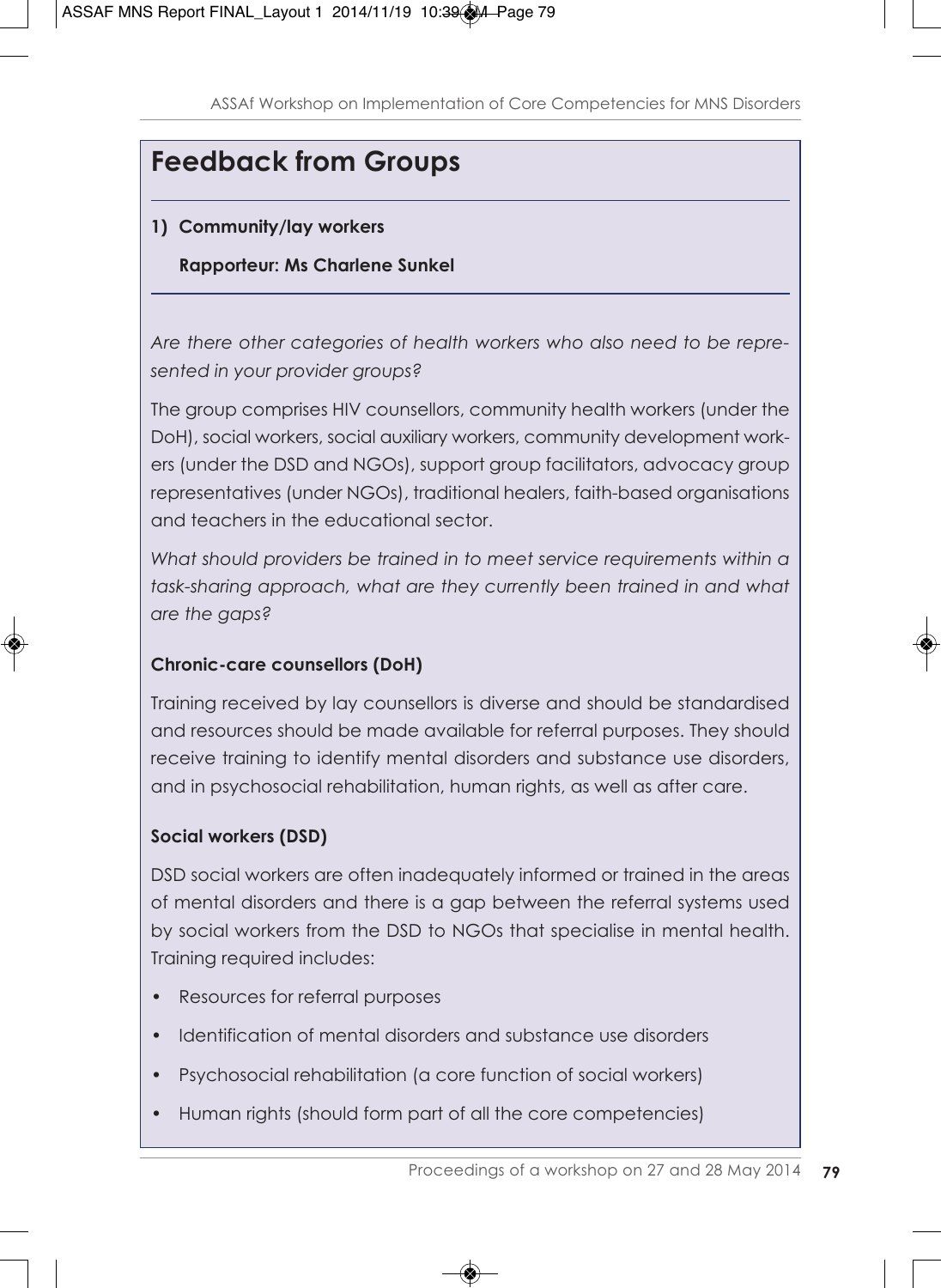- Follow-up and hand-over of cases to NGO social workers
- Computer literacy, for all categories of providers in this group

### **Social workers, social auxiliary workers, community development workers (NGOs)**

Training required is similar to that for DSD social workers. The NGOs sector develops training materials and provide training to communities and government departments, but the courses offered are not accredited.

### **Support group facilitators and advocacy group representatives**

Training should include identification of mental disorders and substance use disorders, treatment options available, resources for referral purposes, human rights, support groups facilitation and psychosocial rehabilitation.

### **Traditional healers and faith-based organisations**

Training required in this sector should include mental disorders and substance use disorders, resources for referral purposes and human rights.

#### **Teachers**

Teachers often play a vital role in the awareness and prevention of mental disorders and substance use disorders and teacher training should include these areas, as well as the identification of the conditions. Life-orientation teachers should be trained in doing basic counselling. Although districts provide psychologists to schools, teachers are often unaware of how to access these psychologists.

Challenges discussed by the group included:

- Mental disorders and substance use disorders are often not integrated and are treated separately. There is a need to provide integrated services and deal holistically with these disorders.
- The DSD deals with all areas of substance use whereas some areas, such as medication prescribing, is dealt with by the DoH.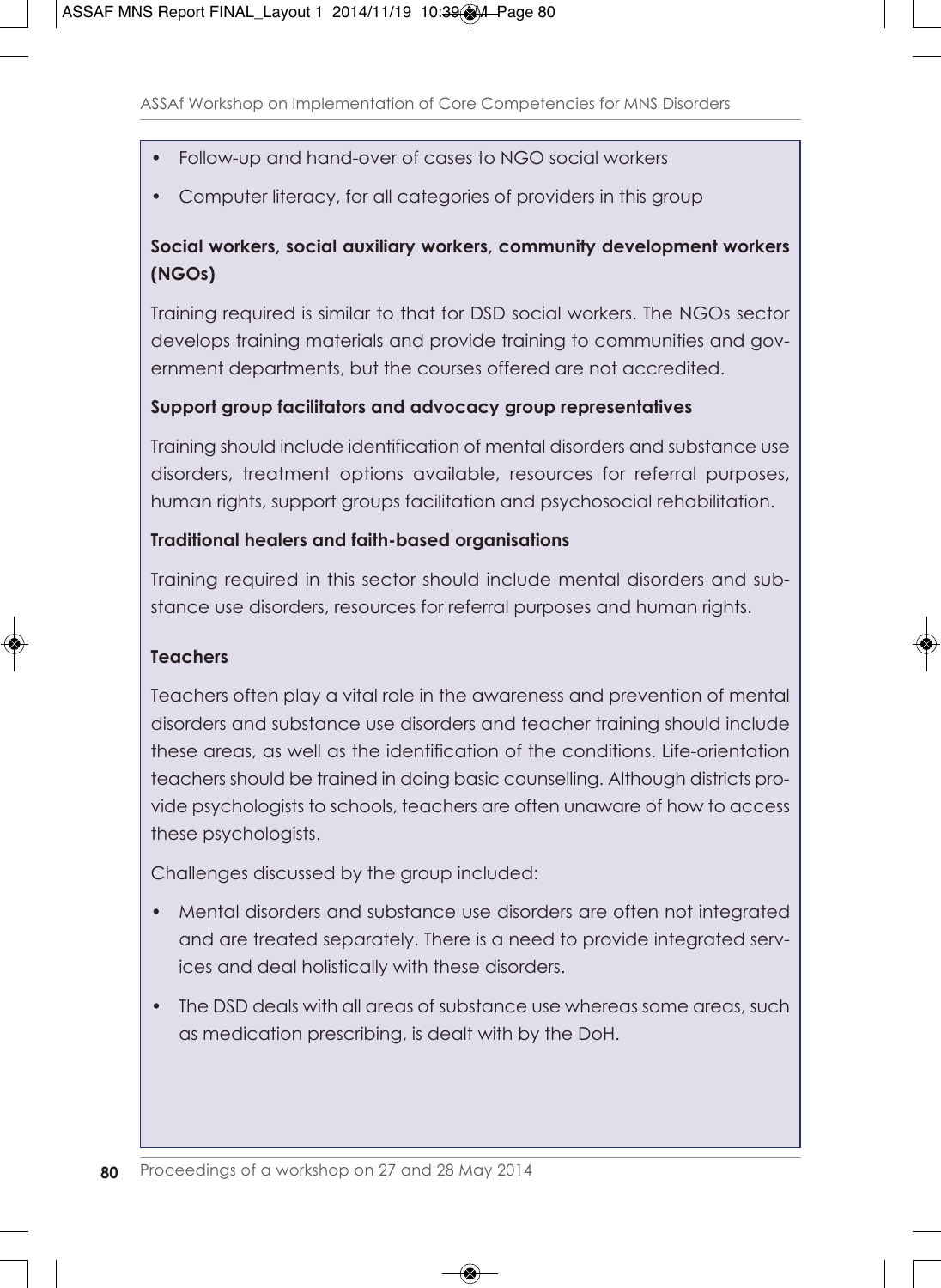# **Discussion, Q&A**

**Mrs Carol du Toit:** Training programmes offered by NGOs to social workers and other health professionals who are registered with professional councils can be accredited as part of continuing professional development (CPD).

**Unknown person:** This category of service provider is the backbone of mental health services, as in the WHO model. They have a very important role. Promotion and prevention, as well as rehabilitation, are critical and are often downplayed. In training and in defining the competencies we need to focus on these aspects as well.

**Mr Mark Lewis:** After-care support structures are excluded from these discussions. Emphasis is on the primary care treatment, but without after-care support there will be more cases of relapse and resources will be wasted. The focus on after-care support is critical.

**Prof Inge Petersen:** A lot of community-based care is left to the NGOs sector. I think that the NGOs are doing an exceptional job but they are not receiving sufficient funding and support. They rely on subsidies and donor funding. This is not the way we want to treat our people with MNS disorders and it is a very serious problem. The DSD is not really willing to take up this matter. How do we motivate for greater subsidies to the NGOs in order for them to do this work?

### **2) Non-specialist, non-prescribing providers**

### **Rapporteur: Prof Ashraf Kagee**

*Are there other categories of health workers who also need to be represented in your provider groups?*

Points raised in discussion were:

• The group questioned whether the National Mental Health Policy Framework was adequate to include the range of service providers that are needed to address MNS disorders. The framework is rooted in the medical model and does not adequately address the holistic needs of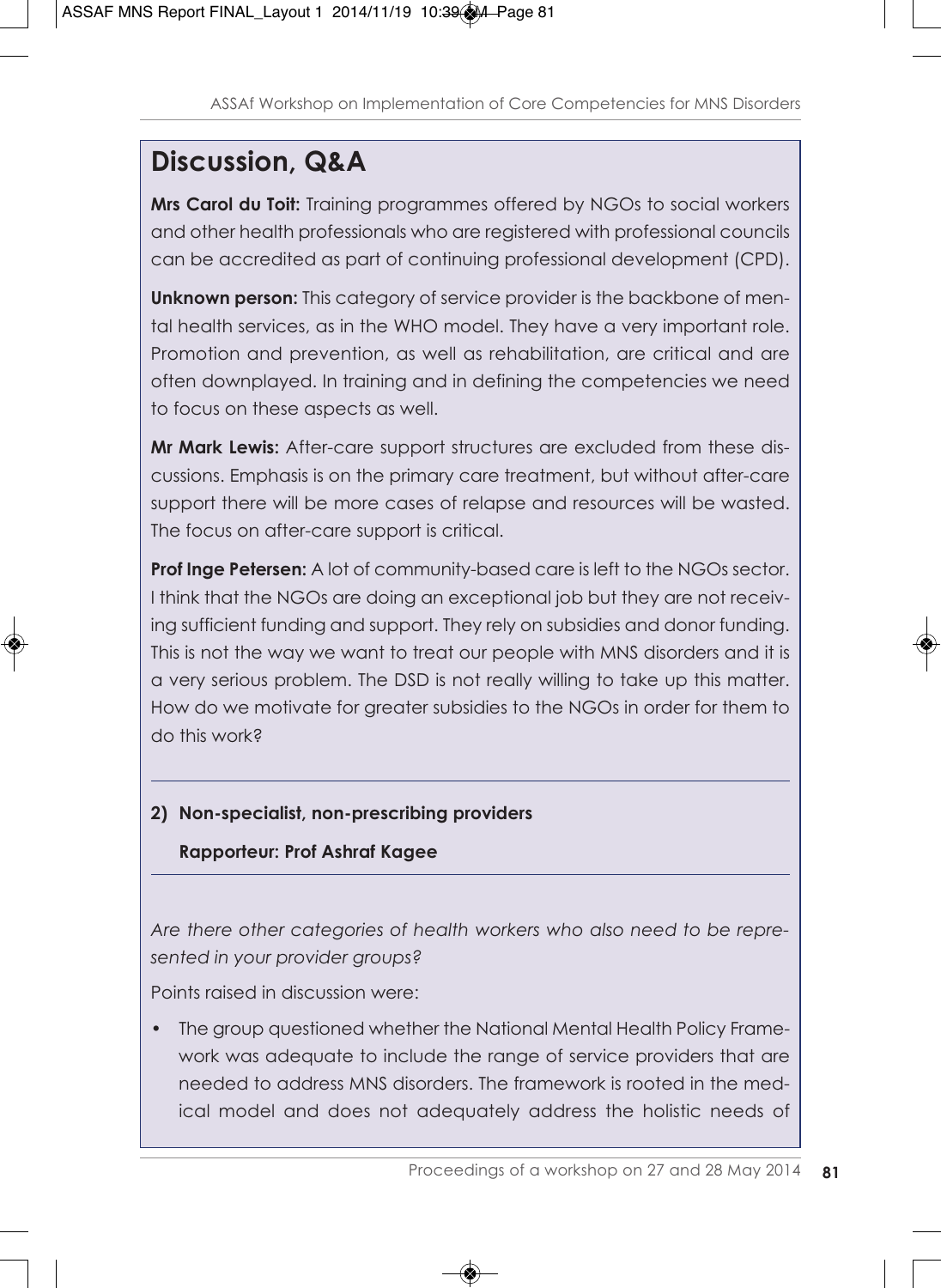patients. The biopsychosocial model (and possibly the biopsychosocial spiritual model) is a more inclusive framework. There is a need for a deeper discourse in order to avoid repeating the patterns of the past and leaving assumptions unchallenged.

- It is important for each profession to understand the competencies of other professions and for there to be greater interaction among the different players who provide services to people with MNS disorders.
- Rehabilitation does not seem to be a priority and medication is only effective up to a point. Rehabilitation is needed to keep patients out of hospital. The medical model is therefore limiting and insufficient when looking at task-shifting.
- The model should be client-centred. Clients are also experts in their own right and can provide inputs into the process. The clients are key to the process.
- Family members need to be involved in knowing how to take care of those in their families who have MNS disorders.
- Pharmacists should be considered integral to MNS treatment. They have access to the entire pharmaceutical and medical profile of the patient and know about drug interaction.
- Professionals and other groups that should be included in the framework are:
	- o Registered counsellors
	- o Social worker auxiliaries (registered with Council for Social Work in terms of the supervision framework)
	- o Child and youth care workers (who now have their own board and are regulated)
	- o Caregivers
	- o Occupational therapy professionals and technicians (who are trained specifically for working in communities)
	- o School health nurses (professional nurses and enrolled nurses who work under their direct supervision)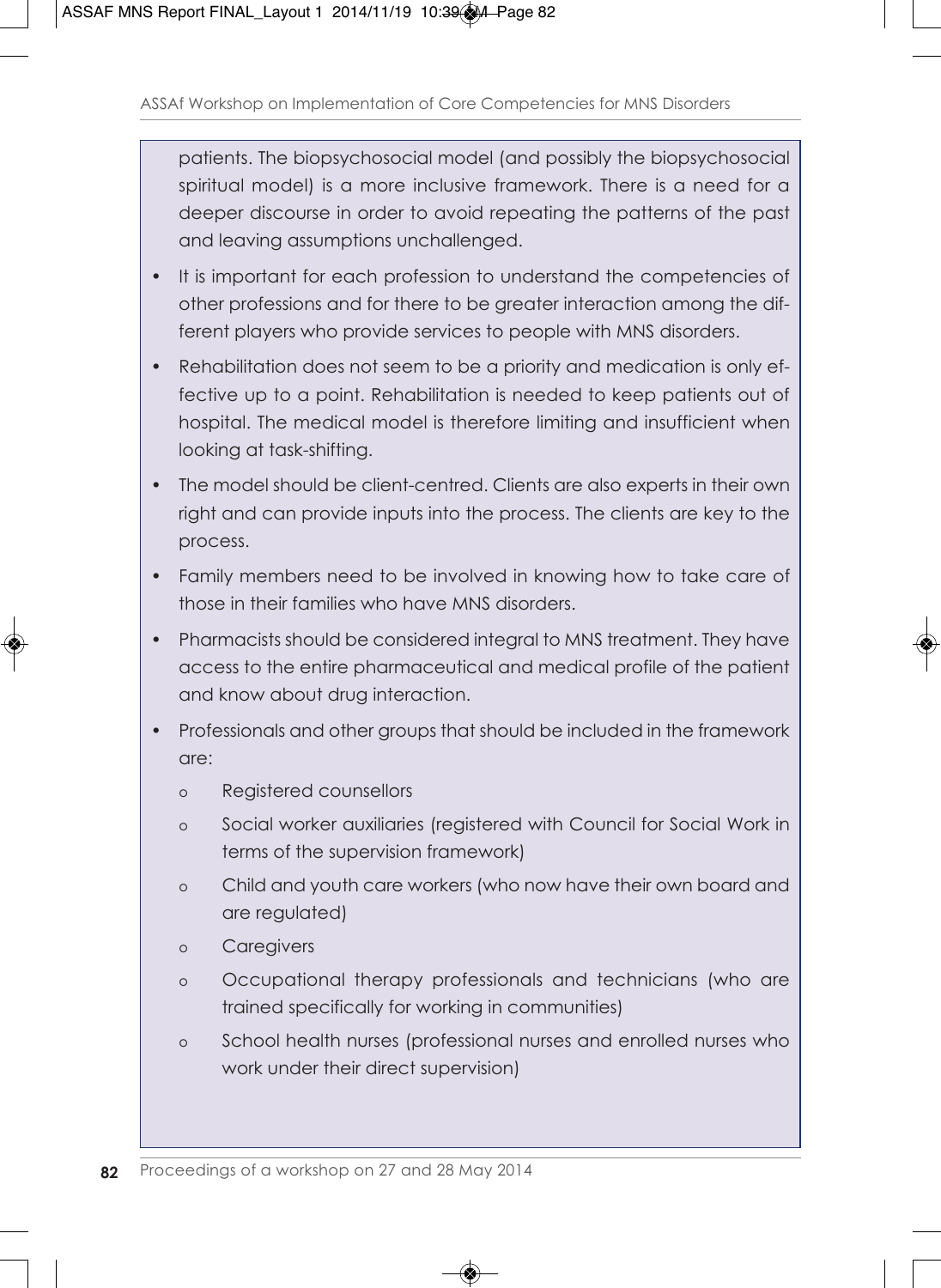• Existing policies do not allow some of the auxiliary professions to work in public health. There is a need for dialogue between government and professional bodies in this regard.

*What should providers be trained in to meet service requirements within a task-sharing approach, what are they currently been trained in and what are the gaps?*

- The existing resources (both profession and lay) should be used adequately, including NGOs, community-based organisations (CBOs) and volunteers.
- There is a need for inter-professional training in community-based education and development at fourth-year level.
- Core competencies should be identified among lay people and volunteers (persons without formal training).
- NGOs are not necessarily utilised effectively. NGOs could be used to present substance abuse training and awareness, and help increase the identification of people with MNS disorders for referral.
- The core competencies mix should:
	- o understand what an MNS disorder is;
	- o recognise an MNS disorder at a basic level;
	- o know pathways for referral using the stepped-care model, with greater levels of specialisation across the referral trajectory.
- There is recognition for the involvement of spiritual leaders, faith healers and traditional healers as part of the treatment team as long as their counselling and advice do not contradict the other forms of treatment. Their role in treating MNS disorders needs to be clarified.
- There is a need for a reciprocal relationship with traditional and faith healers.
- Fluency in African languages among all providers of care, or the use of skilled, qualified interpreters is an important aspect to ensure communication between providers and between patients and providers.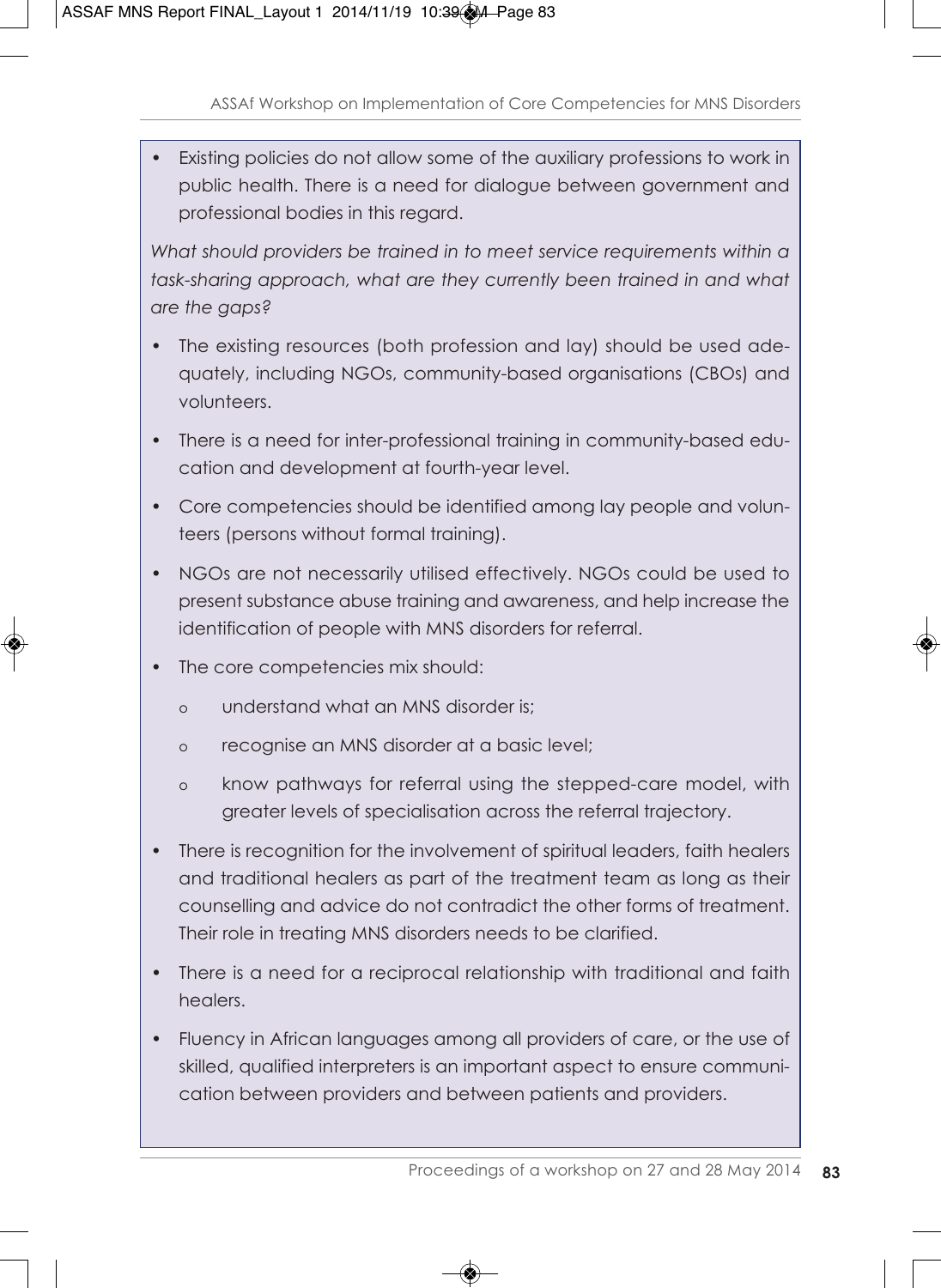- Community projects could be viewed as part of continuing treatment.
- Public awareness programmes could assist with early stage identification of MNS disorders in communities.
- Health promoters and social media have a role to play in prevention and promotion awareness.
- Available resources should be optimised.

## **Discussion, Q&A**

**Unknown person:** In understanding what each provider can do and how to include faith healers and traditional healers, it would be important to interact and collaborate at a lower level and not only at a specialist level.

**Prof Solomon Rataemane:** What services of traditional healers should be included? This needs further discussion.

**Response, Prof Ashraf Kagee:** We did not go into this in depth. The fact that many people in communities go to traditional healers as a first point of call indicates that there should at least be a referral pathway from a traditional healer to a clinic where treatment is offered and there could be some kind of collaboration with traditional healers in enhancing adherence to medical regimens and so on. This requires some level of thought and comprehensive understanding of the role of traditional healers.

**Unknown person:** There will have to be some indication of how the different groups engage with each other (not only with traditional healers) in terms of training, roles, their particular skills sets, etc.

**Ms Tania Rauch-van der Merwe:** There is an apparent underlying inter-measurability of paradigms. As long as we engage in binary communication we will not make progress. In our new curriculation, we have replaced one of the basic sciences with anthropology in the second year. Part of the module is a range of lectures in traditional healing. This is one way to try to include everyone in the community.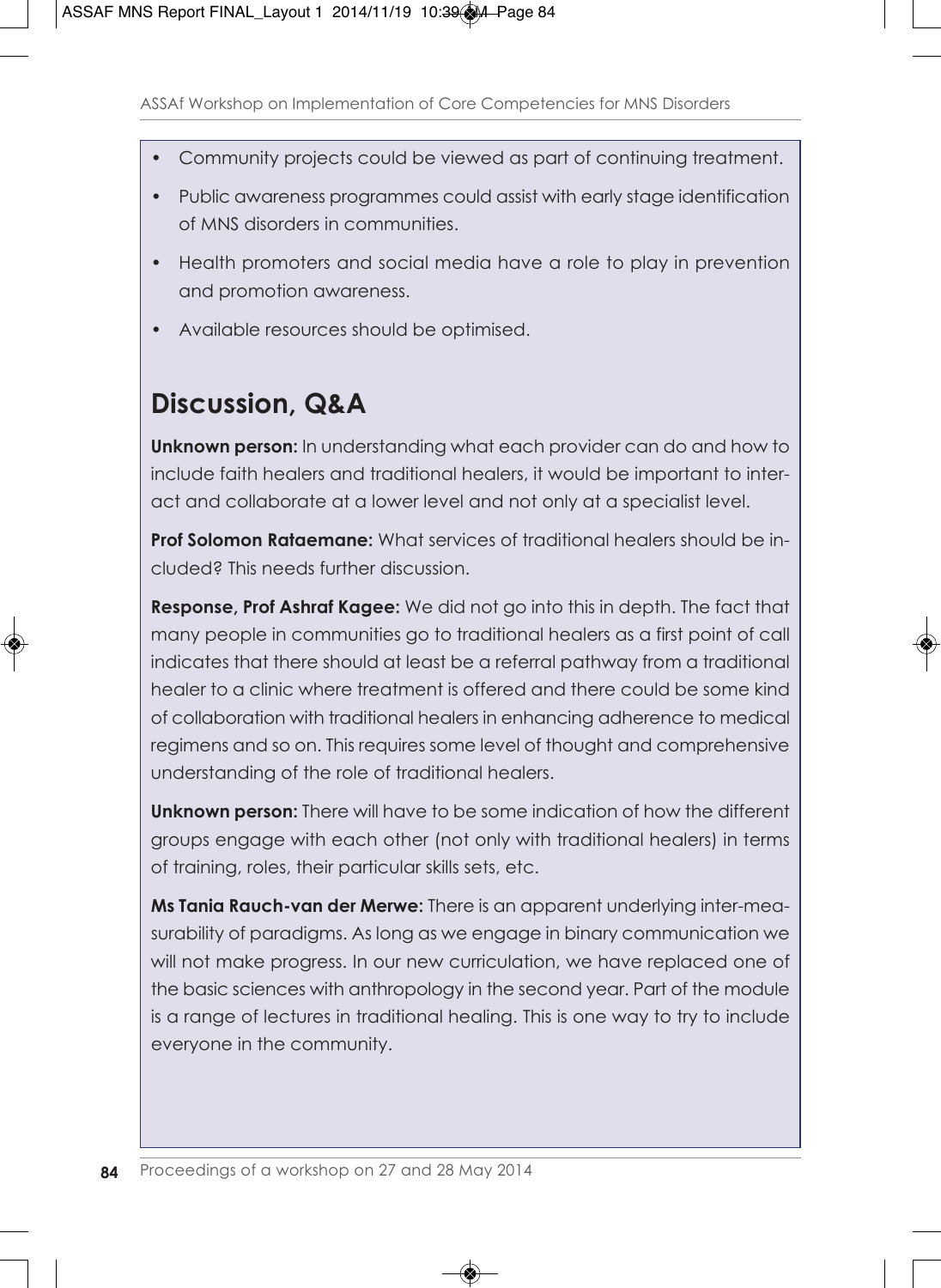#### **3) Non-specialist prescribing providers (including nurses)**

#### **Rapporteur: Dr Katherine Sorsdahl**

*Are there other categories of health workers who also need to be represented in your provider groups?*

- Current non-specialist prescribing providers included professional and registered nurses, who are allowed to prescribe depending on the schedule, medical doctors and GPs.
- Although there are some gaps, there are also opportunities, such as clinical associates who have the potential to prescribe if trained appropriately, as well as pharmacists.

*What should providers be trained in to meet service requirements within a task-sharing approach, what are they currently been trained in and what are the gaps?*

- There are numerous gaps in the training that is being provided.
	- o Nurses are trained in basic pharmacology and doctors as well, depending on the year they graduate and the different institutions.
	- o GPs could do a six-month course to learn to prescribe various medications, but are not in a position to leave their practices in order to follow the full-time course.
	- o No training is available for substance use but nurses could be trained to do detoxification.
	- o All nurses and other providers in this group should be trained in screening, identification, diagnosis, treatment modalities and referral, including interactions related to overdose symptoms and danger management, and drug interactions.
	- o Basic counselling education advice is also important particularly in terms of therapeutic alliance and client-centred approach, and it will help with referral processes in the stepped-care models.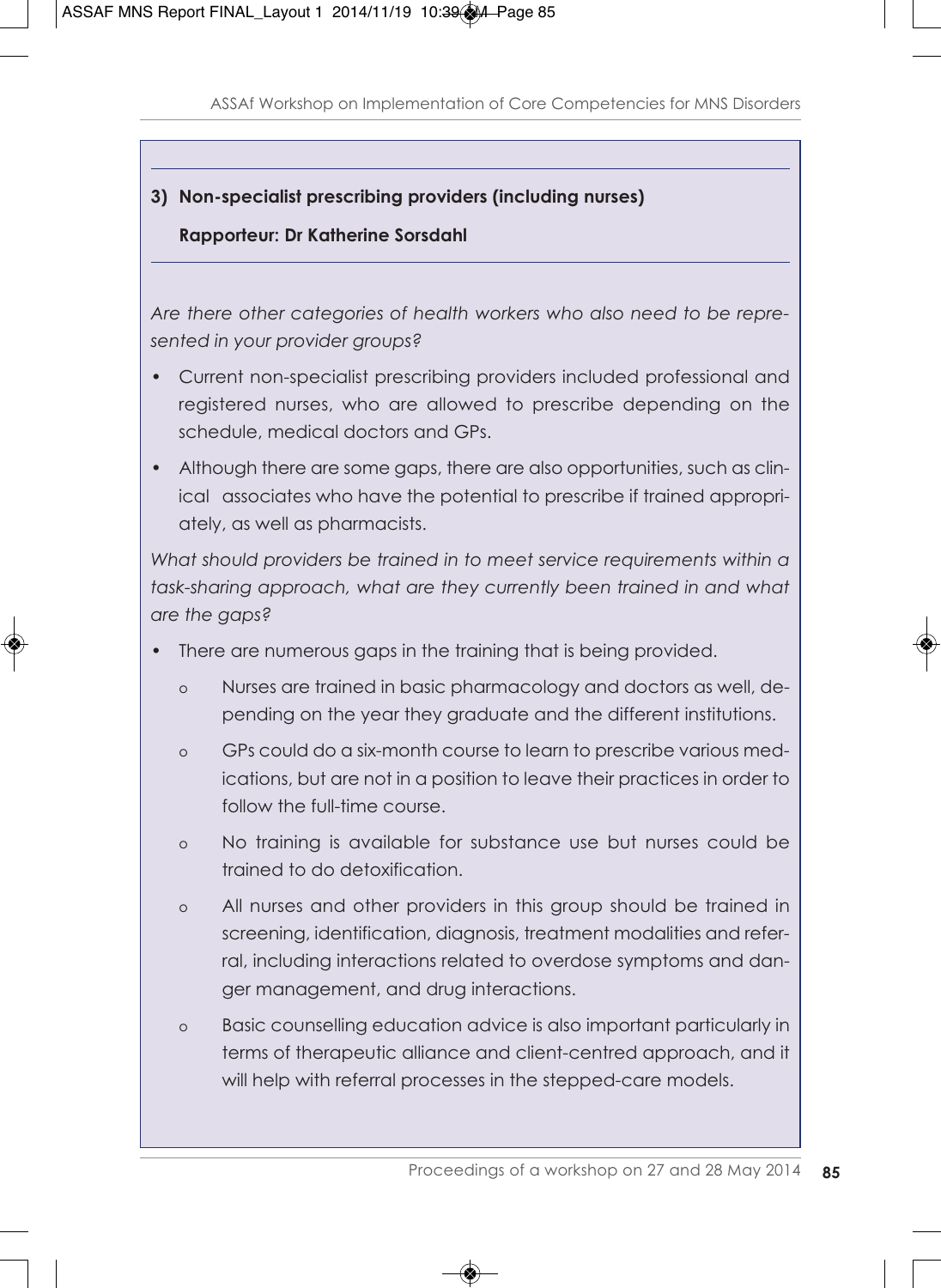- o Refresher courses are essential in order to keep pace with the latest evidence.
- o Supervision, feedback and reflection are other very important aspects of training required in order to ensure sustainability over time and throughout the stepped-care model.

#### **4) Specialist providers**

#### **Rapporteur: Dr Laila Asmal**

*Are there other categories of health workers who also need to be represented in your provider groups?*

- Psychiatrists and psychologists are reasonably well represented.
- Specialist nursing, advanced nursing, and family physicians are other categories of health workers who should be represented as part of the specialist provider group.
- Public health medicine specialists have a huge role to play especially in terms of system and epidemiology skills that can be used for partnering with psychiatry specialist providers.
- In addition, these specialists have undergraduate medical training which can be valuable for patient interaction.

*What should providers be trained in to meet service requirements within a task-sharing approach, what are they currently been trained in and what are the gaps?*

- It is recognised that mental health specialists have an identity as a collective and are a skilled group.
	- o Their role as specialist providers is to filter down skills, or task-shifting, but also to see difficult cases and to be task-sharers.
	- o Specialists should not be protective of their skills as there is too much work to be done.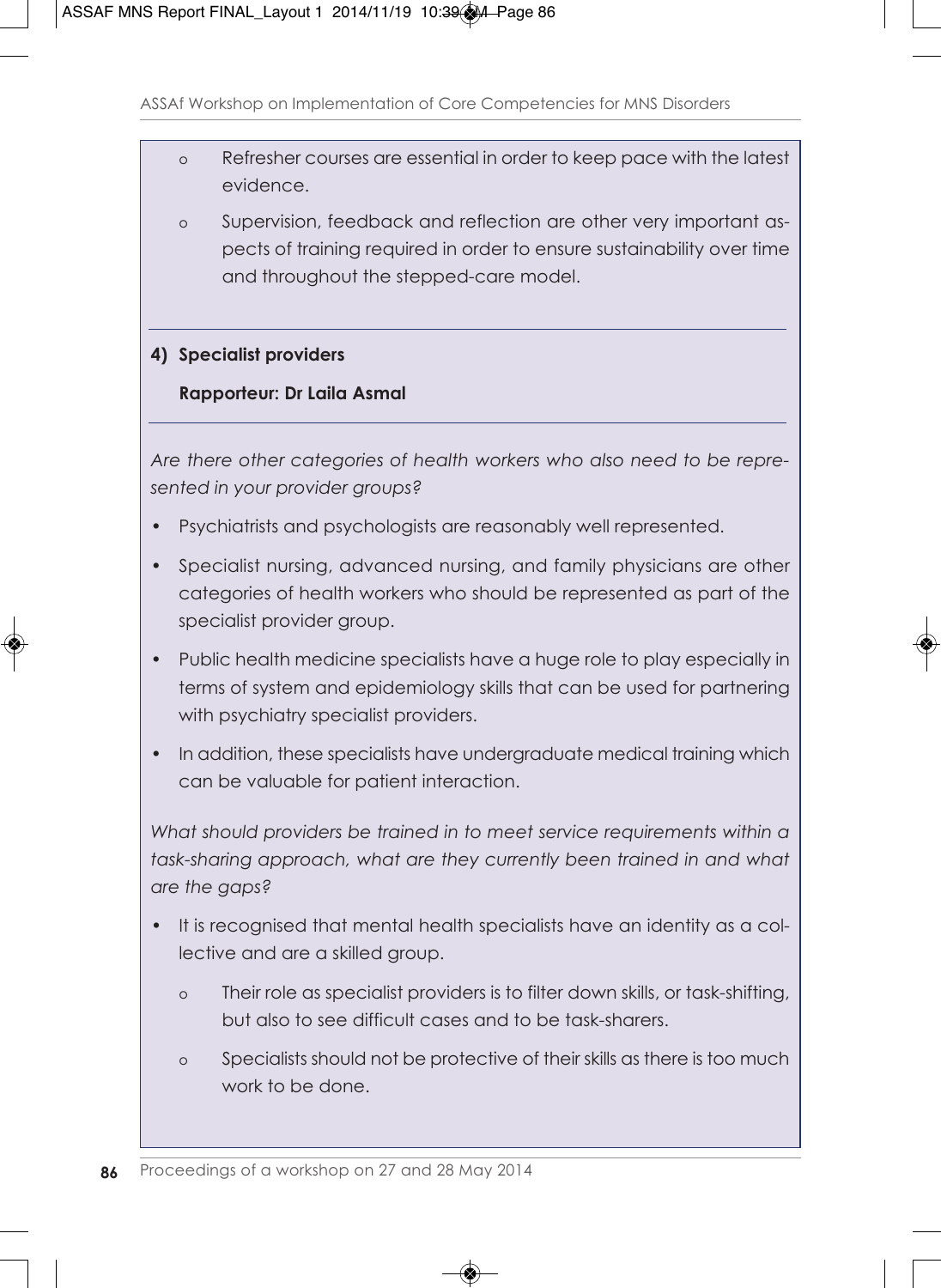- o Specialists have a collective set of skills but are deficient in their public mental health approach.
- o Challenges include the creation of an interface between university and community in terms of clinical skills, research and translating evidence into practice.
- o Specialists lack community-engagement skills, advocacy skills and the ability to filter skills down.

# **Discussion, Q&A**

**Dr Lawrence Tucker:** The group raised the important point that this could have been a summary of a meeting ten years ago. How are we going to ensure that this time we are going to be able to implement at least part of what we are intending to do? This issue must be addressed as part of the obstacles to implementation. We should avoid becoming despondent.

**Prof Arvin Bhana:** This important matter should be added as one of the actions from the workshop, together with some clear recommendations concerning the next steps to be taken.

**Mrs Carol du Toit:** Has any thought been given to the involvement of the DSD as the lead department with regards to substance abuse in this country, particularly in terms of legislation, policy and so on?

**Dr Laila Asmal:** This point should be added to the group's report.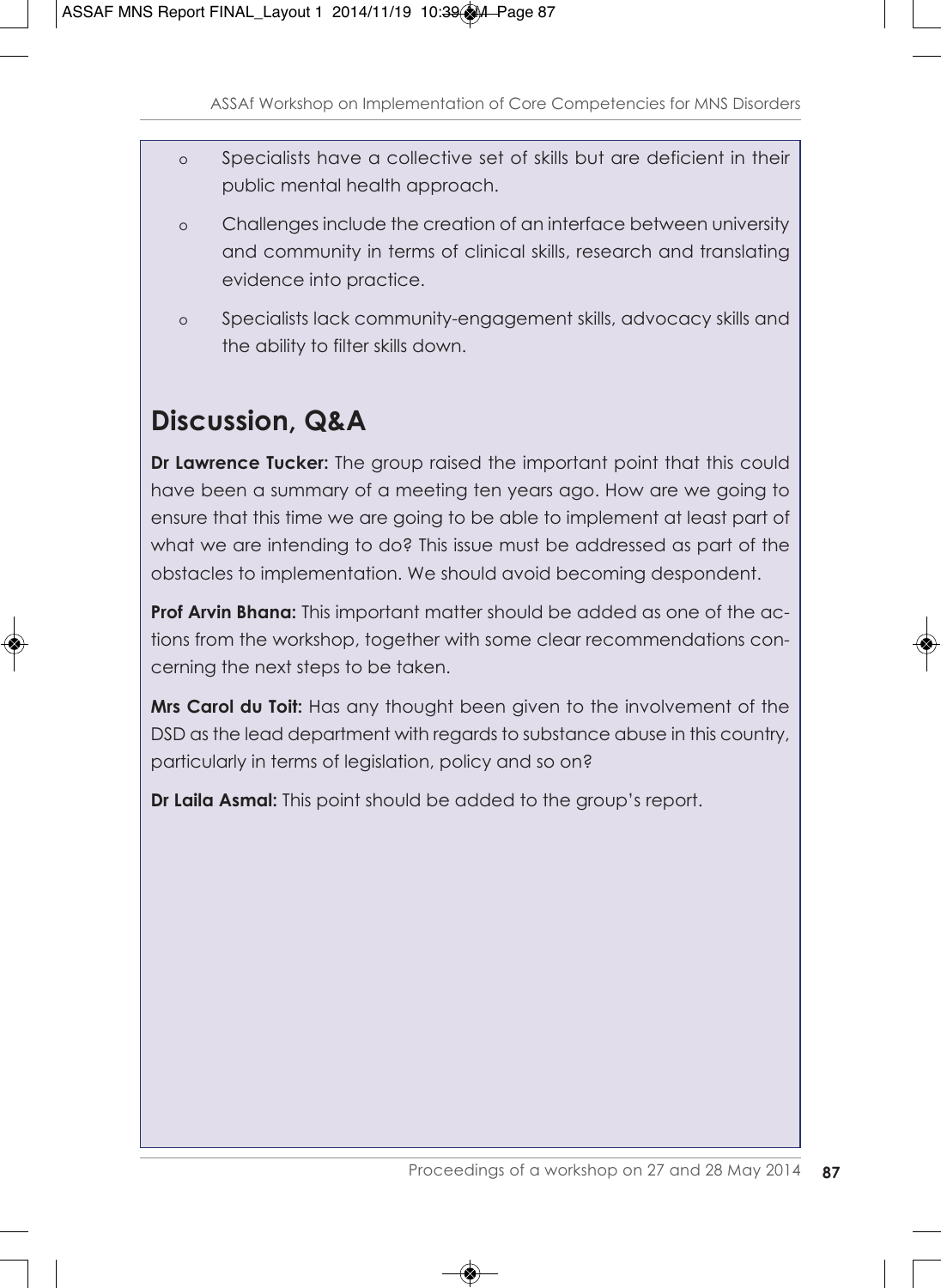### **Breakaway Session Two: Sector Groups**

The sectors were grouped as follows:

- A) NGOs, civil society organisations (CSOs) and advocacy groups
- B) Health professional and education bodies/councils/associations
- C) Academia
- D) Government

The groups were requested to discuss the role that the specific sectors should play in relation to addressing the gaps in training across the service provider groups.

### **Feedback from Groups**

### **A) NGOs, CSOs and advocacy groups**

**Rapporteur: Prof Bronwyn Myers**

*What role should your sector play in relation to addressing the gaps in mental health training across the service provider groups?*

The following key points were raised during the discussion:

- The need to increase awareness of available training materials in the NGO sector.
- Many NGOs and CBOs have a national footprint with training portfolios that have been developed to address community needs, but these resources are underutilised. The valuable training material could be harnessed to help address the gaps in mental health training for MNS disorders in the country. In order to do this, there needs to be better collaboration and linkages between NGOs and the health sector so that the skills present in the NGO sector could be utilised.
- Inter-departmental collaboration and better coordination are necessary in order to respond adequately to MNS disorders and to impact on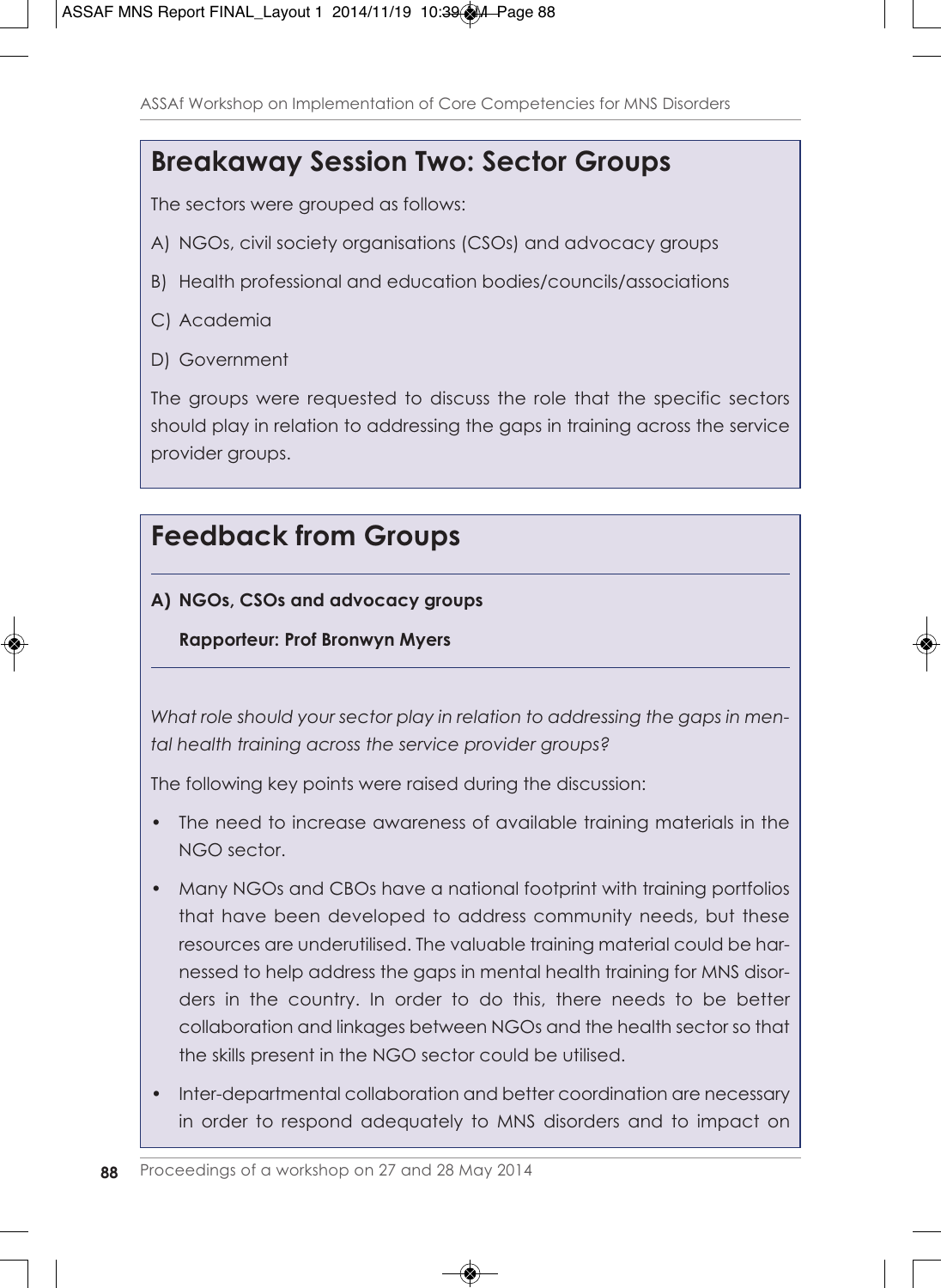training, which currently occurs in silos (for example, the DSD focused on training for substance use disorder and the DoH focused on training for mental health).

- In-service training should incorporate interactions with people with lived experiences. People with lived experiences have a vital role to play in training. Engaging with these people could help sensitise professionals to real experiences of people, how they experienced symptoms and what treatment helped them. They need to be included in the development of policy and guidelines that could lead to service improvement and help address stigma around MNS disorders.
- Students studying mental health-related courses should be placed in NGO/CBO sectors and community settings as part of training. This would provide many experiential learning opportunities and would:
	- o assist to close the gaps in training;
	- o expand the cadre of people available to provide mental health services in CBOs;
	- o help break down barriers between health providers and communities.
- The sector could help health professionals understand that their clients are whole people with multiple needs, and more than just their MNS disorders.
- The sector has a role in educating the public about when to seek help, how to navigate the referral pathways and seek appropriate resources for their MNS disorders.
- The sector plays an important role in community engagement as there is an understanding of a systems approach and holistic service delivery, as well as communities and community dynamics, and could contribute this knowledge to panel discussions concerning clients.
- NGOs and CBOs are deeply involved in research. Findings from the research should inform treatment and service development.
- The sector has collective experience and expertise in needs-based MNS disorder prevention.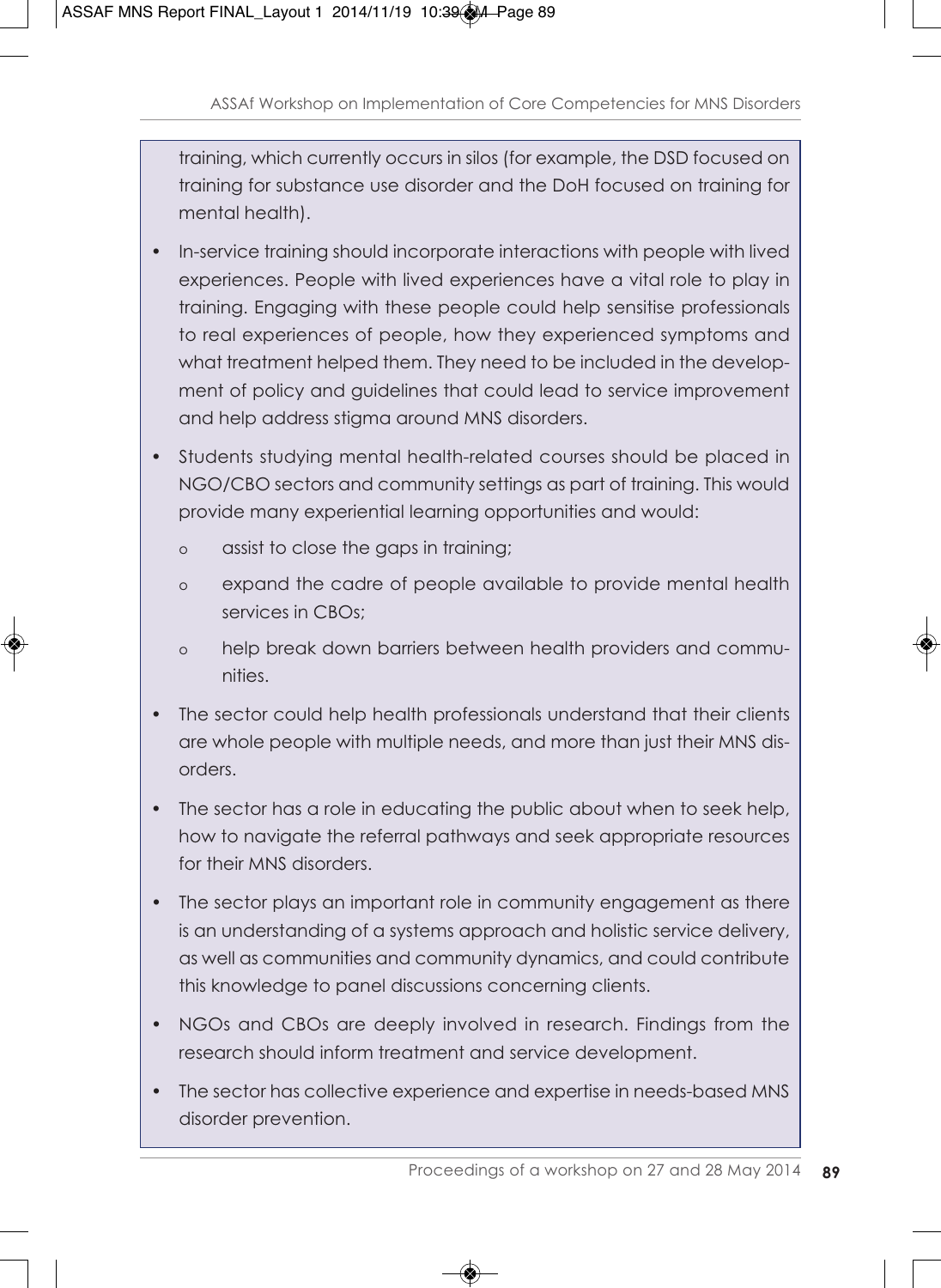- Most NGOs facilitate support groups and engagement of people in support groups and could contribute to after care and ongoing support of patients once they exit the health-care system.
- NGO sector subsidies are limited and there are shortfalls in funding, which hampers their ability to adequately fulfil their role at community level.
- The sector has an advocacy role to play within the health system and with policy, to address stigma and the lack of policy and guideline implementation. More funding is required in order to fulfil this role.
- Police need basic training in their role within the mental health system, particularly in relation to involuntary admissions.
- **B) Health professional and education bodies/councils/associations Rapporteur: Dr Angelique Coetzee**

*What role should your sector play in relation to addressing the gaps in training across the service provider groups?*

The key points raised in discussion in relation to the role of the sector in addressing the gaps in training of service provider groups, were:

- Undergraduate student training
	- o Entry into understanding social and psychological sciences should come earlier in training of all health professions. Students should be introduced to psychology in the first to third years of study before psychiatric rotation in the fourth year onwards.
	- o There is a need for more training in substance abuse. Some universities offer training, but performance assessment shows that it is often not taken very seriously.
	- o Standardisation of training and curricula across professions, including new professions that are registered and regulated (for example, social work auxiliaries, and child and youth workers) is important.
	- o Nurses need to be trained to participate more effectively in the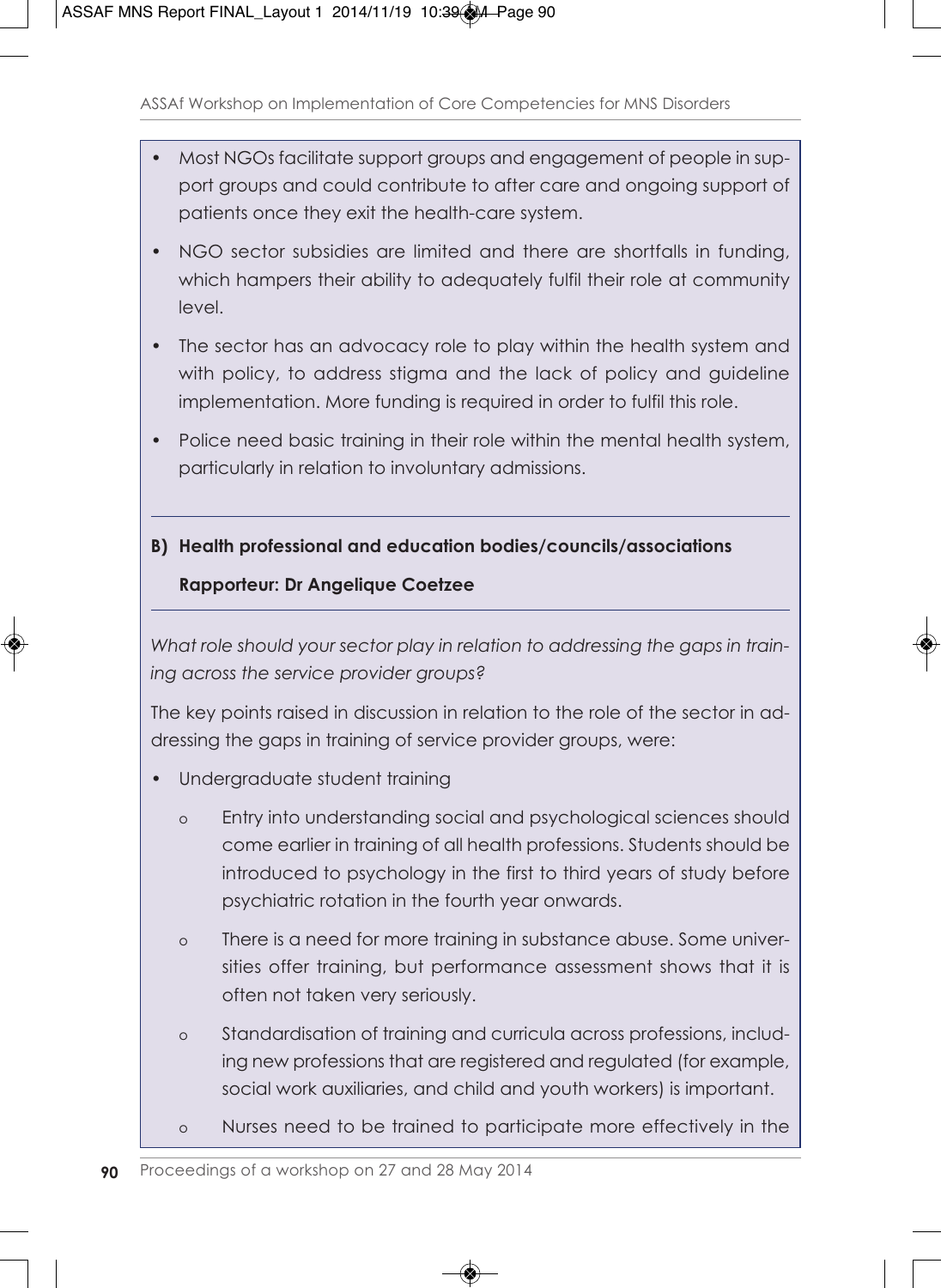team (for example, in screening and assessment of MNS disorders).

- o Ongoing supervision and support are required in diversifying skills and knowledge down the cadres. Psychologists already have these skills base, for example, motivational talks, facilitating groups, imparting skills on a group level, but some of the supervision would be specific to particular professions.
- o More integration is required between professions during training in order to consider best management of the patient.
- Postgraduate student training
	- o Research skills with respect to implementation in a clinical setting need to be taught at both undergraduate and postgraduate levels.
	- o More integration between professions is necessary during training in order to consider best management of the patient.
- Induction, orientation and ongoing training
	- o There is a need for greater standardisation between the different professions and a need to build a bridge between hospital-based and outpatient-based treatment and support.
	- o Councils should review all the ethical guidelines for induction to avoid malpractice.
	- o Induction should be compulsory for all health professions, and take on a multi-sectorial responsibility.
- Refresher courses
	- o Service providers: Health professionals should impart skills and share knowledge with other groups and levels.
	- o Psychiatry: This area is very pertinent to primary diagnosis, particularly as 60% of patients have some form of MNS disorder, which is not necessarily identified in routine medical examinations.
	- o CPD points need to be revisited: Practitioners require CPD in a range of areas. CPD workshops in MNS disorders are recommended for attendance by all levels of practitioners.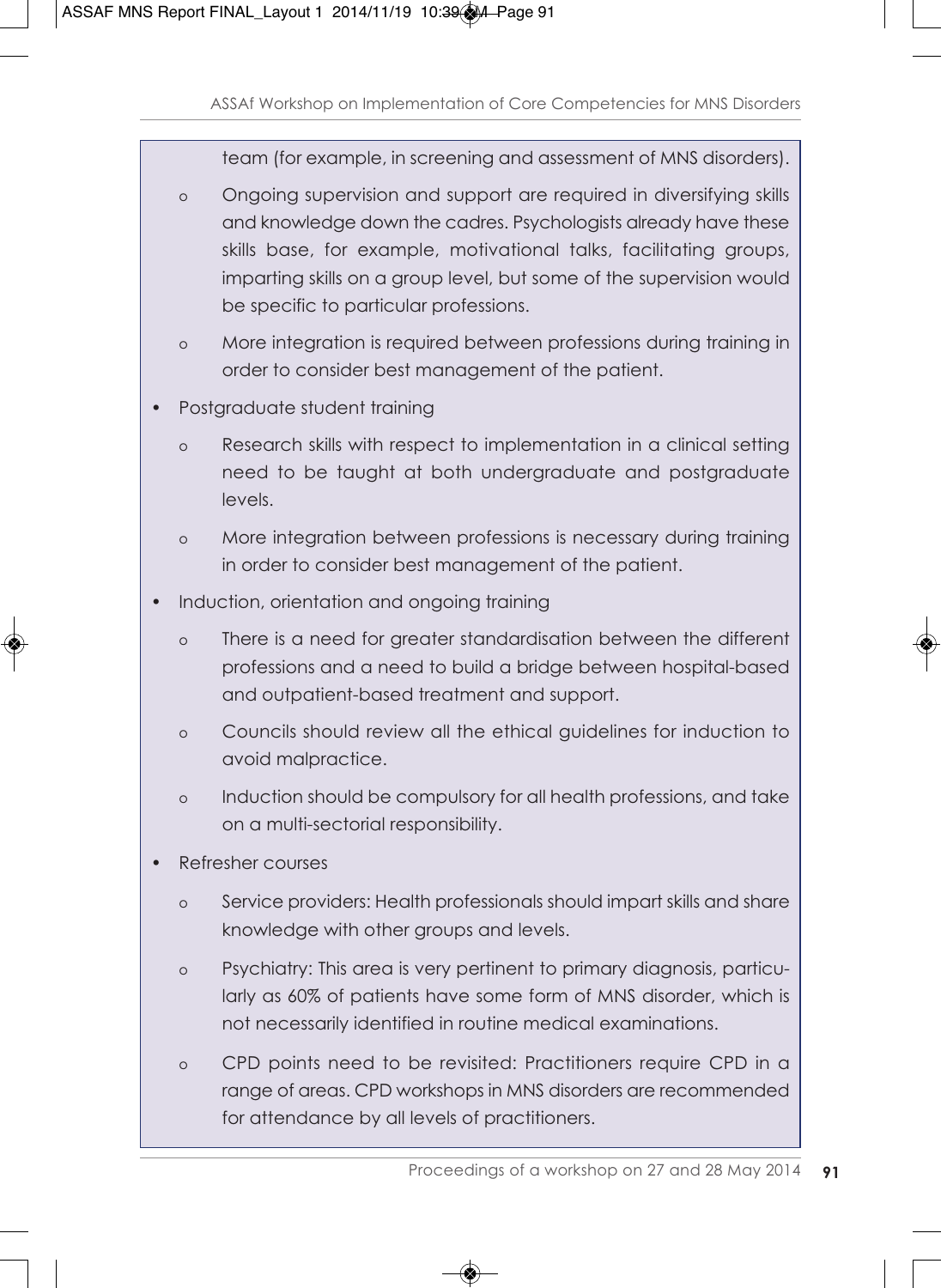#### Scope of practice

- o Scope of practice tend to be violated by practitioners who are delaying to refer patients to relevant specialists (for example, paediatricians treating attention deficit hyperactivity disorder (ADHD) and educational psychologists treating psychiatric patients).
- o The public should be made aware of the scope of practice of the various health professions.
- o Scope of practice issues differ in private and public practice. In private practice the scope of practice relate to which profession receives payment.
- o Scope of practice for each profession would have to be clarified and ring-fenced.

#### **C) Academia**

#### **Rapporteur: Dr Katherine Sorsdahl**

*What role should your sector play in relation to addressing the gaps in training across the service provider groups?*

The group felt that an audit was required to look at SAQA accreditation in order to map the landscape in terms of all of the cadres of social and health-care providers. Skill transfers would become clearer once this has been established.

The following key points were raised in discussion:

- In terms of specialist providers, it is necessary to ensure that standards and expertise in the country are of a high level, and to perpetuate training of particular disciplines, avoiding producing many poorly trained professionals.
- The transfer of skills is needed to equip people to be able to help patients with MNS disorders
- There needs to be a dialogue between different institutions. For example, neurology organises annual meetings of heads of departments from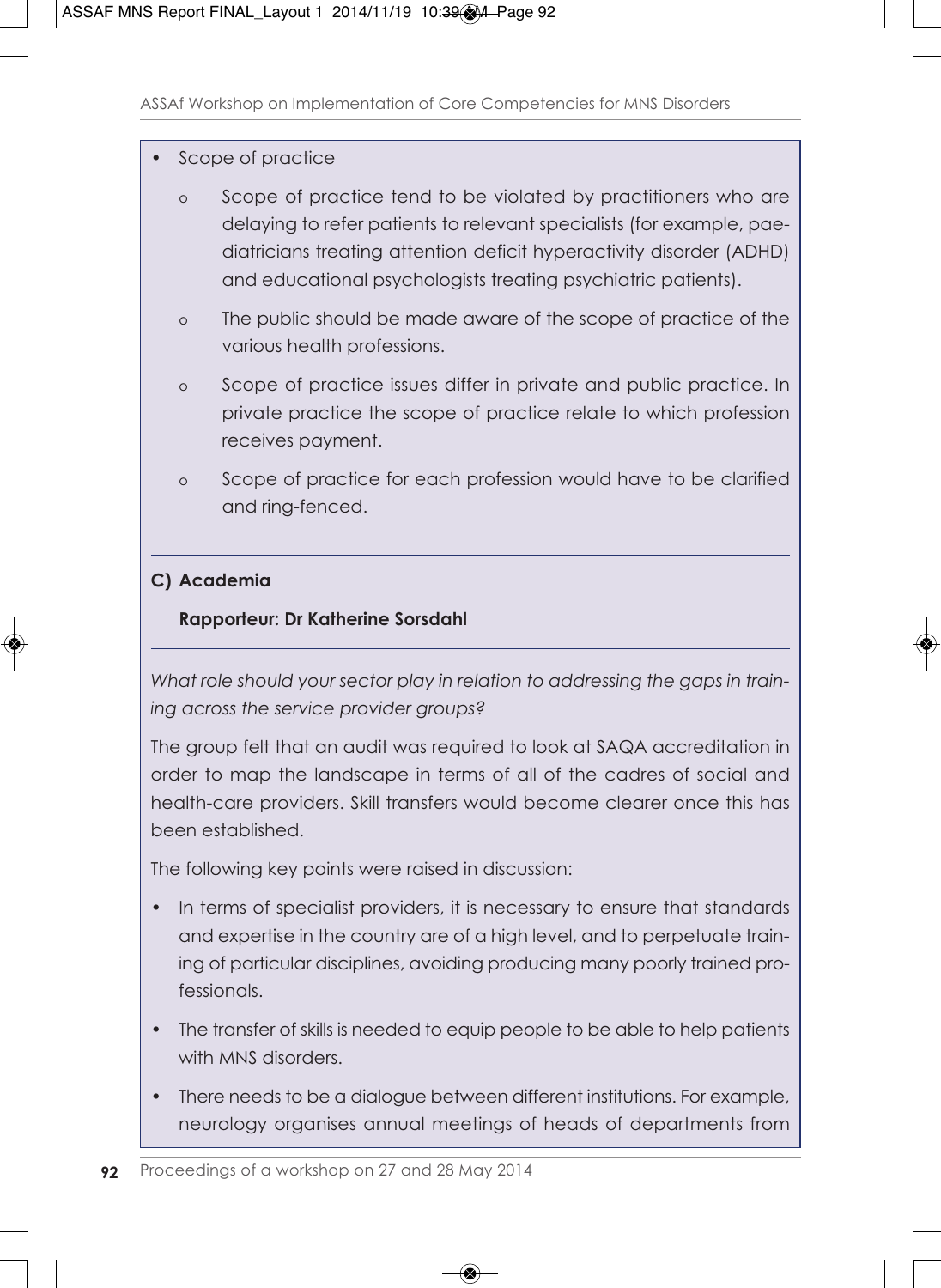different institutions in a variety of areas of expertise, providing the opportunity for knowledge transfer.

- It is necessary to ensure that students are equipped with evidencebased interventions in order for them to be able to help patients successfully. This could be done together with ASSAf.
- The HPCSA could integrate public mental health as a core competency. This would ensure that all training is uniform and allow systems to be set up making task-shifting more feasible.
- Collective decisions need to be made with regards to public mental health and more discussion on integration of mental health into the core competencies is necessary. This would allow for a blueprint for purposes of comparison over the years.
- Cost-effective and mainstream web-based teaching and applications should be utilised for training.

### **D) Government**

### **Rapporteur: Dr Robin Allen**

*What role should your sector play in relation to address the gaps in training across the service provider groups?*

The following key points were raised in discussion:

- The National Mental Health Policy Framework is already in place but it has to be translated and made applicable to every district and province of the country through customising a generic model. Willingness to buy into the generic model is crucial.
- In order to develop models, a situational analysis or audit should be conducted to look at the cadres of social and health-care providers and to verify whether the appropriate systems are in place in each province or district in accordance with the framework.
- Training should not only be offered at higher levels of government as much of what happens on the ground will inform the implementation of the framework.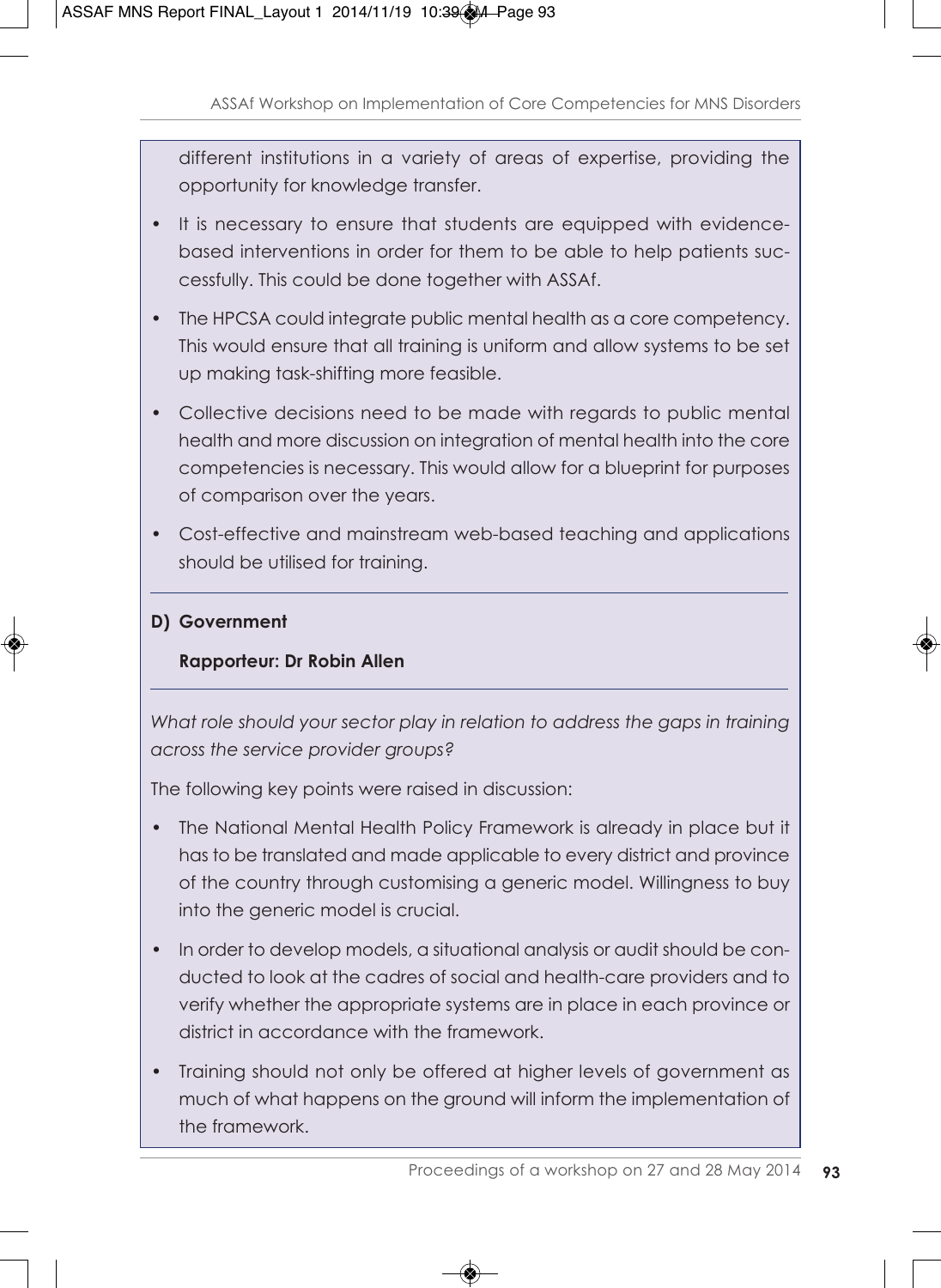- The establishment of a mental health directorate as outlined in the framework should be insisted upon. Once the directorate is in place, each province will have a starting point from which training systems that have been customised for the particular situation in each province, would be put in place.
- Training needs to be focused on a population-based model, which requires a paradigm shift from the previous models.
- Those providing training should be appropriately accredited.
- Substantial expertise is available and should be utilised to provide skills in the different areas.
- Current mental health providers should be upskilled.
- District specialist teams must be appointed, in accordance with the framework. Once the teams are in place, there needs to be clarity with regard to the gaps and the system requirements.
- Government should have input to the curricula content and scope of practice of the various professions, and how they should meet the needs of the country. Government should also engage with the professional bodies in this regard.
- Provision of funding for training needs to be clarified.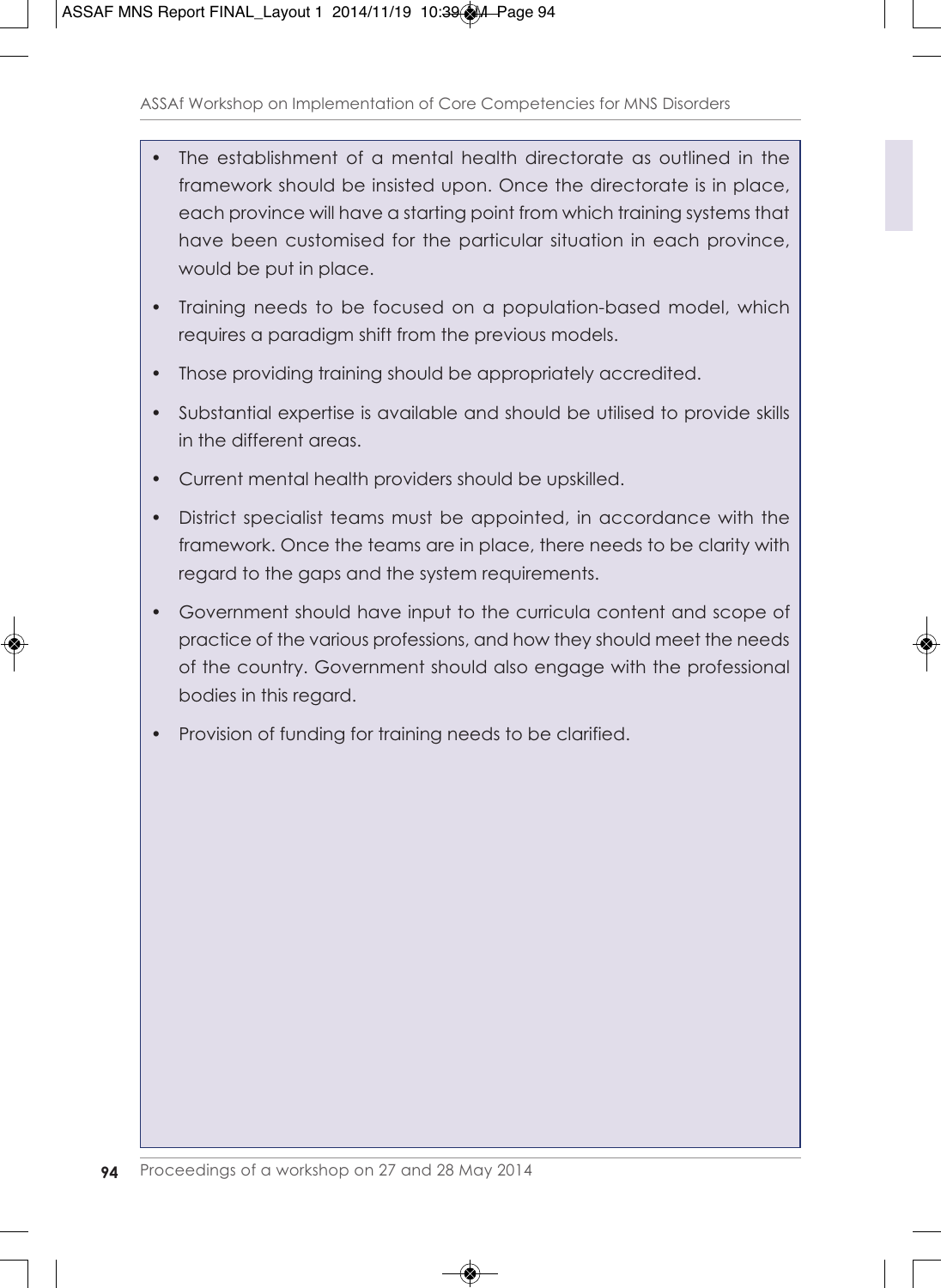### **Overall Response by the National DoH**

### **Prof Melvyn Freeman**

Academies are meant to do scientific research of the highest order and to bring together the cleverest minds that exist around the world to do in-depth studies on particular issues of concern to the world, to draw up reports and advise governments on how to move forward with regard to particular issues. Through its involvement in the workshop, government did not wish to have a situation where it told ASSAf what advice should be given. ASSAf should think out of the box and come with innovative solutions to issues that the DoH has been struggling with for some time. Perhaps a good balance has been struck during the workshop deliberations, which have highlighted the need to change the mental health policy framework and focus on the human resources and core competencies needed to take the framework to implementation. Inputs from government, from those who have contributed to the policy development, and from outside thinking during the workshop have informed the process that would be taken to new levels.

Implementation remains a challenge. Although integration of mental health into the PHC system and the requisite human resources and core competencies have been discussed for many years, and a policy framework is in place, implementation has dominated the discussions. The AIDS epidemic has interrupted government's priority plans of 20 years ago and has shifted the focus of the DoH over that period. This unfortunate situation has meant that other priorities have been neglected. In addition, the MDGs and the three health targets within the MDGs have been the focus of attention for the DoH, making it difficult to elevate the priority of other items on the agenda. Mental health has been on the NHC agenda on a number of occasions and there has been a commitment to ensure improvement of mental health service delivery. It was anticipated that as the HIV epidemic became controlled, there would be more thinking, time and focus on other areas of health-related priorities. In this sense, this workshop has been an opportune occasion to address key elements, and to rethink certain aspects of the model and the roles of various players in the system.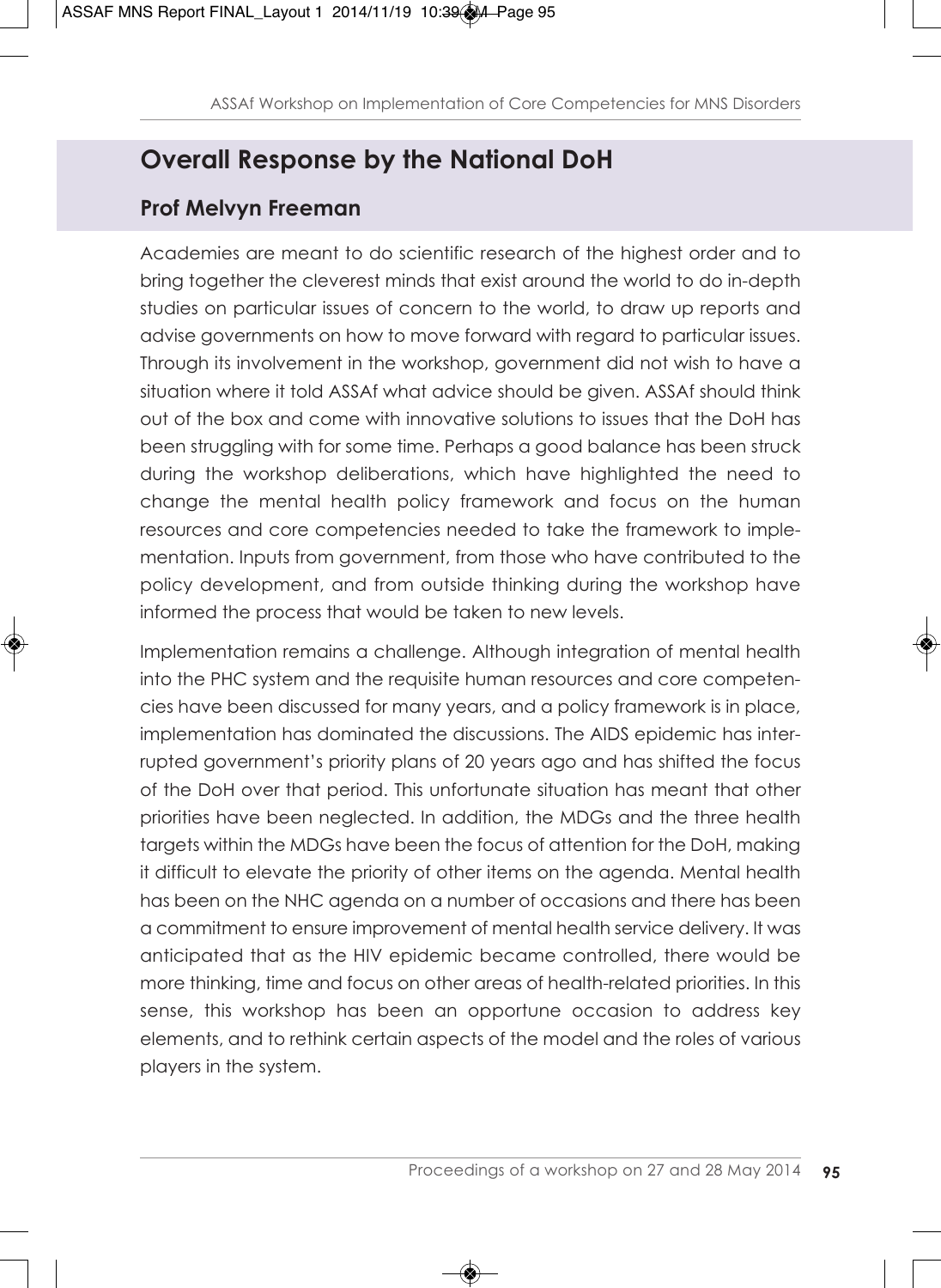However, it would be detrimental to create a situation where core competencies are identified and the relevant training is given before setting up structures and ensuring that the necessary resources are available for implementation. The core competencies could be put in place for utilisation at an appropriate time. There is much work to be done at all levels, particularly at provincial and district levels, in terms of assessing what is available, what is possible, who needs to be trained to do what and how to find the resources to do what has to be done. The South African economy is in a downturn and the country lack additional resources to cater for the huge demands in numerous areas. Health would be a victim of this situation. It is important to be cautious and avoid forging ahead to identify core competencies and to do training without the necessary structures and funding in place.

### **Summary and Proposed Way Forward**

Prof Bhana invited suggestions from participants on the way forward, recognising the importance of this initiative and the need to ensure that the impetus of this workshop would be maintained.

Participants contributed the following input with respect to the way forward:

- The focus going forward should be on things that can be done and can commence immediately, such as inter-professional dialogue and sharing.
- An audit of training curricula, not only in relation to what is covered in mental health courses, but also the number of professionals that are being trained across the field, who are being trained, what are they being trained for, to do what and at what level.
- The select group that attended the workshop should be expanded to include other key stakeholders in the fields that are part of the discussions, particularly provincial representatives, people from government departments (other than the DoH) and academic heads of departments. Better representation would help to move the discussion forward.
- More can be done, particularly in local areas. Participants could consider establishing forum groups that included all levels of professionals in MNS disorders and contributing to a shift in thinking about mental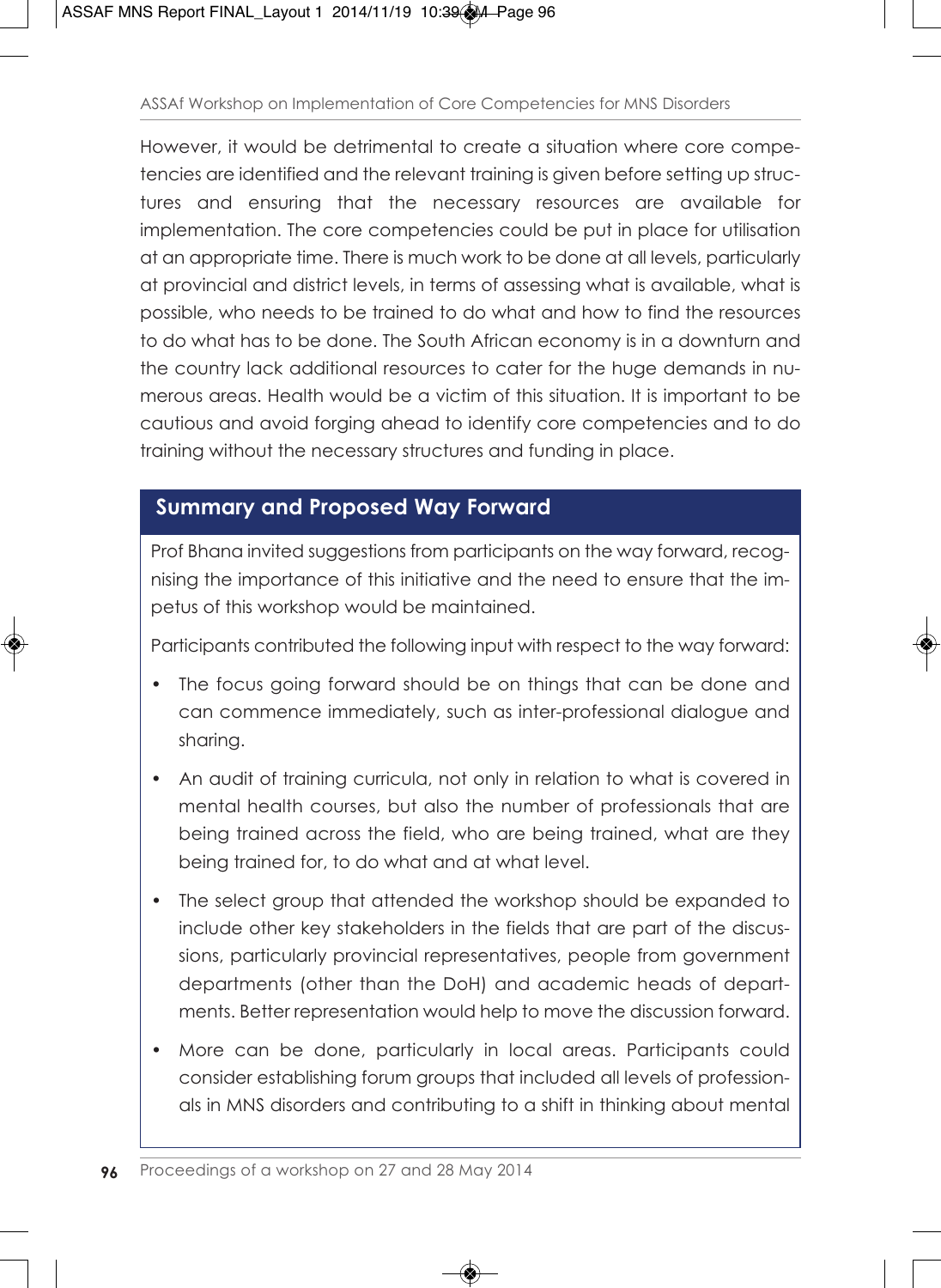health care. Models that are functioning well can be replicated and expanded into other districts.

- The workshop proceedings report should be made available to the representative organisations with the possibility of holding another workshop as there is a need for more dialogue.
- Perhaps ASSAf should utilise its neutral standing to convene a diverse group of stakeholders who can meet on an ongoing basis and discuss how to improve the quality of care for MNS disorders in South Africa.
- Integrating a more public mental health approach into existing training programmes is an important step, particularly from the perspective of training as a socialisation process. Professionals could begin to be developed into thinking in a particular way and equipped to work in a particular way. It would be very useful to begin doing the groundwork in preparation for the introduction of the NHI and the re-engineered of the health-care system, which would be implemented over the next ten to 15 years.
- Much had been discussed and many great ideas have been shared about how to promote task-sharing and task-shifting within the current environment and what immediate steps could be taken in this regard. Several challenges highlighted should be documented.
- Participants should consider how to take these discussions forward in their communities in order to bring about a shift in emphasis in how training should be done and what students should be trained to do, and subtle changes to current training models could be made.
- More emphasis should be placed on resourcing the existing facilities for treatment of substance abuse and improving service delivery at these facilities.
- More coordination of all services is needed between government departments and the NGO sector. Optimal utilisation of existing resources is of primary importance.
- Meetings between various professional councils, to address training curricula requirements could start immediately.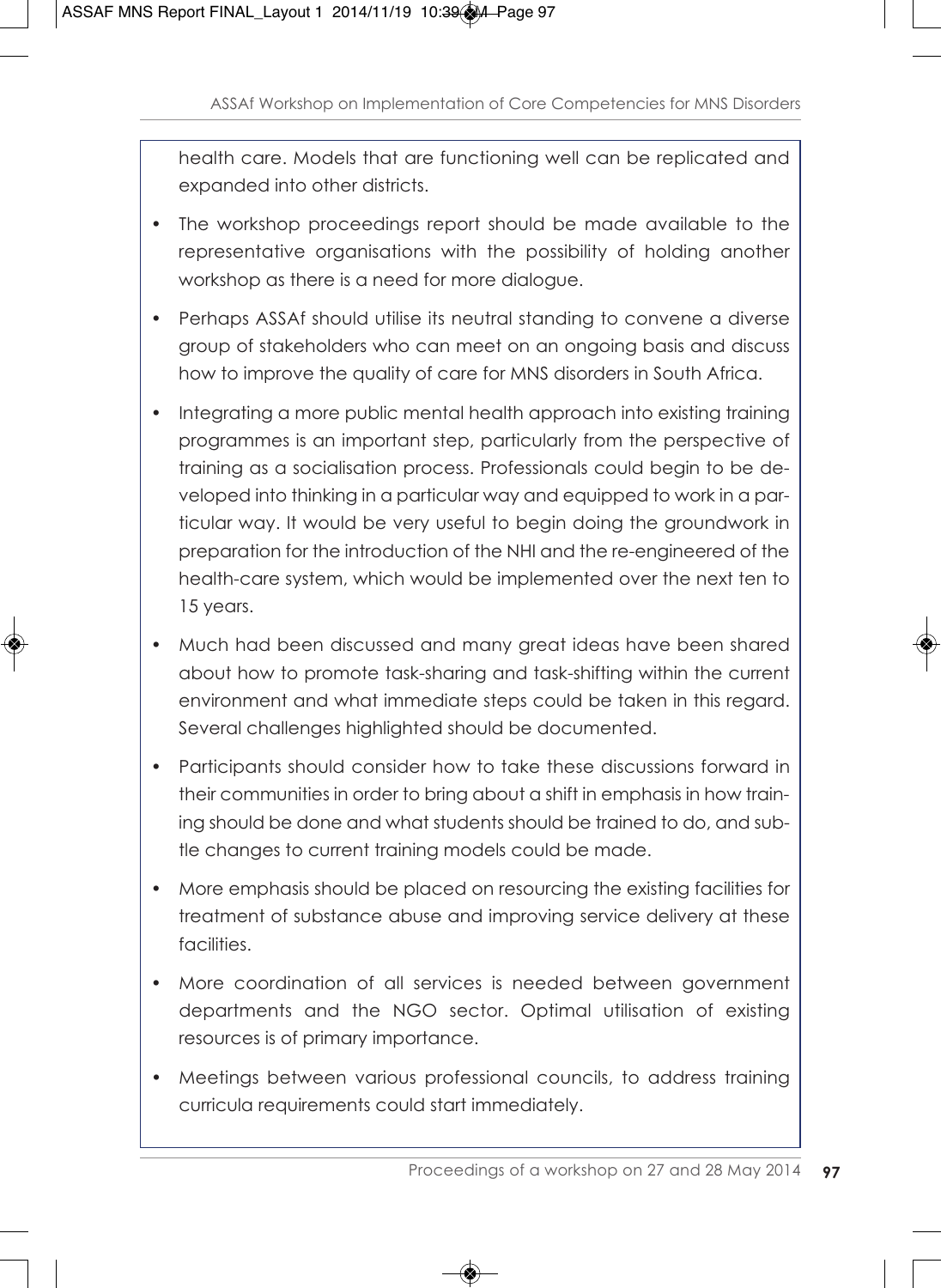- All participants should initiate action in their fields and according to the National Mental Health Policy Framework and Strategic Plan. Continued contact should be maintain by holding follow-up meetings. Progress reports could be produced at these meetings.
- Most academic programmes would probably be amenable to engaging on these issues and integrating a public mental health perspective into training programmes. Perhaps ASSAf should serve as a coordinating body and identify a grouping to convene and promote this within the academic sector, and government should do likewise.

### **Closing Remarks**

### **Prof Roseanne Diab, ASSAf**

The possible role of ASSAf in taking the discussions forward would be through the establishment of a Forum on MNS disorders. The Academy's Standing Committee on Health would support the ASSAf Council's approval of such a move. The Forum would bring together people from diverse sectors, recognising the need to expand the current workshop to include other key players (DSD, provincial government, business and academic sectors), and create an ongoing dialogue that will encourage an exchange of ideas. The Forum should not become a platform that frustrated those in the business of implementation. The purpose of such a Forum will be to shed light on critical issues that require specific studies to be done in order to gather evidence to take to government.

This kind of Forum will be an ideal opportunity to exchange views reflective of those who attended. ASSAf does not regard such a consultative Forum, as an opportunity to make firm recommendations to government. However, the Forum could highlight issues that may require subsequent in-depth studies, which would follow a strict methodology that will ensure that relevant evidence is gathered and deliberated on by a panel of experts. The purpose of such a study will be to produce evidence-based recommendations that could be referred to government. ASSAf would stand by the recommendations and work very hard, together with government, to ensure implementation.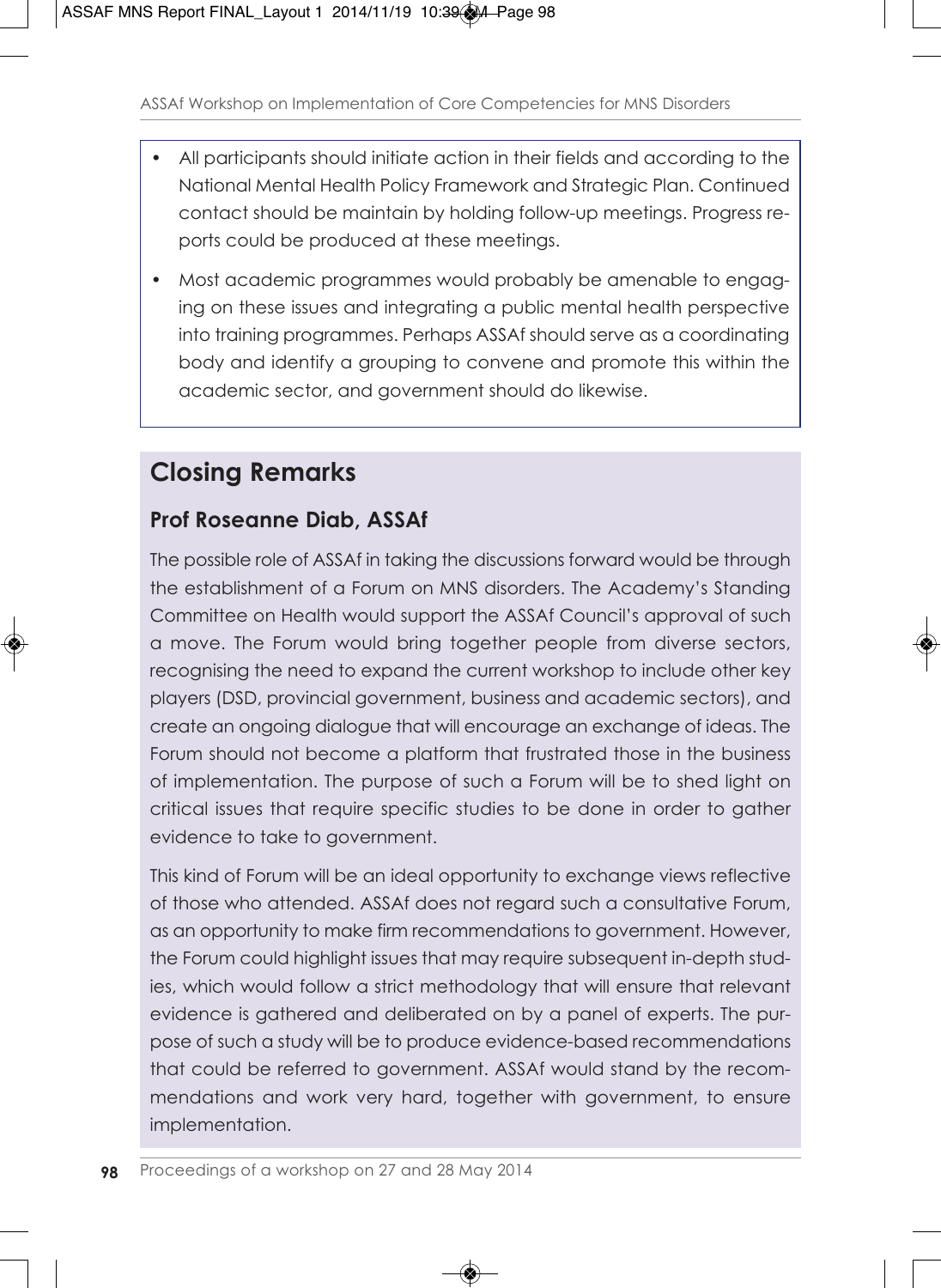In summary, ASSAf would take the following actions:

- A Forum on MNS disorders would be established and would meet on a regular basis.
- The Forum would be used to advise on a particular study with a focused set of key questions. Ideas for a possible study would perhaps begin to be formulated based on the workshop proceedings report.
- One of the recurring ideas raised concerns the need for a situational analysis of training curricula in relation to mental health programmes, as well as mental health professionals and this certainly needs to be taken further.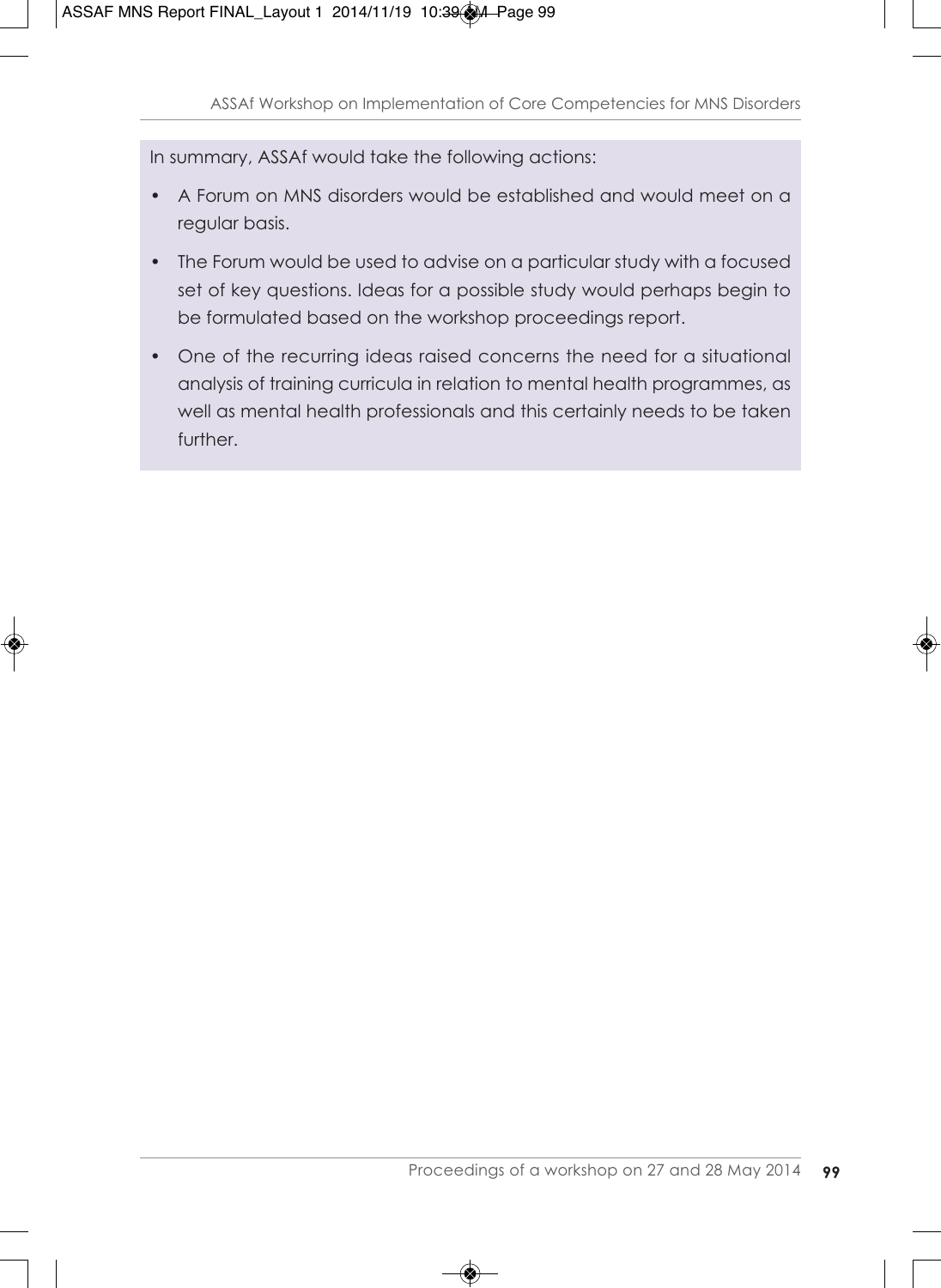# **ANNEXURE A: ATTENDANCE LIST**

| Dr Robin ALLEN             | Lentegeur Hospital/Department of<br>Health (Western Cape Province)                                                                        |
|----------------------------|-------------------------------------------------------------------------------------------------------------------------------------------|
| Dr Bruce ALTEVOGT          | Institute of Medicine of the US Na-<br>tional Academies                                                                                   |
| Dr Laila ASMAL             | <b>Stellenbosch University</b>                                                                                                            |
| Prof Arvin BHANA           | University of KwaZulu-Natal                                                                                                               |
| Dr Angelique COETZEE       | South African Medical Association                                                                                                         |
| Ms Claudia CORREIA-MARQUES | Helen Joseph Hospital                                                                                                                     |
| Prof Roseanne DIAB         | Academy of Science of South Africa                                                                                                        |
| Mrs Carol DU TOIT          | South African National Council on Al-<br>coholism and Drug Dependence<br>(Durban)/South African Council for<br>Social Service Professions |
| Prof Melvyn FREEMAN        | Department of Health (National)                                                                                                           |
| Mr Ashley GOVENDER         | Consultant                                                                                                                                |
| Ms Naazia ISMAIL           | The South African Depression and<br><b>Anxiety Group</b>                                                                                  |
| Ms Julie-Ann JACOBS        | SANCA                                                                                                                                     |
|                            |                                                                                                                                           |
| Prof Yasmien JEENAH        | University of the Witwatersrand                                                                                                           |
| Prof Ashraf KAGEE          | Stellenbosch University                                                                                                                   |
| Dr Taskeen KHAN            | World Health Organisation, South<br>Africa                                                                                                |
| Ms Julia KUHN              | Helen Joseph Hospital                                                                                                                     |
| Mrs Louina LE ROUX         | <b>SANCA (National)</b>                                                                                                                   |
| Mr Mark LEWIS              | South Coast Recovery Centre                                                                                                               |
| <b>Prof Crick LUND</b>     | University of Cape Town                                                                                                                   |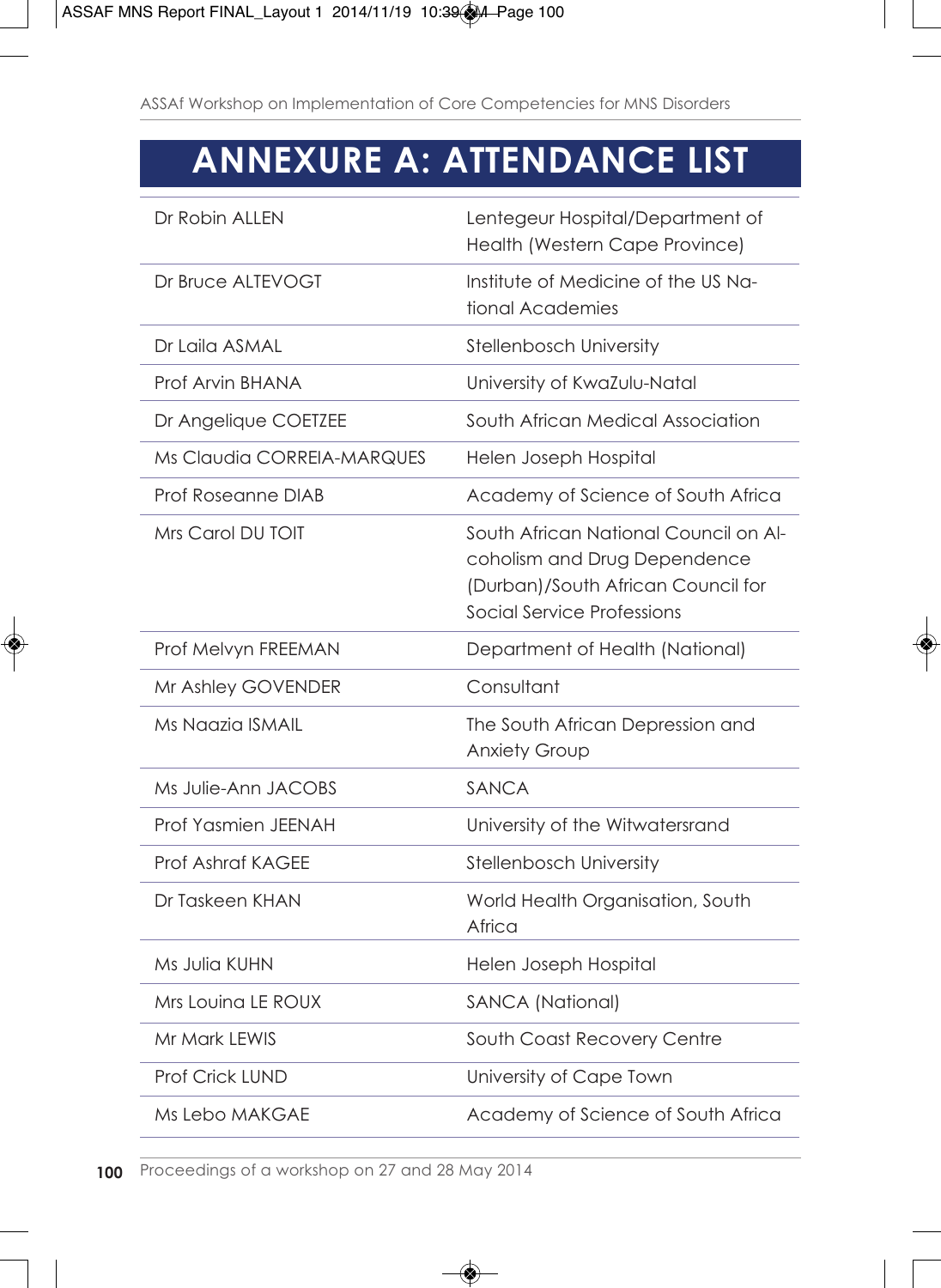| Ms Constance MANYELI      | Academy of Science of South Africa           |
|---------------------------|----------------------------------------------|
| Mr Sikhonjiwe MASILELA    | Department of Health (Gauteng<br>Province)   |
| Ms Tumelo MATLALA         | Academy of Science of South Africa           |
| Ms Phakamile MNGADI       | Academy of Science of South Africa           |
| Mrs Magdeline MOGOTSI     | University of Limpopo                        |
| Ms Mathapelo Anne MOKGOSI | Arephuthaneng                                |
| Dr Saiendhra MOODLEY      | Public Health Association of South<br>Africa |
| Prof Yusuf MOOSA          | University of the Witwatersrand              |
| Ms Heidi MORGAN           | University of the Free State                 |
| Mrs MmaLerato MOSHOESHOE  | <b>Tshwane District Health</b>               |
| Makete MOTAUNG            | Department of Health (Gauteng<br>Province)   |
| Prof Bronwyn MYERS        | <b>Medical Research Council</b>              |
| Mrs Marousi MZONDI        | Department of Health (Gauteng<br>Province)   |
| Prof Pamela NAIDOO        | Human Sciences Research Council              |
| Dr Thirusha NAIDU         | Psychological Society of South Africa        |
| Mrs Nkateko NDALA-MAGORO  | University of Pretoria                       |
| Funeka NGCAKAU            | University of Pretoria                       |
| Mr Mzamo NTATISO          | Monash University, South Africa              |
| Ms Lorraine NTWANA        | SANCA (Midrand)                              |
| <b>Prof Peter NYASULU</b> | Monash University, South Africa              |
| Dr Akinwumi OGUNROMBI     | Obafemi Awolowo University, Nigeria          |
| Dr Modupe OGUNROMBI       | University of Limpopo                        |
| Prof Inge PETERSEN        | University of KwaZulu-Natal                  |
| Mr Sifiso PHAKATHI        | Department of Health (National)              |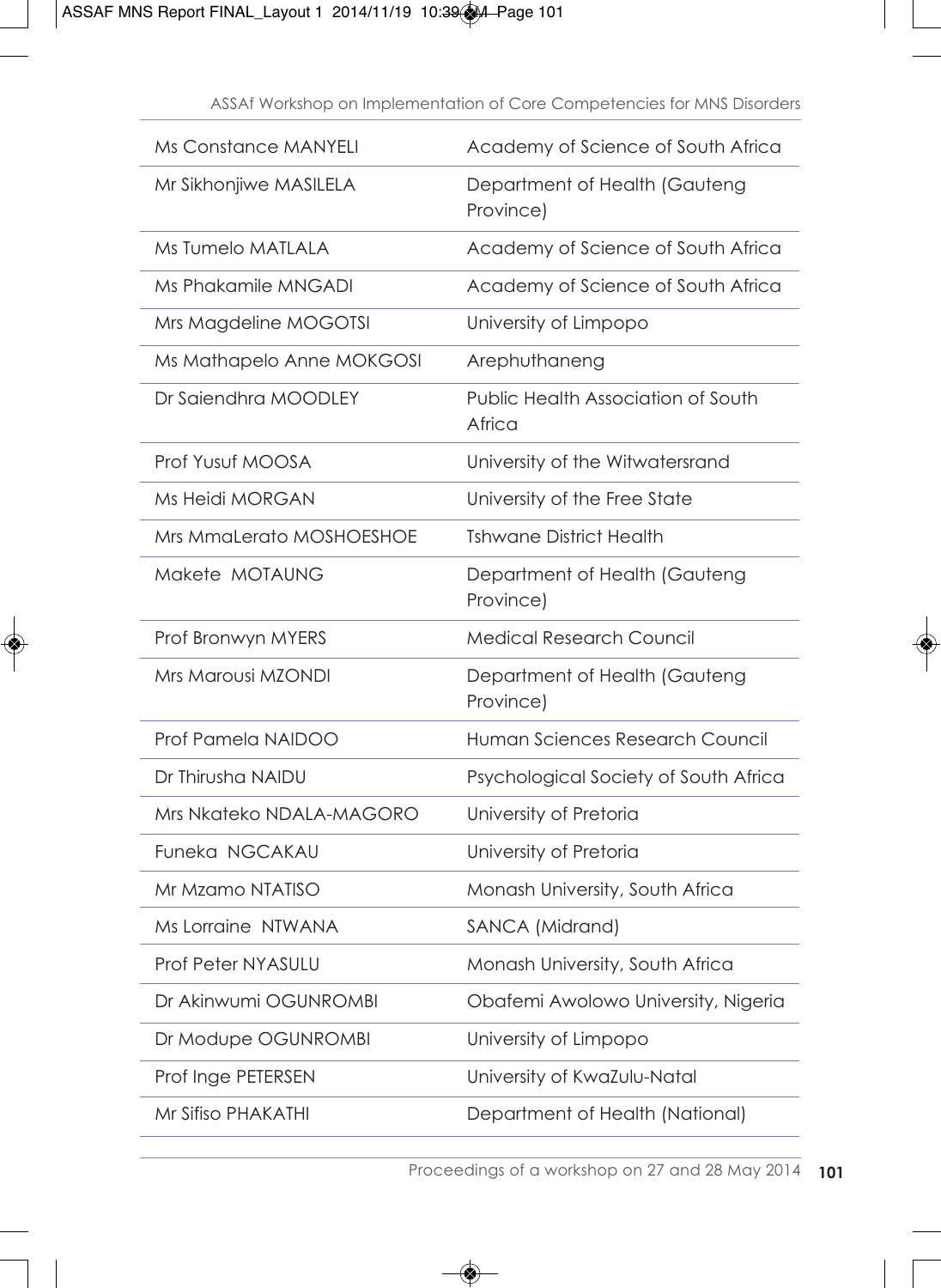| Mrs Sandra PRETORIUS           | SANCA (Boksburg)                              |
|--------------------------------|-----------------------------------------------|
| Ms Anne RAJCOOMAR              | SADAG                                         |
| Prof Solomon RATAEMANE         | University of Limpopo                         |
| Ms Tania RAUCH-VAN DER MERWE   | University of the Free State                  |
| <b>Prof Helen REES</b>         | Wits Reproductive Health & HIV<br>Institute   |
| Prof. Carolus REINECKE         | North-West University                         |
| <b>Mrs Madira SEHOLE</b>       | <b>Tshwane District Health</b>                |
| Mr Ian SHENDELANA              | Academy of Science of South Africa            |
| Ms Nomvula SIBANYONI           | Department of Health (National)               |
| Prof Tholene SODI              | Health Professions Council of South<br>Africa |
| Dr Katherine SORSDAHL          | University of Cape Town                       |
| Ms Charlene SUNKEL             | Central Gauteng Mental Health<br>Society      |
| Lian TALJAARD                  | <b>SADAG</b>                                  |
| Ms Tebogo TLADI                | Department of Health (National)               |
| Ms Sebolelo TSEEKE             | SANCA (Johannesburg)                          |
| Dr Lawrence TUCKER             | Neurological Association of South<br>Africa   |
| Ms Annalie VAN DEN HEEVER      | University of the Witwatersrand               |
| Dr Annatjie VAN DER WATH       | University of Pretoria                        |
| Dr Paulina VAN ZYL             | University of the Free State                  |
| <b>Mrs Marcelle ZIPERSTEIN</b> | Life Randwest Care Centre                     |
| <b>Ms Heather ERASMUS</b>      | Write Connection, Scribe                      |
| Ms Robyn ARNOLD                | Write Connection, Scribe                      |
| Ms Ring MARAIS                 | Write Connection, Scribe                      |